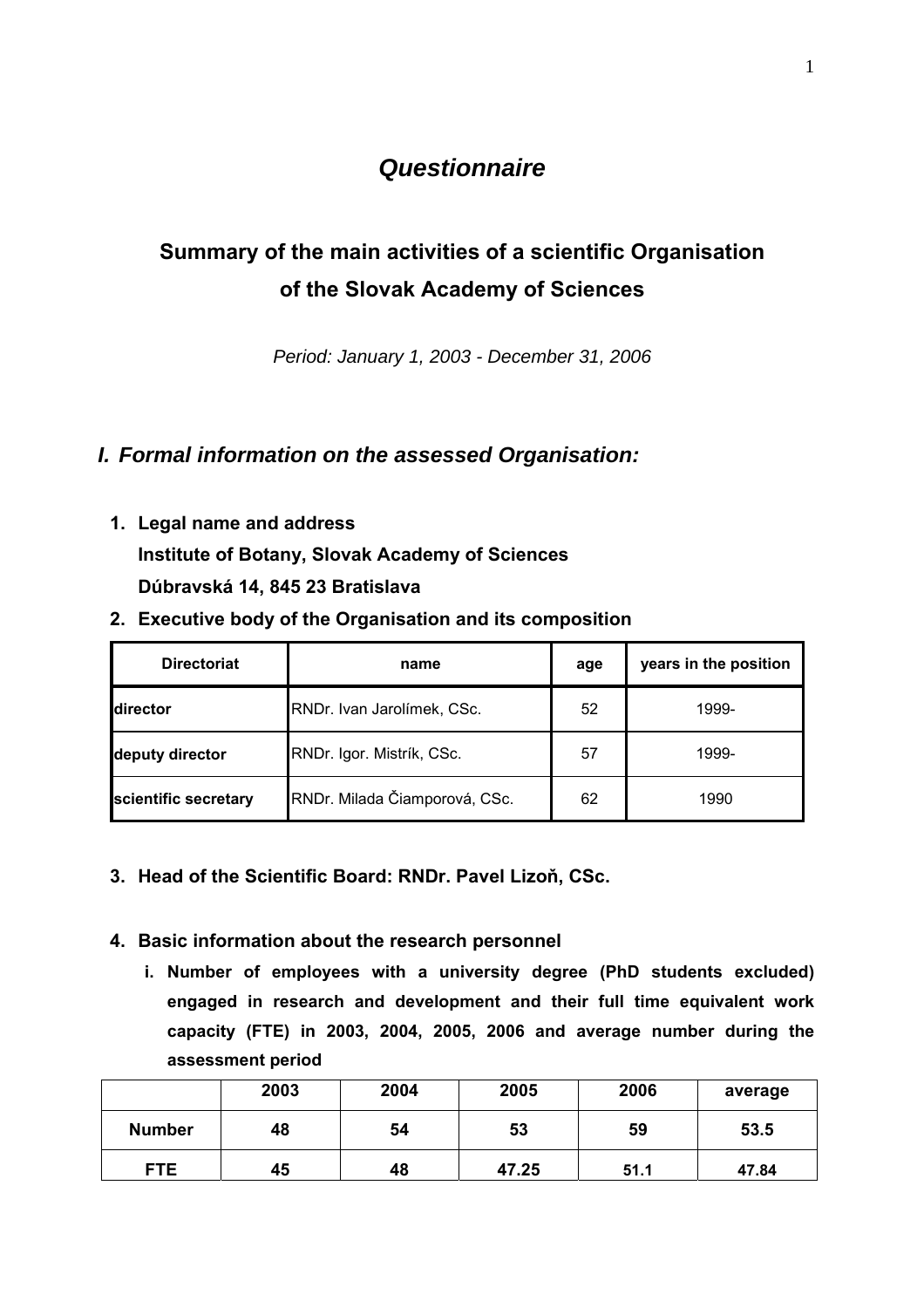|                                          |     | 2003       |     | 2004       |     | 2005       |     | 2006       | average |        |
|------------------------------------------|-----|------------|-----|------------|-----|------------|-----|------------|---------|--------|
| <b>Research staff</b>                    | No. | <b>FTE</b> | No. | <b>FTE</b> | No. | <b>FTE</b> | No. | <b>FTE</b> | No.     | FTE.   |
| organisation in whole                    | 48  | 45         | 54  | 48         | 53  | 47.25      | 59  | 51,1       | 53,5    | 47,85  |
| <b>Department of Non-Vascular Plants</b> | 9   | 9          | 10  | 10         | 10  | 9,5        | 10  | 9,5        | 9.75    | 9,5    |
| Department of Vascular Plant Taxonomy    | 13  | 11,5       | 16  | 11.5       | 14  | 12.75      | 15  | 15.12      | 14,5    | 12,718 |
| <b>Department of Geobotany</b>           | 8   | 8          | 9   | 9          | 9   | 8,5        | 10  | 8,5        | 9       | 8,5    |
| Department of Plant Physiology           |     | 16,5       | 19  | 17,5       | 17  | 16,5       | 19  | 18         | 18,25   | 17,125 |

**ii. Organisation units/departments and their FTE employees with the university degree engaged in research and development** 

#### **5. Basic information on the funding**

**i. Total salary budget<sup>1</sup> of the Organisation allocated from the institutional resources of the Slovak Academy of Sciences (SAS) in 2003, 2004, 2005, 2006, and average amount for the assessment period** 

| <b>Salary budget</b>                  | 2003   | 2004   | 2005   | 2006   | average |
|---------------------------------------|--------|--------|--------|--------|---------|
| total salary budget (millions of SKK) | 16,292 | 16,542 | 16,821 | 17,789 | 16.861  |

**6. URL of the Organisation's web site: www.ibot.sav.sk** 

# *II. General information on the research and development activity of the Organisation:*

## **1. Mission Statement of the Organisation as presented in its Foundation Charter**

1. Research activities of the Institute of Botany are oriented at basic research in systematic,

experimental and environmental botany. The main capacity is concentrated on

- i/ Study of diversity and evolutionary relations of fungi, non-vascular and vascular plants and plant communities. The mission is to deepen and extend our knowledge on plant and fungi kingdoms, to understand the variability and evolution of individual taxonomic groups and plant communities and, consequently to solve taxonomic and nomenclature questions.
- ii/ Experimental study of structure and functions of plant organisms at various organisation levels and their responses to abiotic and biotic factors of the environment. The mission is to disclose

1

<sup>&</sup>lt;sup>1</sup> Sum of the brutto salaries without the fund contributions.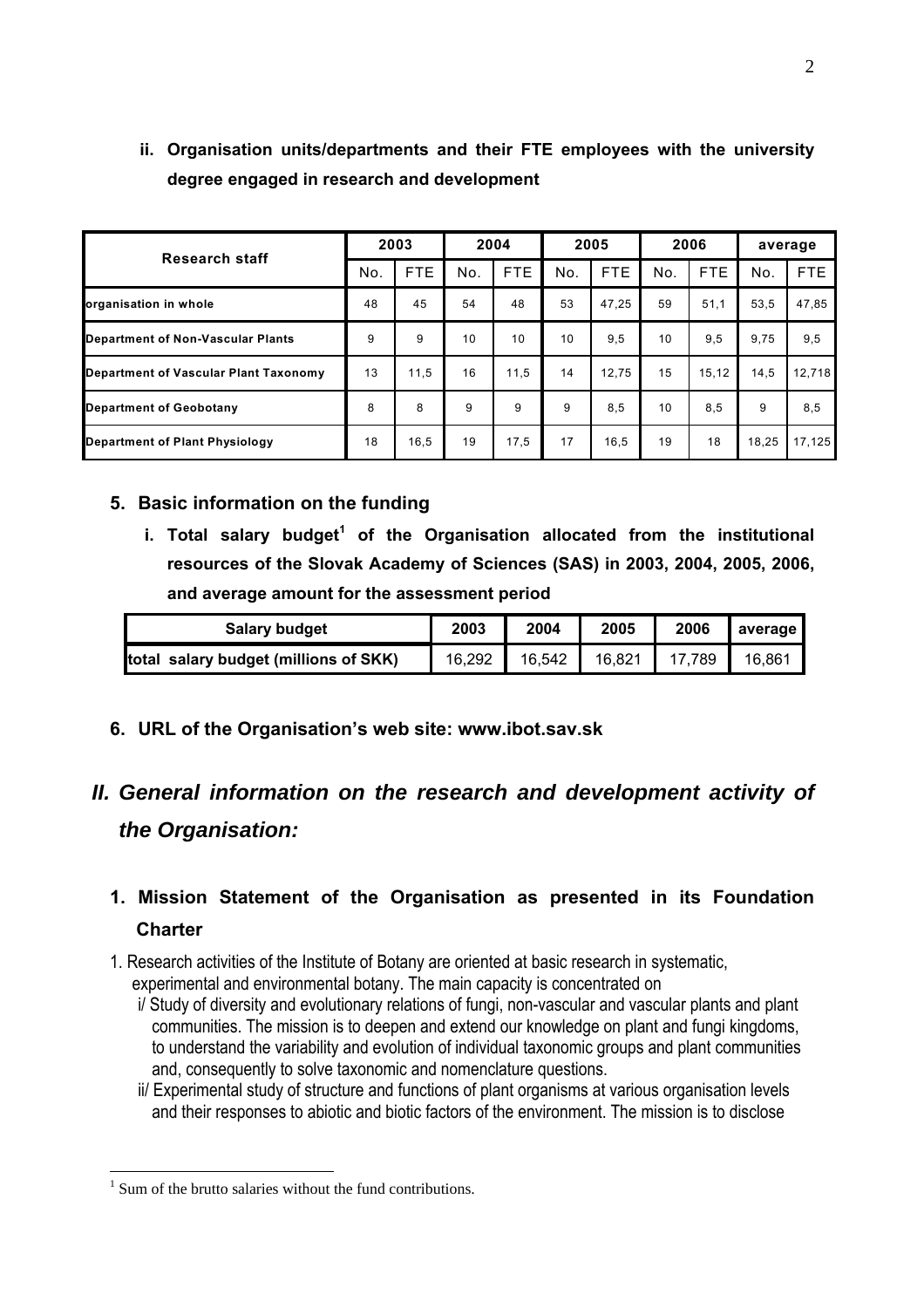and elucidate causality of growth and developmental processes, and the mechanisms of their control.

- 2. The results of research activities (Research outputs) are published in scientific journals and books, presented in scientific conferences and incorporated into pedagogical process.
- 3. The Institute caries out doctoral study according to actual legislation.
- 4. The Institute provides consultant and expertise services related to its research activities.
- 5. The Institute builds up, maintains, and manages herbarium with the acronym "SAV", registered in the international Index Herbariorum, and collections of microorganisms (cyanobacteria, algae, and microfungi).
- **2. Summary of R&D activity pursued by the Organisation during the assessed period, from both national and international aspects and its incorporation in the European Research Area (max. 10 pages)**

**Research in the Department of Vascular Plant Taxonomy** has been concentrated on the following activities:

(1) Inventory of the diversity of the ferns and flowering plants in Slovakia. Results of this research direction are reflected in the publication of the most recent volume of Flóra Slovenska (Flora of Slovakia), volume V/3, dealing with the taxa of the orders *Hamamelidales, Urticales, Fagales*, *Juglandales* and *Salicales.* Many of them represent native or introduced shrubs and trees, which are important for forestry. The next volume of Flóra Slovenska (Flora of Slovakia) VI/1, focused on the taxa of the orders *Cistales, Elatinales, Begoniales*, *Tamaricales*, *Violales, Cucurbitales* and *Campanulales* is in press. The multivolume publication Flóra Slovenska (Flora of Slovakia) represents the first thorough inventory of the plant diversity in Slovakia, and serves as an important tool for biodiversity protection, forestry, agriculture, but also for all those who are concerned with plants in diverse branches of science. The publication is in Slovak, but all identification keys are available also in English. Distribution maps, synonyms and lists of localities provided are easy to understand also for those whose mother language is other than Slovak. The book is possessed by most of the major European botanical libraries.

 While the Flora of Slovakia is a multivolume work and represents a long-term project elaborating all plant families occurring in Slovakia in detail, another ongoing work is the Identification key to the ferns and flowering plants of Slovakia. As a single volume it will allow identification of all plants growing in Slovakia, and thus will be an irreplaceable tool for all those who work with plants in the field, as well as for all levels of education. The work on the Key is in good progress, with publication expected in early 2008.

 The third main project is a survey of chromosome number data related to the area of Slovakia. The first version of the on-line database entitled Chromosome numbers survey of the ferns and flowering plants of Slovakia has become available for general public at http://147.213.100.121/webapp/, and will be finalised and officially launched in the first half of 2007, together with the book and the CD ROM. The database, book and CD represent a complete inventory of the chromosome number reports on the ferns and flowering plants from Slovakia, subjected to a critical revision by experts. It is the first publication of this kind that will be available also on-line and will be continuously updated. The remaining two activities within the inventory of the plant diversity refer to the Database of the distribution of ferns and flowering plants of Slovakia, which is now being generated in the Institute of Botany, and the List of taxa originally described from the area of Slovakia. The List is supported by an extensive documentation compiled or copied from original literature sources, as well as by the photographs of the type specimens from the herbaria in Slovakia, Czech Republic and Hungary. Part of the material is already available on-line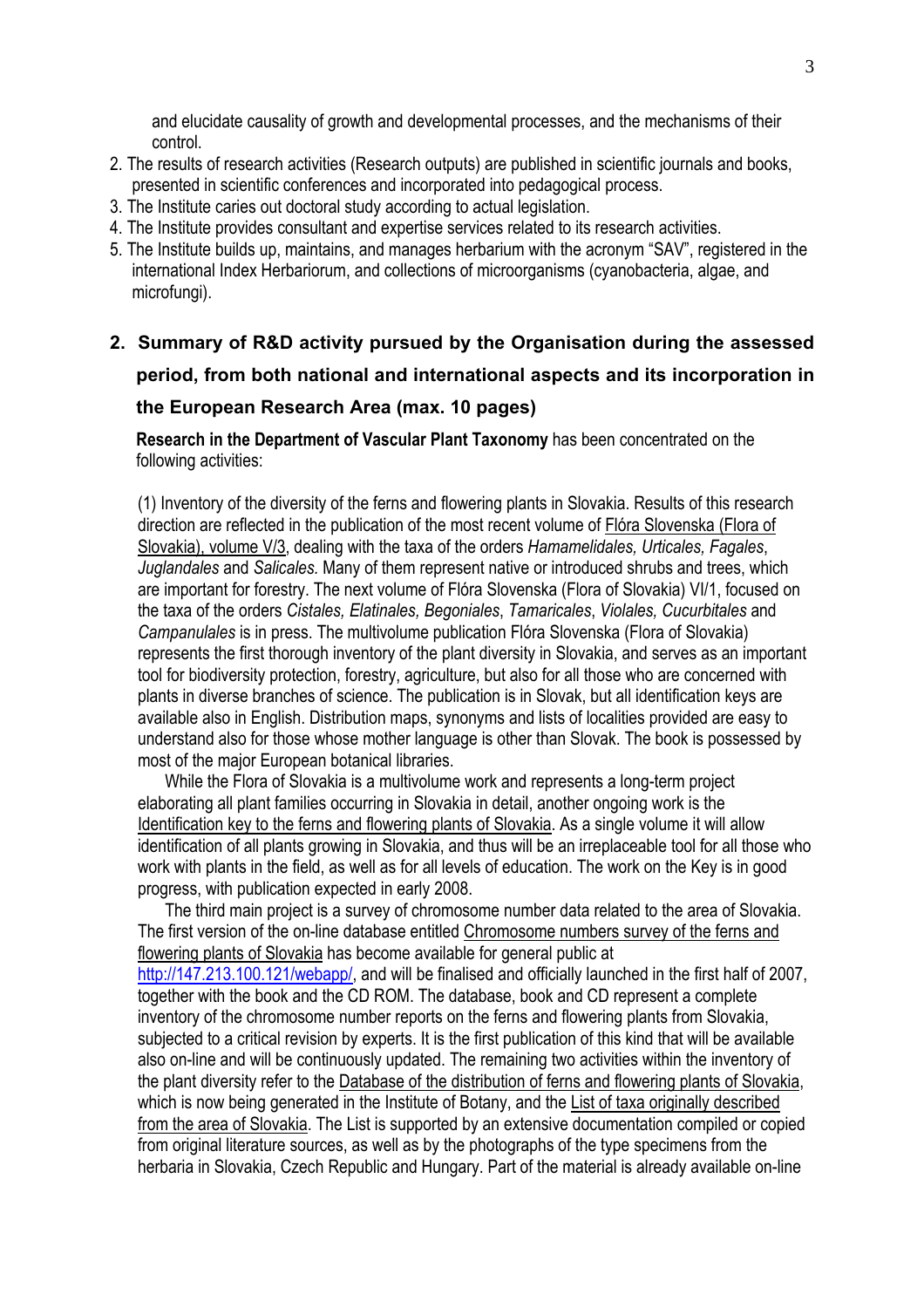at http://ibot.sav.sk/FaFpdfS/type\_specimen\_SAV.html. Its role is important for the study of taxa originally described from the area of Slovakia, for which our country has an ultimate responsibility also in terms of the Convention on Biological Diversity.

(2) Participation in the European and global scale biodiversity projects. Institute of Botany and namely the Department of the Vascular Plant Taxonomy had been providing data to the large European collaborative project Atlas Florae Europaeae since its first volumes. During the assessed period we have provided distribution data on 103 species of the family *Rosaceae* to the Volume 12 of this Atlas, and also data on more than one hundred species of the genera *Alchemilla* and *Aphanes* for the Volume 13, which is currently in press. The Institute actively took part in projects of the 5th and 6th Framework Programme dealing with biodiversity issues: Euro+Med PlantBase (establishing the structure of the complex information system of the ferns and flowering plants in Europe), BioCASE (providing the information system on the biodiversity collections in Europe), ENBI (European Network for Biodiversity Information, representing the EU contribution to the Global Biodiversity Information Facility), ENSCONET (European seed conservation network), and IntraBioDiv (evaluating floristic and genetic diversity of the subalpine and alpine belts of the Alps and Carpathians as model areas for the study of mountain plant diversity). These projects contributed to the establishment of several on-line services, which are likely to play considerable roles in future biodiversity studies in Europe, but also outside the continent. Within the project IntraBioDiv a unique dataset on floristic and genetic diversity was completed and this will be published in numerous publications, which will appear in 2007 and early 2008. The role of the Institute among the European taxonomical institutions is expressed also in the participation in the EU Network of Excellence EDIT, building a virtual European Taxonomical Institute. Last, but not least the Institute hosts the national focal point of the Global Taxonomy Initiative and the Global Biodiversity Information Facility.

(3) Basic research on taxonomy and phylogeny of selected groups of flowering plants on the Carpathian and Pannonian, European, and in some cases also worldwide scale. Numerous taxonomic studies have been carried out in selected genera and species groups, mainly in the genera *Cardamine* and *Arabidopsis* of the *Brassicaceae* family, the genera *Hieracium, Pilosella*, and *Senecio* of the *Compositae* family, as well as in some other flowering plant groups. These studies have successfully combined thorough work in the field, evaluation of morphological variation using methods of multivariate morphometrics, karyological studies using direct chromosome counting and flow cytometry, as well as methods of molecular systematics (AFLP analyses, chloroplast DNA and nuclear DNA sequences). These studies are relevant not only for better understanding of the taxonomy and evolution of particular species group or genera, but are also highly relevant for getting deeper insight into plant evolution, phenomena of polyploidy, hybridisation, as well as for addressing phylogeographic questions that aim to reveal postglacial history of European vegetation. Broader relevance of such research papers is expressed also in their citations well beyond the studies of the respective genera. Giving a few examples, interesting patterns of cytological variation was found for instance in the Compositae species *Senecio jacobaea.* Both tetraploids (2n = 4x = 40) and octoploids (2n = 8x = 80) were found in the Carpathians and Pannonia, while in the other parts of Europe the species nearly lacks karyological variation. The Carpathian and Pannonian material may help to understand the evolution of this species throughout the European continent. The Carpathians harbour high genetic and taxonomic diversity worth to explore, as it can be exemplified by the genus *Arabidopsis*. Substantial genetic, morphological and karyological variation has been found here, offering a unique opportunity to extent our knowledge accomplished with the model species *Arabidopsis thaliana* to its close relatives, and to explore a number of scientific questions in a comparative context. An interesting example is also our study on the origin and evolutionary history of *Cardamine asarifolia*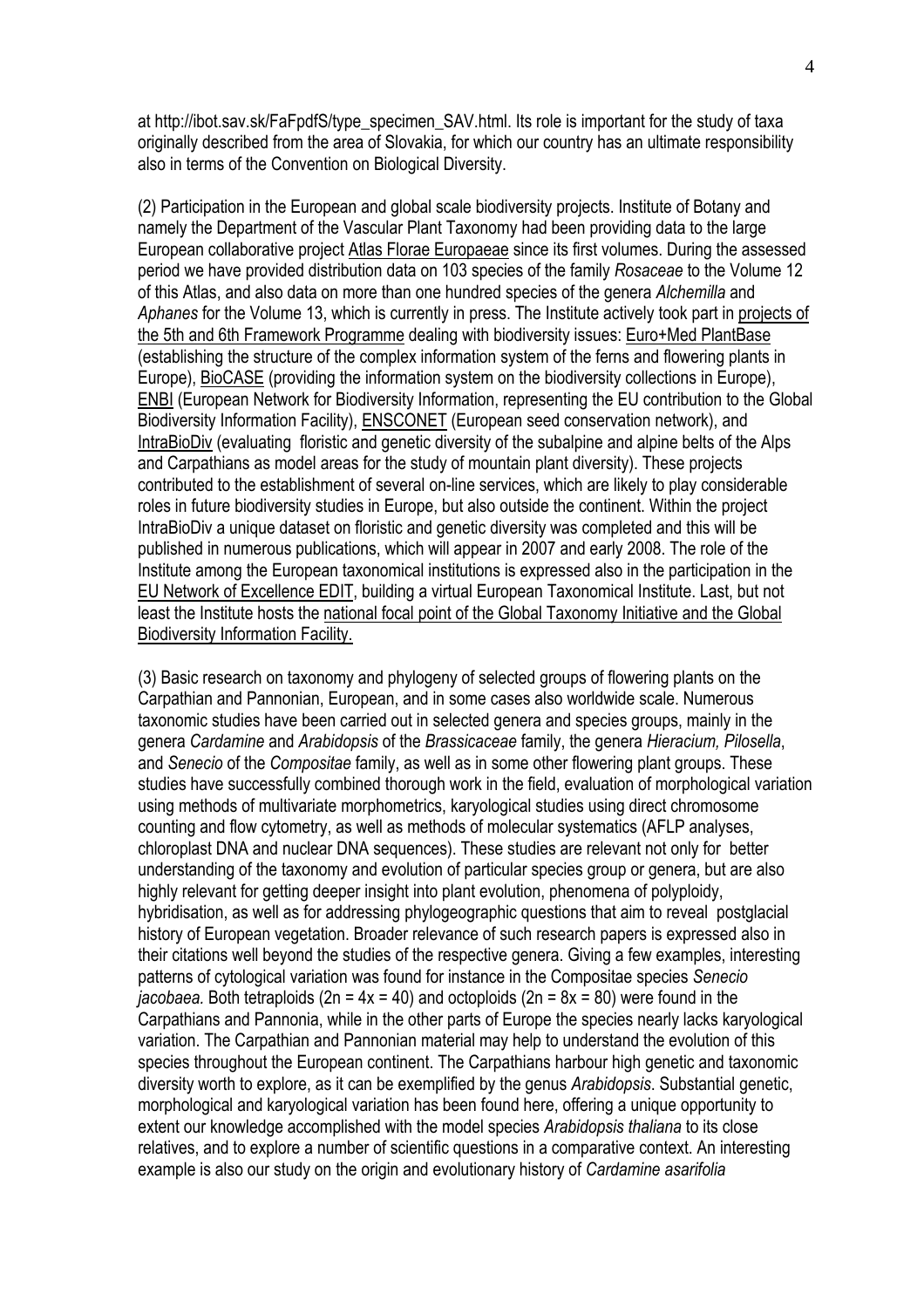(Brassicaceae), a hexaploid endemic plant of the South-West Alps and their foothills. The use of the most advanced methods of molecular systematics (a nuclear single-copy gene) in combination with morphometric, karyological and palynological data helped to explain the incongruence of the information gathered from cpDNA and nrDNA sequences, and to infer parentage of this preglacial hexaploid taxon. The study was published in the prestigious journal Molecular Phylogenetics and Evolution. Another study, recently published in American Journal of Botany, shed light on the evolutionary relationships of European, Eastern Asian and North American plants classified as *Cardamine flexuosa*. The study clearly showed that the European tetraploid *Cardamine flexuosa*, known generally as a forest plant, is of different evolutionary origin from the Eastern Asian octoploid, which has to be classified as a different species. Both taxa occur as introduced in the North America. The importance of this study is underlined by the fact that the Eastern Asian taxon is a notorious weed of rice fields in Japan and China and therefore of economical importance. Surprisingly, it was found very recently as introduced also at two localities in Europe, the fact to which proper attention should be paid. The results of the long-term studies on the genus *Cardamine* led to its acceptance as a model genus for the wide array of studies planned by the Brassicaceae Phylogeny Working Group, in which Brassicaceae students from all over the world aim to unravel evolutionary history of this economically very important family.

The researchers of the **Department of Non-Vascular Plants** discovered and provided unique knowledge on species richness, taxonomy, variability, ecology, and chorology of algae, cyanobacteria, lichenized and non-lichenized fungi and bryophytes.

(1) Diversity of non-vascular plants in Slovakia. Current research of selected regions of Slovakia as well as of other European countries brought new original knowledge on diversity of non-vascular plants.

Rivers: Diversity of phytoplankton of several rivers was studied. More than 1,100 species of cyanobacteria and algae have been recorded for the Danube River and its main tributaries in Slovakia. The collected phycological material has been used in two monographs *Atlas of Euglenophytes*, and *Chlorococcal Algae* (*Chlorophyceae*). During our investigations of phytoplankton of the Morava River, 634 species were determined, belonging to 25 genera of cyanobacteria and 181 genera of different groups of algae. From the Dyje River altogether 346 species of cyanobacteria and algae were determined. Qualitative and quantitative data on phytoplankton from the upper, middle and lower stretches, and from the lowermost Dyje River were obtained. The study of thermophilic phototrophic microorganisms in thermal waters at Piešťany showed the present of 20 infrageneric taxa of cyanobacteria and 217 taxa of algae, while at Sklené Teplice it was 30 species of cyanobacteria and 83 taxa of diatoms (Bacillariophyceae).

The Tatry Mts.: Complex study of diversity of lichens and phytopathogenic fungi and their host plants was carried out in the International Biosphere Reserve Tatry National Park. The knowledge on the occurrence of lichens on the Slovak and Polish territory of this region was published in monograph "The lichens of Tatry Mountains". 1309 lichen taxa and 80 taxa of lichenicolous fungi were recorded here, incl. high number (326 species) of epiphytes. Historical knowledge and new information on distribution of 310 taxa and 21 infraspecific taxa of phytopathogenic fungi were recorded. The first list of fungi, their hosts, and an actual state of diversity were prepared and the first list of species and bibliography of Taphrinomycetes and their host plants referring to the reserve was published.

Further large scale protected areas of Slovakia: new entries on lichens of the Veľká Fatra Mts. (altogether 380 taxa), Strážovské vrchy Mts. (350 taxa), Kysucká vrchovina Mts. (156 taxa), Zoborské vrchy Mts. (169 taxa) were collected; an analysis of lichen diversity of eight primeval forests (e. g. National Nature Reserve Dobročský prales – 62 taxa) in Slovakia was completed. Bryoflora of NNR Dobročský prales, comprising 61 taxa of bryophytes was evaluated too. The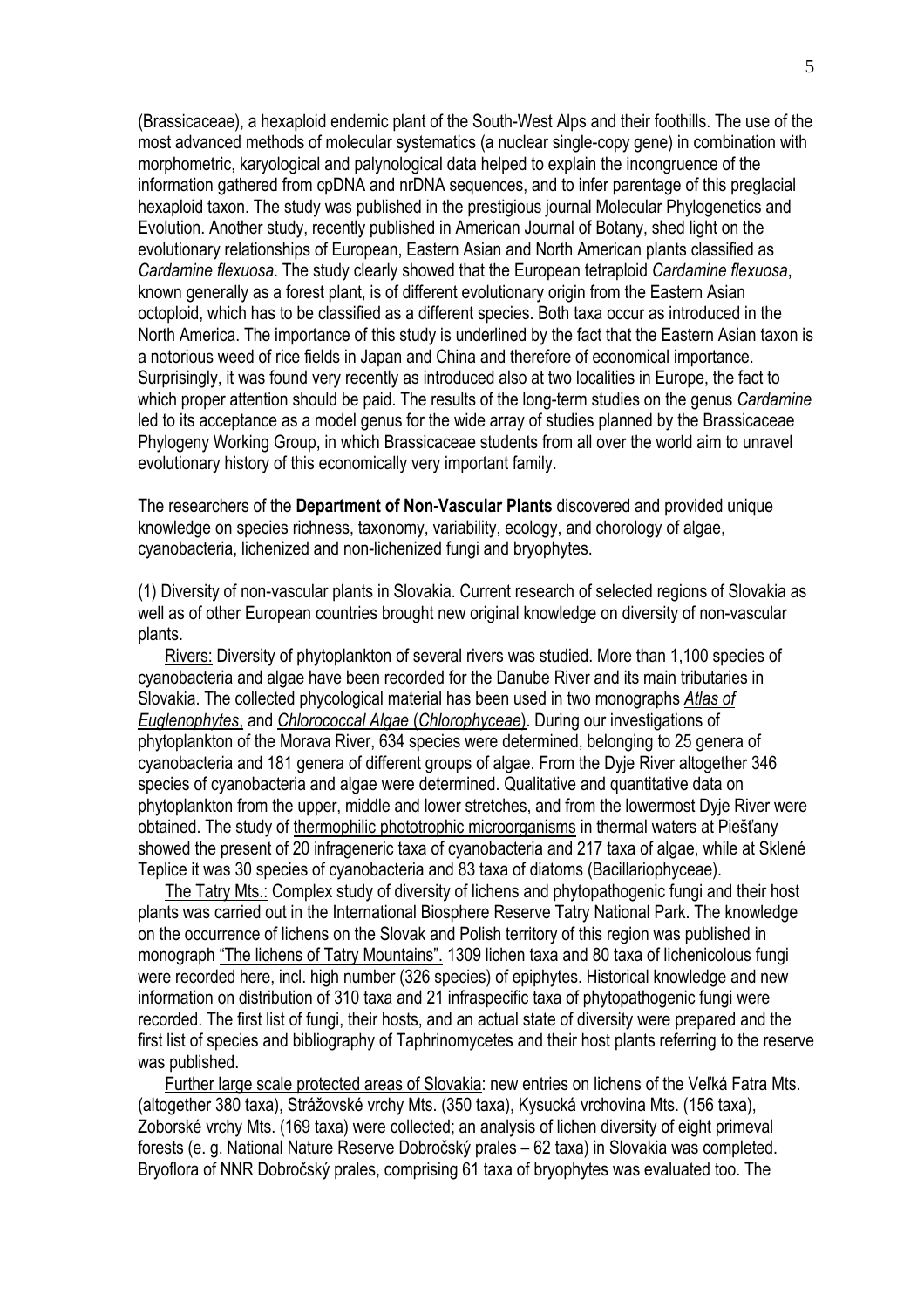endangered and rare species *Buxbaumia viridis* and *Neckera pennata* are the most valuable records. Investigation of bryophytes of Podunajská nížina lowlands and Hronská pahorkatina hills showed that the bryophyte diversity is richer in salt meadows than on inland dunes. The salt meadows are significant for rare, halophytic bryophyte species (e. g. *Enthosodon hungaricus*).

Taxa new for the investigated areas: In thermal waters seven taxa of diatoms (i. e. *Gomphonema insigne*, *Navicula sublucidula*, *Nitzschia desertorum, Surirella terricola*) and eight species of Cyanobacteria (i. e. *Cyanobium parvum*, *Geitlerinema thermale*, *Scytonema stuposum*) are new records for algal flora of Slovakia. In the Tatry Mts., 25 new species of phytopatogenic fungi (e. g. *Microbotryum pinquiculae*, *Protomyces crepidis-paludosae*) and 26 species of lichens (e. g. *Absconditella celata*, *Protoparmelia montagnei*, *Usnea wasmuthii*) were recorded. *Gymnopilus fulgens* and *Bovista paludosa* (endangered species of fungi) were reported on new sites in the Laborecká vrchovina Mts.

Taxa new for Slovakia: Data on the occurrence of several species, which had not been known from Slovakia so far were found, e. g. *Pseudobaeospora celluloderma* (macromycetes), 55 lichen species (e. g. *Lecanora ramulicola*, *L. schwartzii* subsp. *nylanderi, Dimerella lutea, Xanthoparmelia tinctina*, *X. angustipholia).* On the contrary, the revision excluded the occurrence of *Xanthoparmelia verrucigera* in Slovakia.

(2) Non-vascular plant diversity of Europe. Extensive synthesis of lichen diversity of the Western and Eastern Carpathians was prepared by the lichenologists of the Institute of Botany as members of international team through two books – monographs: "A Catalogue of Eastern Carpathian Lichens" and "Checklist of the Western Carpathian Lichens". In total, on the territory of the Eastern Carpathians (in Poland, Slovakia, Ukraine, Romania), 1304 taxa of lichenized and lichenicolous fungi were registered, accompanied by 355 relevant bibliographic entries. From the territory of the Western Carpathians (in Austria, the Czech Republic, Slovakia, Hungary, and Poland), a total of 1815 taxa of lichens and 1245 bibliographic entries were collected. The third book: "Central European Lichens - Diversity and Threat" is dedicated to Dr. Ivan Pišút, founder of the Slovak lichenological school. The monographs demonstrate the presence of lichens in individual regions of the Carpathians and significantly contribute to the knowledge of total biodiversity of the European continent. At the same time they point at the unbalanced level of recent knowledge on lichenized fungi in one of the most important mountain range in Europe, the Carpathians.

The first records of invasive phytopathogenic species in the Carpathians were recorded (e. g. *Melampsoridium hiratsukanum, Erysiphe azalea, Phyllactinia corni*) and the taxonomical knowledge on rare species of fungi and their hosts in European area (e. g. *Vankya vaillantii, Protomyces cirsii oleracei*, *Erysiphe azalea, Septoria mori*) was extended. Two taxa of fungi formerly not known from arctic areas were discovered within material from Greenland: *Russula clavipes* and *R. cicatricata (macromycetes)*.

Occurrence of the suboceanic species *Xanthoparmelia mougeotii* was confirmed on one of the easternmost fringes of its European distribution area. For the first time, the rare species *X. felkaensis* was recorded in Austria and Russia. The records of further two lichens new to Hungary and four lichens new to the Czech Republic were published.

Comparative studies of cyanophytes and algae in Danube River showed that the water quality of the German-Austrian-Slovak parts of the river is generally good, mesotrophic, whereas the Hungarian part is eutrophic. Investigations of the Morava River since the late 1950s show that water quality has been increased, nevertheless the river has still eutrophic status.

(3) Taxonomy of non-vascular plants. A complex study of taxonomy of model fungal genera (incl. lichens) brought new knowledge on systematic position of several critical taxa. Recent taxonomical treatment and nomenclature of fungi described from Slovakia by Kalchbrenner were accomplished and list of accepted names was prepared. The most important taxonomical novelties are: neotype of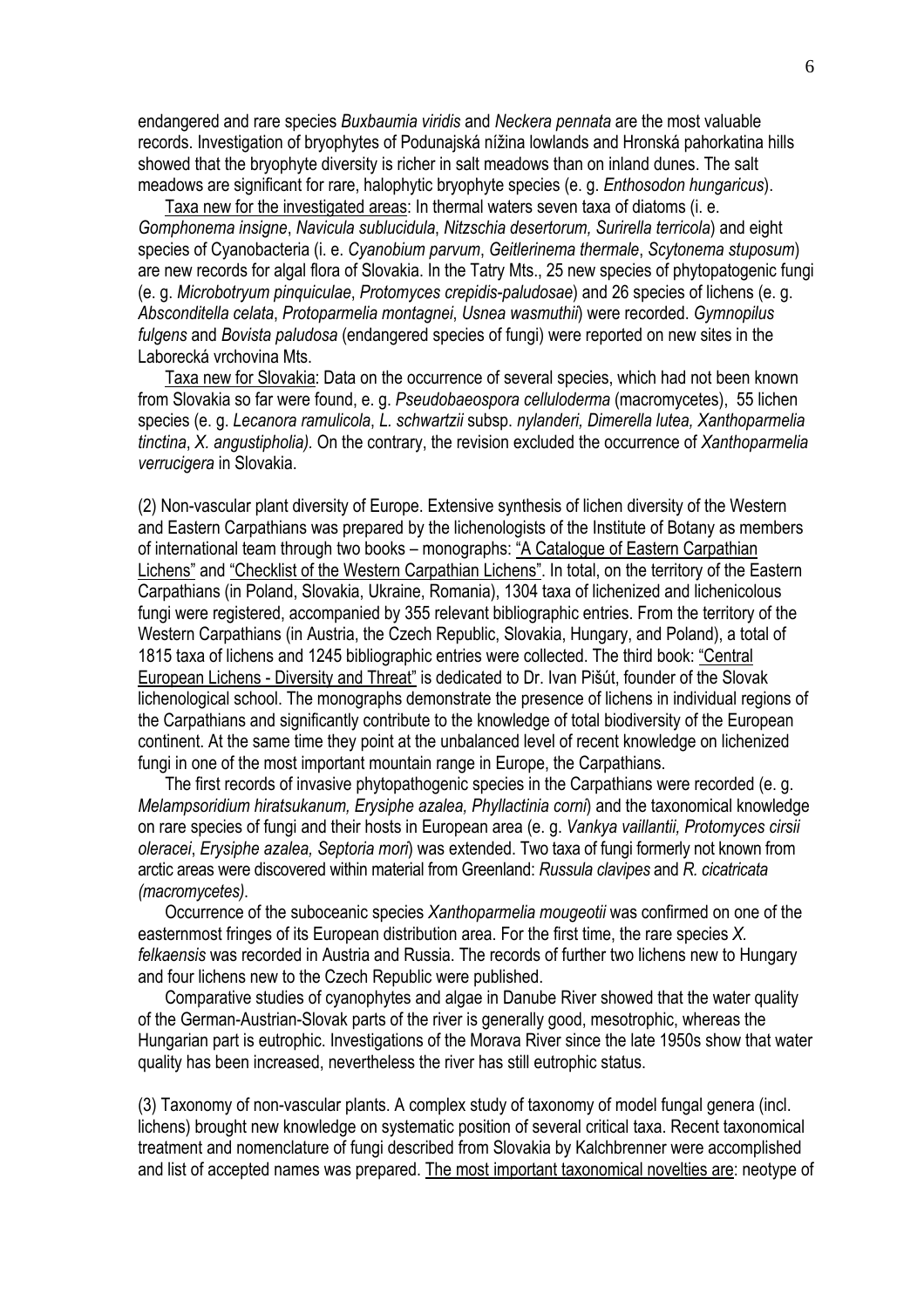*Rhodocollybia fodiens* is replaced by lectotype and a material collected on type locality is designated as epitype; four taxa of the genus *Pholiota* and three taxa of the genus *Hygrophorus* are typified by illustrations from original publication, and/or by material collected in the area of type localities. The delimitation of four accepted species related to *Russula xerampelina* was revised and new characters were established for its determination. Our revision resulted in the following conclusions: *R. pascua* – a correct name, *R. nuoljae –* a dubious name, *R. chamitae* – a synonym of *R. subrubens*.Analysis of nuclear and mitochondrial sequences (ITS, LSU rRNA, mtDNA) of the aggregate *Leptogium schaderi* showed potential separation of the thalli from the *L. plicatile* group. The status of *Solenopsora carpatica* was clarified, regarding its relations to the closely related species *S. candicans* and *S. cesatii* using analysis of all known populations of the species from the Western Carpathians and the Alps. The results of morphometric and chemical analyses confirmed delimitation of all the three taxa as separate entities and did not support synonymisation of the species *S. carpatica* with *S. cesatii*.

 New knowledge for science: Important scientific result is the description of the taxa new for science: *Pseudobaeospora basii* Adamčík & Ripková (macromycetes), *Pseudocercosporella tatrensis* Mulenko & Bacigálová (micromycetes) and new combination *Nectriopsis tatrensis* (Alstrup) Lisická & Alstrup (lichens). The life cycle of a rare nostocalean species *Chlorogloeopsis fritschii* was studied in cultures isolated from localities in India (type locality), Slovakia and Tunisia. As in the genera *Nostoc, Trichormus* or *Nodularia*, in *C. fritschii* all vegetative cells were able to transform into akinetes. The akinetes divided asymmetrically into a smaller part to be transformed into a heterocyte, and a bigger one, which divided again into two equal parts as vegetative cells, what is unique in this group of cyanobacteria.

**Research in the Department of Geobotany** has been concentrated on the following activities: (1) Inventory of the vegetation diversity in Slovakia continued at both regional and national levels. The most important results at the national level were included into the newest book of multivolume monograph "Vegetation of Slovakia 4. High mountain vegetation", which was submitted for printing in 2006. This volume comprises high-mountain plant communities of tall-herb meadows (*Mulgedio-Aconitetea*) and communities of subalpine shrubs at banks of rivers (*Betulo carpaticae-Alnetea viridis*), montane and alpine calcareous stepped and garland grasslands (*Elyno-Seslerietea* and *Carici rupestris-Kobresietea bellardii* ), snow beds chionophilous communities (*Salicetea herbaceae*), arctic-boreal dwarf-shrub heathlands (*Loiseleurio-Vaccinietea*) as well as alpine acidophilous grasslands (*Caricetea curvulae*), each comprehensively elaborated in this book. The volume is closed by the characteristics of high-mountain mat-grass swards of the alliance *Nardion strictae*, although other communities of the class *Nardetea strictae* will be included into next volume dedicated to meadows and pastures vegetation. This vegetation survey has resulted from the work of many experts in various types of high-mountain vegetation in Slovakia and summarises results of their long-time research in the field. This survey reflects the current status of our knowledge on floristic composition and distribution of high-mountain and alpine non-forest communities in Slovakia and presents current opinions on their syntaxonomical status. The book will be useful contribution for phytosociologists, as well students, nature conservationists, all those working in inventory and management of endangered habitats, plant communities and plant taxa, and last but not least to those making legislature and executive decisions on land use and nature management at all levels of regional and national government. Synoptic phytocoenological tables and extended English summaries enable using this book abroad. These integral parts in the previous volumes resulted in high citation response. European initiative "European vegetation Survey" within the International Association of Vegetation Scientists (IAVS) methodically supported publication of similar surveys in Austria, United Kingdom, the Netherlands, Hungary and recently also in the Czech Republic.

 Special attention at regional level was paid to Borská nížina Lowland (synanthropic vegetation), Krivánska Malá Fatra Mts. (subalpine vegetation), Muránska planina Mts. (complete spectrum of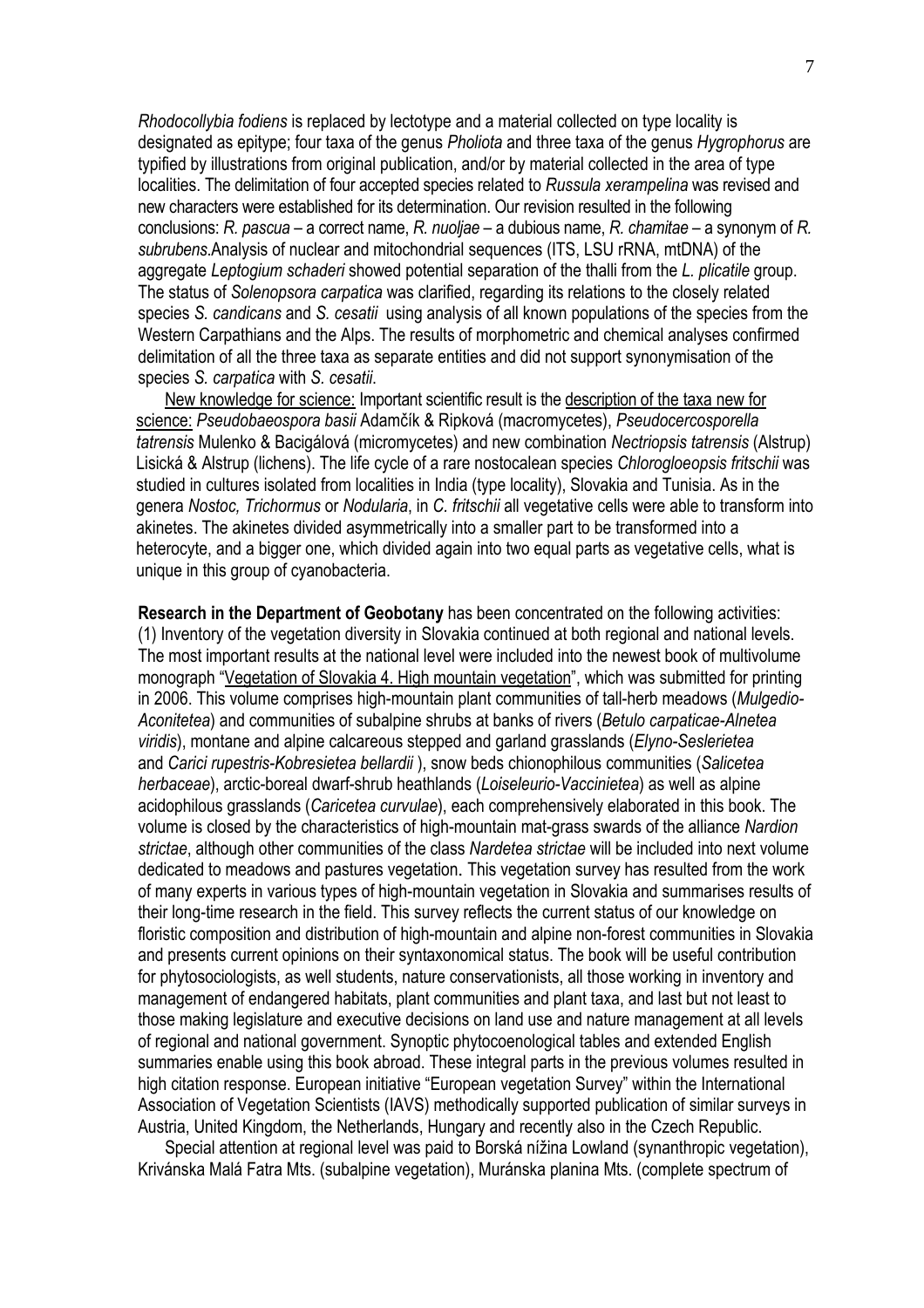non-forest vegetation), and Poľana (penetrating of trees into abandoned pastures and forest structure development). Original and new knowledge on vegetation cover of these regions was published in numerous scientific papers. These data represent an irreplaceable information source for projects in national and European scale.

(2) Results of the European or broader scale biodiversity projects. The Institute of Botany, namely Department of Geobotany, Department of Vascular Plant Taxonomy and Department of Non-Vascular plants closely cooperated in project Natura 2000 in Slovakia: Bridging the implementation Process. As a member of EU, Slovakia is obliged to adjust its nature protection practices and legislation to the EU requirements as expressed in the Habitats Directive (92/43), and Bird Directive (79/409). The project focused on building of information, data and methodological background for Slovak organizations responsible for implementation of European Directives in Slovakia (Ministry of Environment, State Nature Conservancy). Its aim was to bridge the current gaps in transition phase of the implementation process. The project helped to prepare a proposal of network of protected areas of European importance (Natura 2000 network) in Slovakia. The database of information on flora and vegetation in the areas included into the Natura 2000 network in Slovakia was considerably regenerated and supplemented. This was essential for exact evaluation of their actual status and for comparable standard for evaluation of their development and changes in the future. Most important information was summarised in books Biotopy európskeho významu na Slovensku [Habitats of European Importance in Slovakia] and Priaznivý stav biotopov a druhov európskeho významu [Favourable conservation status of habitats and species of European interest]. The favourable conservation status of all habitats and organisms included into the European Directives was defined and the methodology of its evaluation and classification was prepared. Management recommendations for securing or improvement of the favourable conservation status of all relevant habitats and organisms were proposed. The methodology of monitoring of habitats and species was prepared including concept of data collecting, storage and analysis. The Institute of Botany participates proportionally in all goals of the project dealing with flora and non-forest vegetation. Importantly, rich information sources, built up for a long time in the Institute in connection with our work on the monograph series Flora of Slovakia and Vegetation of Slovakia, were in this way utilised for the nature conservancy in Slovakia.

 Numerous results were obtained by investigating the relations between aquatic plants and habitats and their environmental conditions within the common project of all Danube countries MIDCC (Macrophyte Inventory Danube Corridor and Catchments, www.midcc.at). Identical methods used in the field and the consequent common data analyses give the opportunity to compare environmental situation in Central and Eastern Europe (nine countries) and to adopt the current requirement - to evaluate the potential of aquatic macrophytes as biological indicators of the environmental conditions of rivers according the Water Framework Directive (Council of the European Communities, 2000).

 Vegetation diversity of forests in the Northern part of Korean Peninsula was evaluated by numerical syntaxonomic methods and compared with relevant types of vegetation in surrounding countries. In close cooperation of Czech, Slovak, Russian (Siberian), Chinese, South Korean, Japanese and North American experts the monograph on Forest Vegetation of Northeast Asia was published. Several vegetation units at the level of alliance, association and subassociation were described as new for science.

**Research in the Department of Plant Physiology** concentrates on the following activities: (1) In the field of stress physiology our efforts have been focused on the characterisation of aluminium and cadmium impact on structure and metabolism of barley roots. Cd, as well as Al are "non-essential" metals that already at low concentration inhibit plant development and cause important structural and functional changes in plants. They are easily taken up and accumulated in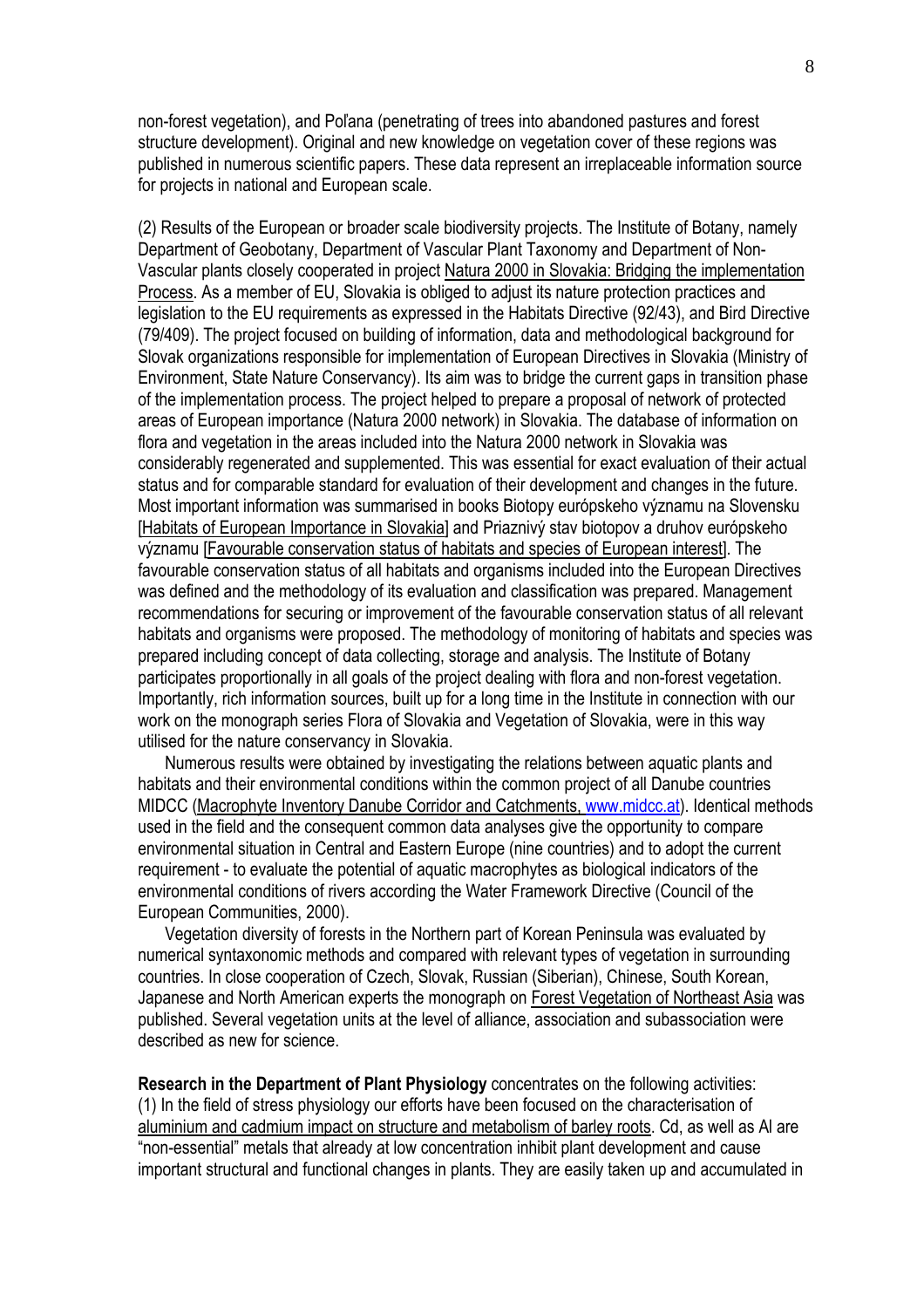plant roots inducing root growth inhibition and loss of cell viability. Initially, Al and also Cd ions are accumulated in root epidermal and outer cortical cell layers, later they are localized also in the cells of central cylinder. Exposure of roots to Cd or Al induces accumulation of callose and lignin deposits in the cell walls and speeds up differentiation of endodermis and xylogenesis closer to root apex. In Cd-treated roots the root hair formation was also shifted onward to 2-4 mm behind the root tip. Conversely, Al-treated roots showed reduced root hair formation, inhibition of initiation and growth of lateral root primordia and reduction of root cap length. Among the visible symptoms of Al toxicity thickening of 5 mm long proximal part of roots was typical for Al-treated roots. Root thickening was caused by both radial expansion of inner cortical cells in the transition zone of root and reduction of their elongation. At biochemical level the Cd-induced premature xylogenesis, and the Al-induced inhibition of root cell elongation were demonstrated as a consequence of Cd- and Al-induced H<sub>2</sub>O<sub>2</sub> burst, and of elevated peroxidase activity in the root tip. Enzymes responsible for the high  $H_2O_2$ production in root apices treated with Cd and Al were NADH-oxidase, oxalate oxidase and some non-specific peroxidases. In situ analyses showed that both elevated  $H_2O_2$  and peroxidase activity localized in root apex are involved in Cd- and Al-stimulated premature development which correlated with shortening of root elongation zone and thus with the root growth reduction. Simultaneously the elevated  $H_2O_2$  and production of reactive oxygen species during Cd or Al treatment participate in oxidative damage of the root cells plasma membrane, resulting in changes of membrane potential differences, ion uptake, loss of cell viability and cell death.

 (2) Metabolic and anatomical responses of the plants to water deficit. The absence of water is a critical point in the growth and plant productivity. If we want to increase productivity of economically important crops we need to understand the mechanisms of defence against and adaptation to the drought. As we had found some changes in the levels of soluble sugar and starch in maize roots and leaves during the drought, we studied the synthesis of osmotically active substances such as proline together with activity of some enzymes of sugar metabolism. The other task was to determine the induction of alternative oxidase and to study respiration parameters in root cell mitochondria and, together with the appearance of antioxidants (ascorbate), the activities and PAGE patterns of antioxidant enzymes such as superoxid dismutase (SOD), catalase(CAT), ascorbate peroxidase(APX) and guajakol peroxidase (GPOX) to find in various plant organs (root, mesocotyl, leaves) some pattern of the defence system against the oxidative damage caused by water deficit.

 The most important results showed that under osmotically-induced water stress (a) The total respiration rate decreased as a result of reduction of the capacity and activity of both cytochrome and alternative metabolic pathways. The importance of alternative pathway in these conditions markedly increased. (b) The proline accumulation increased in all organs: in a sensitive cultivar is almost two times as high as in a tolerant one. (c) Within the spectrum of soluble proteins accumulation of 52.5kDa, 53.7 kDa and 55 kDa proteins decreased in the 1. leaf of both cultivars. (d) Mesocotyl seems to be an organ which responses very well in all the studied parameters and we think it necessitates more attention in further studies. (e) The scavenging of  $H_2O_2$  was mediated mainly by the CAT in the roots while it was mediated by the APX and GPOX activities in the leaves in both cultivars. (f) The SOD activity increase in all organs of both cultivars and was dependent on the age of the stressed plants, being higher in the seedlings.

(3) Contribution to the life strategy of the species *Colchicum autumnale.* Research on the life strategy of *Colchicum autumnale* was completed. For the first time the structural, biochemical and physiological aspects of the developmental cycle of this species have been published. Besides the morphological characteristics, the dynamics of biosynthesis and degradation of the storage proteins, starch and cell wall polysaccharides as well as polyphenols and colchicinoid biosynthesis have been evaluated. The starch was found to be the main storage material (50% of d.m.) while proteins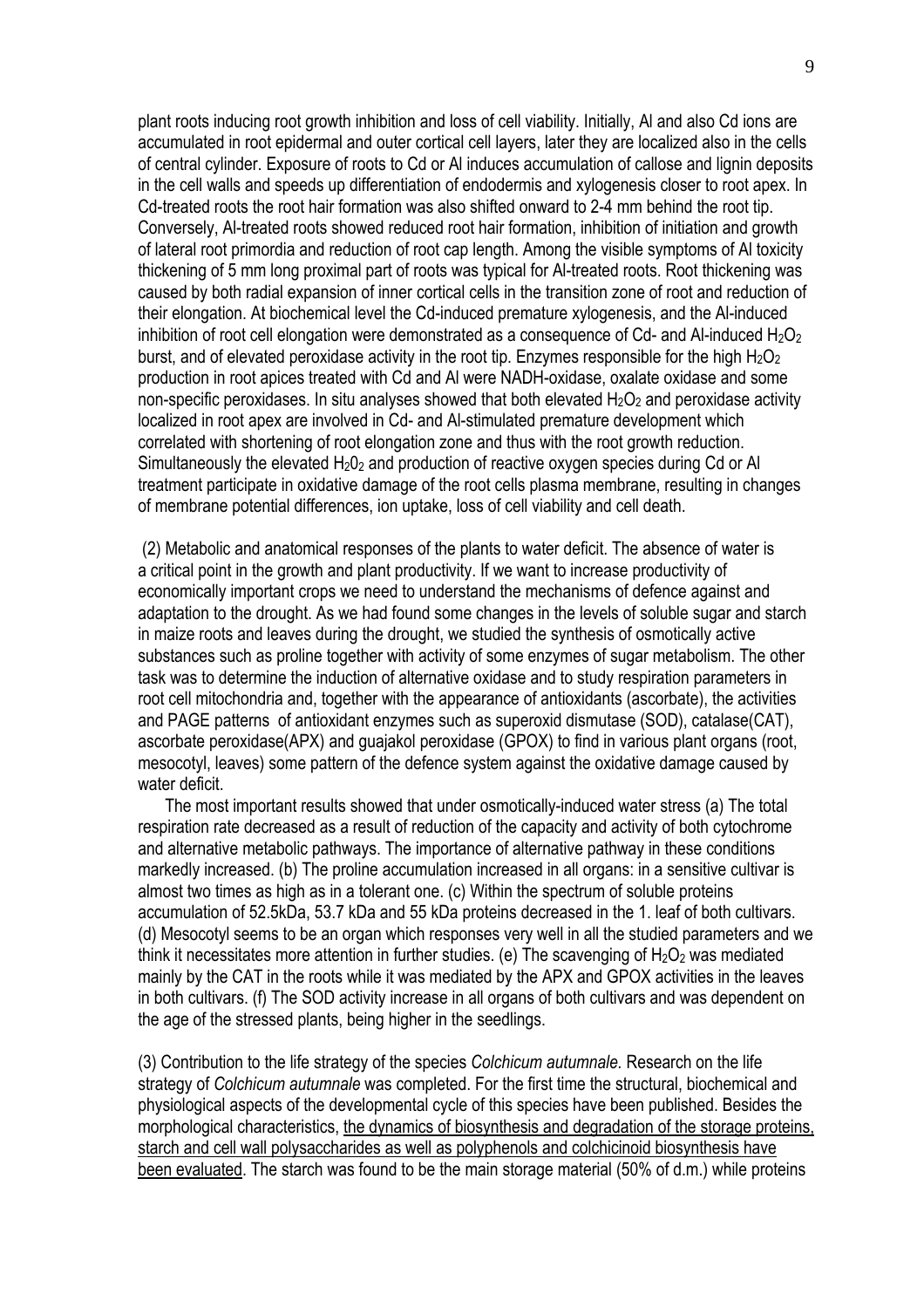represented 12% of d.m. The developmental profiles, properties and localisation of the key enzymes, which significantly affect the formation (ADP-glucose pyrophosphorylase, sucrose synthase, polyphenol oxidase, nitrate reductase) and utilisation ( $\alpha$ -amylase,  $\alpha$ - and β-glucosidase, invertase, exo- and endopeptidases) of both, storage and transient stored material in the mother corm and in the leaves were determined during the individual developmental stages of life cycle. The structural analysis at the tissue and subcellular levels allowed us to characterise the specific features of the hysteranthous geophytic life form (the presence of 4 generations side by side within the annual life cycle; a strict control of the formation, maturation and degradation of the amyloplasts in mother and daughter corms; abscission zone and programmed senescence of the above-ground part of plant). In relation to the potential of *C. autumnale* to produce colchicinoide alkaloids, we isolated, identified and quantified basic and neutral colchicinoides. The production of these inherent secondary metabolites is strictly tissue-specific and reflects its coupling with the sequence of the main transitions of the life cycle. *C. autumnale* appeared to be the advisable model for studying the individual transition sequence within the bioprogram of hysteranthous geophytes, about which only limited information exist till now.

 (4) Participation of endomembranes and components of cell wall in the maintenance of plant cell polarity. The most important results were achieved from the microscopy of living cells in control and modified plants with structural and developmental aberration of root hairs. Integrated approach consisted of modern methods of confocal microscopy, videomicroscopy and evanescent wave microscopy. By their combination dynamic processes of growing plant cells were addressed in a complex way. One application of such non-invasive study of living root cells in high resolution was the aluminium toxicity in *Arabidopsis thaliana*. Aluminium interferred with root growth, induced changes in membrane potentials of sensitive cells and altered the production of signal molecules. We documented the process of aluminium internalisation in a defined zone of *Arabidopsis* root. This allowed us to formulate a hypothesis that this process may be part of its detoxification within the mechanism of plant growth recovery.

 In growing root hairs we characterized the cytoarchitecture in their tip, targeted vesicle transport, organelle movement, membrane recycling as well as dynamic behaviour of endosomes. We confirmed rapid endocytosis in growing root hairs and a tip-localized distribution of endosomes. Their role in endocytosis was evidenced using membrane-specific labelling. We proposed structural and functional composition of vesicles in the tip zone of the root hairs. Results clearly show that the active endocytosis is localized in the tip of root hairs, it is actin cytoskeleton-dependent, and does not rely on endoplasmic reticulum.

 We analysed the role of structural sterols in the maintenance of root hair polarity and their involvement in root hair tip growth in *Arabidopsis.* They are abundant in the plasma membrane of root cells, trichoblasts, and root hairs in different stages of their growth. We found that structural sterols represent a valuable marker in the process of bulge formation. During the root hair tip-growth the structural sterols are enriched in the tip and accumulate within endosomes. We participated in generation of transgenic seedlings of *Arabidopsis* and transgenic roots of *Medicago* expressing the internal marker for endosomes. *In vivo* analysis of root hairs in these systems revealed that endosomes accumulate within bulges of initiating root hairs as well as at apices of tip-growing root hairs. We studied the structure and dynamics of actin cyroskeleton in the tip growth of root hairs using transgenic constructs.

 Process of cell differentiation in root epidermis of *Medicago sativa* has been characterized at cellular and ultrastructural levels. The role of cytoskeleton in cell morphogenesis was addressed particularly at the stage of bulge formation. Onset of bulge initiation was independent of cell size and distance from the root tip. We found cytochemical evidence that structural polysaccharides at the bulge are internalized from the cell wall to the cytoplasm. It may represent an indispensable step in the process of bulge formation, important for local cell wall thinning and turgor pressure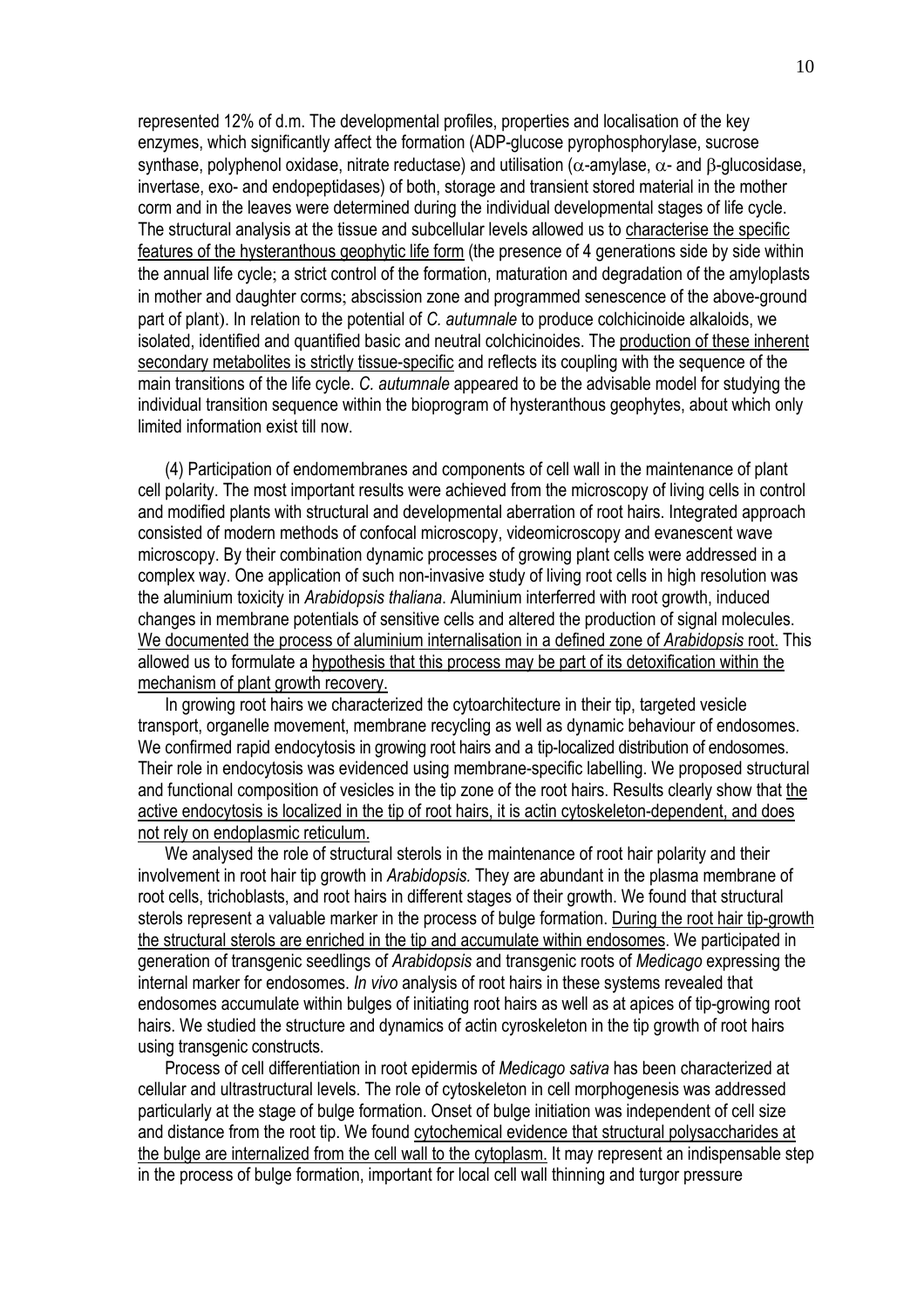generation. These two factors mediate installation of tip growth in future root hairs. Other structural components of the cell wall, pectins were characterized in details in root meristematic cells. Pectins normally present in the cell wall are internalized into dividing cells of root apical meristem. We found them in endosomes close to the cell plate during cytokinesis. Finally also forming cell plate that is still not in contact with parental cell wall possesses cell wall pectins. Because endosomes receive pectins from the cell wall during endocytotic internalisation of cell surface material, this is the first evidence on participation of endocytosis in cytokinetic division of plant cells.

Another kind of endocytosis, the "fluid-phase" has been documented in root cells of Zea mays. Evidences come from internalisation of specific marker in the inner cortex cells within the transition zone of maize root. Internalization progressed through tubulo-vesicular compartments connected to plasma membrane close to plasmodesmata. This process is based on the interaction with actin cytoskeleton.

## **3. Concept of R&D activity of the Organisation for the next four years (max. 5**

#### **pages)**

#### **i. Present state of knowledge and status of ongoing research related to the subject**

#### **of the Concept, from both international and national perspective**

Floras, vegetation surveys, identification keys, and checklists should be recognised as information sources that have a central position in any taxonomic research and are of crucial importance for related fields (biodiversity conservation, forestry, agriculture...). To overcome the so-called "taxonomic impediment", i.e. the fact that the lack of taxonomic knowledge prevents effective conservation of biodiversity, is one of the main goals of the Convention of Biological Diversity as expressed in all its basic documents and decisions by the signatory countries. The publication strategies are currently being changed towards the joint publication of the content both in a printed form and on-line. This gives the possibility of regular updating the information, which should reflect current knowledge and data obtained from the most recent studies. Indeed, the methodological and conceptual advance in plant systematics has been enormous in recent years and it is highly desirable to reflect it also in floras, keys and checklists and to spread among potential recipients as quickly and efficiently as possible. The idea of the free and full on-line access to the biodiversity information promoted by the Global Biodiversity Facility on the world scale brings new dimensions to the biodiversity research, and the world of biodiversity science is quickly changing in this respect.

Since 1990s, application of new, mainly DNA-based, methods has significantly changed plant systematic and taxonomic studies; currently, sophisticated methods and specialized equipment are usually required, and multi-methodological approach is preferred. Quick development of new methodological approaches requires more efficient cooperation among institutions and research groups, joint use of research facilities and exchange of know-how among research teams in different institutions. The networks funded within the EU projects and other international initiatives aim to support this approach. In spite of the methodological developments in systematics and taxonomy, combination of the thorough field work, extensive karyological and morphometric studies with the application of recently developed methods of molecular systematics is still not so widespread, and results of such extensive studies are relatively easy to publish in prestigious journals. There is a good chance for those who have a strong classical taxonomic background and are willing to learn and adopt the most advanced molecular systematic tools. Considerable advancement can be seen also in the area of karyology and studies of polyploids. The applications of flow cytometry are becoming more and more widespread, giving the possibility to screen a vast amount of plant individuals and to reveal hidden karyological variation within populations. This sometimes results in completely different views on microevolutionary processes in populations, on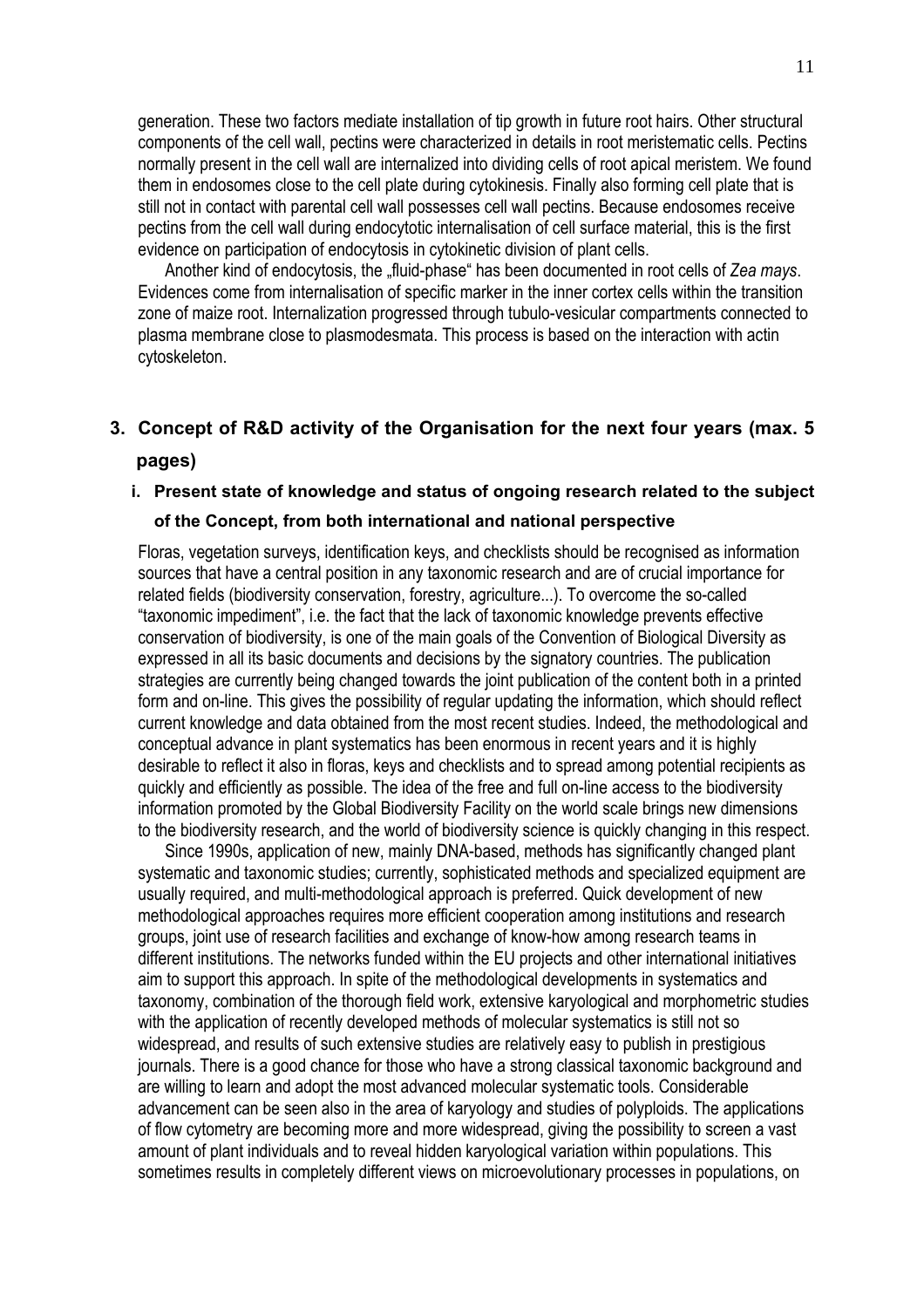the processes of the formation of polyploids, extent of their hybridisation and gene flow among different ploidy levels, than it had been expected before. Combination of flow cytometric data with molecular methods also opens new possibilities in the study of the phenomenon of polyploidy. The importance of such studies for basic as well as applied science is underlined by the fact that a vast amount of cultivated crops belong to polyploids, and polyploidisation has played a key role in their evolution.

Only a limited number of experts in Slovakia and world study the biodiversity of cryptogams and thus a great amount of scientific problems remain unexplained. The researchers of the Department of Non-Vascular Plants being the only specialized working team in Slovakia, discover and provide unique knowledge on species richness, taxonomy, variability, ecology, and chorology of algae, cyanobacteria, lichenized and non-lichenized fungi and bryophytes in Slovakia. Substatial part of these data has been incorporated in recently published checklists. The concept for future research is based on the knowledge of diversity of non-vascular plants as a starting point for consequent specific (e.g. taxonomic, ecological) research.

The current research concept addresses above all need for identifying the components of biological diversity in the Carpathian region, clarifying so far inadequate knowledge on selected taxonomic groups and detecting changes in diversity of cryptogams. This requirement has long been recognised and is explicitly included, amongst other places, in the Convention of Biological Diversity (CBD), in which the EU and all its Member States are included, in the EU Biodiversity Strategy as well as in regional conventions, e.g. the Carpathian Convention. One of the key points for the rationale is the rapid decline in biodiversity (addressed in Art. 7 of the CBD). The signatories are now required to identify components of biological diversity important for long-term conservation and sustainable use of biodiversity.

Phytocoenology was born and developed in Europe during 20th century as a toll for knowledge and classification of vegetation cover. From Europe it was spread into many parts of the world (Asia including Japan, South Africa, South America), but its developing centre remains in Europe. Outstanding database for storage of phytocoenological relevés (TURBOWIN) facilitates exchange of data, new statistical programs and utilities (SYN-TAX 2000, COCTAIL, JUICE) allow processing and evaluation of large sets of phytocoenological data using new specialised statistical approaches. In the field of geobotany, the main topics were substantially changed in the last decades, from regional syntaxonomical studies into large-scale (national or continental) syntaxonomical studies. International cooperation, exchange of data and using large datasets of phytocoenological relevés are a matter of course. However, recent vegetation science is oriented not only to syntaxonomy, but also to dynamic processes in vegetation, changes in vegetation cover as a consequence of global environmental changes and/or human impact, and mapping and modelling of vegetation using GISmethods. Permanent challenge for frontier phytocoenological research is the application of results in the field of nature conservancy, e.g. in building of Natura 2000 network in Europe (great deal of all terrestrial habitats included into the European Habitat Directive is defined by typical vegetation units), or Carpathian Convention. The Department of Geobotany has direct contacts with European phytocoenological leaders and leading institutions and carries out activities in all the mentioned topics.

Research in the field of abiotic stress is important because of its impact on productivity and quality of agricultural products. The Institute of Botany has started with this topic at early 70s in the last century and during almost 30 years of research in this field, substantial changes have occurred in the methodology especially in incorporation of modern methods and techniques of molecular biology and genetics. Research of physiological processes has been directed to areas of cellular mechanisms involved in perception and transduction of stress-induced signals and proteomic and genomic changes in response to different stress factors. This area, especially the early stressinduced responses at the level of gene expression and molecular and cellular mechanisms involved in tolerance or increased resistance to toxic metals, drought and salinity are the main goals for the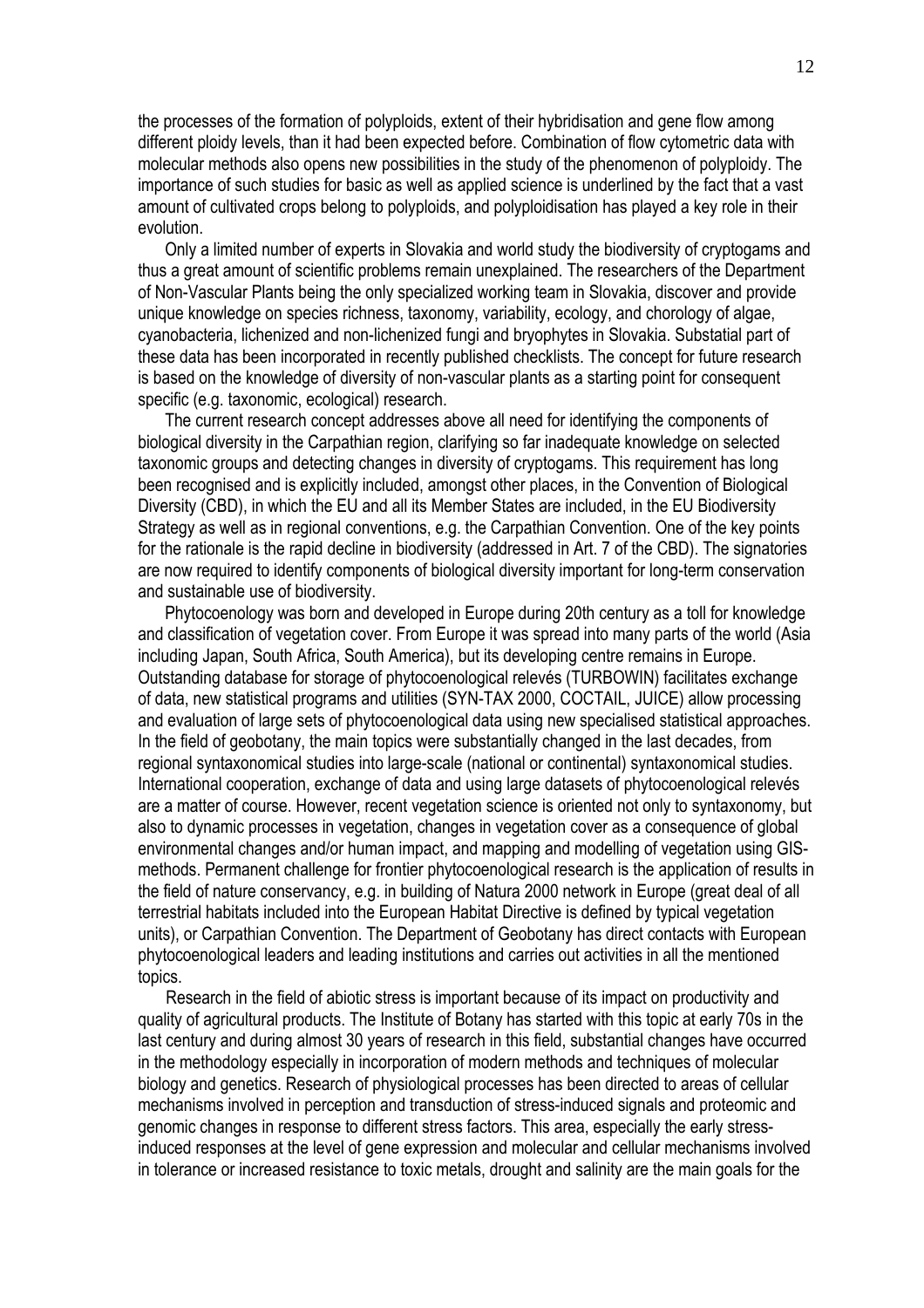future study. Social benefits of our studies might be the broadening of knowledge on the mechanisms responsible for tolerance or resistance of plants against stress factors and toxic xenobiotics. Economic benefits are connected with exploitation of these mechanisms in agricultural practice for production of new plants with improved tolerance to stress conditions which will be able to bring ample and healthy agricultural products even in environmentally contaminated soils. Results published in international journals and good cooperation with foreign institutions concerned with similar topics as the Department of Physiology have resulted in successful competitions for national and international research grants.

 Generally, the strategy adopted by plants aimes at avoiding the accumulation of excess of toxic metals in the cytosol, and thus preventing the onset of toxicity symptoms. This is achieved by the use of various mechanisms that are present and likely to be employed in general metal homeostasis in all plants. It appears feasible that specific mechanisms are employed for specific metals in particular species. These include mechanism to reduce uptake into the cytosol (entrapment in mucilage or in the apoplast) chelation of metals in cytosol or their efflux either to apoplast or into the vacuole. The ultimate goal of the research will be the generation of crop species with high resistance to toxic metals that farmers can use to cultivate in polluted soils throughout the world. Understanding the means of manipulating metal tolerance could be also important for development of crops for phytoremediation purposes, particularly for highly contaminated soils.

The fundamental questions concerning regulation of plant cell growth remain still open. Tip growth as a highly polarized type of cellular elongation is widely studied at developmental, cell biological and genetic levels. To explore tip growth regulation, tracing of vesicle motion is essential. Live cell imaging using advanced methods of microscopy like video-microscopy and enhancedcontrast microscopy enables monitoring of single vesicles and other intracellular compartments that had been known only from high-resolution electron microscopy. Within our international collaboration we are able to visualize small vesicles, their dynamic behaviour and also their contacts with the plasma membrane with the aid of fluorescence microscopy. This approach enables us to localize heavy metals at subcellular level and thus, to trace the distribution of heavy metals in living cells.

## **ii. Organisation's role or significance in the overall research effort within the field of the Concept on both the national and international scales**

The Institute of Botany is a leading research institution in the study of taxonomy, phylogeny and diversity of plants and structure, syntaxonomy and ecology of plant communities in Slovakia. A high rank of international acceptance has the Institute attained in plant physiology. The Institute significantly contributes to biodiversity studies in the Carpathian and Pannonian areas, as well as in Europe as a whole, and is represented in major European and global projects and initiatives (they are summarised in part III-3 and III-4 of the Questionnaire). Its research activities currently cover all the groups of cryptogams: cyanobacteria, algae, fungi (including lichens) and bryophytes, vascular plants and plant communities.

 The results of research are widely used in basic and applied research in botany and in other biological sciences. They are employed in the evaluation of the current state of biodiversity of the Slovak Republic, in the preparation of Red lists of endangered taxa, and in corresponding legislature. Publications of the Institute such as Flora of Slovakia, Vegetation of Slovakia, or Checklist of non-vascular and vascular plants of Slovakia are widely used as reference manuals, which cannot be replaced by any other publication from abroad. On the other hand, such publications often represent fundamental information sources on the flora and vegetation of Slovakia for researchers from abroad, who either study some plant species occurring in Slovakia or need information about the country flora to generate a wider image of European biodiversity. The Institute regularly cooperates with the Ministry of Environment of the Slovak Republic (being also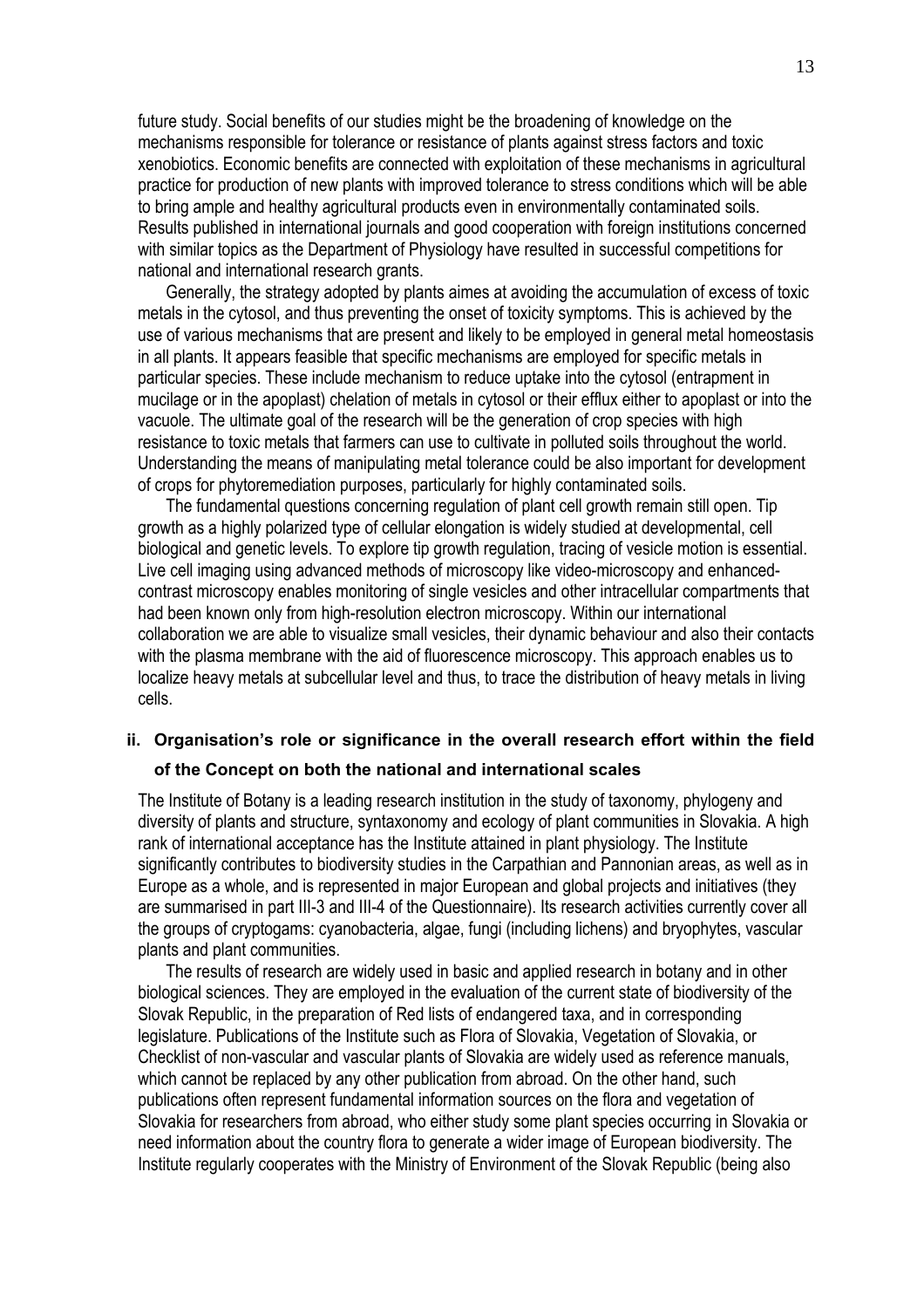represented in the advisory board to the Minister of Environment for the biodiversity issues) and with all levels or organisations of the State Nature Conservancy of the Slovak Republic.

 The Institute takes part also in several European and world-scale projects focused on the biodiversity studies, such as Species Plantarum – Flora of the World, Euro+Med PlantBase, Atlas florae europaeae, Global Taxonomic Initiative, Global Biodiversity Information Facility, Natura 2000. During the evaluation period the Institute substantially participated in identification of Important Plant Areas on the territory of Slovakia, which was organized by Plantlife International. Here we contributed mainly with the knowledge of the flora of the Slovak Republic and/or the Carpathians and Pannonia. Team of stress physiologists was involved in the study of the chilling tolerance of termophilic crops (COST action 814), and multifunctional rural development model based on organic and competitive agriculture (CADSES INTERREG III B, and COST 835). Recently, our experience with Al toxicity in plants is the main reason why we are involved in large cooperation project among 13 European and South American institutions aimed at solving the problems with agricultural crop productivity in environmentally constrained South American (Brasilia, Chile, Uruguay, Argentina) soils (FP6-517617 Bridging genomics and agrosystem management: Resource for adaptation and sustainable production of *Lotus* spp. in environmentally constrained South American soils).

 Taxonomic and phylogenetic studies performed in the Institute contribute to the research field of plant systematics and evolution, addressing taxonomic problems of some genera and species groups, as well as phenomena like polyploidisation, hybridisation, and plant speciation. The results are published in high-ranked international journals and frequently cited by researchers from abroad. An example of our participation in global initiatives is a recently launched initiative called 'Brassicaceae Phylogeny Working Group'. This working group, being so far a non-funded initiative, aims at promoting collaboration among research teams, coordination of research activities and projects, as well as generating a network of researchers and teams working with this economically important plant family throughout the world. The genus *Cardamine*, our long-term study object where lots of data had been gathered, has been successfully proposed as one of the model genera that will be subjected to a wide range of detailed studies employing the most recently developed methods.

 Besides solving scientific projects the Institute functions as a nursery to carry out master and PhD theses in all botanical disciplines. The scientists of the Institute give lectures, practical courses, pre-master and master degree internships for universities, mostly at the Faculty of Natural Sciences of the Comenius University, Bratislava, but also at other Universities abroad (especially at the Charles University in Prague, Czech Republic).

 The Institute organizes scientific seminars and symposia, both national and international. Among them, the most important are international symposia with long tradition "International Symposium on Biology and Taxonomy of Green algae" (the fifth one will be held in 2007; see http://ibot.sav.sk/symposium\_smolenice06.html) and "Plant root structure and function" (the sixth one was held in 2003). The Institute is also in charge of the organisation of the Xth International Organisation of Plant Biosystematists Symposium, which will be held in 2008 in Slovakia. These events strengthen the international and national status of the Institute of Botany. The outcomes and the events promote not only a scientific discipline, but also the Slovak Academy of Sciences as well as the country.

#### **iii. Objectives of the Concept**

Most of the research themes of the Concept represent an integral part of the European research area "Sustainable development, global change and ecosystems". Application of the results addresses cross-cutting activities, e.g. research for policy support, in terms of national environmental policy. It is a substantial contribution to the "knowledge triangle" – research, education and innovation. The research concept set for the following four years commits to address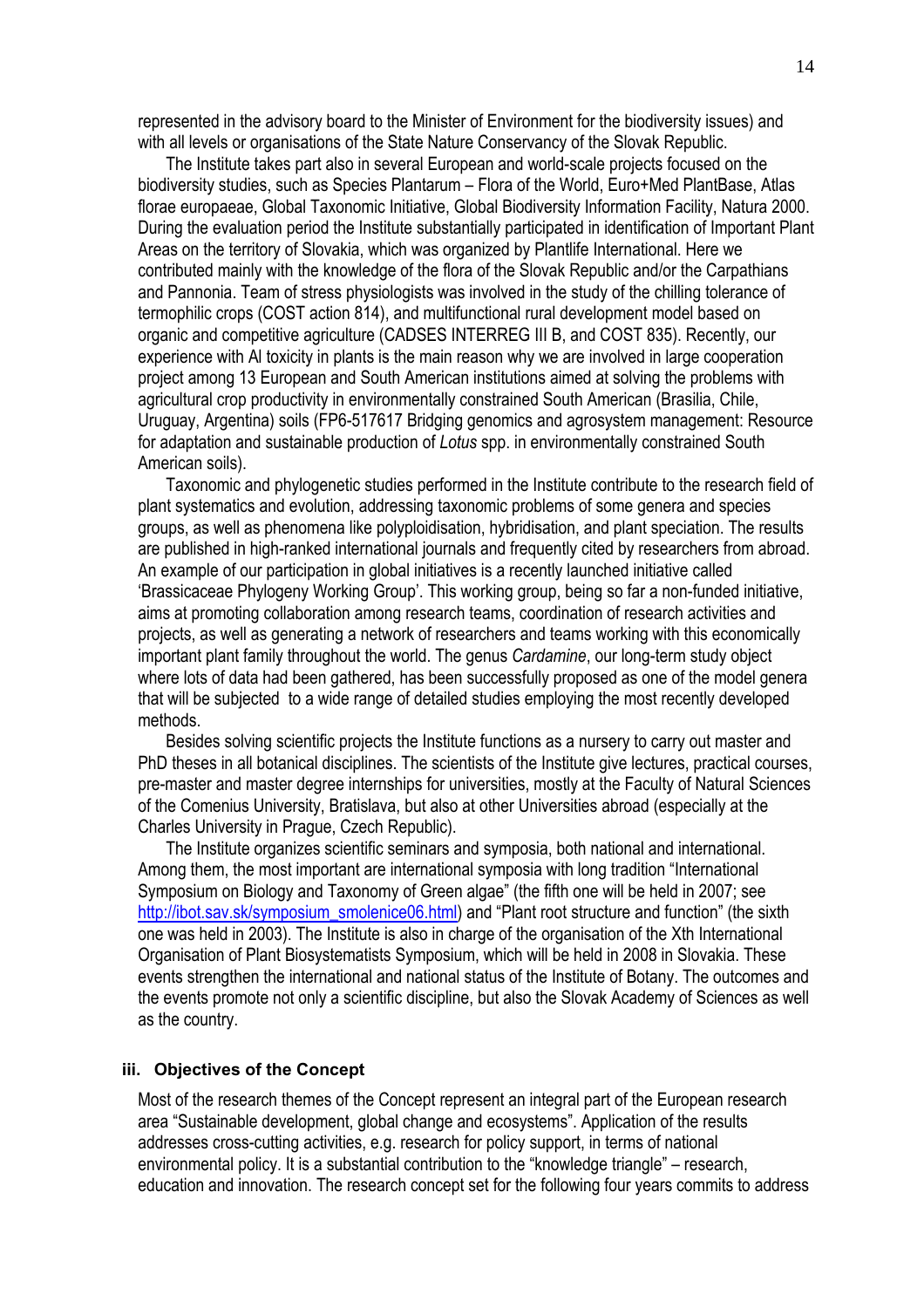the increasing importance of the knowledge on the biodiversity and its conservation as is recognized by the EU and the member states and enshrined in law as well as international treaties (e.g. Convention of Biological Diversity, Natura 2000, Carpathian Convention). The concept is based on running of currently prepared projects and deals with the following issues:

#### Department of Vascular Plant Taxonomy

(1) Continuation of the inventory of the diversity of the ferns and flowering plants in Slovakia, resulting in subsequent volumes of the Flora of Slovakia, Identification key of the ferns and flowering plants of Slovakia, and Checklist of the ferns and flowering plants of Slovakia. These fundamental works represent not only inevitable background for further studies on taxonomy and evolution of these plant groups, but also serve as irreplaceable tools for all who are dealing with plants in biodiversity conservation, forestry, agriculture, etc.

(2) Participation in the large scale European and global taxonomic projects and initiatives, such as the virtual European Institute of Taxonomy (6FP project EDIT), Species Plantarum – Flora of the World, Euro+Med PlantBase, Atlas florae europaeae, Global Taxonomic Initiative, Global Biodiversity Information Facility, providing contributions representing our geographical area of research.

(3) Taxonomic and phylogenetic studies of selected genera and species groups, among others *Alyssum, Arabidopsis, Cardamine, Picris, Senecio, Viola*, using most advanced methodological approach and combination of methods as karyology, multivariate morphometrics and molecular systematics. The aim is to improve our understanding of the taxonomy and phylogenetic relationships in these groups, and to contribute to further development of methodological approaches used in taxonomy in general. Special attention should be paid to the phenomena of polyploidy and reticulation as important evolutionary forces.

#### Department of Non-Vascular Plants

(1) Analysis of diversity and distribution of phytoplankton in relation to the temperature gradient of thermal springs in Piešťany and Sklené Teplice.

(2) Nomenclatural studies in macromycetes described from the Western Carpathians.

(3) Taxonomical studies of selected systematic units within macromycetes and phytopatogenic fungi in Slovakia.

(4) Complex research of lichens, species structure, taxonomic questions and phytogeography within selected areas in Slovakia, solving relevant taxonomic problems, identification of lichen diversity drivers and application of the results for habitat status assessment, investigation of the impact of changes in air quality of urban agglomeration of Bratislava on lichens, assess the impact after 1989, uncover the extent of local environmental burden through the research on accumulation of ecotoxins in lichens and evaluate capacity of immission burden on health of citizens.

(5) Research in species structure of bryophytes in the selected areas of Slovakia with an emphasis on the taxa of European importance (including relics and endemites).

#### Department of Geobotany

(1) Study of variability and diversity of vegetation cover of the whole Slovakia will result in the next books of the series Vegetation of Slovakia, dedicated to meadow and forest vegetation, and the List of diagnostic, constant and dominant species of vegetation classes and alliances of Slovakia. (2) Detailed regional research will be aimed at Borská nížina Lowland, Malá Fatra Mts., and Muránska planina Mts. Processing of phytocoenological data and their transformation into the maps with the help of the GIS programs will result in the interpretation of spatial and temporal changes in vegetation, in the design of vegetation predictive models of succession, and in the application of the appropriate ways of vegetation and habitat management.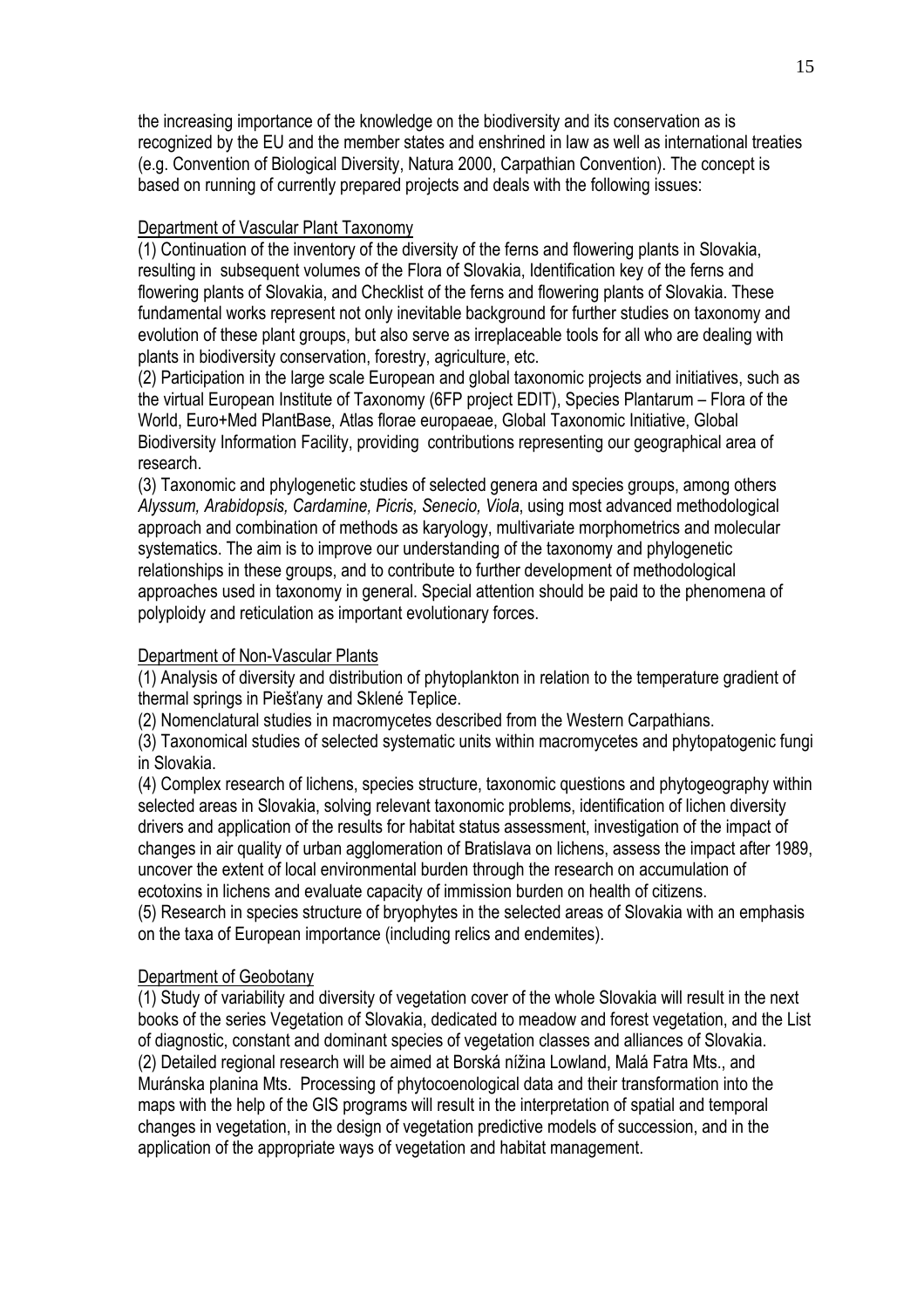(3) The obtained results, together with the extended database of phytocoenological relevés, will become a basis for working out a map of real vegetation with the help of geographic information system (GIS). For detailed knowledge of plant biodiversity in Slovakia, the research focused on variability of plant communities and their actual distribution is irreplaceable.

(4) Further international co-operation in the form of post-graduate studies and participation in the international projects is aimed at continuation of the highest level of geobotanical science in Slovakia in collaboration with leading vegetation science centres in the Netherlands, Germany, the Czech Republic or Austria. We will proceed in replenishing of our Central database of phytocoenological relevés and in the data exchange at pan-European level, providing the adequate data for large-scale syntaxonomical revisions and for mapping of biodiversity of various vegetation types; in searching for sets of diagnostic species based on the extensive data files; in evaluation of their threat and rarity at different levels - from regional to the European ones.

#### Department of Plant Physiology

(1) The aim of future projects from the field of functional anatomy will focus on regulation of the polarity of the growing plant cells like root hairs. Main aspects will be

- developmental role of plasma membrane and cell surface in the control of plant cell elongation by means of regulation of the targeted molecular movement;

- development and maintaining of the particular growth mode under changing conditions of the environment.

(2) Molecular investigations of tolerance mechanisms, especially expression of genes involved in metal tolerance (PCs, MTs), drought stress (PIP, TIP) and genes involved in internal detoxification of plant cells from toxic metals and reactive oxygen species (oxidative stress) produced almost generally by different stresses.

(3) Knowledge of mechanism of protein localisation in the tip of root hairs and signalling background of tip growth. We will characterize integrity of growing tip, interactions of plasma membrane with the cell wall, distribution of structural sterols and cell wall components and involvement of endocytosis in different developmental stages of root hairs. In addition, influence of environmental stress factors on the process of root hair formation will be focused in particular. Progress in this field will contribute to better understanding of developmental processes in plant cells that are based on internal polarity.

#### **iv. Proposed strategies and methods to be applied, and time schedule**

The research at the Department of Vascular Plant Taxonomy combines classical taxonomical approach with the application of the most advanced taxonomical and evolutionary methods. The classical taxonomic studies using the methods of chorology, morphology and botanical nomenclature resulted in the multivolume work Flora of Slovakia [Flóra Slovenska] and Checklist of non-vascular and vascular plants of Slovakia (available as a book, CD and also an online database). This is clearly the background on which further research will be based. Subsequent volumes of the Flora of Slovakia, the Identification key of the ferns and flowering plants of Slovakia and the new edition of the Checklist of the ferns and flowering plants will be published within the next four years. The application of the most advanced taxonomical methods aims to solve problems of taxonomy, evolution and phylogenetic relationships, and hybridisation in critical species groups in the Carpathian and Pannonian area, but also in other parts of Europe and in some cases also well beyond the borders of our continent. The phylogeograhic aspect was recently added as well, and will be further developed. The genera on which we will concentrate in the next four years will include, among others *Arabidopsis*, *Cardamine* and *Alyssum* (Brassicaceae), *Viola* (Violaceae), *Hieracium*, *Pilosella*, *Picris*, and *Senecio* (Asteraceae). From among the methods being applied karyological ones should be mentioned first. There is a long-term tradition of research on polyploid complexes and the phenomenon of polyploidy in Slovakia (established already in the early 1960s at the Department of Botany of the Comenius University), which is further developed at the Institute of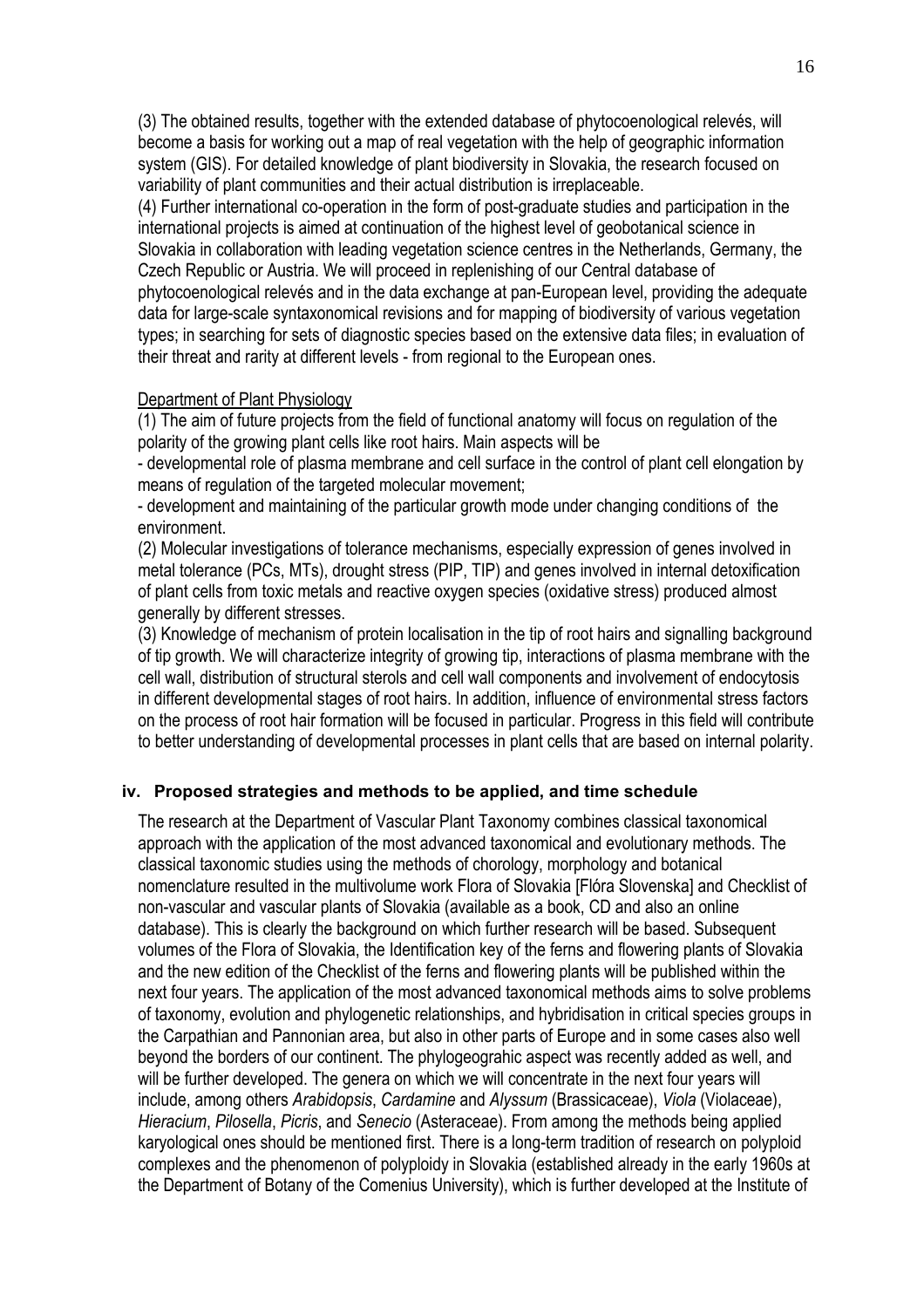Botany. Chromosome number survey of the ferns and flowering plants, which is in print and available as an online database, summarises previous research on this topic in Slovakia and provides a good background for further studies. Recently applied flow cytometry (so far in cooperation with laboratories at other institutions) brings a new dimension to the karyological research, giving the possibility to screen a vast amount of plant individuals. Flow cytometer is the first on the list of equipments, which should be purchased in a near future. Methods of multivariate morphometrics are widely applied and our results are often cited as examples of the proper application of this approach. Methods of molecular systematics (isozymes, cp and nrDNA sequences, PCR-RFLP, AFLP) were used until recently in cooperation with some of the leading institutions in Europe, but the recently established laboratory gives the possibility to carry out such analyses in the Institute itself. Still, cooperation with several institutions abroad is needed to keep in touch with the most recent developments in this area. The Institute has well-developed contacts to several leading institutions in Europe, as well as in some non-European countries. Last but not least, problems of finding correct names for plants studied, namely application of the International Code of Botanical Nomenclature, receives and should receive proper attention as well. K. Marhold is one of the editors of the current version of the Code.

 In the Department of Non-Vascular Plants all the methods recently used in Europe for particular problems in all the spheres covered by "cryptogamology" will be applied. Timeframe follows the time schedules of the particular on-going projects.

 In the Department of Geobotany methods of traditional geobotany are supplied by wide spectrum of advanced methods of numerical syntaxonomy, statistical exploitation of large data sets, multivariate analyses etc. They all help us in preparation of next volumes of survey of plant communities of Slovakia and the List of diagnostic, constant and dominant species of vegetation classes and alliances of Slovakia. At the same time, new methods developed in vegetation science, e.g. biodiversity measurement, modelling of vegetation changes and dynamics, and tools for detailed studies of relation between vegetation and environment will be adopted. The crucial role for the next years represents training of young researchers and post-doc students in institutes and universities abroad, and an intensive co-operation with researchers from abroad on preparation of joint projects.

## *III. Partial indicators of the main activities:*

#### **1. Research output**

- **i. List of the selected publications documenting the most important results of basic research. Total number of publications in the whole assessed period should not exceed the average number of the research employees**
- [1] **ADAMČÍK, S. HOLEC, J. LIZOŇ, P. RIPKOVÁ, S. KUČERA, V.** Notes on taxa of the genus *Pholiota* described by C. Kalchbrenner. In *Mycotaxon.* Vol. 97 (2006), p. 5-12. (0,585 - IF2005)
- [2] **ADAMČÍK, S. KNUDSEN, H.** Red-capped species of *Russula* sect. *Xerampelinae* associated with dwarf scrub. In *Mycological Research.* Vol. 108, no. 12 (2004), p. 1463-1477. (1,436- IF2005)
- [3] **BALUŠKA, F. MENZEL, D. BARLOW, P. W.** Cytokinesis in plant and animal cells: Endosomes 'shut the door '. In *Developmental Biology*. Vol. 294, no. 1 (2006), p. 1-10. (5,234 - IF2005)
- [4] **BALUŠKA, F. ŠAMAJ, J. HLAVAČKA, A. KENDRICK-JONES, J. VOLKMANN, D.** Actindependent fluid-phase endocytosis in inner cortex cells of maize root apices. In *Journal of Experimental Botany*. Vol. 55, no. 396 (2004), p. 463-473. (3,336 - IF2005)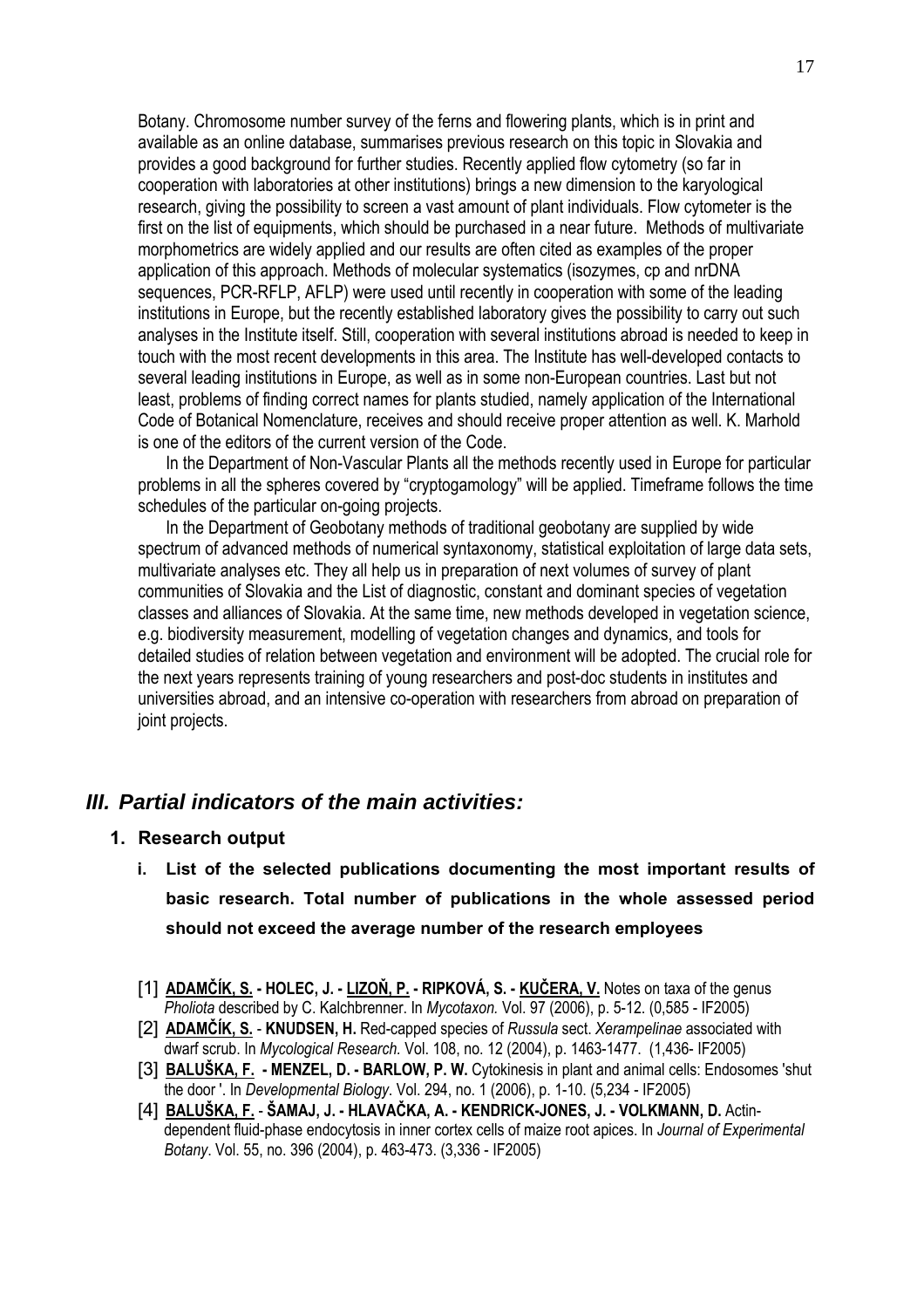- [5] **BRENNER, E. D. STAHLBERG, R. MANCUSO, S. VIVANCO, J. BALUŠKA, F. VAN VOLKENBURGH**, **E.** Plant neurobiology: an integrated view of plant signaling. In*Trends in Plant Science.* Vol. 11, no. 8 (2006), p. 413-419. (9,701- IF2005)
- [6] **ČIAMPOROVÁ, M. DEKÁNKOVÁ, K. HANÁČKOVÁ, Z. OVEČKA, M. BALUŠKA, F.** Structural aspects of bulge formation during root hair initiation. In *Plant and Soil*. Vol. 255**,** no. 1 (2003), p. 1-7. (1,703 - IF2005)
- [7] **DHONUKSHE, P. BALUŠKA, F. SCHLICHT, M. HLAVAČKA, A. ŠAMAJ, J. FRIML, J. GADELLA, T. W.** Endocytosis of cell surface material mediates cell plate formation during plant cytokinesis. In *Developmental Cell*. Vol. 10, no. 1 (2006), p. 137-150. (14,609 - IF2005)
- [8] **DÍTĚ, D. NAVRÁTILOVÁ, J. HÁJEK, M. VALACHOVIČ, M. PUKAJOVÁ, D.** Habitats variability and classification of *Utricularia* communities: comparison of peat depressions in Slovakia and Třeboň basin. In *Preslia.* Vol. 78, no 4 (2006), p. 331-343. (1,545 - IF2005)
- [9] **ERDELSKÁ, O.- OVEČKA, M.** Senescence of unfertilised flowers in *Epiphyllum* hybrids. In *Biologia Plantarum.* Vol. 48, no. 3 (2004), p. 381-388. (0,919 - IF2003)
- [10] **ERMAKOV, N. CHYTRÝ, M. VALACHOVIČ, M.** Vegetation of the rock outcrops and screes in the foreststeppe and steppe belts of the Altai and Western Sayan Mts., southern Siberia. In *Phytocoenologia.* Vol. 36, no. 4 (2006), p. 509-545. (0,741 - IF2005)
- [11] **FRATI, L. CAPRASECCA, E. SANTONI S. GAGGI C. GUTTOVÁ, A. GAUDINO, S. PATI, A. ROSAMILIA, S. - PIRINTSOS, S. A. - LOPPI, S.** Effects of NO<sub>2</sub> and NH<sub>3</sub> from road traffic on epiphytic lichens. In *Environmental Pollution*. Vol. 142, no. 1 (2006), p. 58-64. (2,451 - IF2005)
- [12] **FRANKOVÁ, L. KOMJÁTHYOVÁ, H. BÓKA, K. GAŠPARÍKOVÁ, O. PŠENÁK, M.** Biochemical and physiological aspects of developmental cycle of *Colchicum autumnale* L. In *Biologia Plantarum.* Vol. 47, no. 4 (2003/4), p. 509-516. (0,792 - IF2005)
- [13] **HATTORI, T. INANAGA, S. ARAKI, H. AN, P. MORITA, S. LUXOVÁ, M. LUX, A.** Application of silicon enhanced drought tolerance in *Sorghum bicolor*. In *Physiologia Plantarum*. Vol. 123, no. 4 (2005), p. 459-466. (2,112 - IF2005)
- [14] **HATTORI, T. INANAGA, S. TANIMOTO, E. LUX, A. - LUXOVÁ, M**. **SUGIMOTO, Y.** Siliconinduced changes in viscoelastic properties of *Sorghum* root cell walls. In *Plant Cell Physiology*. Vol. 44, 2003, p. 743-749. (3,317 - IF2005)
- [15] **HINDÁK, F. HINDÁKOVÁ, A.** Cyanophytes and algae of gravel pit lakes in Bratislava, Slovakia. In *Hydrobiologia*. Vol. 506, no.1 (2003), p. 155-162. (0, 978 - IF2005)
- [16] **HINDÁK, F. ŠMARDA, J.** Light and electron microscopic studies of a saline *Asterocapsa*-like cyanophyte in laboratory cultures. In *Archiv für Hydrobiologie. Algological Studies, Stuttgart*. Vol. 121 (2006) p. 42-57. (1,324 - IF2005)
- [17] **HRIVNÁK, R. VALACHOVIČ, M. RIPKA, J.** Relation between macrophyte vegetation and environmental condition in the Ipeľ River (Slovakia) - case study. In *Archiv für Hydrobiologie*. Supplement, *Large Rivers* 14. Vol. 147, no. 1-2 (2003), p. 117-127. (1, 324 - IF2005)
- [18] **ILLÉS, P. SCHLICHT, M. PAVLOVKIN, J. LICHTSCHEIDL, I. BALUŠKA, F. OVEČKA, M.** Aluminium toxicity in plants: internalization of aluminium into cells of the transition zone in *Arabidopsis* root apices related to changes in plasma membrane potential, endosomal behaviour, and nitric oxide production. In *Journal of Experimental Botany*. Vol. 57, no. 15 (2006), p. 4201-4213. (3,336 - IF2005)
- [19] **KAKALÍKOVÁ, Ľ. JANKURA, E. ŠROBÁROVÁ, A.** *Phaeomoniella chlamydospora*: causal agent of vine decline (*Vitis vinifera)* in the vineyards of Slovakia. In *Plant Pathology*. Vol. 55 (2006), p. 815. (1,718 - IF2005)
- [20] **KOCHJAROVÁ, J. VALACHOVIČ, M. BUREŠ, P. MRÁZ, P.** The genus *Cochlearia* L. (Brassicaceae) in the Eastern Carpathians and adjacent area. In *Botanical Journal of the Linnean Society*. Vol. 151, no. 3 (2006), p. 355-364. (1,462 - IF2005)
- [21] **KUČERA, J. LIHOVÁ, J. MARHOLD, K.** Taxonomy and phylogeography of *Cardamine impatiens* and *C. pectinata* (Brassicaceae). In *Botanical Journal of the Linnean Society.* Vol. 152 (2006), p. 169- 195. (1,462 - IF2005)
- [22] **LIHOVÁ, J. SHIMIZU, K. K. MARHOLD, K.** Allopolyploid origin of *Cardamine asarifolia* (Brassicaceae): Incongruence between plastid and nuclear ribosomal DNA sequences solved by a single-copy nuclear gene. In *Molecular Phylogenetics and Evolution*. Vol. 39, no. 3 (2006), p. 759-786. (3,43 - IF2005)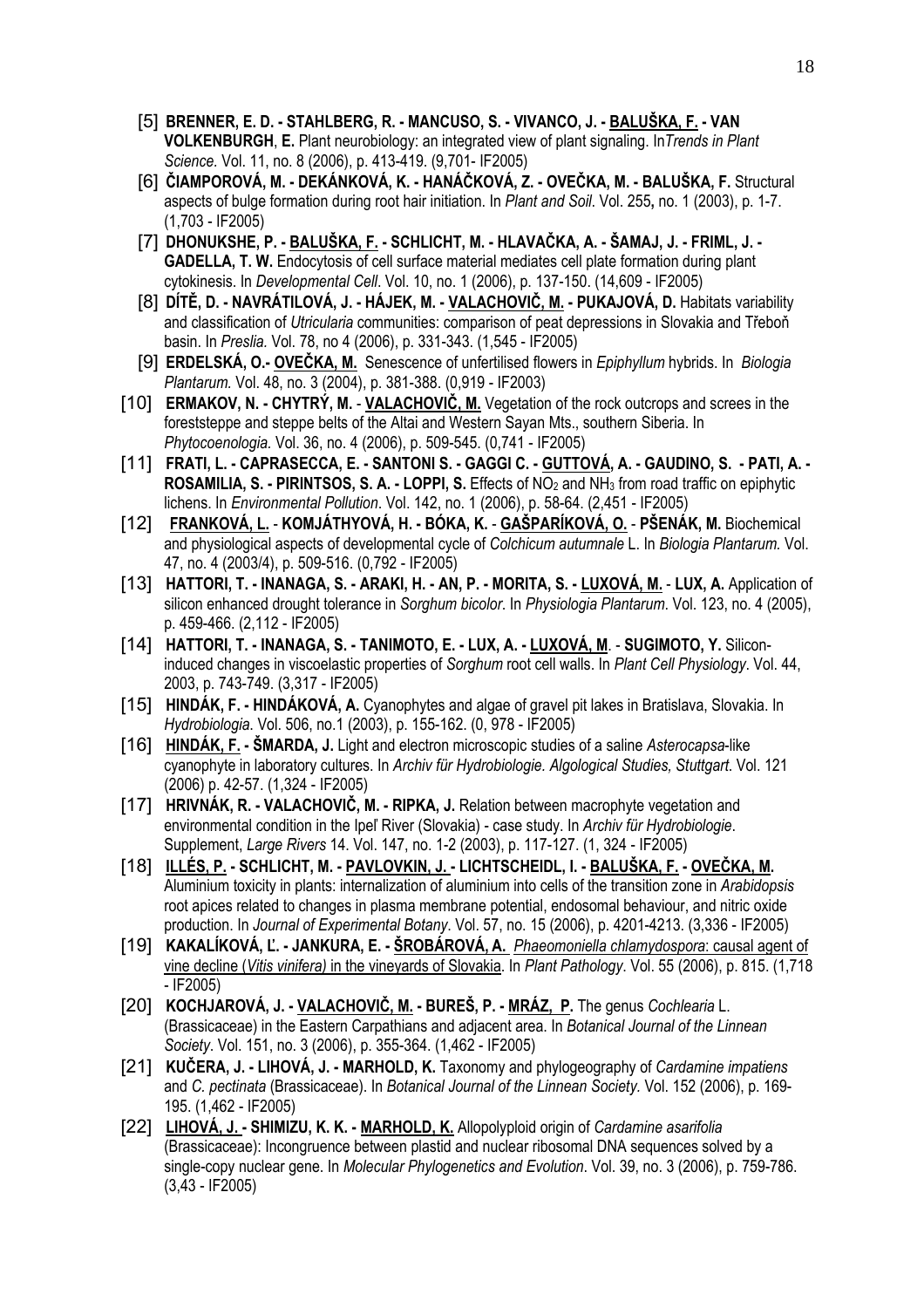- [23] **LIHOVÁ, J. AGUILAR, J. F. MARHOLD, K. FELINER, G. N.** Origin of the disjunct tetraploid *Cardamine amporitana* (Brassicaceae) assessed with nuclear and chloroplast DNA sequence data. In *American Journal of Botany.* Vol. 91, no. 8 (2004), p. 1231-1242. (2,572 - IF2005)
- [24] **LIHOVÁ, J. - MARHOLD, K. KUDOH, H. KOCH, M.** Worldwide phylogeny and biogeography of *Cardamine flexuosa (*Brassicaceae*)* and its relatives. In *American Journal of Botany.* Vol. 83 (2006), p. 1206-1221. (2,572 - IF2005)
- [25] **LIHOVÁ, J. MARHOLD, K. TRIBSCH, A. STUESSY, T. F.** Morphometric and AFLP-evaluation of tetraploid *Cardamine amara* (Brassicaceae) in the Mediterranean. In *Systematic Botany*. Vol. 29, no. 1 (2004), p. 134-146. (1,557 - IF2005)
- [26] **LUX, A. LUXOVÁ, M**. **ABE, J. TANIMOTO, E. HATTORI, T. INANAGA, S.** The dynamics of silicon deposition in the sorghum root endodermis. In *New Phytologist*. Vol. 158 (2003), p. 437-441. (2,945 - IF2005)
- [27] **MARHOLD, K. LIHOVÁ, J. PERNÝ, M. BLEEKER, W.** Comparative ITS and AFLP analysis of diploid *Cardamine* (Brassicaceae) taxa from closely related polyploid complexes. In *Annals of Botany.* Vol. 93, no. 5 (2004), p. 507-520. (2,665 - IF2005)
- [28] **MÁRQUEZ, A. J. BETTI, M. GARCIA-CALDERÓN, M. PAĽOVE-BALANG, P.** - **DIAZ, P. MONZA, J.** Nitrate assimilation in *Lotus japonicus*. In *Journal of Experimental Botany.* Vol. 56, no. 417 (2005), p. 1741-1749. (3,336 - IF2005)
- [29] **MRÁZ, P. PAULE, J.** Experimental hybridization in the genus *Hieracium* s.str. (Asteraceae): crosses between diploid taxa. In *Preslia*. Vol. 78, no. 1 (2006), p. 1-26. (1,545 - IF2005)
- [30] **OŤAHEĽOVÁ, H. VALACHOVIČ, M.** Distribution of macrophytes in different water-bodies (habitats) influenced by the Gabčíkovo hydropower station (Slovakia) - present status. In *Archiv für Hydrobiologie*. Supplement. *Large Rivers* 14. Vol. 147, no. 1-2 (2003), p. 97-115. (1,324 - IF2005)
- [31] **OVEČKA, M. - LANG, I. BALUŠKA, F. ISMAIL, A. ILLÉŠ**, **P. - LICHTSCHEIDL, I. K.** Endocytosis and vesicle trafficking during tip growth of root hairs. In *Protoplasma.* Vol . 226, no. 1 (2005), p. 39-54. (1,573 - IF2005)
- [32] **PAVLOVKIN, J. OKAMOTO, H. WÄCHTER, R. LÄUCHLI, A. ULLRICH, C. I.** Evidence for high activity of xylem parenchyma and ray cells in the interface of host stem and *Agrobacterium tumefaciens* induced tumours of *Ricinus communis.* In *Journal of Experimental Botany*. Vol. 53 (2002), p. 1143-1154. (3,336 - IF2005)
- [33] **PERNÝ, M. TRIBSCH, A. STUESSY, T. F. MARHOLD, K.** Allopolyploid origin of *Cardamine silana* (Brassicaceae) from Calabria (southern Italy): karyological, morphological and molecular evidence. In *Botanical Journal of the Linnean Society.* Vol. 148, no. 1 (2005), p. 101-116. (1,462 - IF2005)
- [34] **PERNÝ, M. TRIBSCH, A. STUESSY, T. F. MARHOLD, K.** Taxonomy and cytogeography of *Cardamine raphanifolia* and *C. gallaecica* (*Brassicaceae*) in the Iberian Peninsula. In *Plant Systematics and Evolution.* Vol. 254, no. 1-2 (2005), p. 69-91. (1,421 - IF2005)
- [35] **ŠAMAJ, J. BALUŠKA, F. HIRT, H.** From signal to cell polarity: mitogen-activated protein kinases as sensors and effectors of cytoskeleton dynamicity. In *Journal of Experimental Botany.* Vol. 55, no. 395 (2004), p. 189-198. (3,336 - IF2005)
- [36] **ŠAMAJ, J. SCHWEIGHOFER, A. MULLER, J. BOHM, N. MESKIENE, I. JONAK, C. OVEČKA, M. - MENZEL, D. - HIRT, H.** Dynamic subcellular relocation of mitogen-activated protein kinase kinase SIMKK and downstream SIMK triggered by abiotic stress. In *European Journal of Cell Biology*. Vol. 84, Supplement 55 (2005), p. 66-67. (2,195 - IF2005)
- [37] **ŠIMONOVIČOVÁ, M. HUTTOVÁ, J. MISTRÍK, I. ŠIROKÁ, B. TAMÁS, L.**. Root growth inhibition by aluminium is probably caused by cell death due to peroxidase-mediated hydrogen peroxide production. In *Protoplasma.* Vol. 224, no. 1 (2004), p. 91-98. (1,573 - IF2005)
- [38] **ŠIMONOVIČOVÁ, M. TAMÁS, L. HUTTOVÁ, J. MISTRÍK, I.** Effect of aluminium on oxidative stress related enzymes activities in barley root. In *Biologia Plantarum*. Vol. 48, no. 2 (2004), p. 261-266. (0,792 - IF2005)
- [39] **ŠROBÁROVÁ, A**. **MORETTI, A. FERRACANE, R. RITIENI, A. LOGRIECO, A.** Toxigenic *Fusarium* species of Liseola section in pre-harvest maize ear rot, and associated mycotoxins in Slovakia. In *European Journal of Plant Pathology*. Vol. 108 (2002), p. 299-306. (1,534 - IF2005)
- [40] **TAMÁS, L. BUDÍKOVÁ, S. HUTTOVÁ, J. MISTRÍK, I. ŠIMONOVIČOVÁ, M. ŠIROKÁ, B.**  Aluminum-induced cell death of barley-root border cells is correlated with peroxidase- and oxalate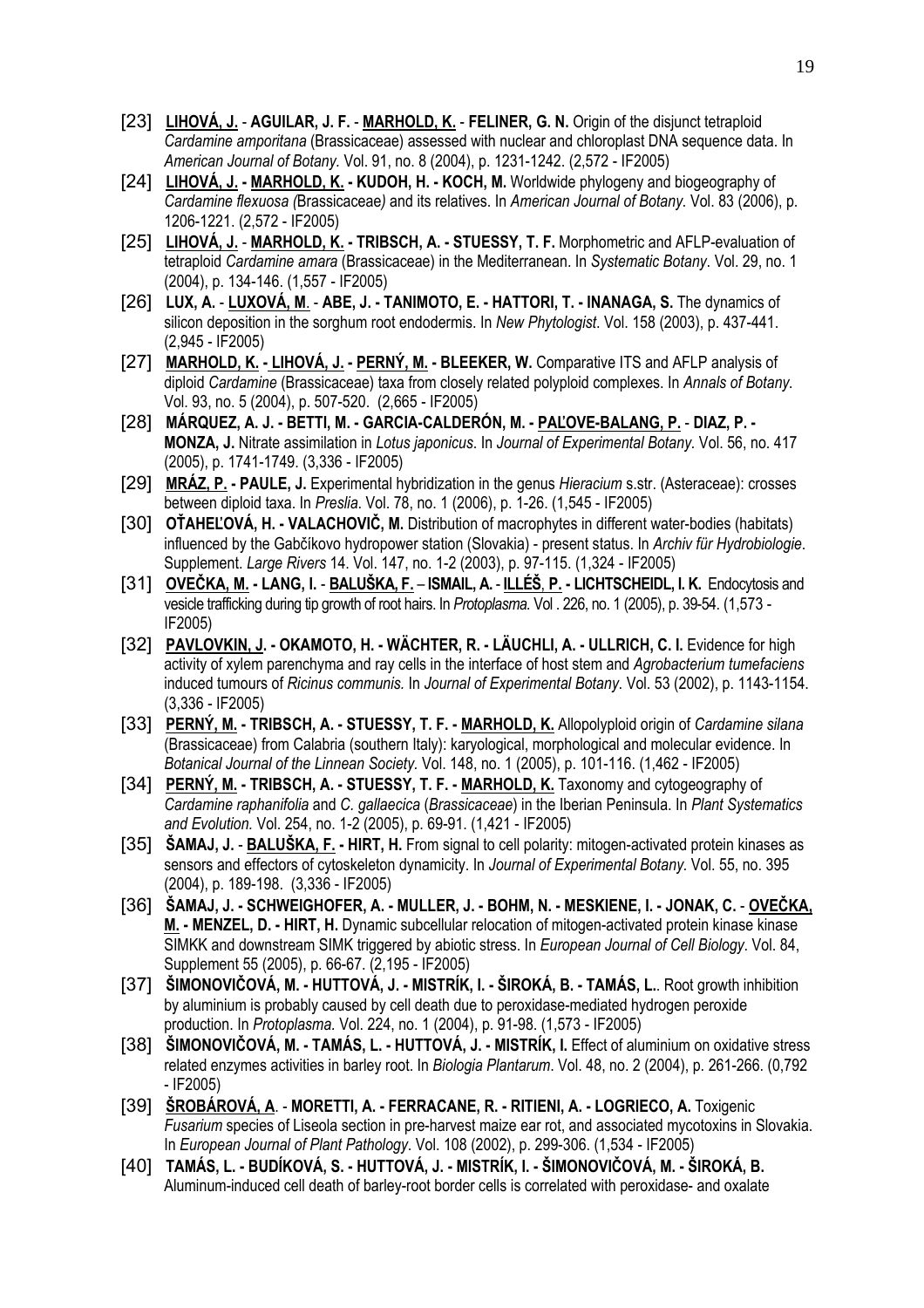oxidase-mediated hydrogen peroxide production. In *Plant Cell Reports.* Vol. 24 (2005), p. 189-194. (2,173 - IF2005)

- [41] **TAMÁS, L. HUTTOVÁ, J. MISTRÍK, I. ŠIMONOVIČOVÁ, M. ŠIROKÁ, B.** Aluminium-induced drought and oxidative stress in barley roots. In *Journal of Plant Physiology.* Vol. 163 (2006), p. 781-784. (1,403- IF2005)
- [42] **TAMÁS, L. ŠIMONOVIČOVÁ, M. HUTTOVÁ, J. MISTRÍK, I.** Aluminium stimulated hydrogen peroxide production of germinating seeds. In *Environmental Experimental Botany.* Vol. 51 (2004), p. 281- 288. (2,091 - IF2005)
- [43] **TEMGUIA, L. MISTRÍK, I. PAVLOVKIN, J. - RASCHER, U. SCHWALM, K. KOCH, K. E. ULLRICH, C. I.** Vascularization, high-volume solution flow, and localized roles for enzymes of sucrose metabolism during tumorigenesis by *Agrobacterium tumefaciens.* In *Plant Physiology*. Vol. 133 (2003), p. 1024-1037. (6,114 - IF2005)
- [44] **VOIGT, B. TIMMERS, A. C. J. ŠAMAJ, J. HLAVAČKA, A. UEDA, T. PREUSS, M. NIELSEN, E. - MATHUR, J. - EMANS, N. - STENMARK, H. - NAKANO, A. - BALUŠKA, F.** - **MENZEL, D.** Actinbased motility of endosomes is linked to the polar tip growth of root hairs. In *European Journal of Cell Biology.* Vol. 84, no. 6 (2005), p. 609-621. (2,195 - IF2005)
- [45] **WANG, Q. KONG, L. G. HAO, H. Q. WANG, X. LIN, J. ŠAMAJ, J. BALUŠKA, F.** Effects of brefeldin A on pollen germination and tube growth. Antagonistic effects on endocytosis and secretion. In *Plant Physiology.* Vol. 139, no. 4 (2005), p. 1692-1703. (6,114 - IF2005)
- [46] **WÄCHTER, R. LANGHANS, M.- ALONI, R. GÖTZ, S. WEILMŰNSTER, A. KOOPS, A. TEMGUIA, L. - MISTRÍK, I. - PAVLOVKIN, J.** - **RASCHER, U. - SCHWALM, K. - KOCH, K. E. - ULLRICH, C. I.** Vascularization, high-volume solution flow, and localized roles for enzymes of sucrose metabolism during tumorigenesis by *Agrobacterium tumefaciens.* In *Plant Physiology*. Vol. 133 (2003), p. 1024-1037. (6,114 - IF2005)
	- **ii. List of monographs/books published abroad**
	- [1] **BIELCZYK, U. LACKOVIČOVÁ, A. FARKAS, E. LŐKÖS, L. LIŠKA, J. BREUSS, O. KONDRATYUK, S. Ya.** *Checklist of lichens of the Western Carpathians*. Krakow: W. Szafer Institute of Botany, Publisher, 2003, 184 pp. ISBN 83-89648-12-1
	- [2] **KOLBEK, J. JAROLÍMEK, I. VALACHOVIČ, M.** Forest vegetation of Northern Korean Penninsula. In KOLBEK, J. et al. (eds.) *Forest vegetation of Northeast Asia*. Dordrecht, Boston, London: Kluwer Academic Publishers, 2003, p. 263-361. ISBN 1402013701
	- [3] **KONDRATYUK, S. Ya. POPOVA, L. P. LACKOVIČOVÁ, A. PIŠÚT, I.** *A catalogue of Eastern Carpathians lichens*. Kiev, Bratislava: M. H. Kholodny Institute of Botany, 2003, 264 pp. ISBN 966-608- 408-2
	- [4] **LACKOVIČOVÁ, A. GUTTOVÁ, A. LISICKÁ, E. LIZOŇ, P.** (eds.) *Central European lichens diversity and threat. Dedicated to Ivan Pišút.* Ithaca, Bratislava: Mycotaxon Ltd., Institute of Botany, Slovak Academy of Sciences, 2006, 364 pp. ISBN 0-930845-15-3
	- [5] **LIHOVÁ, J. MARHOLD, K.** Phylogenetic and diversity patterns in *Cardamine* (Brassicaceae*) -* a genus with conspicuous polyploid and reticulate evolution. In SHARMA, A. K., SHARMA, A. (eds.) *Plant genome: biodiversity and evolution.* Vol. 1C. *Phanerogams* (*Angiosperms - Dicotyledons).* Enfield: Science Publishers Inc., 2006, p. 149-186. ISBN 1578082382
	- [6] **ŠAMAJ, J. BALUŠKA, F. MENZEL, D.** (eds.) *Plant Endocytosis. Plant Cell Monographs*. Berlin, Heidelberg: Springer-Verlag: 2006. 314 pp. ISBN 1861-1370

#### **iii. List of monographs/books published in Slovakia**

[1] **ADAMČÍK, S. - HAGARA, L.** Makroskopické huby (Macromycetes). Macrofungi (Macromycetes). In STANOVÁ, V., VICENÍKOVÁ, A. (eds.) *Biodiverzita Abrodu – stav, zmeny a obnova*. Biodiversity of Abrod – state, changes and restoration. Bratislava: Daphne, Inštitút aplikovanej ekológie. 2003, p. 49-86. ISBN 80-89133-0-0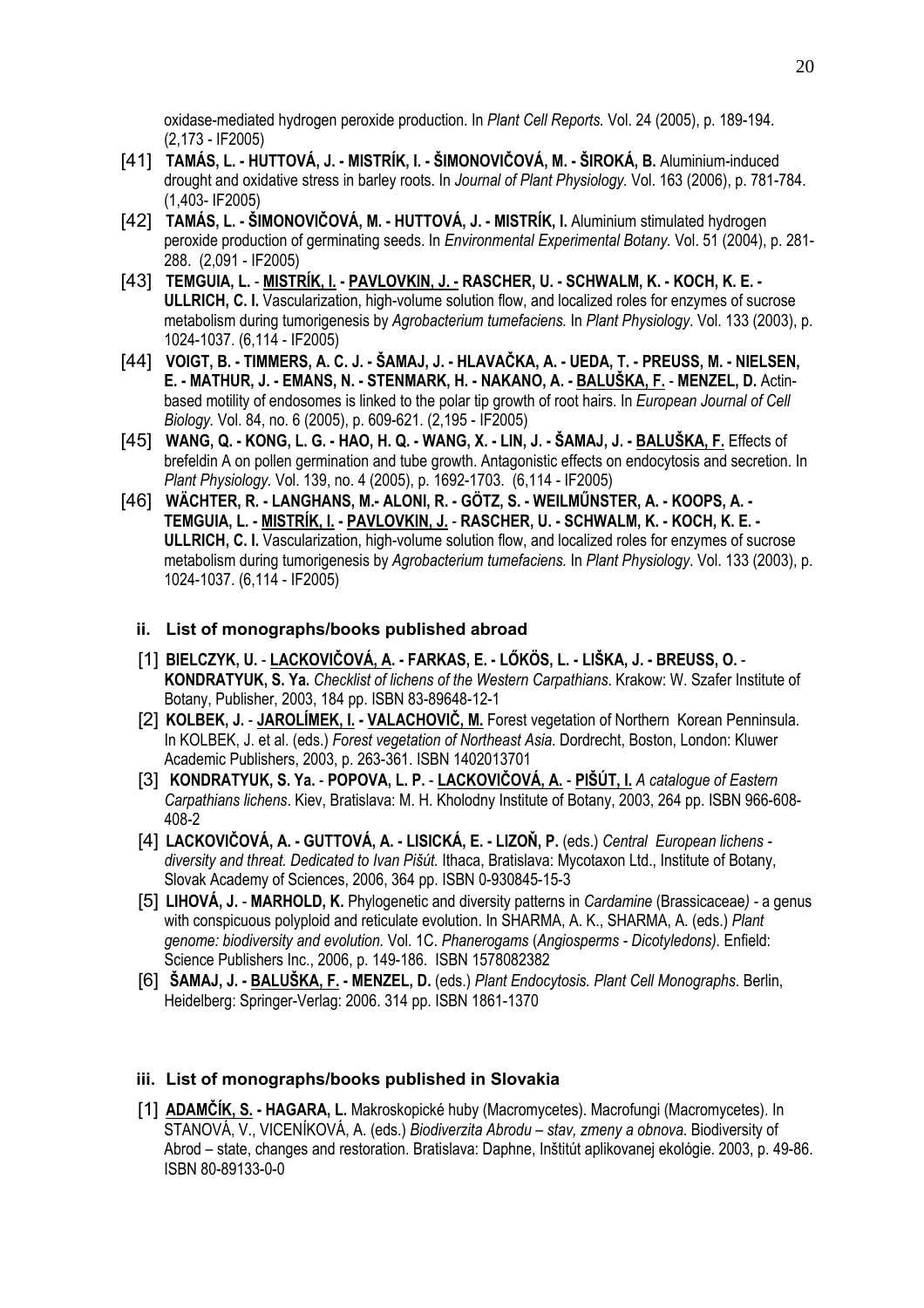- [2] **GOLIAŠOVÁ, K. MICHALKOVÁ, E.** (eds.) *Flóra Slovenska V/3. (Flora of Slovakia V/3).* Bratislava: Veda, 2006, 343 pp. ISBN 80-224-0922-7
- [3] **GÖMÖRY, D. DOVČIAK, M. GÖMÖRYOVÁ, E. HRIVNÁK, R. JANIŠOVÁ, M. UJHÁZY, K**. *Demekologické, synekologické a genetické aspekty kolonizácie nelesných plôch lesnými drevinami.* Vedecké štúdie, Zvolen: TU, 2006, 87 pp. ISBN 80-228-1688-4
- [4] **JANIŠOVÁ, M. UJHÁZY, K. UHLIAROVÁ, E. RAJTAROVA, N.** Cievnaté rastliny nelesných spoločenstiev CHKO-BR Poľana. (Vascular plants of non-forest communities in the Protected Landscape Area and Biosphere Reserve Poľana). Supplement 13, Zvolen: Slovenská botanická spoločnosť, 2004, 100 pp. ISBN 80-968013-9-2
- [5] **LACKOVIČOVÁ, A. PIŠÚT, I**. *Lichens of biosphere reservation Poloniny (NE Slovakia*). Bratislava: Botanický ústav SAV, 2003, 95 pp.
- [6] **LISICKÁ, E.** *The lichens of the Tatry Mountains.* Bratislava: Veda, 2005, 439 pp. ISBN 80-224-0826-3
- [7] **ŠEFFER, J. LASÁK, R.** - **JAROLÍMEK, I. VALACHOVIČ, M. - STANOVÁ, V. HRIVNÁK, R. KUBANDOVÁ, M.** Definovanie a hodnotenie priaznivého stavu zachovania európsky významných nelesných typov biotopov. In Polák, P., Saxa, A..(eds.) *Priaznivý stav biotopov a druhov európskeho významu.* Banská Bystrica: ŠOP SR, 2005, p. 53-115. ISBN 80-89035-33-7
- [8] **VLČKO, J. DÍTĚ, D. KOLNÍK, M.** *Vstavačovité Slovenska*. Orchids of Slovakia. Zvolen: ZO SZOPK Orchidea, 2003, 120 pp. ISBN 80-85453-45-2
- [9] **WOLOWSKI, K. - HINDÁK, F.** *Atlas of Euglenophyceae.* Bratislava: Veda, 2005, 136 pp. ISBN 80-224- 0836-0

#### **iv. List of other scientific outputs specifically important for the Organisation**

- [1] **ADAMČÍK, S. LIZOŇ, P.** RIPKOVÁ, Soňa. *Hygrophorus* taxa from Slovakia described by Kalchbrenner. In Sydowia. Vol. 57, no. 2 (2005), p. 154-165. (0,489 - IF2004)
- [2] **ADAMČÍK, S. RIPKOVÁ, S.** First record of a *Pseudobaeospora* species from the Czech Republic. In *Czech Mycology.* Vol. 56, no. 3-4 (2004), p. 239-246.
- [3] **ADAMČÍK, S. RIPKOVÁ, S.** *Pseudobaeospora basii,* a new species described from Slovakia. In *Sydowia.* Vol. 56, no. 1 (2004), p. 1-7. (0,405 - IF2005)
- [4] **ADAMČÍK, S. RIPKOVÁ, S. ZALIBEROVÁ, M.** Taxa of *Russulaceae* in the Vihorlatské vrchy Mts. In *Czech Mycology.* Vol. 58, no. 1-2 (2006), p. 43-66. (Biological Abstracts, Abstracts of Mycology, Chemical Abstracts, Excerpta Medica, CAB Abstracts).
- [5] **BACIGÁLOVÁ, K.** MUŁENKO, W. WOŁCZANSKA, A. Parasitic microfungi of the Tatra Mountains. I. Diversity of Taphrinales in the Tatra National Park biospheric reserve, and adjacent areas. In Polish Botanical Journal. Vol. 50, no. 2 (2005), p. 185-207.
- [6] **BACIGÁLOVÁ, K.** PIATEK, M. WOŁKOWYCKI, M. *Protomyces cirsii oleracei* (Fungi, Protomycetales) a new species for Poland. In Polish Botanical Journal. Vol. 50, no. 1 (2005), p. 77-82.
- [7] **BOBÁK, M. ŠAMAJ, J. BLEHOVÁ, A. OVEČKA, M. HLAVAČKA, A. ILLÉŠ, P. KUTARŇOVÁ, Z.** A histological and SEM study of early stages of direct somatic embryogenesis in leaves of sundew *Drosera spathulata* Labill. In *Acta Botanica Hungarica*. Vol. 48, no. 1-2 (2006), p. 29-38. (CAB Abstracts)
- [8] **FRANKOVÁ, L. CIBÍROVÁ, K. BILKA, F. BALÁŽOVÁ, A. PŠENÁK, M.** Nitrate reductase from the roots of *Colchicum autumnale* L. In *Acta Facultatis Pharmaceuticae Universitatis Comenianae*. Vol. 52 (2005), p. 98-107.
- [9] **FRANKOVÁ, L. CIBÍROVÁ, K. BÓKA, K. GAŠPARÍKOVÁ, O. PŠENÁK, M.** Protein reutilisation in corns of *Colchicum autumnale.* In *Biologia.* Vol. 61, no. 1 (2006), p. 97-102. (0,240 - IF2005)
- [10] **HAUSE, G. ŠAMAJ, J. MENZEL, D. BALUŠKA, F.** Fine structural analysis of brefeldin A-induced compartment formation after high-pressure freeze fixation of maize root epidermis: Compound exocytosis resembling cell plate formation during cytokinesis. In *Plant Signal Behavior*. Vol. 1 (2006), p. 134 -139.
- [11] **HINDÁK, F. ŠMARDA, J. KOMÁREK, J.** *Nodularia moravica* spec. nov, a new benthic freshwater nostocalean species (Cyanophyta/Cyanobacteria/Cyanoprokaryota). In *Algological Studies, Stuttgart*. Vol. 109 (2003), p. 241-254. (1, 324 - IF2005)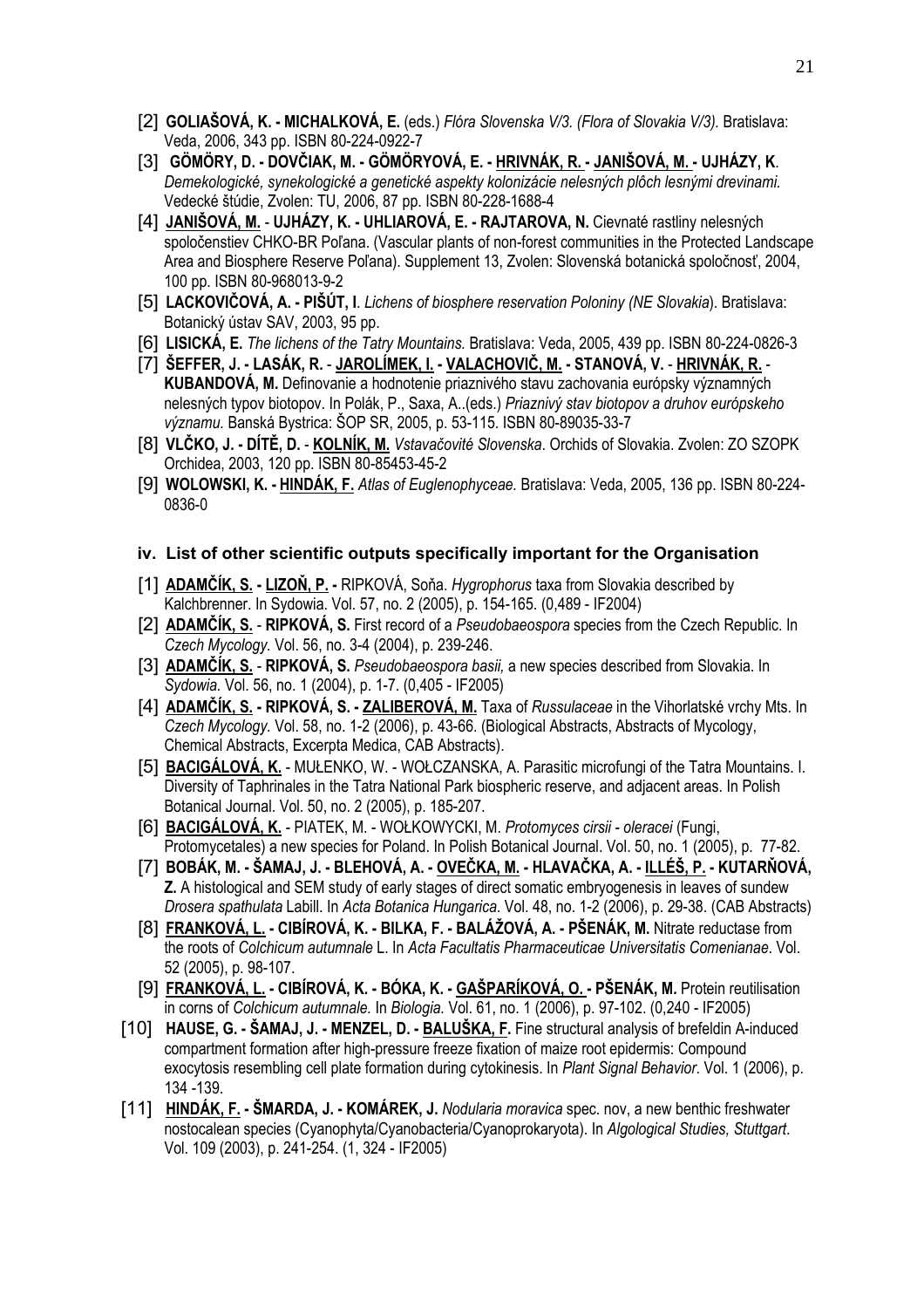- [12] **HINDÁK, F. HINDÁKOVÁ, A. MARVAN, P. HETEŠA, J. HAŠLER, P.** Diversity, abundance and volume biomass of the phytoplankton of the Morava River (Czech Republic, Slovakia) and the Dyje River (Czech Republic) in November 2005. In *Czech Phycology.* Vol. 6 (2006), p. 77-97.
- [13] **HRIVNÁK, R. OŤAHEĽOVÁ, H. JAROLÍMEK, I.** Diversity of aquatic macrophytes in relation to environmental factors in the Slatina River (Slovakia). In *Biologia*. Vol. 61, no. 4 (2006), p. 413-419. (0,240- IF2005)
- [14] **HUTTOVÁ, J. MISTRÍK, I. OLLÉ-ŠIMONOVIČOVÁ, M. TAMÁS, L.** Cadmium induced changes in cell wall peroxidase isozyme pattern in barley roots. In *Plant Soil and Environment*. Vol. 52 (2006), p. 250-253. (SCOPUS, AGRICOLA, AGRIS, CAB Abstracts)
- [15] **CHYTRÝ, M. EXNER, A.** - **HRIVNÁK, R. UJHÁZY, K.** - **VALACHOVIČ, M. WILLNER, W.** Contextdependence of diagnostic species: a case study of the Central European spruce forests. In *Folia Geobotanica*. Vol. 37 (2002), p. 403-417. (1,033 - IF2005)
- [16] **JEHLÍK, V. ZALIBEROVÁ, M.** *Amaranthus blitum* L. subsp. *emarginatus* ( MOQ. ex ULINE et W. L. BRAY) CARRETERO, MUÑOZ GARM. et PEDROL. the new invasive subspecies native to the tropics occurs now also in Slovakia and Hungary. In *Thaiszia - Journal of Botany.* Vol. 15, Supplement 1 (2005), p. 115-120. (BIOSIS, CAB Abstracts)
- [17] **KLIMENT, J. JAROLÍMEK, I**. Syntaxonomical revision of the plant communities dominated by *Calamagrostis arundinacea* (alliance *Calamagrostion arundinaceae)* in Slovakia. In *Thaiszia - Journal of Botany.* Vol. 13 (2004), p. 135-158.
- [18] **KOLAROVIČ, L. LUXOVÁ, M. VALENTOVIČ, P.** Effect of osmotic stress in early stages of ontogenesis on root respiration, growth, sugar content, and cell injury in maize seedlings differing in drought sensitivity. In *Journal of Integrative Plant Biology*. Vol. 48, no. 7 (2006), p. 814-822. (0,432 - IF2005)
- [19] KRESÁŇOVÁ, K.MIŠÍKOVÁ-JANOVICOVÁ, K. **- KUBINSKÁ, A.** Diversity of bryophytes in agrocoenoses of Slovakia. In Biologia. Vol. 60, no. 1 (2005), p. 9-15. (0,207 - IF2004)
- [20] **KUBINSKÁ, A. MIŠÍKOVÁ, K. KRESÁŇOVÁ, K.** Bryophytes of the National Nature Reserve Dobročský prales (Klenovský Vepor Mts, Veporské vrchy Mts, Slovakia) - preliminary preview. In *Acta Botanica Universitatis Comenianae*. Vol. 42 (2005), p. 13-16.
- [21] **KUČERA, J.** - **VALKO, I. MARHOLD, K.** On-line database of the chromosome numbers of the genus *Cardamine* (*Brassicaceae*). In Biologia. Vol. 60, no. 4 (2005), p. 473-476. (0,207 - IF2004)
- [22] **KUDOH, H. MARHOLD, K. -LIHOVÁ, J.** Notes on *Cardamine impatiens* L., *C. flexuosa* With., *C. hirsuta* L. and *C. parviflora* L. in Japan. In *Bunrui.* Vol. 6 (2006), p. 41-49.
- [23] **LACKOVIČOVÁ A.** Lišajníky (lichenizované huby) Zoborských vrchov. In ŘEHOŘEK, V. (ed.) *Lišajníky, machorasty a cievnaté rastliny Zoborských vrchov.* Nitra: Slovenská poľnohospodárska univerzita, 2006, s. 11- 51.
- [24] **LAKUŠIĆ, D. NOVČIĆ, R. - KUČERA, J. - MARHOLD, K.** *Cardamine pancicii* Hayek (*Brassicaceae*), a neglected species of the Balkan Peninsula - morphological and molecular evidence. In *Willdenowia.* Vol. 36, Special issue (2006), p. 177-191.
- [25] **LIHOVÁ, J. TRIBSCH, A. STUESSY, T.** *Cardamine apennina:* a new endemic diploid species of the *C. pratensis* group (Brassicaceae) from Italy. In *Plant Systematics and Evolution*. Vol. 245, no. 1 (2004), p. 69-92. (1,421 - IF2005)
- [26] **LIZOŇ, P. - ZELENÝ, L.** *Sarcosphaera coronaria* in Slovakia. In *Catathelasma.* No. 8 (2006), p. 5-9.
- [27] **LUX, A. LUXOVÁ, M. ABE, J. MORITA, S. INANAGA, S**. Silicification of bamboo (*Phylostachys heterocycla* Mitf.) root and leaf. In *Plant and Soil*. Vol. 255 (2003), p. 85-91. (1,703 - IF2005)
- [28] **LUX, A. LUXOVÁ, M. - ABE, J. MORITA, S.** Root cortex: structural and functional variability and responses to environmental stress. In *Root Research.* Vol. 13, no. 3 (2004), p. 117-131.
- [29] **MÁJEKOVÁ, J. ZALIBEROVÁ, M.** The occurrence and distribution of rare and endangered plant species in segetal communities in the Borská nížina Lowland. In *Thaiszia - Journal of Botany.* Vol. 15, Supplement 1 (2005), p. 129-142. (BIOSIS, CAB Abstracts)
- [30] **MARHOLD, K.** - **LIHOVÁ, J.** Polyploidy, hybridization and reticulate evolution: lessons from the Brassicaceae. In *Plant Systematics and Evolution*. Vol. 259, no. 2-4 (2006), p. 143-174. (1,421 - IF2005).
- [31] **MARHOLD, K. DUCHÁČEK, M. HROUDOVÁ, Z.** Typification of three names in the *Bolboschoenus maritimus group* (Cyperaceae). In *Willdenowia.* Vol. 36, Special Issue (2006), p. 103-113.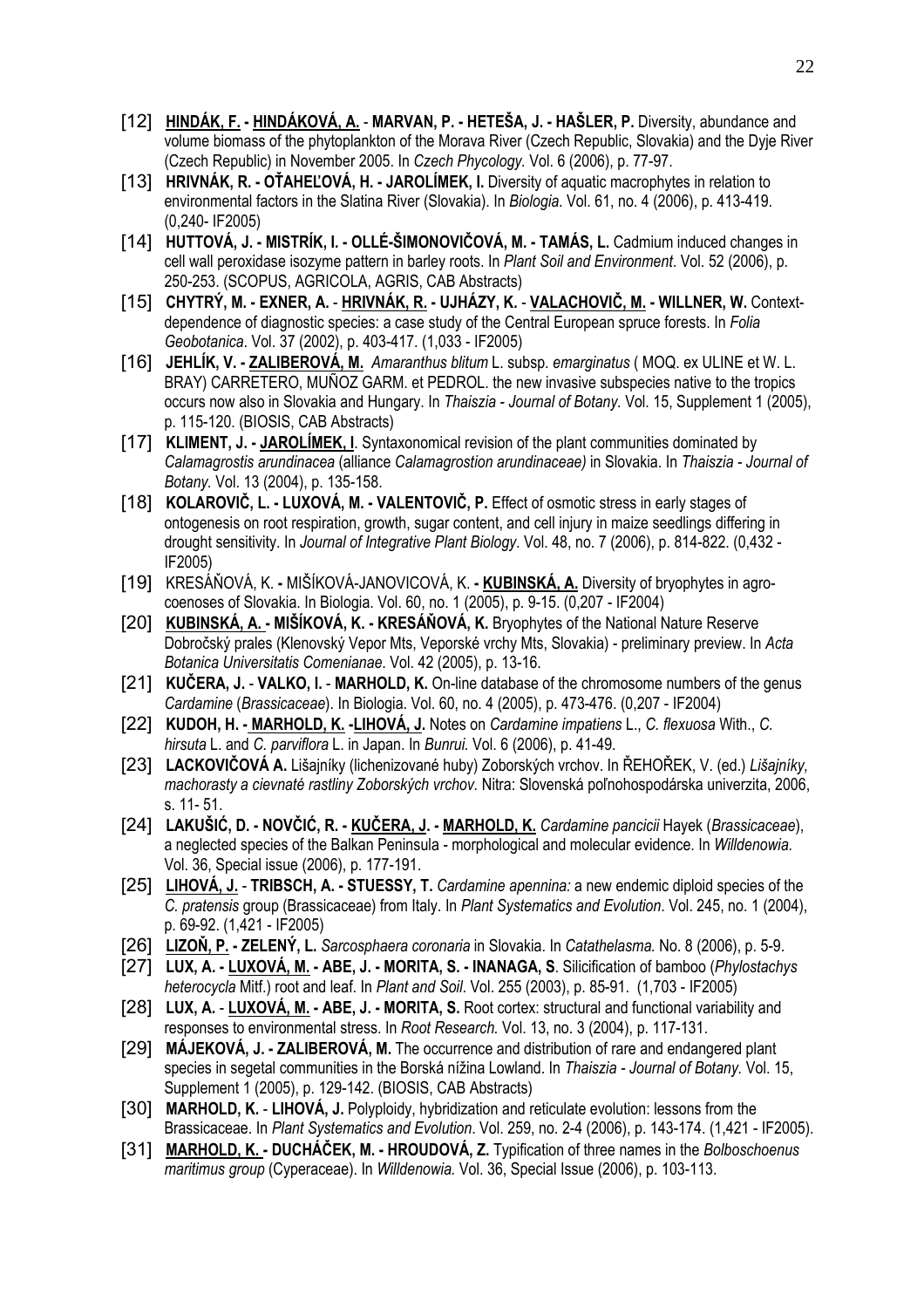- [32] **MARVAN, P. HETEŠA, J. HINDÁK, F. - HINDÁKOVÁ, A.** Phytoplankton of the Morava river (Czech Republic, Slovakia): past and present. In *Oceanological and Hydrobiological Studies, Gdansk*. Vol. 33, no. 4 (2004), p. 42-60.
- [33] **MICHÁLKOVÁ, D. ŠIBÍK, J.** A numerical approach to the syntaxonomy of plant communities of the class *Festuco-Brometea* in Slovakia. In *Tuexenia, Göttingen.* Vol. 26 (2006), p. 145-158. (Biological Abstracts, BIOSIS, CAB Abstracts, Forestry Abstracts)
- [34] **MRÁZ, P.** The *Hieracium pietroszense* group in the Carpathians. In *Folia Geobotanica*. Vol. 38 (2003), p. 299-318. (1,033 - IF 2005)
- [35] **MRÁZ, P. Ed., KOCHJAROVÁ, J. KOLNÍK, M. GOLIAŠOVÁ, K. HODÁLOVÁ, I. MEREĎA, P. jun. - MRÁZ, P. - MÁRTONFI, P. - KOLARČÍK, V. - PERNÝ, M. - ŠÍPOŠOVÁ, H.** Chromosome number and DNA ploidy level reports from Central Europe. In *Biologia.* Vol. 61, no. 1 (2006), p. 115-120. (0,240 - IF2005).
- [36] **NIKETIĆ,M. VLADIMIROV, V. MRÁZ, P.** Chromosome numbers and taxonomic-chorological notes on selected species of *Hieracium* s. str. (*Asteraceae*) from Montenegro. In *Phytologia Balcanica.* Vol. 12, no. 1 (2006), p. 85-97.
- [37] **OŤAHEĽOVÁ, H. OŤAHEĽ, J.** Distribution of aquatic macrophytes in pit lakes in relation to the environment (Borská nížina lowland, Slovakia). In *Ekológia (Bratislava)*. Vol. 25, no. 4 (2006), p. 398- 410. (SCOPUS, CAB Abstracts, Biological Abstracts)
- [38] **OŤAHEĽOVÁ, H. VALACHOVIČ, M.** Diversity of macrophytes in aquatic habitats of the Danube River (Bratislava region, Slovakia). In *Thaiszia - Journal of Botany.* Vol. 16 (2006), p. 27-41. (BIOSIS, CAB Abstracts)
- [39] **PAĽOVE-BALANG, P. KISOVÁ, A. PAVLOVKIN, J. MISTRÍK, I.** Effect of manganese on cadmium toxicity in maize seedlings. In *Plant Soil and Environment*. Vol. 52 (2006), p. 143-149. (SCOPUS, AGRICOLA, AGRIS, CAB Abstracts)
- [40] **PAVLOVKIN, J. MISTRÍKOVÁ, I. LUXOVÁ, M. MISTRÍK, I.** Effect of beauvericin on root cell transmembrane electric potential, electrolyte leakage and respiration of maize roots with different susceptibility to *Fusarium*. In *Plant Soil and Environment*. Vol. 52 (2006), p. 492- 498. (SCOPUS, AGRICOLA, AGRIS, CAB Abstracts)
- [41] **PERNÝ, M. TRIBSCH, A. ANCHEV, M. E.** Infraspecific differentiation in the Balkan diploid *Cardamine acris* (*Brassicaceae*): molecular and morphological evidence. In *Folia Geobotanica.* Vol. 39, no. 4 (2004), p. 405-429.(1,057 - IF2003)
- [42] **RUŽIČKOVÁ, H. BANÁSOVÁ, V. KALIVODA, H.** Morava River alluvial meadows on the Slovak-Austrian border (Slovak part): plant community dynamics, floristic and butterfly diversity - threats and management. In *Journal for Nature Conservation*. Vol. 12, no. 3 (2004), p. 157-169.
- [43] **SCHLICHT, M. STRNAD, M. SCANLON, M. J. MANCUSO, S. HOCHHOLDINGER, F. PALME, K. - VOLKMANN, D. - MENZEL, D. - BALUŠKA, F.** Auxin immunolocalization implicates vesicular neurotransmitter-like mode of polar auxin transport in root apices. In *Plant Signal Behavior.* Vol. 1 (2006), p. 122-133.
- [44] **ŠIBÍK, J. PETRÍK, A. KLIMENT, J**. Syntaxonomical revision of plant communities with *Carex firma* and *Dryas octopetala* (alliance *Caricion firmae*) in the West Carpathians. In *Polish Botanical Journal.* Vol. 49, no. 2 (2004), p. 150-170.
- [45] **ŠIBÍK, J. KLIMENT, J. JAROLÍMEK, I. DÚBRAVCOVÁ, Z. BĚLOHLÁVKOVÁ, R. PACLOVÁ, L**. Syntaxonomy and nomenclature of the alpine heaths (the class *Loiseleurio-Vaccinietea*) in the Western Carpathians. In *Hacquetia, Ljubljana.* Vol. 5 no. 1 (2006), p. 37-71. (CAB Abstracts)
- [46] **ŠMARDA, J. HINDÁK, F.** Conspicuous forms of keritomic thylakoids in *Trichormus variabilis*. In *Archiv für Hydrobiologie. Algological Studies. Stuttgart*. Vol. 117 (2005), p. 407-414. (1,020 - IF2004)
- [47] **ŠROBÁROVÁ, A. - NADUBINSKÁ, M. EGED, Š. KOGAN, G. ALTOMARE, C. MORETTI, A**. The possibility of using biological control agents to reduce maize root rot caused by *F. verticillioides*. In *Acta fytotechnica et zootechnica.* Vol. 6, no. 4 (2004), p. 85-89.
- [48] **VALACHOVIČ, M.** Syntaxonomy of the fringe vegetation in Slovakia in relation to surrounding areas preliminary classification. In Haquetia, Ljubljana. Vol. 3, no. 1 (2004), s. 9-25.
- [49] **VALENTOVIČ, P. LUXOVÁ, M. KOLAROVIČ, L. GAŠPARÍKOVÁ, O.** Effect of osmotic stress on compatible solutes content, membrane stability and water relations in two maize cultivars. In *Plant, Soil and Environment*. Vol. 52, no. 4 (2006), p. 186-191. (SCOPUS, AGRICOLA, AGRIS, CAB Abstracts)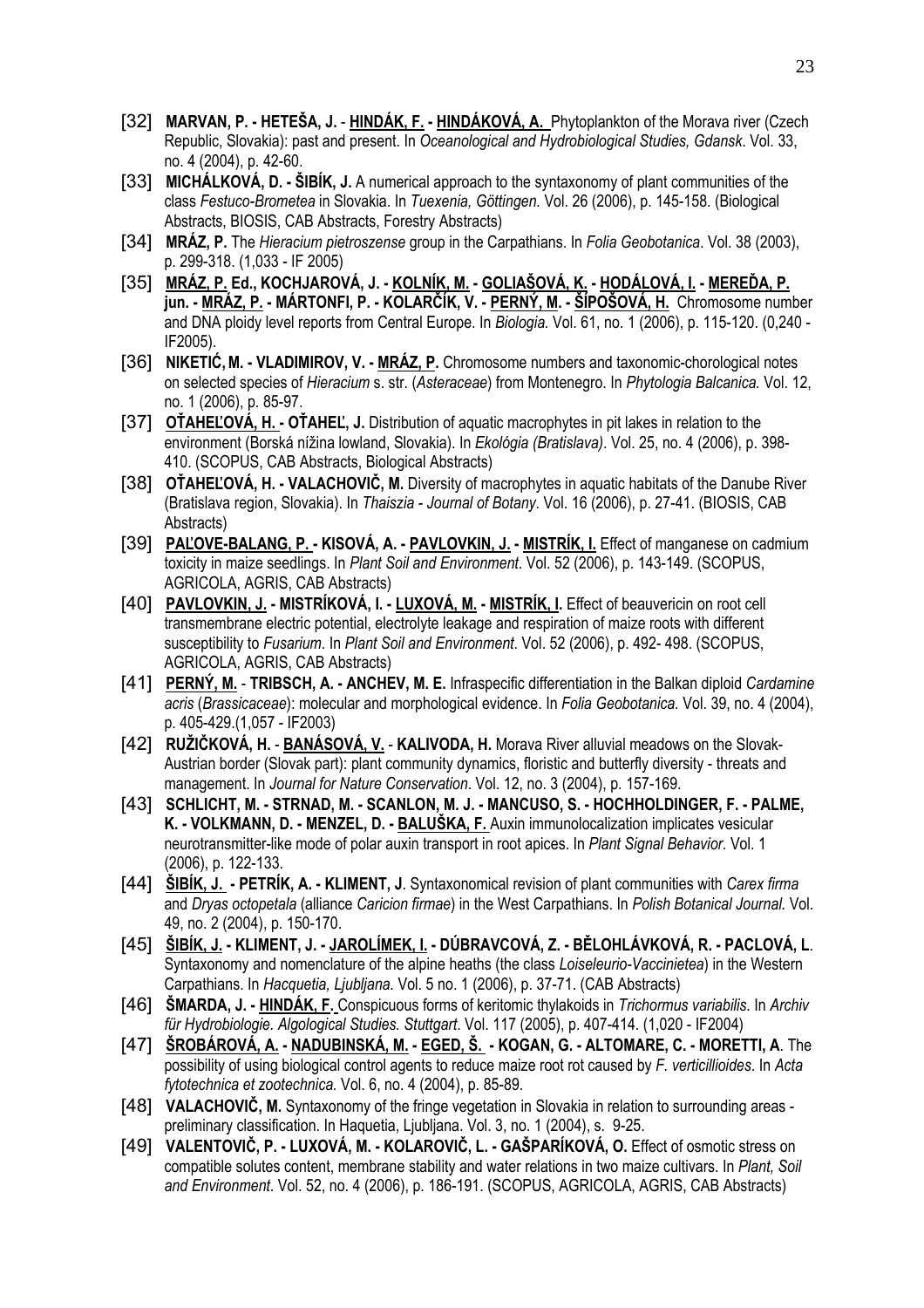#### **v. Table of research outputs**

*Table Research outputs shows research outputs in number of specified entries; these entries are then divided by FTE employees with a university degree (from Tab. Research staff) for all Organisation at the respective year; finally these entries are divided by the total salary budget (from Tab. Salary budget).*

|                                                                     |                | 2003      |                     |                | 2004    |                     |                | 2005    |                     |                | 2006    |                     | total  |                             |               |                            |
|---------------------------------------------------------------------|----------------|-----------|---------------------|----------------|---------|---------------------|----------------|---------|---------------------|----------------|---------|---------------------|--------|-----------------------------|---------------|----------------------------|
| <b>Research</b><br>outputs                                          | number         | No. / FTE | No. / salary budget | number         | No./FTE | No. / salary budget | number         | No./FTE | No. / salary budget | number         | No./FTE | No. / salary budget | number | averaged number<br>per year | av. No. / FTE | av. No. / salary<br>budget |
| chapters in monographs,<br>books published abroad                   | $\overline{4}$ | 0.09      | 0,25                | $\overline{c}$ | 0.04    | 0,12                | $\mathbf{0}$   | 0,00    | 0.00                | 9              | 0,18    | 0.51                | 15     | 3,8                         | 0,08          | 0,23                       |
| chapters in monographs,<br>books published in<br>Slovakia           | 27             | 0.60      | 1,71                | $\Omega$       | 0.00    | 0.00                | 4              | 0,08    | 0,24                | 10             | 0,20    | 0,56                | 41     | 10,3                        | 0,21          | 0,62                       |
| <b>CC</b> publications                                              | 38             | 0,84      | 2,40                | 31             | 0,65    | 1,91                | 43             | 0,91    | 2,56                | 42             | 0,82    | 2,37                | 165    | 38,5                        | 0,80          | 2,31                       |
| scientific publications<br>indexed by other<br>databases *)         | 8              | 0,18      | 0,51                | 8              | 0,17    | 0,49                | 14             | 0,30    | 0,83                | 15             | 0,29    | 0,85                | 45     | 11,3                        | 0,24          | 0,68                       |
| scientific publications<br>in other journals                        | 35             | 0.78      | 2,22                | 50             | 1.04    | 3,08                | 39             | 0,83    | 2,32                | 33             | 0.65    | 1.86                | 157    | 39,3                        | 0.82          | 2,36                       |
| publications in proc. of<br>international scientific<br>conferences | $\Omega$       | 0.00      | 0.00                | 5              | 0.10    | 0,31                | $\mathbf{1}$   | 0.02    | 0.06                | 15             | 0,29    | 0.85                | 21     | 5,3                         | 0,11          | 0,32                       |
| publications in proc. of<br>nat. scientific conferences             | 3              | 0.07      | 0, 19               | $\overline{7}$ | 0,15    | 0,43                | $\overline{2}$ | 0.04    | 0,12                | $\overline{2}$ | 0.04    | 0.11                | 14     | 3,5                         | 0,07          | 0,21                       |
| active participations at<br>international conferences               | 62             | 1,38      | 3,92                | 73             | 1,52    | 4,50                | 51             | 1,08    | 3,03                | 37             | 0,72    | 2,09                | 223    | 55,8                        | 1,17          | 3,35                       |
| active participations at<br>national conferences                    | 23             | 0.51      | 1,46                | 41             | 0,85    | 2,53                | 19             | 0.40    | 1,13                | 16             | 0,31    | 0,90                | 99     | 24,8                        | 0.52          | 1,49                       |

**\*) SCOPUS, BIOSIS, AGRIS, AGRICOLA, Excerpta Medica, CAB Abstracts, Biological Abstracts**

#### vi. Renormalized publications<sup>2</sup>

<u>.</u>

*Renormalized publications = number of CC publications in the given year times authorship's portion of the Organisation times the journal impact factor in 2005 divided by the median impact factor in the research field* 

 $2$  This information is required only from the Organisations of the Section 2 of the Slovak Academy of Sciences.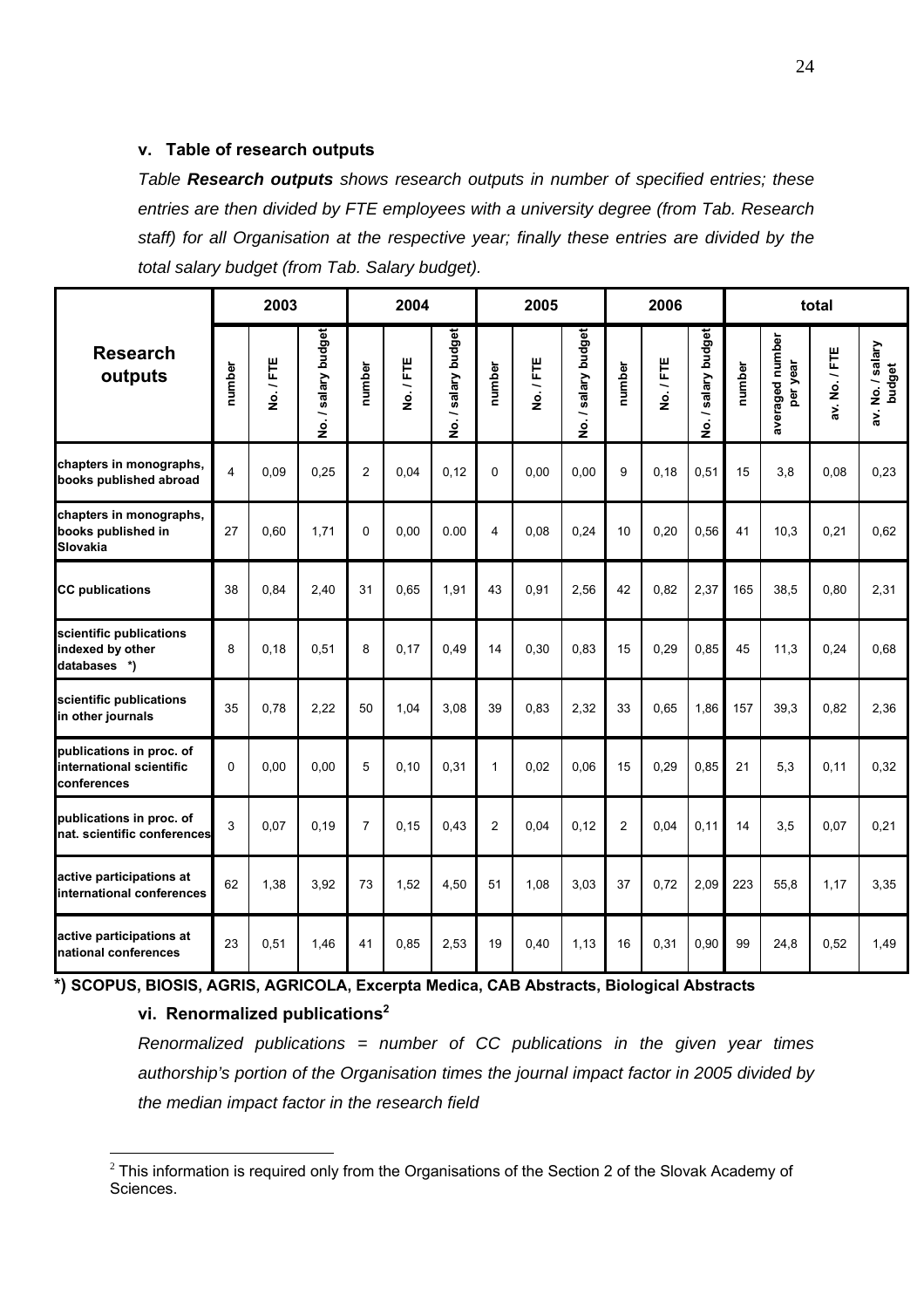|                                     |  | 2003             |                            |        | 2004             |                            |        | 2005        |                            | 2006   |                   |                       |
|-------------------------------------|--|------------------|----------------------------|--------|------------------|----------------------------|--------|-------------|----------------------------|--------|-------------------|-----------------------|
| <b>Renormalised</b><br>publications |  | Ë<br>∽<br>ہ<br>2 | budget<br>salary<br>~<br>ş | number | ш<br>E<br>∽<br>å | budget<br>salary<br>∽<br>ş | number | 분<br>∽<br>ş | budget<br>salary<br>∽<br>ş | number | 분<br>∽<br>فع<br>ا | budget<br>salary<br>ş |
| <b>Renormalized publications</b>    |  | 0,55             | 1,58                       | 18,8   | 0,39             | 1,16                       | 16     | 0,34        | 0,95                       | 31,5   | 0,62              | 1,78                  |

## **vii. Standard manuscript page count3**

|                                          |        | 2003        |                                                     |          | 2004                     |                                 |          | 2005        |                                                        | 2006     |                                    |                            |
|------------------------------------------|--------|-------------|-----------------------------------------------------|----------|--------------------------|---------------------------------|----------|-------------|--------------------------------------------------------|----------|------------------------------------|----------------------------|
| <b>Standard manuscript</b><br>page count | number | 분<br>∽<br>ş | <b>budget</b><br>salary<br>∽<br>$\blacksquare$<br>ş | number   | 분<br>∽<br>$\bullet$<br>ş | budget<br>salary<br>∽<br>غ<br>ع | number   | 분<br>∽<br>ş | budget<br>salary<br>$\overline{\phantom{0}}$<br>ف<br>ع | number   | 분<br>$\overline{\phantom{0}}$<br>غ | budget<br>salary<br>ہ<br>2 |
| page count                               |        | 0,0         | 0,0                                                 | $\Omega$ | 0,0                      | 0,0                             | $\Omega$ | 0,0         | 0,0                                                    | $\Omega$ | 0,0                                | 0,0                        |

## **viii. List of patents and patent applications**

none

## **ix. Supplementary information and/or comments on the scientific output of the Organisation**

Expert teams oriented to the biodiversity research (Department of Non-Vascular Plants, Department of Vascular Plant Taxonomy, and Department of Geobotany) publish their research results in a wide spectrum of scientific media. Most significant results are published in the journals included in the ISI databases (CC, WOS, etc.), being the crucial indicator of the fundamental research activities. Important information on the flora and vegetation of Slovakia is published in monographs (Floras, checklists, identification keys, vegetation surveys, etc.). They are related to the local flora and vegetation, for the conservation of which Slovakia has an ultimate responsibility, and as such cannot be replaced by any other publications from abroad. At the national scale they serve as reference manuals for botanists and those working in other branches of science (e.g. zoology, ecology, forestry, etc.), for teachers and students at high schools and universities, and for practical purposes of the nature conservancy. On the other hand, they serve at international scale as important information sources on the flora and vegetation of Slovakia for researchers from abroad who either study some plant species occurring in Slovakia or need information about the country

<sup>1</sup>  $3$  This information is required only from the Organisations of the Section 3 of the Slovak Academy of Sciences.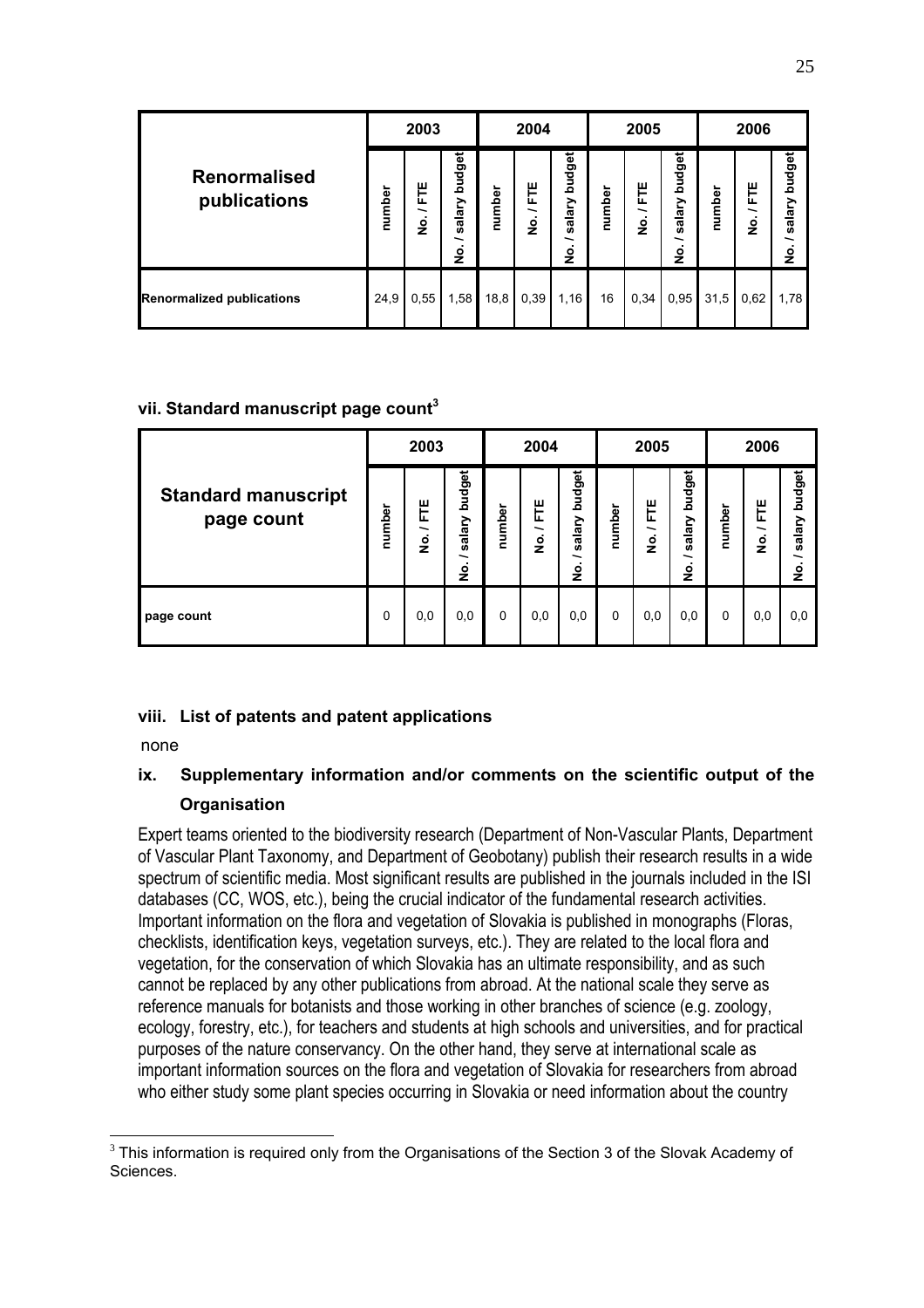flora and vegetation to generate a wider picture of European biodiversity. Recently several important publications presenting syntheses of the regional biodiversity information were made available for the home and oversee cooperating institutions, universities, libraries and nature conservancy bodies. Results of regional scale biodiversity research are published in Slovak language to cultivate national botanical terminology and to approach the main target groups of readers. Nevertheless, most important information from these publications is accessible also to those whose mother tongue is other than Slovak via lists of taxa and localities, distribution maps, synonymies, etc. Expert teams oriented to experimental research (Department of Plant Physiology) publish nearly all results in well-impacted international journals.

#### **2. Responses to the scientific output**

*Table Citations shows specified responses to the scientific outputs; these entries are then divided by the FTE employees with a university degree (from Tab. Research staff)*  for all Organisation at the respective year; finally these entries are divided by the total *salary budget (from Tab. Salary budget).*

|                                                                           | 2002   |         |                         | 2003         |         |                         |        | 2004    |                                          |        | 2005    |                      |        | total                       |               |                            |  |
|---------------------------------------------------------------------------|--------|---------|-------------------------|--------------|---------|-------------------------|--------|---------|------------------------------------------|--------|---------|----------------------|--------|-----------------------------|---------------|----------------------------|--|
| <b>Citations</b>                                                          | number | No./FTE | salary budget<br>∽<br>ş | number       | No./FTE | salary budget<br>∽<br>ġ | number | No./FTE | <b>budget</b><br>salary<br>-<br><u>ؤ</u> | number | No./FTE | / salary budget<br>ġ | number | averaged number<br>per year | av. No. / FTE | av. No. / salary<br>budget |  |
| <b>Web of Science</b>                                                     | 339    | 7,5     | 21,5                    | 416          | 8.7     | 25.7                    | 383    | 8,1     | 22,8                                     | 474    | 9,3     | 26,7                 | 1612   | 403,0                       | 8,4           | 96,9                       |  |
| Databese SCOPUS                                                           | 0      | 0,0     | 0,0                     | $\mathbf{1}$ | 0,0     | 0,0                     | 9      | 0,0     | 0,5                                      | 36     | 0,7     | 2,0                  | 46     | 11,5                        | 0,2           | 2,8                        |  |
| Other primary resources<br>(journals, proceedimgs)                        | 260    | 5,8     | 16,5                    | 314          | 6,5     | 19,4                    | 514    | 10,9    | 30,6                                     | 261    | 5,1     | 14,7                 | #####  | 337,3                       | 7,0           | 81,1                       |  |
| in monographs, conf.<br>proceedings and other<br>publications abroad      | 42     | 0,9     | 2,7                     | 17           | 0,4     | 1,0                     | 51     | 1,1     | 3,0                                      | 42     | 0,8     | 2,4                  | 152    | 38,0                        | 0,8           | 9,1                        |  |
| in monographs, conf.<br>proceedings and other<br>publications in Slovakia | 25     | 0,6     | 1,6                     | 43           | 0,9     | 2,7                     | 55     | 1,2     | 3,3                                      | 22     | 0,4     | 1,2                  | ####   | 36,3                        | 0,8           | 8,7                        |  |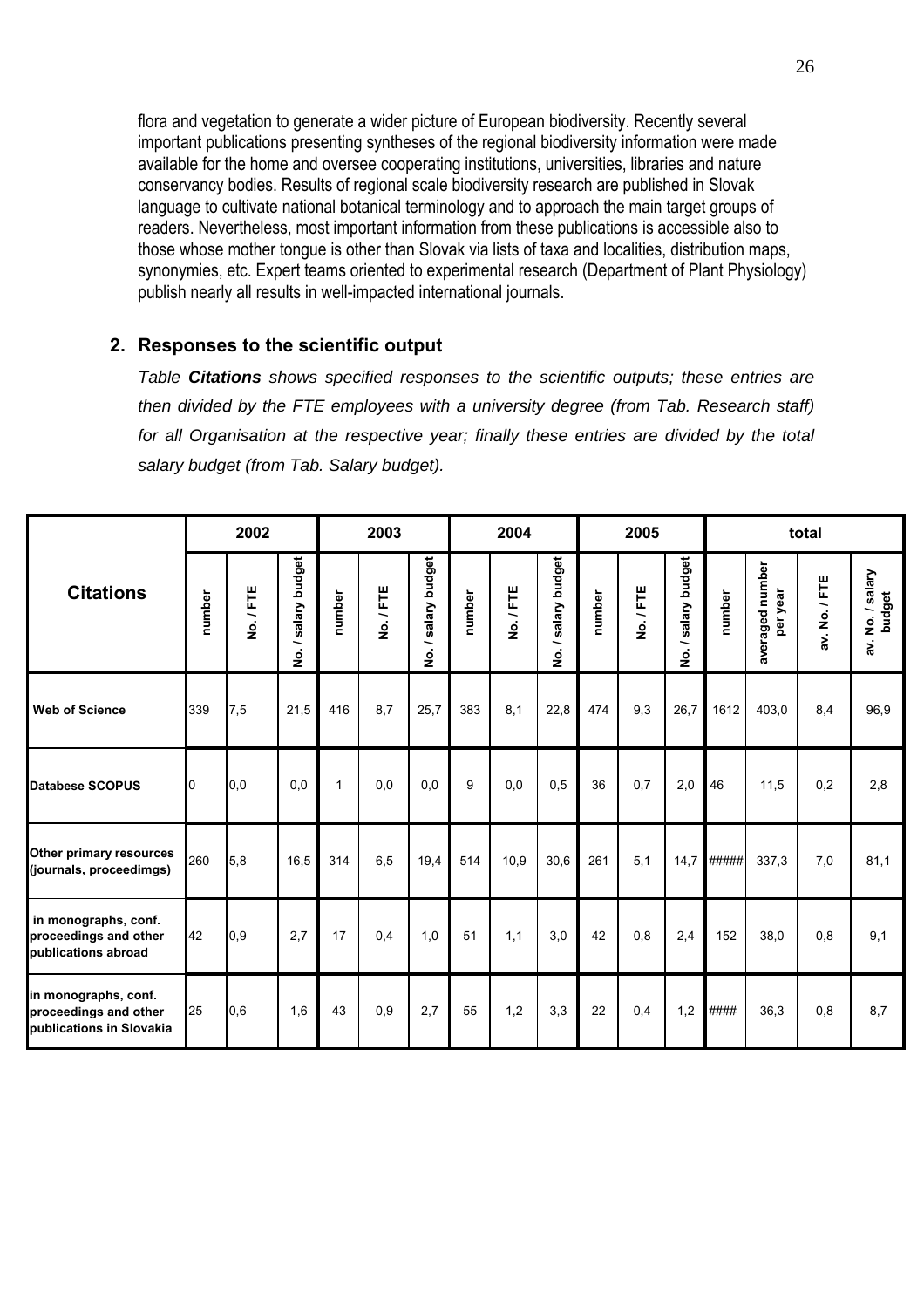## **i. List of 10 top-cited publications and number of their citations in the assessment period**

**[1] MARHOLD, K. - HINDÁK, F.** (eds) Zoznam nižších a vyšších rastlín Slovenska. Checklist of non-vascular and vascular plants of Slovakia. Bratislava: Veda, 1998, 687 s. **179** (WOS: 34, monographs: 16, others: 129)

**[2] FERÁKOVÁ, V. - MAGLOCKÝ, Š. - MARHOLD, K.** Červený zoznam papraďorastov a semenných rastlín Slovenska. In Červený zoznam rastlín a živočíchov Slovenska. Ochrana prírody. Roč. 20, Supplement (2001), s. 44-80. **90** (WOS: 1, others: 89)

**[3] BALUŠKA, F. - SALAJ, J. - MATHUR, J. - BRAUN, M. - JASPER, F. - ŠAMAJ, J. - CHUA, N. H. - BARLOW, P.W. - VOLKMANN, D.** Root hair formation: F-actin-dependent tip growth is initiated by local assembly of profilin-supported F-actin meshworks accumulated within expansinenriched bulges. In Developmental Biology. Vol. 227, no. 2 (2000), p. 618-632. **69 (**WOS: 62, SCOPUS: 2, monographs: 5)

**[4] LIZOŇ, P. - BACIGÁLOVÁ, K.** (eds) Huby. In Marhold K., Hindák F. (eds) Zoznam nižších a vyšších rastlín Slovenska. Bratislava: Veda, 1998, s. 101-227. **61** (WOS: 13, monographs: 16, others: 32)

**[5] MARHOLD, K. - GOLIAŠOVÁ, K. - HEGEDÜŠOVÁ, Z. HODÁLOVÁ, I. - JURKOVIČOVÁ, V. - KMEŤOVÁ, E. - LETZ, R. - MICHALKOVÁ, E. - MRÁZ, P. - PENIAŠTEKOVÁ, M. -ŠIPOŠOVÁ, H. - ŤAVODA, O.** Papraďorasty a semenné rastliny. In Marhold K., Hindák F. (eds) Zoznam nižších a vyšších rastlín Slovenska. Bratislava: Veda, 1998, s. 343-687 **58** (WOS: 11, monographs: 2, others: 45)

**[6] JAROLÍMEK, I. - ZALIBEROVÁ, M. - MUCINA, L. - MOCHNACKÝ, S**. Rastlinné spoločenstvá Slovenska. Bratislava: Veda, 1997, 420 s. **45** (WOS: 5, monographs: 7, others: 33)

**[7] VALACHOVIČ, M. - OŤAHEĽOVÁ, H. - STANOVÁ, V. - MAGLOCKÝ, Š.** Rastlinné spoločenstvá Slovenska I. Bratislava: Veda, 1995, 185 s. **43** (WOS: 5, monographs: 8, others: 30)

**[8] VALACHOVIČ, M. - HÁBEROVÁ, I. - HÁJEK, M. - HRIVNÁK, R. - JAROLÍMEK, I. - OŤAHEĽOVÁ, H. - ŠOLTÉS, R.** - **ZALIBEROVÁ, M.** Rastlinné spoločenstvá Slovenska III. Vegetácia mokradí. Bratislava: Veda, 2001, 434 s. **39** (WOS: 9, monographs: 5, others: 25)

**[9] BALUŠKA, F. - HASENSTEIN, K. H.** Root cytoskeleton: its role in perception of and response to gravity. In Planta. Vol. 203 (1997), S69-S78 Suppl. S. **38** (WOS: 35, SCOPUS: 3)

**[10] KUBINSKÁ, A. - JANOVICOVÁ, K.** Machorasty. InMarhold, K., Hindák, F. (eds) Zoznam nižších a vyšších rastlín Slovenska. Bratislava: Veda, 1998, s. 297-332 **28** (WOS: 4, monographs: 1, others: 23)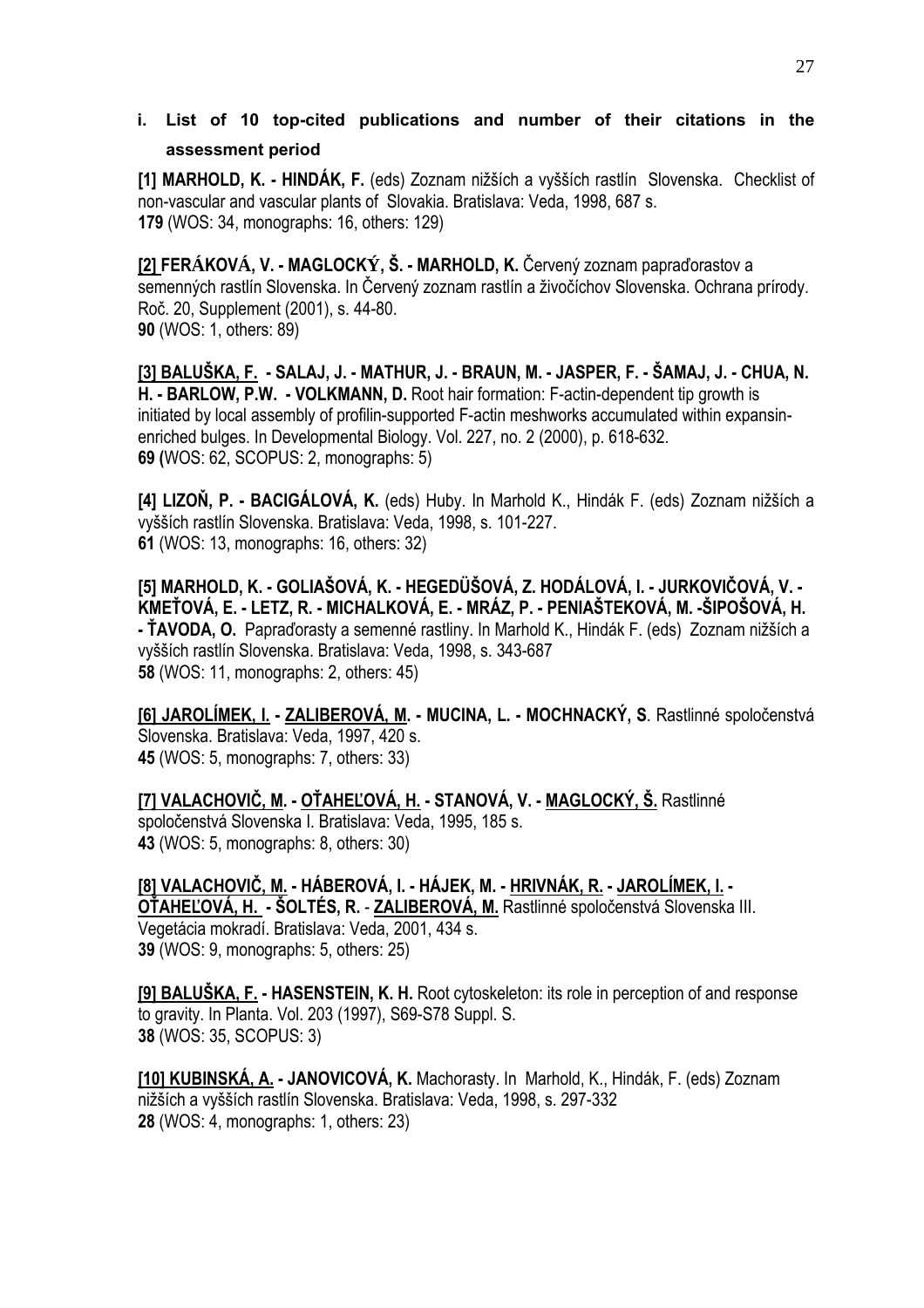## **ii. List of top-cited authors from the Organisation (at most 10 % of the research employees) and their number of citations in the assessment period**

- [1] František Baluška: 613
- [2] Karol Marhold: 373
- [3] František Hindák: 342
- [4] Milan Valachovič: 190

## **iii. Supplementary information and/or comments on responses to the scientific output of the Organisation**

Expert teams oriented to the biodiversity research (Department of Non-Vascular Plants, Department of Vascular Plant Taxonomy, and Department of Geobotany) publish their research results in a wide spectrum of scientific media. Most significant results are published in the journals included in the ISI databases (CC, WOS, etc.), being the crucial indicator of the fundamental research activities. Important information on the flora and vegetation of Slovakia is published in monographs (Floras, checklists, identification keys, vegetation surveys, etc.). They are related to the local flora and vegetation, for the conservation of which Slovakia has an ultimate responsibility, and as such cannot be replaced by any other publications from abroad. At the national scale they serve as reference manuals for botanists and those working in other branches of science (e.g. zoology, ecology, forestry, etc.), for teachers and students at high schools and universities, and for practical purposes of the nature conservancy. On the other hand, they serve at international scale as important information sources on the flora and vegetation of Slovakia for researchers from abroad who either study some plant species occurring in Slovakia or need information about the country flora and vegetation to generate a wider picture of European biodiversity. Recently several important publications presenting syntheses of the regional biodiversity information were made available for the home and oversee cooperating institutions, universities, libraries and nature conservancy bodies. Results of regional scale biodiversity research are published in Slovak language to cultivate national botanical terminology and to approach the main target groups of readers. Nevertheless, most important information from these publications is accessible also to those whose mother tongue is other than Slovak via lists of taxa and localities, distribution maps, synonymies, etc. Expert teams oriented to experimental research (Department of Plant Physiology) publish nearly all results in well-impacted international journals.

## **3. Research status of the Organisation in the international and national context**

- **International/European position of the Organisation**
- **i. List of the most important research activities documenting international importance of the research performed by the Organisation, incl. major projects (details of projects should be supplied under Indicator 4). Collective membership in the international research organisations, in particular within the European Research Area**

**The importance of research activities as well as the engagement of the Institute in the international research on plant sciences can be referred from the following survey of**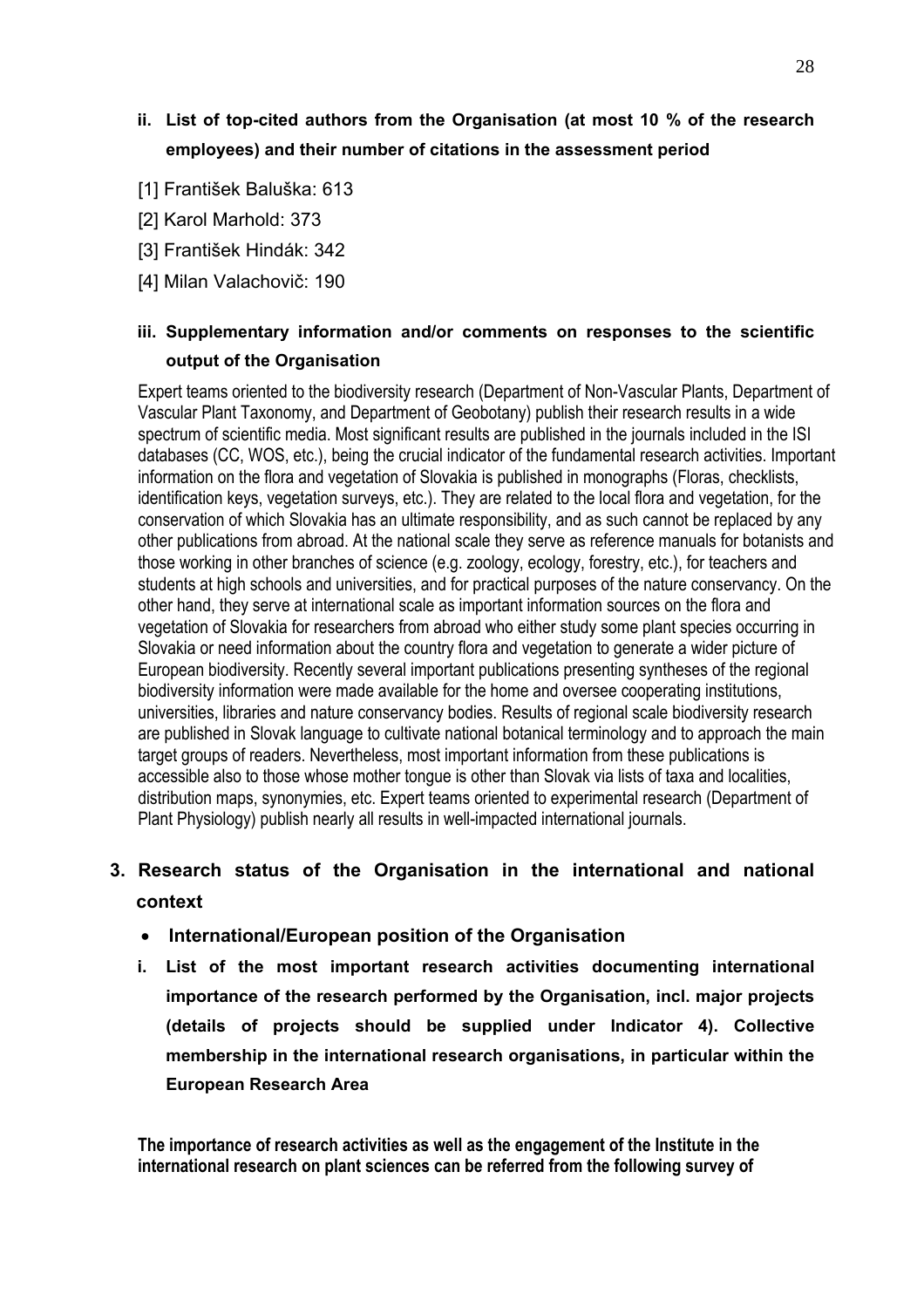**projects revealing the scientific subjects and the results/publications resulting from international collaboration:** 

## **A. Multilateral projects of the International Scientific and Technical Collaboration**

### **Fith Framework Programme**

#### **[1] European Initiative for the Euro+MedPlant Base, 2000-2003**

The project resulted in establishing the structure of the complex information system of ferns and flowering plants in Europe. The first version of the synonymic catalogue of the ferns and flowering plants of Europe was prepared, which is currently being edited by a group of editors. The purpose of this catalogue is to serve as the reference list for the basic and applied research as well as for the European administrative. The first outputs are already available for public on-line on **http://ww2.bgbm.org/EuroPlusMed/query.asp** 

#### **[2] BioCASE – A Biodiversity Collection Access Service for Europe, 2001-2005**

The project was aimed at establishing the European biodiversity information system covering botanical and zoological collections and collections of micro-organisms. This system is important not only for the biodiversity research, but also for national and EU administrative and institutions competent in practical and legal protection of biodiversity. The results of the project and access to the databases are available on the web page **www.biocase.org**. A potential user of the collection can get information on scientific profile and collections of an institution, on the content of the collections, and about the possibilities of their scientific exploration.

#### **[3] ENBI - European Network for Biodiversity Information, 2003-2005**

Within this project, European activities in the biodiversity information management were coordinated. The project represented contribution of European Union towards global biodiversity information network (GBIF, Global Biodiversity Information Facility). The Institute of Botany SAS as the National node of the GBIF, and a national centre of ENBI mediates the access to the data on type specimens of the Herbarium SAV and other resources in Slovakia. Training seminar on biodiversity information and informatics was organised for young PhD students and post-docs in Prague in cooperation with the Institute of Botany**.**

#### **Sixth Framework Programme**

#### **[1] Tracking surrogates for infraspecific biodiversity: towards efficient selection strategies for the conservation of natural genetic resources using comparative mapping and modelling approaches (INTRABIODIV), 2004–2006**

This project dealt with an infraspecific genetic variation of selected species (using molecular markers) as well as with the floristic variation in the areas above timber-line of the Alps and Carpathians. Our aim was to find out to which extent these two factors are correlated and how this correlation can be used in improving the network of protected areas. Ample material has been collected, the floristic diversity documented by the means of network mapping and genetic diversity accomplished in 30 species. The resulting data were synthesized and are prepared for publication. From among the expected publication outputs with considerable contribution of the Institute of Botany, the following should be mentioned: a book "Distribution atlas of the high mountain vascular plants of the Alps and Carpathians", and papers entitled "Genetic diversity is not congruent with species richness in alpine plants" (invited to the journal Science), "Tracking surrogates for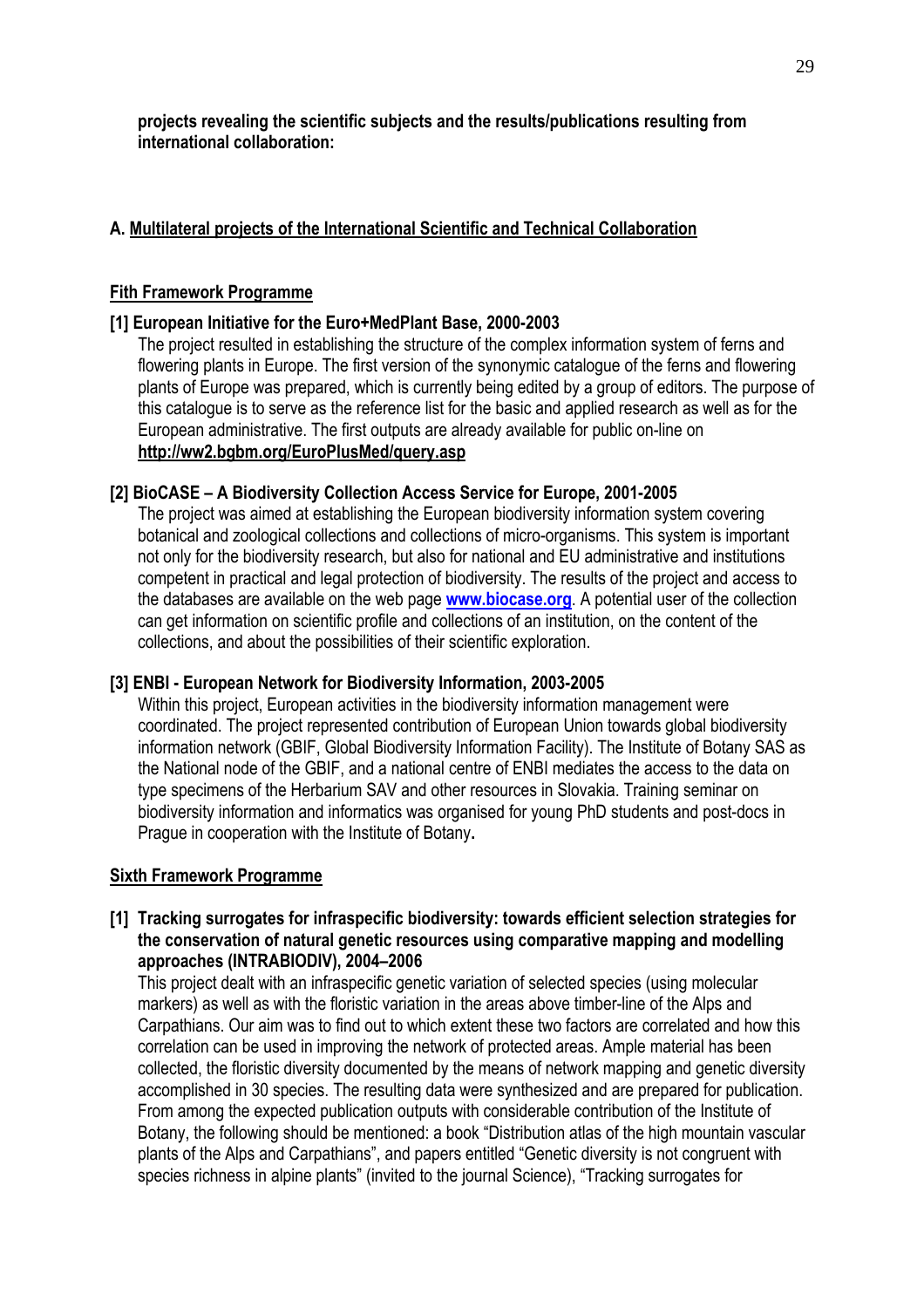intraspecific biodiversity", "Checklist of the high mountain taxa of the flora of the Alps and Carpathians", "Phylogeography of the *Sempervivum montanum* group", and "Genetic diversity and phylogeography of two high mountain species – *Dryas octopetala* and *Loiseleuria procumbens* in the Alps and Carpathians".

#### **[2] European Native Seed Conservation Network (ENSCONET), 2004-2009**

International network established within this project will provide an opportunity for coordination of activities in collecting and preservation of the seed material of endangered plant species (preparing detailed methods of collection and preservation of seeds, and priority species lists). Using molecular approach, the project will also deal with genetic variation of endangered species in relation to their survival possibilities. The contribution of the Institute of Botany SAS dwells in updating the Checklist of ferns and vascular plants of Slovakia preceding the selection of species with priority in collection and seed conservation. Preliminary list of endemic species and seed collection in Western Carpathians was assembled.

## **[3] Molecular and cellular mechanisms of tip growth in plant cells, 2002-2005**

The object of the study was the tip growth of root hairs focused on the characterization of polar distribution of the organelles and alterations of their distribution in unfavourable conditions, the dynamic behaviour of fine cellular structures, and the dependence of transport processes on the cytoskeleton as well as on plasma membrane components. We used methods of live cell imaging, immunofluorescence and Green Fluorescent Protein technology.

**ŠAMAJ J., BALUŠKA F., MENZEL D.** New signalling molecules regulating root hair tip growth. Trends Plant Sci., Vol. 9(5), (2004), p. 217-20

**OVEČKA M., LICHTSCHEIDL I., BALUŠKA F., ŠAMAJ J., VOLKMANN D., HIRT H.** (2004) Regulation of root hair tip growth: can mitogen-activated protein kinases be taken into account? In: NATO Science Series 978901 - The plant cytoskeleton: functional diversity and biotechnological implications, in press

**OVEČKA M., LANG I., BALUŠKA F., ISMAIL A., ILLÉŠ P., LICHTSCHEIDL I.K.**Endocytosis and vesicle trafficking during tip growth of root hairs. Protoplasma. Vol. 226 (2005), p. 39-54

**VOIGT B., TIMMERS T., ŠAMAJ J., MÜLLER J., BALUŠKA F., MENZEL D.** (2005) GFP-FABD2 fusion construct allows *in vivo* visualization of the dynamic actin cytoskeleton in all cells of *Arabidopsis* seedlings. Eur J Cell Biol 84: 595-608

## **[4] Towards the European Distributed Institute of Taxonomy (EDIT), NoE, 2006–2011**

A network of excellence established by the project aims at coordinating the high quality taxonomic research throughout Europe. During the first year of the project coordination of software and hardware equipment has been proposed and tested, that should enable a fluent information exchange between the partner institutions. Registration of taxonomic courses carried out by the partner institutions but also other European universities and research institutes has started, with the aim of increasing the quality of pregradual and postgradual studies of plant and animal taxonomy.

[5] Bridging genomics and agrosystem management "Resource for adaptation and sustainable **production of** *Lotus* **spp. in environmentally constrained South American soils", 2005-2008**  Mechanisms of metal tolerance in economically important plant species have been studied with respect to their structural and metabolic responses. The aim of the project is to find most convenient tolerant species suitable for cultivation in the target countries.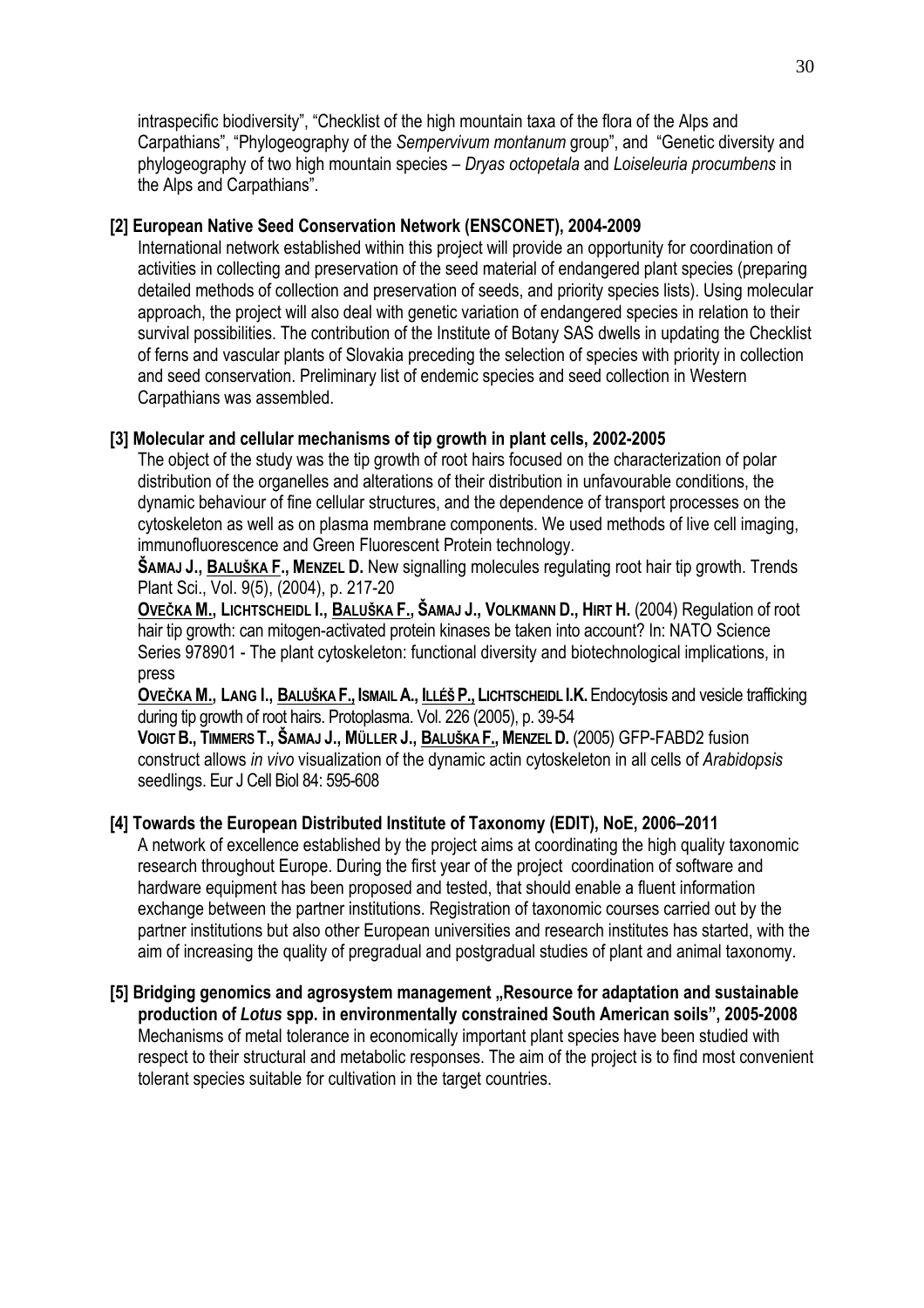**PAĽOVE-BALANG P., PAVLOVKIN J.:** Manganese and cadmium toxicity on nitrate metabolism in young maize seedlings. VIII. Reunión del Metabolismo del Nitrógeno, Lanzarote, Španielsko, 24. – 27. 5. 2006

#### **[6] Participation of endomembranes and components of the cell wall in the maintenance of plant cell polarity, 3/2006–2/2007**

The most important results were obtained in the live cell microscopy of control and transgenic plants. A sophisticated methodical approach was managed by the means of up-to-date confocal laser microscopy, and videomicroscopy. We established a new laboratory of confocal microscopy that will meet the criteria of non-invasive study of the living plant material, using the modern microscopic equipment with high resolution. Applying such methods we characterized aluminium toxicity in the plants affecting the root growth, changes in root cell membrane potential, and signal molecule production.

**ILLÉŠ P., SCHLICHT M., PAVLOVKIN J., LICHTSCHEIDL IK, BALUŠKA F., OVEČKA M.** (2006): Aluminium toxicity in plants: internalization of aluminium into cells of the transition zone in Arabidopsis root apices related to changes in plasma membrane potential, endosomal behaviour, and nitric oxide production. J. Exp. Bot., 57: 4201-4213.

**ILLÉŠ P., SCHLICHT M., PAVLOVKIN J., LICHTSCHEIDL I.K., BALUŠKA F., OVEČKA M.** (2006) Sensitivity of the *Arabidopsis* root cells to aluminium: dependence on the cell developmental stage. In *Proceedings I (IX) Conference of young Botanists in Saint-Petersburg, May 21 - 26, 2006,* , p. 224 - 225.

**LICHTSCHEIDL I.K., OVEČKA M., BALUŠKA F.**. The role of actin filaments in tip growth of root hairs. In *16. Tagung des Ősterreichischen Arbeitskreises fűr Pflanzenphysiologie*, Mauterndorf, Austria, 15. - 18. 6. 2006, p. 59-60.

**OVEČKA M., BALUŠKA F., LICHTSCHEIDL I.K.** Non-invasive microscopy of tip growing root hairs as a tool for study of dynamic, cytoskeleton-based processes. In *Book of abstracts, The Plant Cytoskeleton: Genomic and Bioinformatic Tools for Biotechnology and Agriculture*, Yalta, September 19-23, 2006, p. 74-76.

## **COST**

## **[1] Agriculturally important toxigenic fungi, COST 835, 1998-2003**

The occurrence of potentially toxigenic *Fusarium* species involved in head and ear blight of wheat and maize had been monitored in Slovakia during three years. Beside the most frequent *F. culmorum,* the species *F. graminearum, F. sambucinum* and rarely also *F. pseudocerealis* were involved. Each of these species is a potential producer of the mycotoxins trichothecenes and zearalenone. Some of the structural and physiological responses of the host plants were identified. **ŠROBÁROVÁ A.** 2001: *Fusarium* spp. on cereals in Slovakia, pp.159-165. In: LOGRIECO A. (ed.), Occurrence of toxigenic fungi and mycotoxins in plants, food and feed in Europe, COST Action 835, Office for official publications of the European Communities, Luxembourg.

**NADUBINSKÁ M., RITIENI A., MORETTI A., ŠROBÁROVÁ A.** (2003) Chlorophyll content in maize plants after treatment with fusariotoxins. In *Biologia*. Vol. 58/1: 115-119.

**ŠROBÁROVÁ A., KOGAN G., ALTOMARE C., MORETTI A**. (2003)The possibility of maize ear rot control by *Trichoderma* and fungal cell wall polysaccharide. *Acta fytotechnica et zootechnica*. Vol. 2: 50- 52.

## **CADSES INTERREG III B**

**[1] Production in organic farming - 2AO18 SIMOCA, 2003-2005**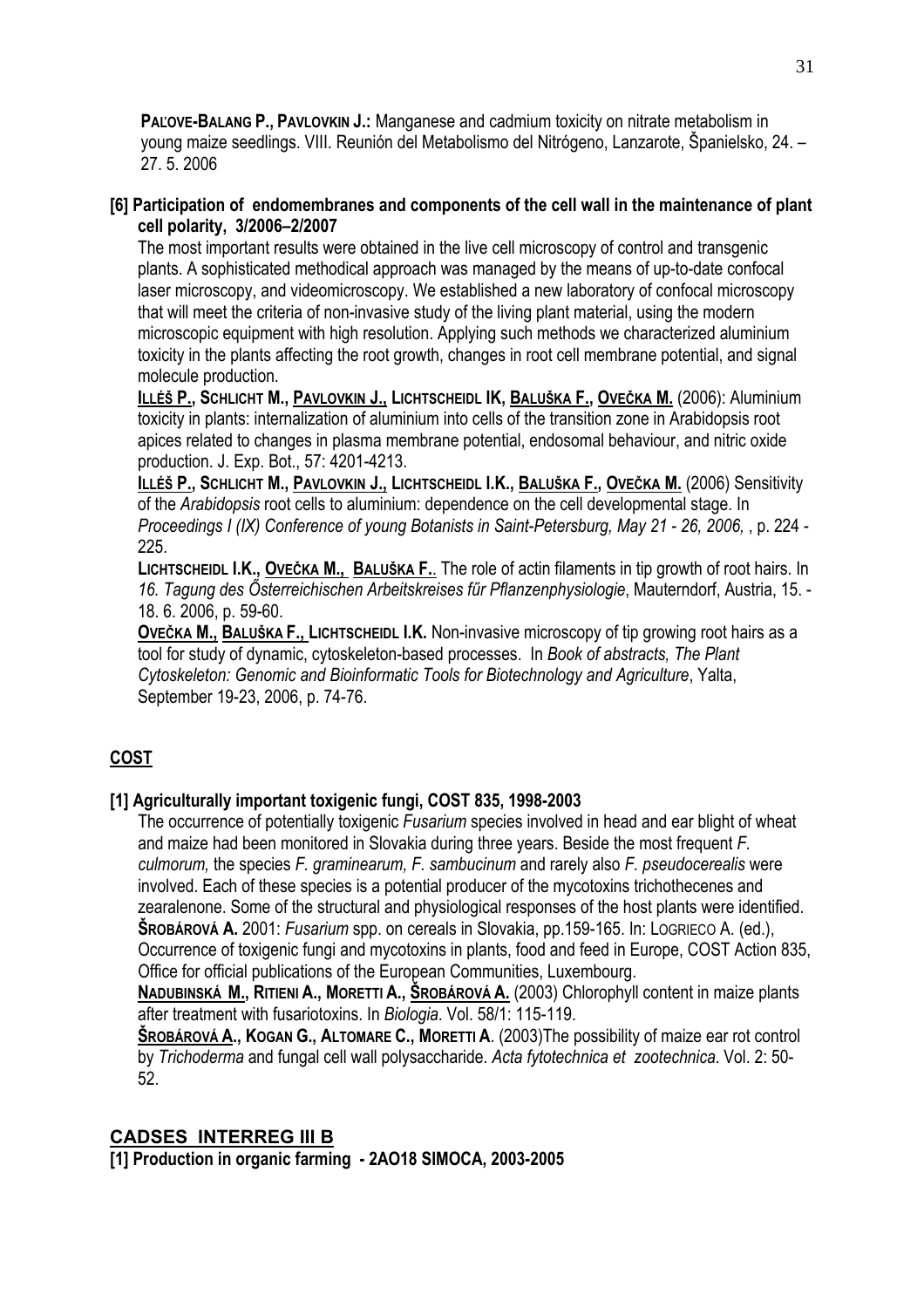The project dealt with investigating polysaccharide derivatives prepared from waste fungal material with antifungal activity and growth-stimulating properties of the host plant (tomato). Some mechanisms of this activity were elucidated. A strain of *Trichoderma* approved in laboratory conditions has been given over for field experiments for biological control in organic farming. Common transnational knowledge-based and permanent communication networking system on organic agriculture was established. Best-practice model in multifunctional and organic agriculture in selected areas was proposed and socio-economic and environmental evaluation of the model was elaborated.

**SROBÁROVÁ A.** South-west region of Slovakia .In .CADSES Project Report for meeting of the 3-4 July (2003), p.91-102.

**ŠROBÁROVÁ A., KAKALÍKOVÁ Ľ., DRIMAL J**.: Agroecological characteristics of selected area of organic farming in Slovakia." Interreg IIIB Cadses-SIMOCA Project WP2 – Transnational Workshop n° 3 , 29 - 30.3. 2004, Nitra, Slovakia.

**KOGAN G. - ŠROBÁROVÁ A. - TAMÁS L**. Effect of externally applied fungal polysaccharides on fusariosis of tomato plants. Chemical Papers, 58, 2, (2004), p. 139-144.

**ŠROBÁROVÁ A. – EGED Š.** Trichoderma and sulphoethyl glucan reduce maize root rot infestation and fusaric acid content. Plant Soil Environ. 51, (2005), p. 322-327.

**ŠROBÁROVÁ A**. Development of best-practice model at farm and catchments level in multifunctional and organic agriculture in selected areas in Slovakia, 73ps.

http://www.simoca.org/programmi/webcreate.php?id=175&idarea=7

## **CNR-NATO advanced research programme, Universita di Siena, Italy,**

#### **[1] Selection of a method for numerical interpretation of environmental quality on the grounds of lichen diversity, 7/2003-1/2004**

A new method of interpretation of environmental quality related to existing diversity of epiphytic lichens in the studied area was found to be applicable also in the conditions of Slovakian territory. **GUTTOVÁ A**.: Use of lichen indication in Slovakia. Presentation, University of Siena, Italy, 15. 11. 2003.

#### **European Union, SYS-resource**

#### **[1] Genetic variation within British populations of** *Leptogium turgidum* **agg. (lichenized Ascomycetes) , 9/2003-10/2003**

An analysis of genetic material of four lichen taxa of the originating from four European countries was performed. Altogether 204 DNA sequences were obtained.

**GUTTOVÁ A**.: Genetic variation within British populations of *Leptogium turgidum* agg. BLS, Presentation, Natural History Museum, London, 23.10.2003.

#### **B. Bilateral projects – a survey of the collaborating institutions/countries and the common results/publcations**

- ¾ **Masaryk University Brno, Czech Republic**
- **[1] Vegetation diversity along a continentally gradient in southern Siberia: a key to understanding Early Postglacial history of Central Europe, 2003-2007**  The results from field work in Altay (Čujskij trakt, Katuň) have been summarized.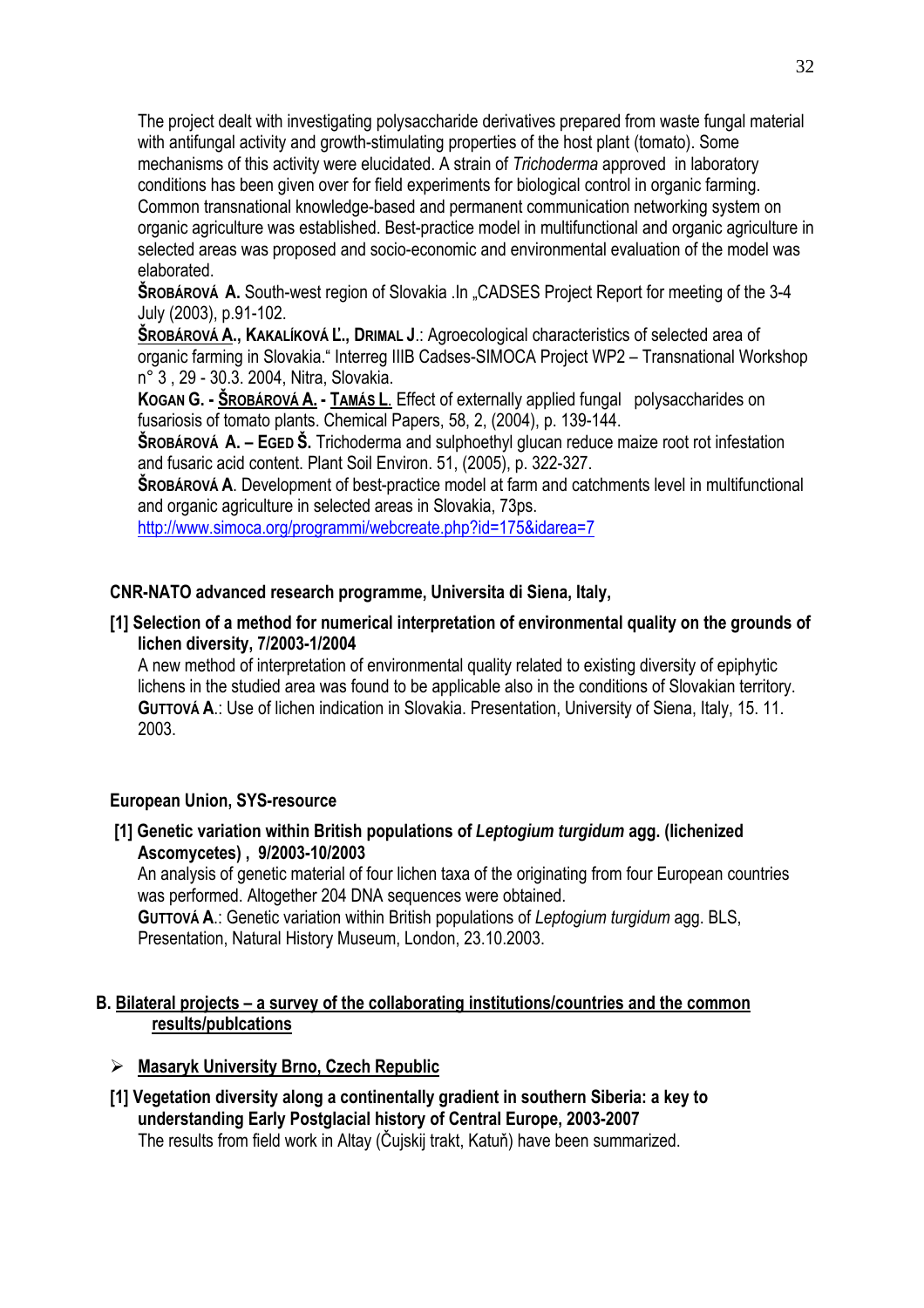**ERMAKOV N., CHYTRÝ M., VALACHOVIČ, M.** Vegetation of the rock outcrops and screes in the foreststeppe and steppe belts of the Altai and Western Sayan Mts, southern Siberia. *Phytocoenologia.* Vol. 36, no. 4 (2006), p. 509-545.

## ¾ **W. Szafer Institute of Botany, Polish Academy of Science, Krakow**

#### **[2] Lichens in the Carpathians, 2002-2005**

Data on lichen occurrence and bibliography were sumarized from the territory of the West Carpatians. The checklist as the first stage of a compilation of current knowledge on lichen species diversity in the West Carpathians was published. Joint research and collection of lichens after the windstorm in 2004 was carried out in the calamity area.

**BIELCZYK U., LACKOVIČOVÁ A., FARKAS E., LŐKÖS J., BREUSS O., KONDRATYUK S. YA.,** 2003: Checklist of lichens of the Western Carpathians. Inst. Botaniki im. Szafera PAN, Kraków, 2003, 184p. **LISICKÁ E., LACKOVIČOVÁ A**.: Záchranný výskum lišajníkov v Tatrách. WEB SAV, 22.09.2005 **LISICKÁ E**., **LACKOVIČOVÁ A**., 2005: Kalamita v Tatrách verzus lišajníky. Správy SAV 10: 12.

**LISICKÁ E., LACKOVIČOVÁ A**., 2005: Lišajníky na kalamitných plochách. Tatry 5: 7.

**LISICKÁ E**., **LACKOVIČOVÁ A., KYSELOVÁ Z., ŚLIWA L., BIELCZYK U.,** 2005: Lichenologiczny aspekt huraganu w Tatrach Słowackich. XXI Zjazd lichenologów Polskich, Porosty w krajobrazie Polski, Bialystok, 12.-13. 09. 2005 (poster).

**LISICKÁ E.,** 2006: Diversity of epiphytic lichens of the Tatry Mountains, Slovakia. In: Lackovičová et al. (eds), Central European lichens – diversity and threat, Mycotaxon Ltd., Ithaca, p. 283-304. Lackovičová A. et al. (eds), Central European Lichens – Diversity and Threat. Mycotaxon Ltd., Ithaca, 364p. 283-304.

#### **[3] Cyanophytes and algae of the Carpathians; Euglenophyceae of Slovakia and Poland with special regard to boundary regions, 2002-2005**

In samples collected from various habitats in W Slovakia, 43 taxa of the genus Trachelomonas (Euglenophyta) were found and studied in light and scanning electron microscopy. 31 taxa are new for Slovakia, and 3 taxa for the European flora.

**WOLOWSKI K., HINDÁK F.,** 2004: Loricae of Trachelomonas species from Slovakia. Nova Hedwigia 78: 179-207.

**WOLOWSKI K., HINDÁK, F.,** 2005: Atlas of Euglenophyceae. Veda, Vydavateľstvo SAV, Bratislava, 136 pp, ISBN 80-224-0836-0

**WOLOWSKI K., HINDÁKF.:** Taxonomy of *Strombomonas labiata*. *Perpared for publication*  **CABALA S., HINDÁKOVÁ A.:** Cysts and stromatocysts in *Uroglena* and *Dinobryon* (Chrysophyceae). *Perpared for publication* 

#### **[4] Diversity of phytopathogenic fungi and their host plants in the Tatry National Parks, 2002- 2005**

Common research on phytopatogenic micromycetes on the Slovak and Polish sides of the Tatra Mts. A new species for Carpathians has been determined. The first checklist of the families Protomycetaceae and Taphrinaceae and their host plants in this area has been submitted for publication.

**BACIGÁLOVÁ K., PIATEK M., WOŁKOWYCKI M.** *Protomyces cirsii – oleracei* (Fungi, Protomycetales) a new species for Poland. Polish Botanical Journal 50(1) Vol. 50, no. 1 (2005), p. 77-82. **BACIGÁLOVÁ K., HRIVNÁK R., KOCHJAROVÁ J., PIATEK M., VLČKO J**. *Vankya vaillantii*

(Ustilaginomycetes) on *Scilla* in Central Europe.Polish Botanical Journal 50(2) (in press)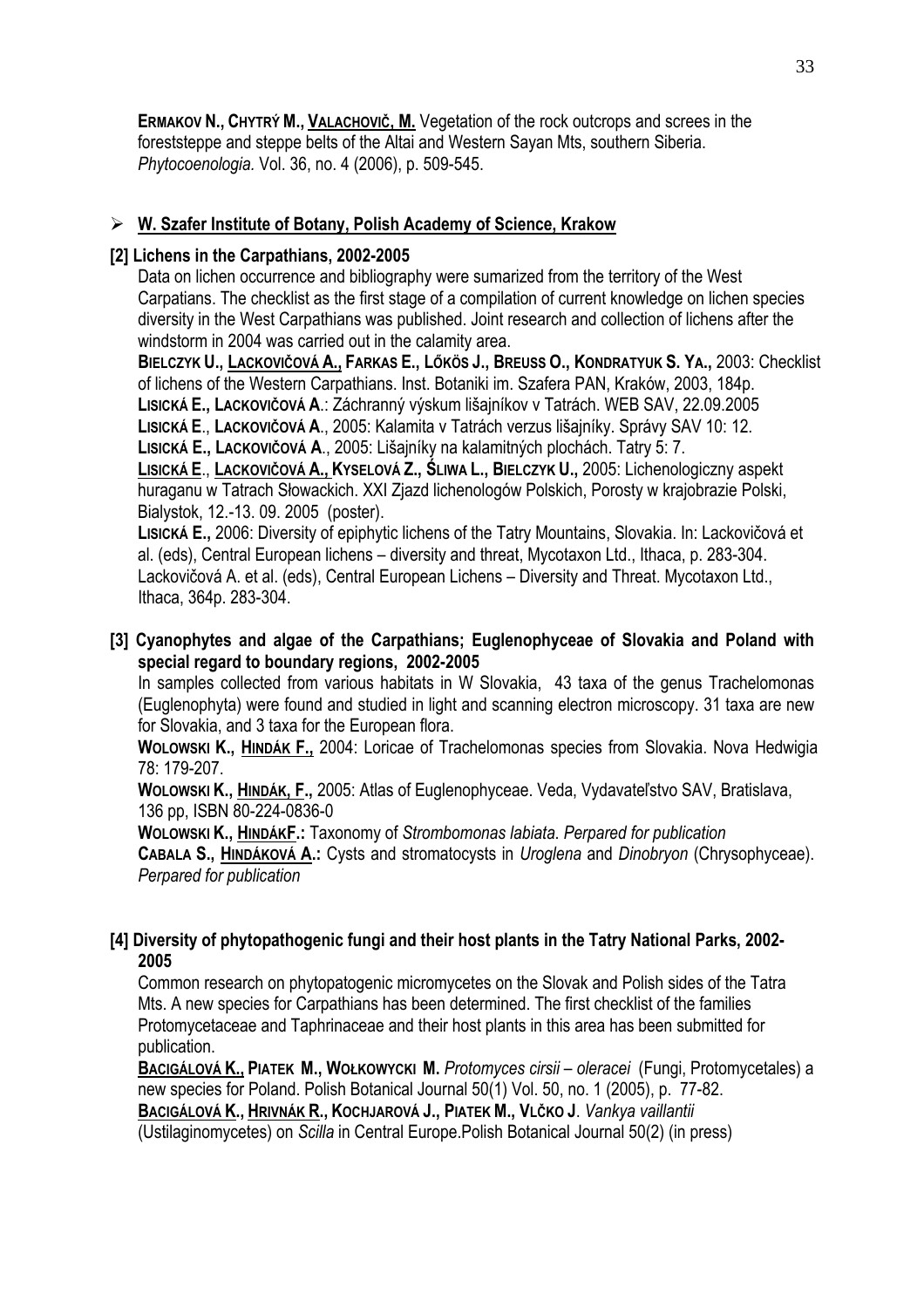### ¾ **Institute of Biology, Maria Curie-Skłodowska University, Lublin, Poľsko**

## **[5] Diversity of phytopathogenic micromycetes and their host plants in biospheric reserve Tatry National Park, 2004-2007**

The knowledge on diversity and distribution of phytopathogenic micromycetes and their host-plants in National Reserve Tatry was extended. Joint field work in the Biosphere Reserve revealed three new species of the order Protomycetales and a new invasive fungal species *Melampsoridium hiratsukanum*.

**BACIGÁLOVÁ K**. , **MUŁENKO W.,** 2004: História a stav poznania diverzity fytopatogénnych mikroskopických húb v Tatranskom národnom parku. Štúdie o Tatranskom národnom parku 7 (40): 193-200.

**MUŁENKO W., BACIGÁLOVÁ K**. Parasitic microfungi of the Tatra Mountains. 4. *Melampsoridium hiratsukanum. Polish Botanical Studies.* Vol. 22 (2005), p. 31-40.

**MUŁENKO W., BACIGÁLOVÁ K.**, **KOZŁOWSKA M**.: *Melampsoridium hiratsukanum* an invasive species new for Tatra Mts. and Slovakia. Acta mycologica (v tlači).

## ¾ **Institute of Biology of the Romanian Academy of Sciences, Cluj, Romania**

## **[6] Taxonomic studies of** *Cardaminopsis, Cardamine, Hieracium, Thymus, Hepaticae***, the endemic species of the Carpathians, 2002-2006**

Material of the genera *Cardaminopsis* and *Cardamine* was collected througout the Romanian Carpathians. Population samples for morphometric study, samples for AFLP analysis as well as seeds for karyological analysis were sampled. This material is being currently analyzed. Herbarium specimens of the genus *Cardaminopsis* in the main Romanian herbaria were studied.

## ¾ **Komarov Institute of Botany, Russian Academy of Sciences, St. Petersburg, Russia**

#### **[7] Systematics and geography of selected taxa of Russia and Slovakia, 2000-2005**

As part of this project the distribution and morphological variation of the species of the genera *Cardamine* and *Euphorbia* were studied in the herbaria of the Komarov Institute of Botany of the Russian Academy of Sciences and Institute of Botany S.A.S. Results of this study will be used in preparation of the monographic treatment of both these genera.

## ¾ **Eőtvős Lorand University, Faculty of Natural Sciences Budapest, Hungary**

#### **[8] Contribution to the life strategy of species** *Colchicum autumnale* **L., 2005-**

Collaboration is aimed at structural and ultrastructural analyses of the species *Colchicum autumnale L.* during its developmental phases.

FRANKOVÁ L., CIBÍROVÁ K. - BÓKA K. - GAŠPARÍKOVÁ O. - PŠENÁK M. Protein reutilisation in corns of *Colchicum autumnale.* In *Biologia.* Vol. 61, no. 1 (2006), p. 97-102.

**FRANKOVÁ L., CIBÍROVÁ K., BILKA F., BALÁŽOVÁ A., PŠENÁK M.** Nitrate reductase from the roots of *Colchicum autumnale* L. In *Acta Facultatis Pharmaceuticae Universitatis Comenianae*. Vol. 52 (2005), p. 98-107.

**FRANKOVÁ L., BÓKA K., GAŠPARÍKOVÁ O., PŠENÁK M.** Structural characteristics of the life strategy of *Colchicum autumnale* L. (*prepared for publication*)

## ¾ **Institute of Ecology and Conservation Biology University of Vienna (IECB), Austria**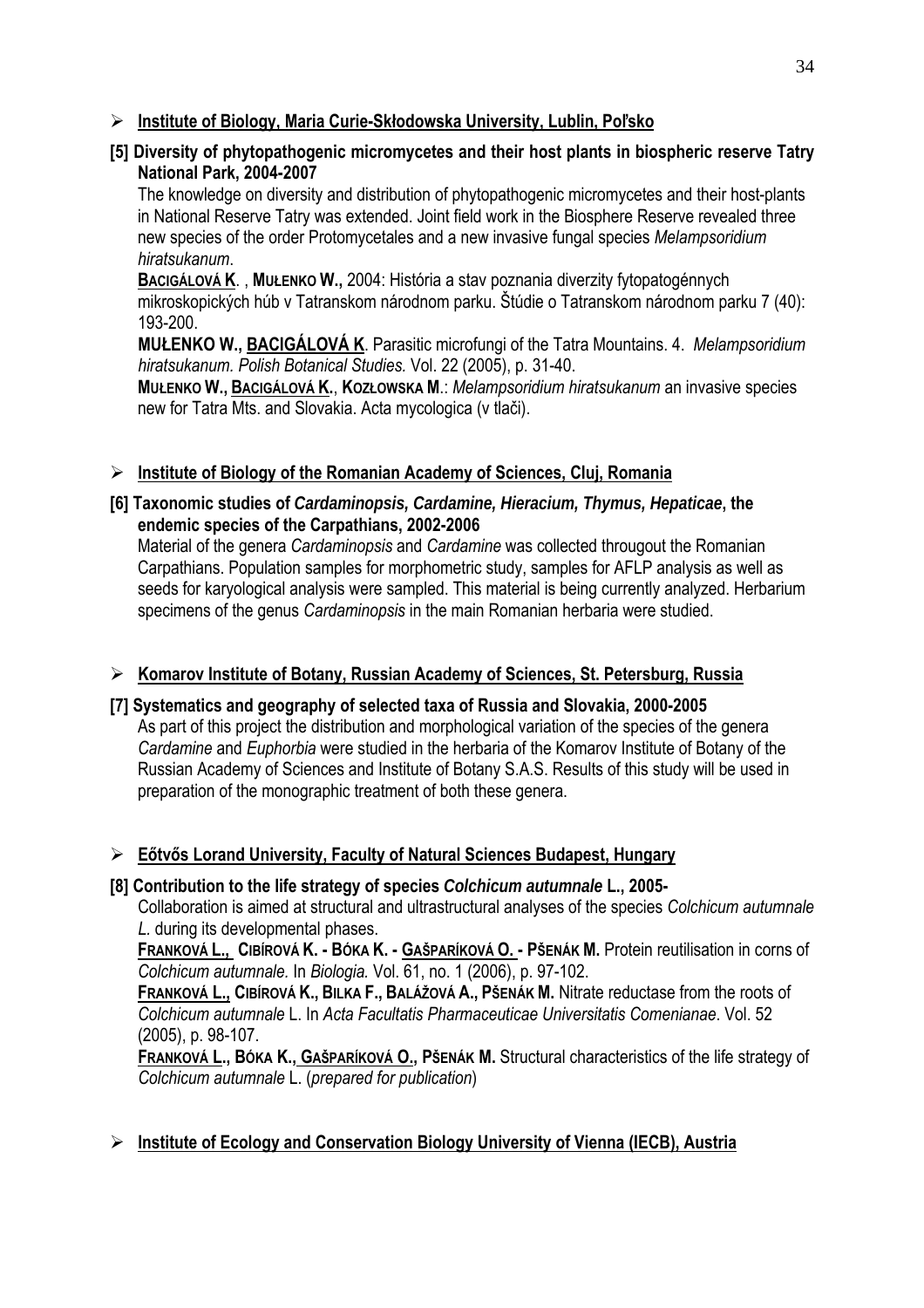#### **[9] Macrophyte Inventory Danube/Corridor and Catchment (MIDCC). Macrophytes, River Corridor, Land Use, Habitats: A multifunctional study in the Danube catchment based on a GIS, 2002-2005**

The field data on a survey of aquatic macrophytes in the Danube ox-bow lakes and in the Danube main stream, their habitat patterns and maps were acquired using identicalstandardized methodological approach. They were completed for the Annual Partner Reports and are available on web home page (www.midcc.at) together with reports from all Danube countries. The field data have been synthesized on aquatic macrophyte distribution and abundance in the river bed of Danube in Slovakia. The main biotope types in the recent Danube river bed have been characterized.

**OŤAHEĽOVÁ H**., **VALACHOVIČ M**. Distribution of macrophytes in different water-

bodies(habitats) influenced by the Gabčíkovo hydropower station (Slovakia) – present status. Vol. 14, No. 1-2. In *Archiv fűr Hydrobiologie. Suppl. Large Rivers.* Vol. 147, no. 1-2 (2003), p. 97-115.

**HRIVNÁK R., VALACHOVIČ M., RIPKA J**. Relation between macrophyte vegetation and environmental condition in the Ipeľ River (Slovakia) - case study. In *Archiv fűr Hydrobiologie. Suppl. Large Rivers 14.* Vol. 147, no. 1-2 (2003), p. 117-127.

**HRIVNÁK R., VALACHOVIČ M., RIPKA J**. Ecological conditions in the Turiec River (Slovakia) and their influences on the distribution of aquatic macrophytes. In *Limnological Reports, Vol. 35, Proceedings of 35th IAD Conference, Novi Sad, Serbia and Montenegro,* 2004, p. 449-455.

**OŤAHEĽOVÁ H., VALACHOVIČ M**. Macrophytes of the River Danube, Slovakia. Partner Report - Multifunctional Integrated Study, Danube, Corridor and Catchment. 2004 (www.midcc.at)

**OŤAHEĽOVÁ H., VALACHOVIČ M.** Diversity of macrophytes in aquatic habitats of the Danube River (Bratislava region, Slovakia). In *Thaiszia - Journal of Botany.* Vol. 16, no. 1 (2006), p. 27-41.

#### **[10] Plants from heavy metal-polluted habitats: specific plant communities and their structural and physiological adaptations, 2004- 2005**

Heavy metal-rich localities, three in Austria and three in Slovakia, were compared with respect to both heavy metal content in the soil and occurrence of tolerant plants. Phytocoenological relevés were elaborated and structural and uptake/translocation/accumulation of metal ions were characterized in some tolerant species.

**NADUBINSKÁ M., GRUBER D., HORAK O., LICHTSCHEIDL I., BANÁSOVÁ V, ČIAMPOROVÁ M**. Plants from heavy metal- polluted habitats: How do they cope with increased zinc content? In *Plant Physiology Conference of PhD Students and Young Scientists, June 6 - 8th 2005. Book of abstracts*, Modra, Slovakia, 2005, p. 28.

**NADUBINSKÁ M., BANÁSOVÁ V**., **HORAK O., ČIAMPOROVÁ M., GRUBER D., LICHTSCHEIDL, I**. Accumulation and intracellular localization of heavy metals in tolerant plants. In *XVII International Botanical Congress, Vienna, Austria, 17 - 23 July 2005*, Abstracts, 2005, p. 332. (poster) **BANÁSOVÁ V., HORÁK O., ČIAMPOROVÁ M., NADUBINSKÁ M., LICHTSCHEIDL I. K.** The vegetation of metalliferous and non-metalliferous grasslands in two former mine regions in Central Slovakia. In *Biologia.* Vol. 61, no. 4 (2006), p. 433-439.

**NADUBINSKÁ M., ČIAMPOROVÁ M., LICHTSCHEIDL I.** Lokalizácia zinku v bunkách rastlín tolerujúcich ťažké kovy. In *Mikroskopie 2006, CSMS, Nové Město na Moravě, 16. -17. 2. 2006,* Book of Abstracts, 2006, p. 15.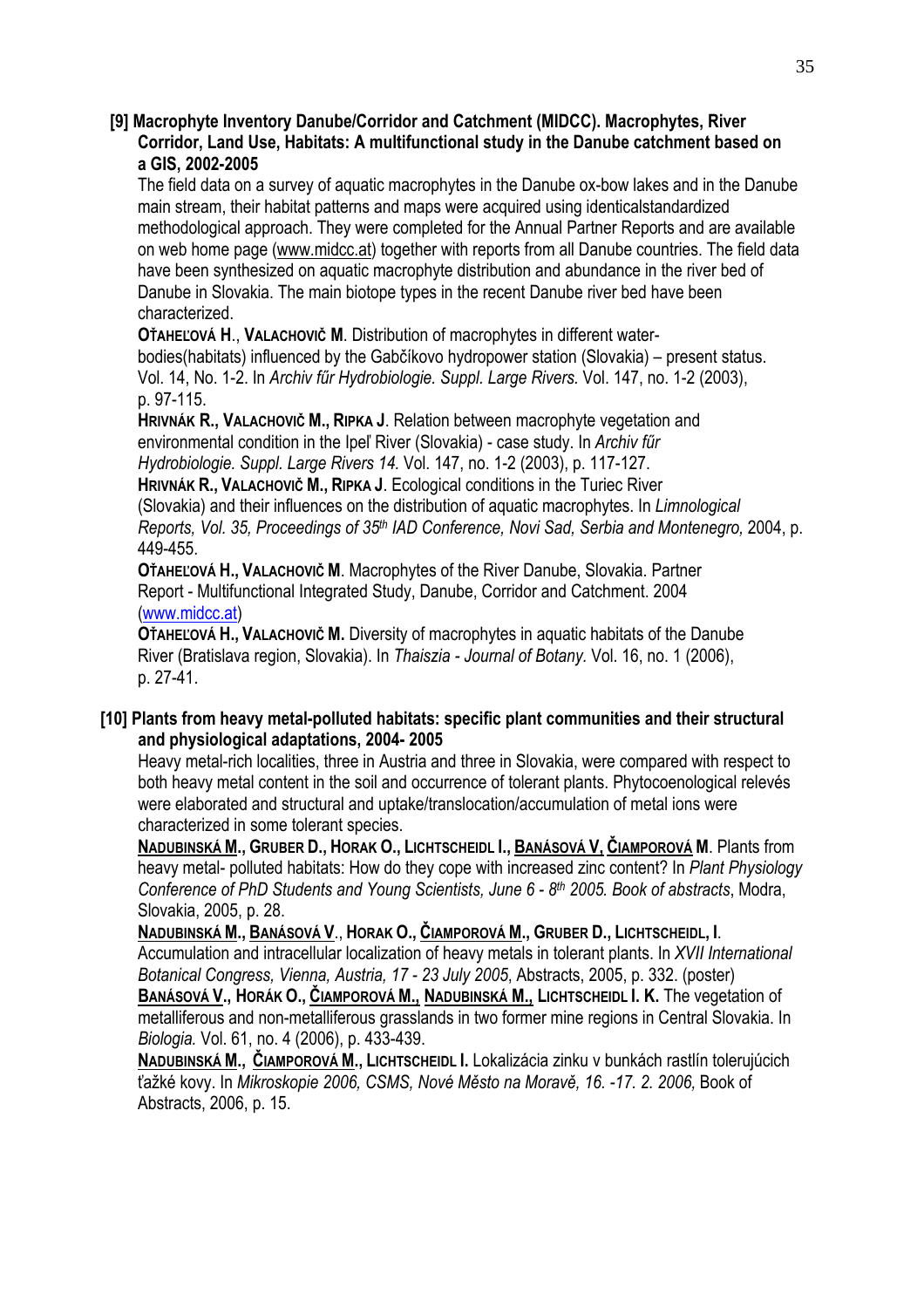- ¾ **Universität Heidelberg, Heidelberger Institut für Pflanzenwissenschaften, Heidelberg, Germany**
- ¾ **Kobe University, Faculty of Science, Department of Biology, Kobe, Japan**
- **[11] Population differentiation and phylogeographic distribution patterns of two selected polymorphic species groups:** *Cardamine flexuosa/C. hirsuta* **and** *Cardaminopsis arenosa* **agg. (***Brassicaceae***) , 2004/2005**
- **[12] Evolutionary phylogenetics and ecological genetics of the selected pan-Eurasian**  *Brassicaceae, Arabidopsis,* **and** *Cardamine,* **2004-2006**

The cooperation dealt with the relationships of several species groups of the family Brassicaceae. Populations classified until now as *Cardamine flexuosa* in Europe, Asia and North America do not represent a single taxon. In fact this is a complex of several polyploid species of different origin. Using combination of various molecular markers, karyological and morphological methods we were able to clarify their origin. In the genus *Arabidopsis* (*Cardaminopsis*) we dealt with several species complexes occurring in both Carpathians and Alps. We have confirmed several diploid taxa at the level of subspecies within *Arabidopsis halleri.* These taxa are well differentiated both morphologically and genetically. The question of the occurrence of several annual species of the genus *Cardamine* in Japan has been solved. The problem of the nomenclatural type of the name *Arabidopsis kamchatica* has been clarified.

**KOLNÍK M**. , **MARHOLD K**., 2004: Morphological, karyological and molecular diversity of *Arabidopsis*  (*Brassicaceae*) in the Carpathians and the Eastern Alps. – In: Anonymous, ed., XI OPTIMA Meeting / XIéme Colloque d' OPTIMA, Abstracts / Resumes, 5.-11. IX, 2004, Beograd, p. 77, Beograd. **LIHOVÁ J. , KUDOH H., MARHOLD K., KOCH, M.A.,** 2006, Worldwide phylogeny and biogeography of *Cardamine flexuosa* (Brassicaceae) and its relatives. Amer. J. Bot. 93: 1206-1221.

**KOLNÍK M., MARHOLD K**., 2006: Distribution, chromosome numbers and nomenclature conspect of *Arabidopsis halleri* (*Brassicaceae*) in the Carpathians. – Biologia (Bratislava) 61, p. 41-50.

**LIHOVÁ J., MARHOLD K.,** 2006: Phylogenetic and diversity patterns in *Cardamine* (Brassicaceae) – a genus with conspicuous polyploid and reticulate evolution. In: Sharma A. K., Sharma A. (eds.) Plant genome: biodiversity and evolution, vol. 1C: Phanerogams (Angiosperms – Dicotyledons). – Science Publishers, Inc., Enfield pp. 149-186.

**MARHOLD K., LIHOVÁ J.,** 2006: Polyploidy, hybridization and reticulate evolution: lessons from the *Brassicaceae*. – Pl. Syst. Evol. 259: 143-174.

**KUDOH H., MARHOLD K. LIHOVÁ J.,** 2006: Notes on *Cardamine impatiens* L., *C. flexuosa* With., *C. hirsuta* L. and *C. parviflora* L. in Japan. – Bunrui 6: 41-49 (in Japanese with English summary). **SHIMIZU K. K., FUJII S., MARHOLD K., WATANABE K., KUDOH H**., 2005: *Arabidopsis kamchatica* (Fisch. ex DC.) K. Shimizu & Kudoh and *A. kamchatica* subsp. *kawasakiana* (Makino) K. Shimizu & Kudoh, new combinations. – Acta Phytotax. Geobot. 56: 163-172.

## ¾ **Real Jardín Botánico, Consejo Superior de Investigationes Científicas, Madrid, Spain**

**[13] Comparative study of the genus** *Cardamine* **(***Brassicaceae***) in Central Europe and Iberian Peninsula, 2002-2003** 

Original and interesting results were obtained in characterising the *Cardamine pratensis* and *C. amara* groups in the Iberian Peninsula using cytological and molecular approaches and population analyses.

**LIHOVÁ J., MARHOLD K., TRIBSCH A., STUESSY T. F**., 2004: Morphometric and AFLP re-evaluation of tetraploid *Cardamine amara* (Brassicaceae) in the Western Mediterranean. – Syst. Bot. 29: 134- 146.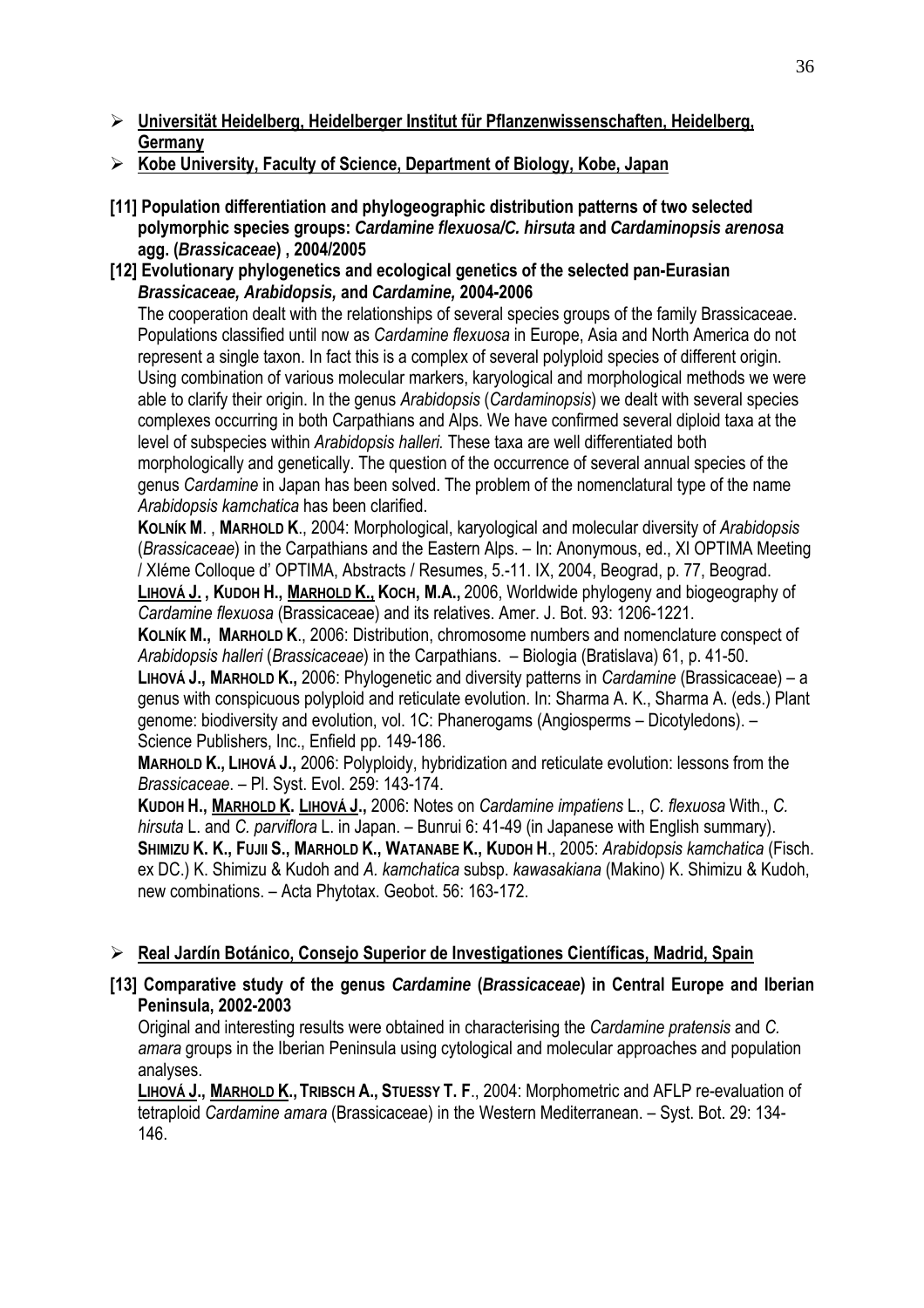**LIHOVÁ J., FUERTES AGUILAR J., MARHOLD K., NIETO FELINER,G**., 2004: Origin of the disjunct tetraploid *Cardamine amporitana* (*Brassicaceae*) assessed with nuclear and chloroplast DNA sequence data. – Amer. J. Bot.

**LIHOVÁ J., TRIBSCH A., MARHOLD K.,** 2003: The *Cardamine pratensis* (*Brassicaceae*) group in the Iberian Peninsula: taxonomy, polyploidy and distribution. – Taxon 52: 783-802.

## ¾ **Centro de Investigationes Biológicas, Consejo Superior de Investigaciones Cientificas, Madrid, Spain**

**[14] Characterization of secretion pathway elements participating in plant cell wall modifications during the formation of tip-growing structures 2002 - 2003**  Using cryotechniques for electron microscopy, the data on the mechanism of root hair initiation were obtained.

**ČIAMPOROVÁ, M. - DEKÁNKOVÁ, K. - CORONADO, M. J. - OVEČKA M. -TESTILLANO, P. S., BALUŠKA, F. - RISUEÑO, M. C.** Structural aspects of cell wall modifications during root hair initiation in *Vicia sativa.* In *Book of Abstracts, 6th Int. Symposium "Plant Root Development and Adaptation to Stresses",* Stará Lesná, 2-6.9.2003, 2003, p. 14.

## ¾ **Instituto Tossine e Micotossine da parassiti Vegetali CNR, BARI, Italy**

## **[15] Toxigenic fungi and their biocontrol, 2001-2003**

The collaboration concerned potential plant protection agents against fusariosis. **ŠROBÁROVÁ, A. - NADUBINSKÁ, M. - EGED, Š**. - **ALTOMARE, C. - KOGAN, G.** Treatment with ntagonist *Trichoderma* and cell-wall polysaccharides decreases maize root rot infestation by *F. verticillioides* and fusaric acid production.In *Book of Abstracts. XVI. Slovenská a Česká konferencia o ochrane rastlín, 16.-17.september 2003*, Nitra, p. 320.

**ŠROBÁROVÁ, A. - KOGAN, G. - ALTOMARE, C. - MORETTI, A**. The possibility of maize ear rot control by *Trichoderma* and fungal cell wall polysaccharide. In *Acta fytotechnica et zootechnica*. Vol. 2 (2003), p. 50-52.

**ŠROBAROVA, A**.- **KOGAN, G. - ALTOMARE, C. - MORETTI A**.Fungal polysaccharide and *Trichoderma* as tools for maize ear and root rot control caused by *F. verticillioides.*In *Book of Abstracts, 5th International Symposium Recent Advances in Plant Biotechnology, Plant Biotechnology: Progress and Development.* Stará Lesná, 2003, p. 113.

## ¾ *Partner:* **Danish Cooperation for Environment in Eastern Europe (DANCEE)**

## **[16] Natura 2000 in Slovakia – bridging the implementation process, 2003–2004**

 Database of information on the areas included into the Natura 2000 network in Slovakia was considerably revised and supplemented. Basic information are summarised in the handbook .Biotopes with European significance in Slovakia ". The favourable conservation status of all habitats and organisms included into the European directives was defined and the methodology of its evaluation and classification was prepared. Management recommendations for securing or improvement of the favourable conservation status of all relevant habitats and organisms were proposed. The methodology of monitoring of habitats and species was prepared including concept of data collecting, storage and analysis.

**M. VALACHOVIČ**, **I. JAROLÍMEK**, **H. OŤAHEĽOVÁ**, **M. ZALIBEROVÁ** are the authors of contributions to the publication: VICENÍKOVÁ, A., POLÁK, P.(eds.) Európsky významné biotopy na Slovensku.[Biotopes with European significance in Slovakia], Banská Bystrica: ŠOP SR, 2003, 151 pp.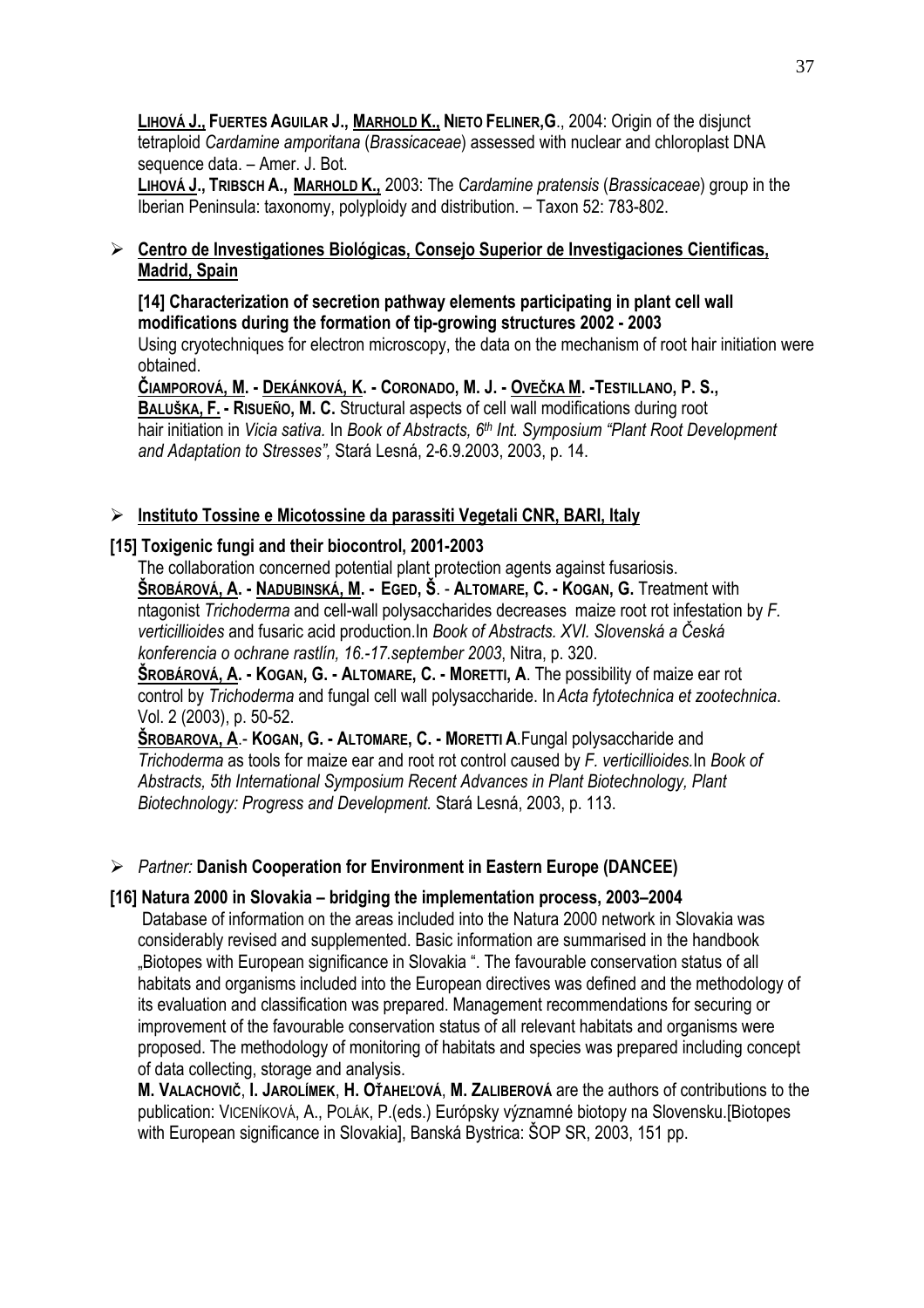¾ **Institute of Botany, Průhonice, Academy of Sciences of the Czech Republic**

**[17] Phytoplankton of the Slovak part of the Morava river, 2002-2005** 

**[18] Phytoplankton of the Morava River, 2006-2008** 

**[19] Cyanobacteriae, Algae, Fungi, Bryophytes, 2002-2003** 

**[20] Research on the flora of the Czech Republic and Slovakia, 1999-2003** 

**[21] Diversity of the flora Slovak Republic and Czech Republic - vascular plants, 2002-2003** 

- **[22] Plants of Slovak and Czech Republic, 2004-2005**
- **[23] Diversity of flora of Slovak Republic and Czech Republic II vascular and non vascular plants, 2006 –2007**

Biodiversity of the Czech Republic and Slovakia has been investigated: cyanophytes/cyanobacteria, algae, lichen, and vascular plant flora and diversity in selected territories as well as the herbarium material of vascular plants from several herbaria in the Czech Republic and from regional herbaria in both countries were studied. Most of the studies have dealt with the taxa continually elaborated and incorporated into the work Flora of Slovakia ("Flóra Slovenska").

**ADAMČÍK, S. - RIPKOVÁ, S.** First record of a *Pseudobaeospora* species from the Czech Republic. In *Czech Mycology*. Vol. 56, no. 3-4 (2004), p. 239-246.

**BIELCZYK, U. - LACKOVIČOVÁ, A. - FARKAS, E. - LŐKÖS, L. - LIŠKA, J. - BREUSS, O. - KONDRATYUK, S. YA.** *Checklist of lichens of the Western Carpathians.* Kraków: Inst. Botaniki im. Szafera PAN, 2003, 184 pp.

**BERNÁTOVÁ, D. - GOLIAŠOVÁ, K. - KLIMENT, J. - MRÁZ, P. - ŠÍPOŠOVÁ, H. - UHLÍŘOVÁ, J.** Taxóny vyšších rastlín, ktoré boli opísané z Veľkej Fatry (1. časť). [Vascular plant taxa described from Veľká Fatra Mts (1st part)]. In *Turiec a Fatra.* Turiec: SOP SR, Správa NP Veľká Fatra, 2004, p. 77-85. **GOLIAŠOVÁ, K. - MICHALKOVÁ, E.**(eds.) *Flóra Slovenska V/3*. [Flora of Slovakia. Vol. V/3]. Bratislava: Veda, 2006, 343 pp. ISBN 80-224-0922-7.

**GOLIAŠOVÁ, K.** Rosaceae (*Agrimonia* – *Fragaria*). In KURTO, A. et al.(eds.) *Atlas Florae Europaeae 12*, Helsinki, 2004. (53 máp a komentárov z územia Slovenska). ISBN 951-9108-14-9

**GUTTOVÁ, A. - PALICE, Z**. Lišajníky Národného parku Muránska planina III- Cigánka. [Lichens from the National Park Muránska Planina III- Cigánka]. In *Reussia.* Vol. 1, Suppl. 1 (2004), p. 11-47. **HINDÁK, F.** Three planktonic cyanophytes producing water blooms in Western Slovakia. In *Czech Phycology.* Vol. 6 (2006), p. 59-67.

**HINDÁK, F. - HINDÁKOVÁ, A**. Diverzita fytoplanktónu rieky Moravy a Dunaja v Bratislave r. 2003. [Phytoplankton diversity in the rivers Morava and Danube in Bratislava in 2003]. In *Bulletin Slovenskej botanickej spoločnosti.* Vol. 26 (2004), p. 9-17.

**HINDÁK, F. - HINDÁKOVÁ, A. - MARVAN, P. - HETEŠA, J. - HAŠLER, P.** Diversity, abundance and volume biomass of the phytoplankton of the Morava River (Czech Republic, Slovakia) and the Dyje River (Czech Republic) in November 2005. In *Czech Phycology.* Vol. 6 (2006), p. 77-97.

**HINDÁK, F. - ŠMARDA, J. - KOMÁREK, J**. *Nodularia moravica*, a new benthic nostocalean species. In *Archiv fűr Hydrobiologie. Algological Studies, Stuttgart.* Vol. 109 (2003), p. 241-254.

**HODÁLOVÁ, I. - KOCHJAROVÁ, J.** Chromosome numbers and pollen fertility in the *Senecio nemorensis* group (Compositae) in the Carpathians. In *Biologia.* Vol. 61, no. 1 (2006), p. 37-40.

**LACKOVIČOVÁ, A. - PIŠÚT, I.** Lišajníky Národnej prírodnej rezervácie Dobročský prales (Klenovský Vepor, Veporské vrchy). [Lichens in the National Nature Reserve Dobročšký prales promarz forest (Klenovský Vepor, Veporské vrchy Mts)]. In *Bulletin Slovenskej botanickej spoločnost*i. Vol. 26 (2004), p. 23-30.

**MARHOLD, K. - GRULICH, V. - HODÁLOVÁ, I.** Taxonomy and nomenclature of *Senecio paludosus* (*Compositae*) in Europe. In *Annales Botanici Fennici.* Vol. 40 (2003), p. 373-379.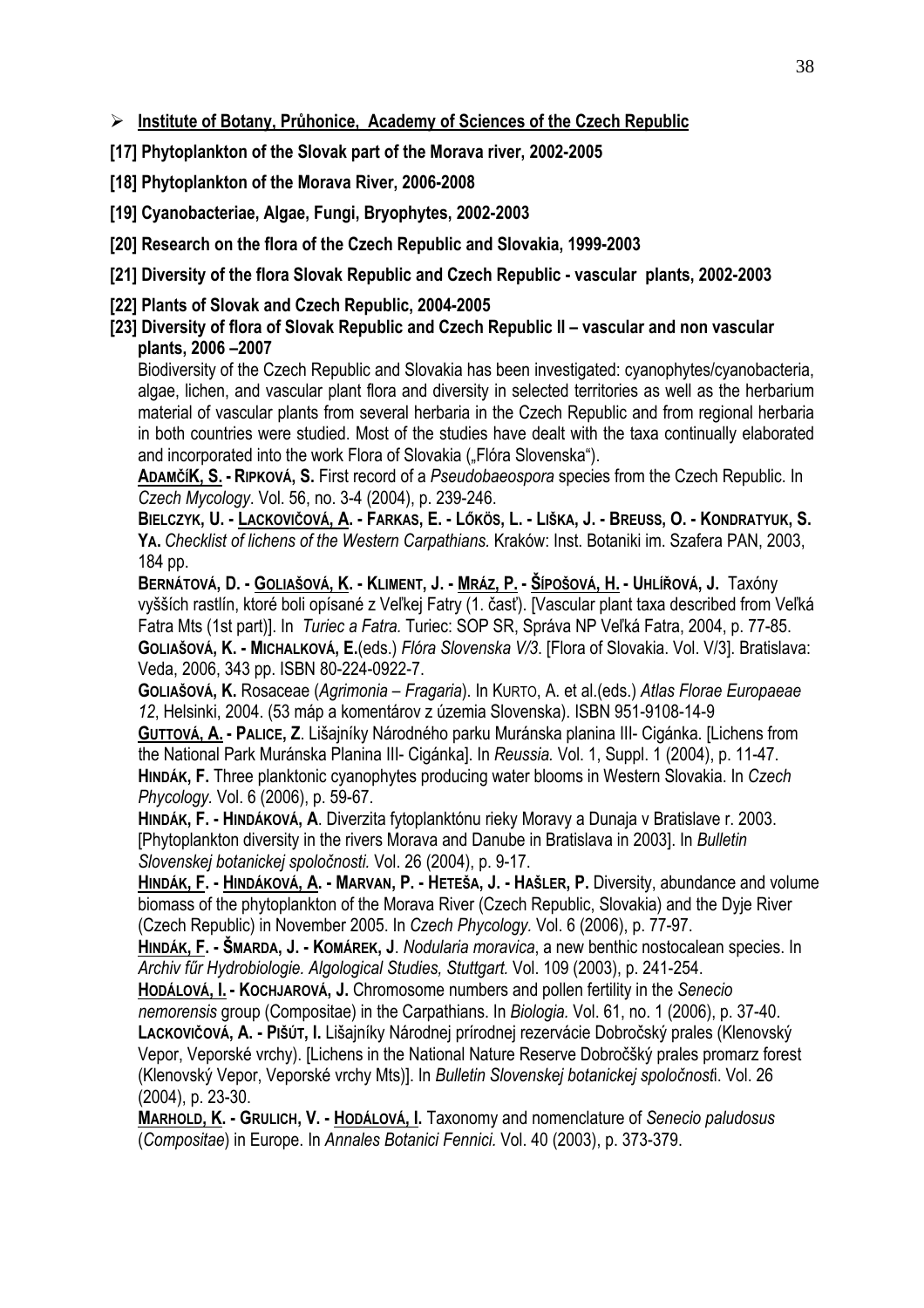**MARVAN, P. - HETEŠA, J. - HINDÁK, F. - HINDÁKOVÁ, A.** Phytoplankton of the Morava river (Czech Republic, Slovakia): past and present. In *Oceanological and Hydrobiological Studies, Gdansk.* Vol. 33, no. 4 (2004), p. 42-60.

**MICHALKOVÁ, E**. Chromosome numbers of the *Erysimum diffusum* group (Brassicaceae) in Slovakia in relation to the Pannonian region. In *Biologia.* Vol. 60, no. 4 (2005), p. 377-381.

**MRÁZ, P. - MRÁZOVÁ, V**.(eds.) Flóra Volovských vrchov a priľahlej časti Braniska, Čiernej hory a Hornádskej kotliny [Flora of the Volovské vrchy Mts and adjacent parts of the Branisko Mts, Čierna hora Mts and Hornádska kotlina basin]. In *Bulletin Slovenskej botanickej spoločnosti*. Vol. 25, Suppl. 9, 2003 /Zprávy České botanické společnosti. Vol. 38, Příloha 2003/, p. 1-76.

**MRÁZ P.(ED.)** Chromosome number and DNA ploidy level reports from Central Europe. 1. In *Biologia.* Vol. 60, no. 4 (2005), p. 99-103.

**PALICE, Z. - GUTTOVÁ, A. - HALDA, J. P**. New records of lichens for Slovakia collected in the National Park Muránska planina (W Carpathians). In LACKOVIČOVÁ, A. et al.(eds.) *Central European lichens – diversity and threat.* Ithaca: Mycotaxon Ltd., 2006, p. 179-192.

**ROTREKLOVÁ, O. - KRAHULCOVÁ, A. - MRÁZ, P. - MRÁZOVÁ, V. - MARTONFIOVÁ, L. -PECKERT, T. - ŠINGLIAROVÁ, B.** Chromosome numbers and breeding system of some European species of *Hieracium* subg. *Pilosella*. In *Preslia.* Vol. 77, no. 2 (2005), p.177-195.

**ŠÍPOŠOVÁ, H. - BERNÁTOVÁ, D. - GOLIAŠOVÁ, K. - KLIMENT, J. - MRÁZ, P. - PENIAŠTEKOVÁ, M.** Taxóny vyšších rastlín, ktoré boli opísané z Nízkych Tatier (1. časť) [Vascular plant taxa described from Nízke Tatry Mts (1st Part)]. In *Príroda Nízkych Tatier.* Banská Bystrica, 1, 2004, p. 191-197.

**[24] Plant communities of Korean Peninsula: first vegetation synthesis of poorly known territory**  Vegetation diversity of forests in northern part of Korean Peninsula was evaluated by numerical syntaxonomy methods and compared with relevant types of vegetation in surrounding countries. In close cooperation of the Slovak, Czech, Russian (Siberian), South Korean, Japan, Chinese and North American experts the monograph on forest vegetation of Northeast Asia was published. Several new vegetation units at the level alliance, association and subassociation were described. **KOLBEK, J. - JAROLÍMEK, I. - VALACHOVIČ, M**. Forest vegetation of Northern Korean Peninsula. In KOLBEK, J. et al.(eds.) *Forest vegetation of Northeast Asia*. Geobotany 28. Dordrecht, Boston, London: Kluwer Academic Publisher, 2003, p. 263-361.

**ŠRUTEK, M. - JAROLÍMEK, I. - VALACHOVIČ, M. - KOLBEK, J.** Vegetation-environment relationship within and among selected natural forests in North Korea. In KOLBEK, J. et al.(eds.) *Forest vegetation of Northeast Asia.* Geobotany 28. Dordrecht, Boston, London: Kluwer Academic Publisher, 2003, p. 363-382.

**KOLBEK, J. - VALACHOVIČ, M. - ERMAKOV, N. - NEUHÄUSLOVÁ, Z.** Comparison of forest syntaxa and types in Northeast Asia. In KOLBEK, J. et al.(eds.) *Forest vegetation of Northeast Asia.* Geobotany 28. Dordrecht, Boston, London: Kluwer Academic Publisher, 2003, p. 409-423.

## **C. Collective memberships in the international research organization**

**International Association for Plant Taxonomy** – Institute of Botany is a collective/institutional member, within this association P. Lizoň is a member of the Committee for Fungi.

## **D. Document of international improtance**

## **MEMORANDUM OF COLLABORATION**

## **BETWEEN INSTITUTE OF BOTANY, SLOVAK ACADEMY OF SCIENCES AND THE BOARD OF TRUSTEES OF THE ROYAL BOTANIC GARDENS, KEW, UNITED KINGDOM**

Memorandum of collaboration between the Institute of Botany, Slovak Academy of Sciences and the Board of Trustees of the Royal Botanic Gardens, Kew, United Kingdom, signed in December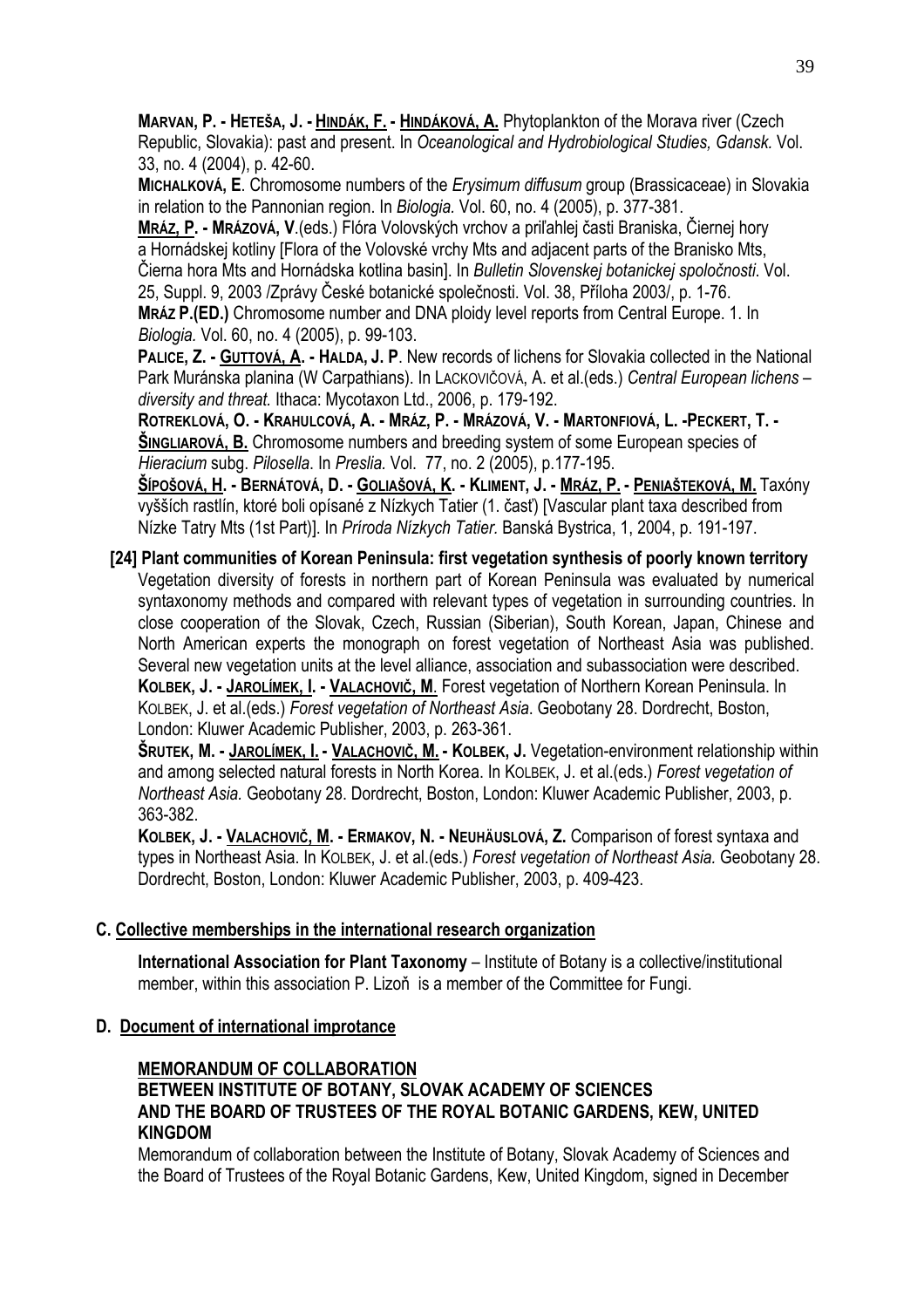2006, opens new possibilities of cooperation between these two institutions. The Royal Botanic Gardens in Kew is one of the world largest and most important institutions in biodiversity research, not only because of its extensive herbarium collections and libraries, but especially because of its excellent research studies in biodiversity from the molecular level to ecosystems. The Memorandum envisages exchange of data, plant material and cooperation in a wide spectrum of biodiversity studies.

Coordinator for the Institute of Botany: **K. Marhold** 

## **ii. List of international conferences (co-) organised by the Organisation**

- [1] 6<sup>th</sup> International Symposium "Structure and Function of Roots, Plant Root Development and Adaptation to Stresses", Stará Lesná, 2-6.9.2003
- [2] 21st European Cortinarius Foray (21. dni Európskej asociácie pre pavučinovce), Pribylina Podbanské, SR, 28. 9.- 4. 10. 2003
- [3] 14<sup>th</sup> Congress of European Mycologlists, Katsiveli, Ukrajina, 22.-27. 9. 2003.
- [4] Floristický kurz Pruské a jeho okolie, Pruské, 29.6. 5.7.2003
- [5] Field workshop to heavy metal-contaminated localities in Slovakia in partnership with Institut für Ökologie und Naturschutz Universität Wien, 6.–8. 8. 2003
- [6] VI<sup>th</sup> International Conference on Anthropisation and environment of rural settlements. Flora and vegetation. Danišovce 2004.
- [7] X<sup>th</sup> Days of Plant Physiology, 5.-9. 9. 2004, Bratislava, Slovakia
- [8] Measurement Uncertainty Macrophytes Workshop CEN TC 230/WG2 Biological and Ecological Assessment Methods. 10-11.6.2004
- [9] 12. Pracovné stretnutie slovenských a českých mykológov. 18.-20. júna 2004, Svätý Jur, Slovakia
- [10] Interreg IIIB Cadses-SIMOCA Project : WP2 Transnational Workshop n° 3, Nitra, Slovakia, 29 - 30.3. 2004.
- [11] International Conference Lichen Diversity knowledge, changes and trends. Bratislava, 10. 3. 2005
- [12] 9<sup>th</sup> Mycological Foray in Slovakia & International conference Mycoflora of the Western Carpathians, Pružina – Podskalie, 4. – 9. 10. 2005
- [13] VII<sup>th</sup> International conference on Anthropization and environment of rural settlements. Flora and vegetation. Tarcal, Hungary, 2006.
- [14] National Nature Reserve Devínska Kobyla near Bratislava (Slovakia). XVII International Botanical Congress. Vienna, Austria, 17. 7. 2005
- [15] Xerotherm vegetation in Central Europe. Changes in vegetation. 3<sup>th</sup> Seminar of Departments of Geobotany in Skalice, ČR, 13-17.6.2005
- [16] 1<sup>st</sup> International Conference Traditional Agroecosystems, Satellite Workshop II. Threatened weedy plant species, Nitra, Slovakia, 2005
- [17] Plant Physiology Conference of young scientist and PhD students, Modra, 6-8.6.2005
- [18] 14th Annual workshop of Slovak and Czech Mycologists, Moravský Svätý Ján, 23.-25. 6. 2006.
- [19] International mycological workshop in Slovakia. Štiavnické vrchy, Nízke Tatry, 5.-13. 9. 2006.
- [20] Field workshop to heavy metal-contaminated localities in Slovakia. Central Slovakia (Banská Štiavnica, Banská Bystrica), 7. – 9. 6. 2006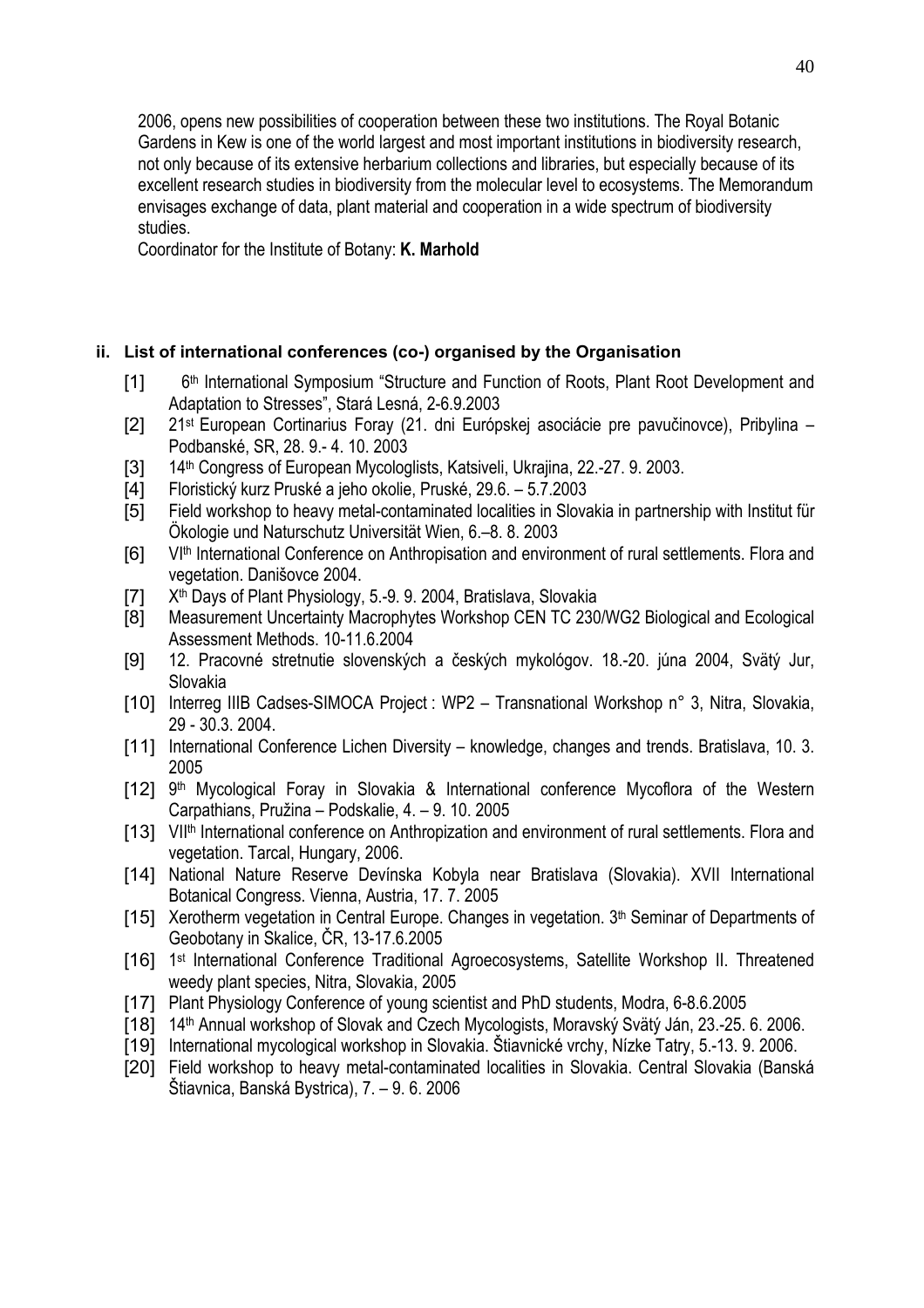- **iii. List of international journals edited/published by the Organisation**
- [1] **Mycotaxon** (2001 2003)
- [2] **Biologia**, Section Botany

# **iv. List of edited proceedings from international scientific conferences and other proceedings**

- [1] **HINDÁK, F., COESEL, P. F. M., SLUIMAN, H. J.** (eds) Proceedings of the 4th International Symposium Biology and Taxonomy of Green Algae, Smolenice, Slovakia, June 24-28, 2002. Biologia. Vol. **58,** 2003, p. 415-727.
- [2] **KOLBEK, J. VALACHOVIČ, M.** (eds) Vegetační výzkum a mapování regionů. Hranice v geobotanike [Vegetation Research and Maping. The Limits in Geobotany]. Proc. 1<sup>st</sup> International Seminar of Czech and Slovak geobotanists. Slovenská botanická spoločnosť, Bratislava, 2004. Bulletin Slovenskej botanickej spoločnosti. Supplement 11. ISBN 80-901151-9-5. 234 s.
- [3] **KOLBEK, J. -VALACHOVIČ, M.(eds.)** Xerotermní vegetace středoevropského prostoru. Změny ve vegetaci. [Xerotherm Vegetation in the Central-European Area. Chages in the Vegetation] Referáty z 3. česko-slovenského geobotanického semináře, Skalice u Litoměřice, České středohorií, 13.-17. 6. 2005, Bratislava: SBS, 2006. Bulletin Slovenskej botanickej spoločnosti. Vol. 28, Supplement 2 (14), 2006, 152 s. ISBN 80-969265-4-3.

## • **National position of the Organisation**

- **i. List of selected most important national projects (Centres of Excellence, National Reference Laboratories, Agency for the Promotion of Research and Development (APVV/APVT), National Research Programmes, Scientific Grant Agency of the Slovak Academy of Sciences and the Ministry of Education (VEGA), and others)**
	- **Agency for the Promotion of Research and Development (APVV/APVT)**

# **[1] Biodiversity of the phytoplankton of the Danube river and its main tributaries in Slovakia, 2002-2005**

## **APVT-51-009102**

In the diversity database more than 1,100 species of cyanobacteria and algae are registered of these rivers. It can be said that thanks to this project the Slovak stretch of the Danube belongs to the best investigated part of the river at least from the phytoplankton point of view. Phycological material obtained has been used for a monograph *Atlas of Euglenophytes* and *Chlorococcal Algae (Chlorophyceae)*. Besides, 2 papers in CC journal and 12 papers in non-CC journals were published, and 13 lectures were presented at symposia and conferences. Partial and final conclusions from our studies were referred at limnological and phycological seminars or hydrobiological courses for water managements and public-health authorities. In co-operation with our Hungarian colleagues from the Danube Research Station at Göd, the epilithic algae and cyanobacteria in the Danube River from Ingolstadt (Germany) to Mohács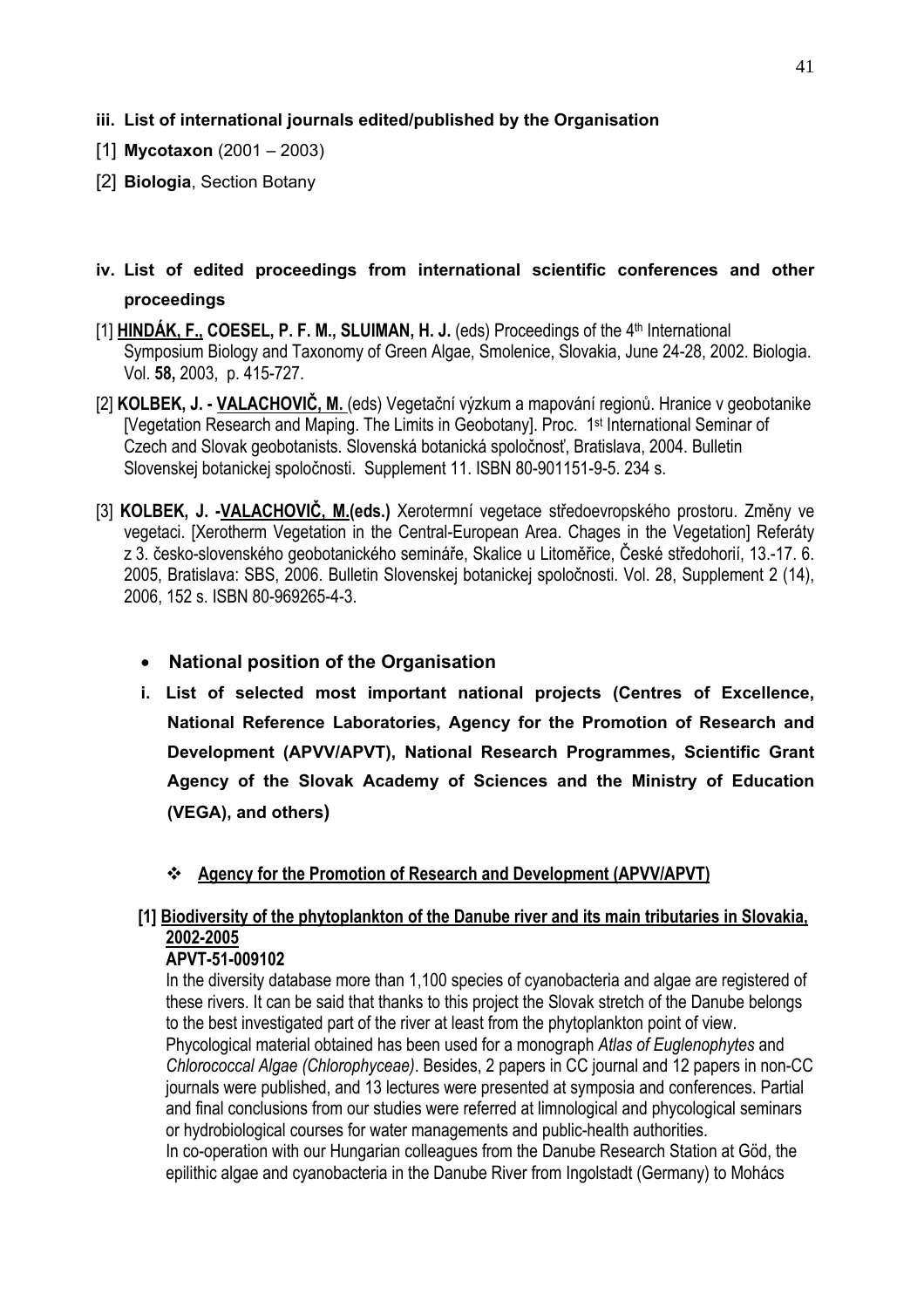(Hungary) were studied. The main abundant group was diatoms, while chlorophytes formed about 20%. The water quality of the German-Austrian-Slovak parts of the Danube is generally good, mesotrophic, whereas Hungarian part and the rivers Morava, Váh, Hron and Ipeľ moderate, eutrophic.

 Investigations of the phytoplankton of the Morava River since the late 1950s show that water quality has been increased, nevertheless the river has still eutrophic status. This is mainly due to the Dyje River with three shallow reservoirs at Nové Mlýny in which a heavy cyanobacterial water bloom is produced in summer. These blooms influence a water quality not only in the Morava, but also in the Danube. Within 15 years of investigations, 634 species were determined, pertaining to 25 genera of cyanobacteria and 181 of different groups of algae. The highest value of cells were about 100,000 in 1 ml, and concentration of chlorophyll-*a* 100 µg/l. Together with our Moravian colleagues, phytoplankton qualitative and quantitative analyses from the upper, middle and lower stretches, and from the lowermost Dyje River were performed in autumn 2005 . Altogether 346 species pertaining to 118 genera were determined, from which 18 species have not been registered in this river, and 1 species - *Koliella elongata* is the first record in Slovakia. In the Morava River the highest values were 29,317 cells in 1 ml, and the highest value of phytoplankton biomass was 16.0 mm<sup>3</sup>.<sup>[-1</sup>]. In the Dyje the respective values were 4,085 cells in 1 ml and biomass 2.4 mm3.l-1.

#### **F. Hindák, A. Hindáková**

#### **[2] Biosystematics of fungi described from Slovakia, 2002-2004 APVT-51-023902**

Taxonomical studies on fungi described from Slovakia were accomplished. List of accepted names was prepared. Selected names, which are not in current use or with lacking types, were revised. Recent taxonomical treatment and nomenclature of taxa described by Kalchbrenner within the genera *Rhodocollybia*, *Hygrophorus* and *Pholiota* were determined. Most important result is, that neotype of *Rhodocollybia fodiens* is replaced by lectotype and a material collected on type locality is designated as epitype. Further taxonomical novelties are: *Agaricus decussatus* subsp. *illustris* is considered synonymous to *Pholiota lubrica*; *Agaricus punctulatus* is synonym of *Pholiota gummosa*. All four taxa of the genus *Pholiota* and three taxa of the genus *Hygrophorus* are typified by illustrations from original publication, eventually by material collected in area of type localities. Another taxa described from Slovakia were revised, e.g. from genera *Tricholoma* and *Mycena*.

 New information for world-wide mycology is represented by results of studies on taxa related to *Russula xerampelina* occuring in alpine and arctic areas of Europe and Greenland. The delimitation of four accepted species is revised and new characters are established for its determination. Only one of the names used for taxa in recent literature is treated as correct: *R. pascua*. *R. nuoljae* is considered a dubious name. *R. chamitae* is synonym of *R. subrubens*. Two taxa formerly not known from arctic areas were discovered within material from Greenland: *R. clavipes* and *R. cicatricata*.

Important scientific result is description of two unknown morphotypes of *Pseudobaeospora* (Basidiomycetes). One of the taxa is described as a new for science *Pseudobaeospora basii* Adamčík & Ripková based on material from Slovakia.

#### **P. Lizoň, S. Adamčík, V. Kučera**

#### **[3] Change dynamics in lichen diversity of Slovakia, 2002-2005 APVT-51-005102**

A complex study of taxonomy, chorology and ecology of model lichen genera of the families *Lobariaceae*, *Collemataceae*, *Gyalectaceae* and *Umbilicariaceae* contributed to clarification of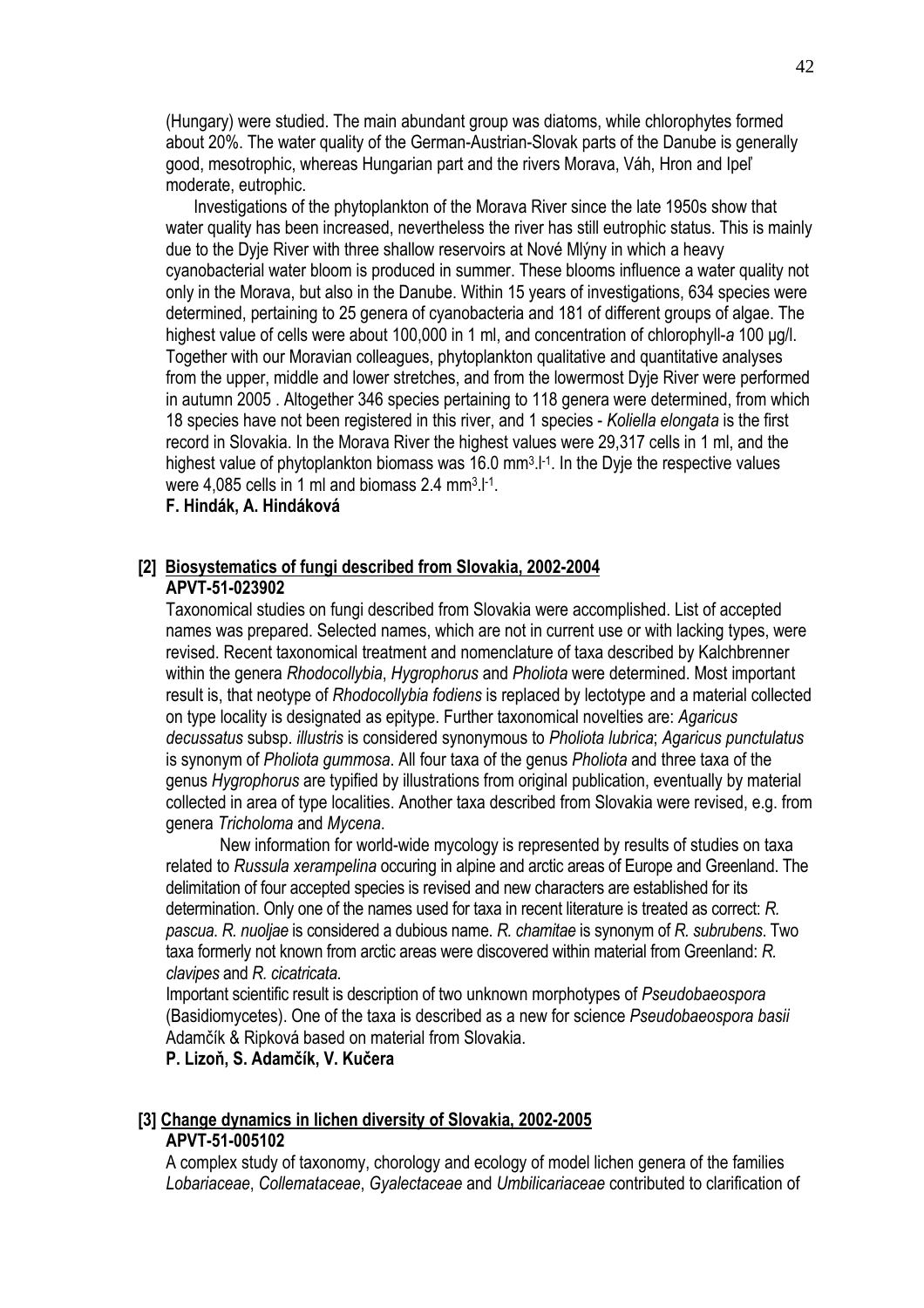the process of changing the lichen diversity in Slovakia. Apart from the results significant for the scientific branch lichenology (species spectrum, variability and ecology), information applicable for public requirement were gathered. Current research of several regions of Slovakia as well as further European ones brought new knowledge on lichen diversity.

Tatry Mts.: the knowledge on the occurrence of lichens on the Slovak and Polish territory of the mountain region was monographed. 1309 lichen taxa and 80 taxa of lichenicolous fungi were recorded here, what is notable is the high number of epiphytes (326 species). The records gained exceptional importance for monitoring of evolution dynamics of lichen flora after heavy wind storm, which destroyed majority of the forest in Tatry Mts in November 2004.

Further large scale protected areas of Slovakia: new entries on components of lichen flora of Veľká Fatra Mts. (altogether 380 taxa), Strážovské vrchy Mts. (350 taxa), Kysucká vrchovina Mts. (156 taxa), Zoborské vrchy Mts. (169 taxa) were collected; an analysis of lichen diversity of eight primeval forests in Slovakia was completed.

Eastern and Western Carpathians: 2 extensive syntheses of the knowledge on Carpathian lichens were realized and published. In total, 1304 taxa of lichenized and lichenicolous fungi, 292 genera and 355 relevant bibliographic entries were recorded on the territory of 4 Eastern Carpathian countries. From the territory of Western Carpathians (Austria, the Czech Republic, Slovakia, Hungary and Poland), 1815 lichen taxa, 287 genera and 1245 bibliographic entries were collected.

The above mentioned monographs demonstrate the distribution of lichens in particular regions of the Carpathians and significantly contribute to the knowledge of the total biodiversity of European continent. They make easy to approach the scientific information also for scientific audience, however at the same time they point at unequal degree of recent knowledge of lichenized fungi in the second most important mountain range in Europe.

**A. Lackovičová, A. Guttová, E. Lisická** 

#### **[4] Impact of changes in air quality of urban agglomeration Bratislava on lichens, 2006-2009 APVV-51-040805**

An extensive synthesis of our knowledge on lichens of Central Europe, being a result of cooperation between leading lichenologists from seven European countries was collected in the publication *Central European lichens – diversity and threat*. The book is devoted to lichen diversity in its broadest sense, to their threat and conservation aspects. It brings a large scale of new data on the distribution of interesting species in Central European countries (or selected areas within them), on changes in lichen diversity composition and on occurrence of rare and endangered lichens in time scale (Czech Republic, Slovakia, Central Poland), on ecology and taxonomy of selected species. The monograph significantly contributes to the knowledge on overall biodiversity of the European continent, and lichens in the Carpathian ecoregion. Elaboration of the worldwide distribution of 38 taxa of the genus *Lecidea* occurring in Europe and of the identification key for European cetrarioid lichens is of global importance. The results crucial for lichenology involve new knowledge on taxonomy (justification of distinguishing the taxon *Solenopsorra carpatica* from *S. candicans* and *S. cesatii* var. cesatii) and in ecology of aquatic and toxitolerant lichens. Additional data on distribution of *Lepraria* and *Rinodina* species on the territory of Czech Republic, the genera *Physcia* and *Physconia* in Austria, and the lichen *Leucocarpia biatorella* in southern Poland are important for understanding the overall European distribution area of these taxa. Apart from its scientific importance, the book is valuable for practical application, mainly by the state nature conservancy bodies as lichens are often utilized as bioindicators of the environment quality.

**A. Lackovičová, A. Guttová, E. Lisická**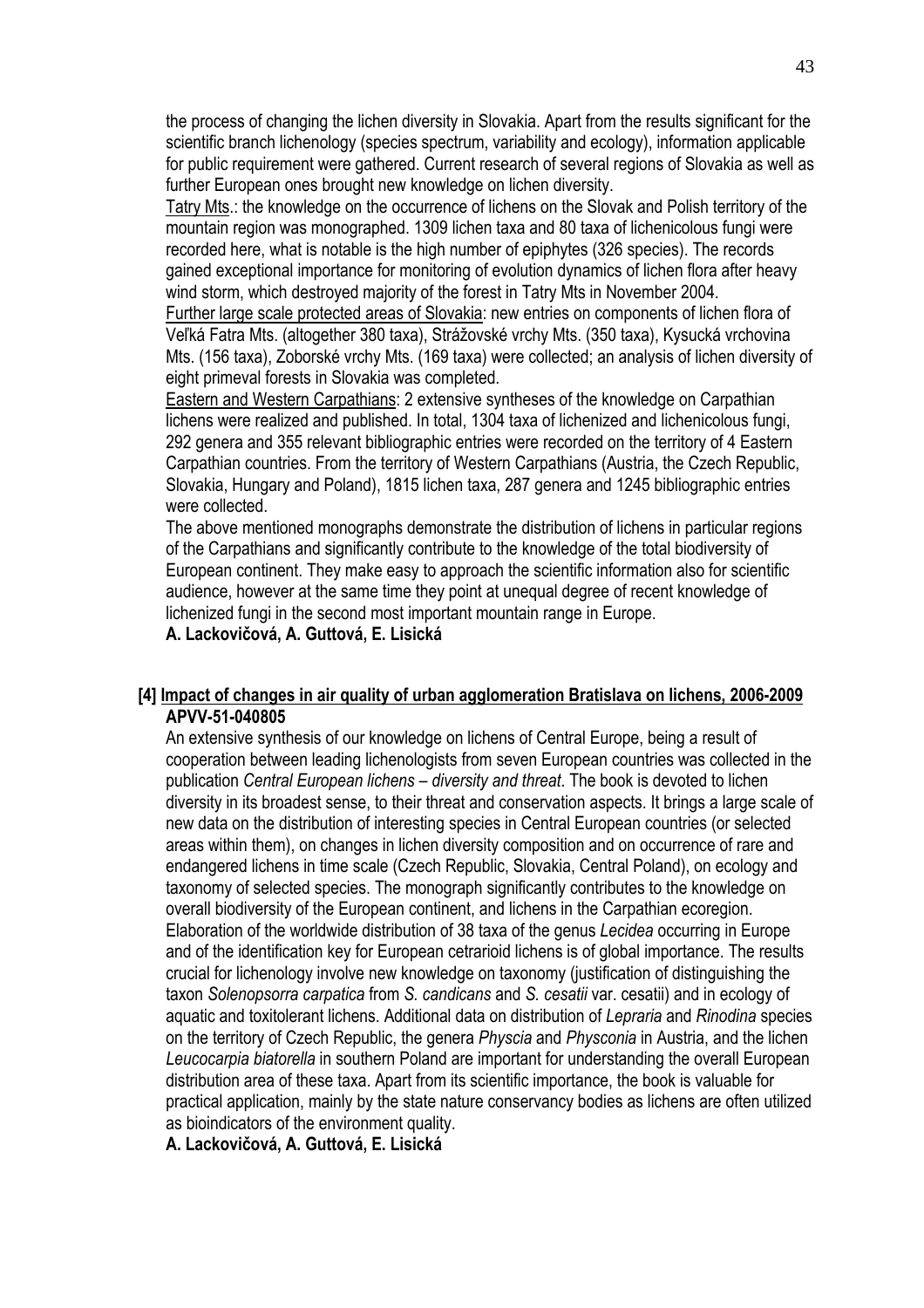## **[5] Diversity of the flora of Slovakia with special attention to the trees 2002-2006 APVT-51-000702**

The infrageneric diversity of the genera *Alnus, Betula, Broussonetia, Cannabis, Carpinus, Carya, Castanea, Celtis, Corylus, Fagus, Ficus, Hamamelis, Humulus, Juglans, Maclura, Morus, Ostrya, Parietaria, Platanus, Populus, Pterocarya, Quercus, Salix, Ulmus, Urtica* and *Zelkova* was evaluated. The diversity of native species and cultivars of cultivated taxa was assessed, too. The project represents the basic taxonomical and chorological study of all native, introduced, cultivated, casual aliens and expected taxa of the orders *Hamamelidales, Urticales, Fagales, Juglandales* and *Salicales* in Slovakia. These orders include many trees important for forestry. The chromosome numbers of *Urtica dioica, U. kioviensis* and *Cannabis ruderalis* were analysed. Taxonomical and nomenclatural problems of selected taxa of genera *Quercus, Urtica, Betula, Alnus* and *Corylus* were solved. The new identification keys, descriptions and actual distributions of native taxa in Slovakia were elaborated. The northern distribution limit of some thermophilous taxa (e. g., *Quercus cerris, Q. dalechampii, Q. pedunculiflora, Q. frainetto*) in Slovakia was identified. The study of the most significant woody species, namely *Alnus glutinosa, Populus alba, P. nigra, Quercus robur, Q. petraea, Q. cerris,*  and *Ulmus laevis* on important dendrological localities in Eastern Slovakia and the biological study of *Morus nigra* in the vicinity of Pukanec (Central Slovakia) were carried out. The volume V/3 of the Flora of Slovakia treating orders *Hamamelidales, Urticales, Fagales, Juglandales*  and *Salicales* was published. It includes original drawings of plants, grid maps, general distribution maps, and identification keys in English.

**K. Goliašová, T. Miháliková, E. Michalková, M. Peniašteková, H. Šípošová, O. Ťavoda** 

## **[6] Ferns and flowering plants described from the territory of Slovakia, 2002-2005 APVT-51-009202**

Slovakia is an important territory of the Carpathian and Pannonian region. Many taxa of ferns and flowering plants of various ranks (incl. infraspecific taxa, hybrids etc.) were described from this area. The project resulted in:

- 1. Electronic checklist of taxa described from Slovakia (approx. 2040 taxa, deposited in the Institute of Botany SAS, Bratislava)
- 2. Electronic and literature documentation for every taxon (deposited in the Institute of Botany SAS, Bratislava)
- 3. Digital documentation of type material from the territory of Slovakia (available material from the herbaria in the Slovak Republic, Czech Republic, Hungary; deposited in the Institute of Botany SAS, Bratislava )
- 4. Documentation of the type material from Veľká Fatra National Park and Nízke Tatry National Park was published.
- **H. Šípošová , K. Goliašová, M. Peniašteková, P. Mráz**

## **[7] Chromosome numbers survery of the ferns and flowering plants of Slovakia, 2002-2005 APVT-51-006002**

The main output of the project is the final version of the manuscript: *Chromosome numbers survey of the ferns and flowering plants of Slovakia* that will be published by VEDA, the publisher of the Slovak Academy of Sciences in 2007. This book, apart from the printed version in English, will include also CD in Slovak and English with complete database of the karyological data. The survey of chromosome numbers contains 7661 records on 3001 taxa of pteridophytes and flowering plants of Slovakia up to the end of 2006. Out of them 119 records are new, published for the first time in this book, and further 368 records were taken from unpublished manuscripts (mostly diploma and PhD theses). All data included in the database were subjected to revision by more than 50 experts from Slovakia, Czech Republic and Austria.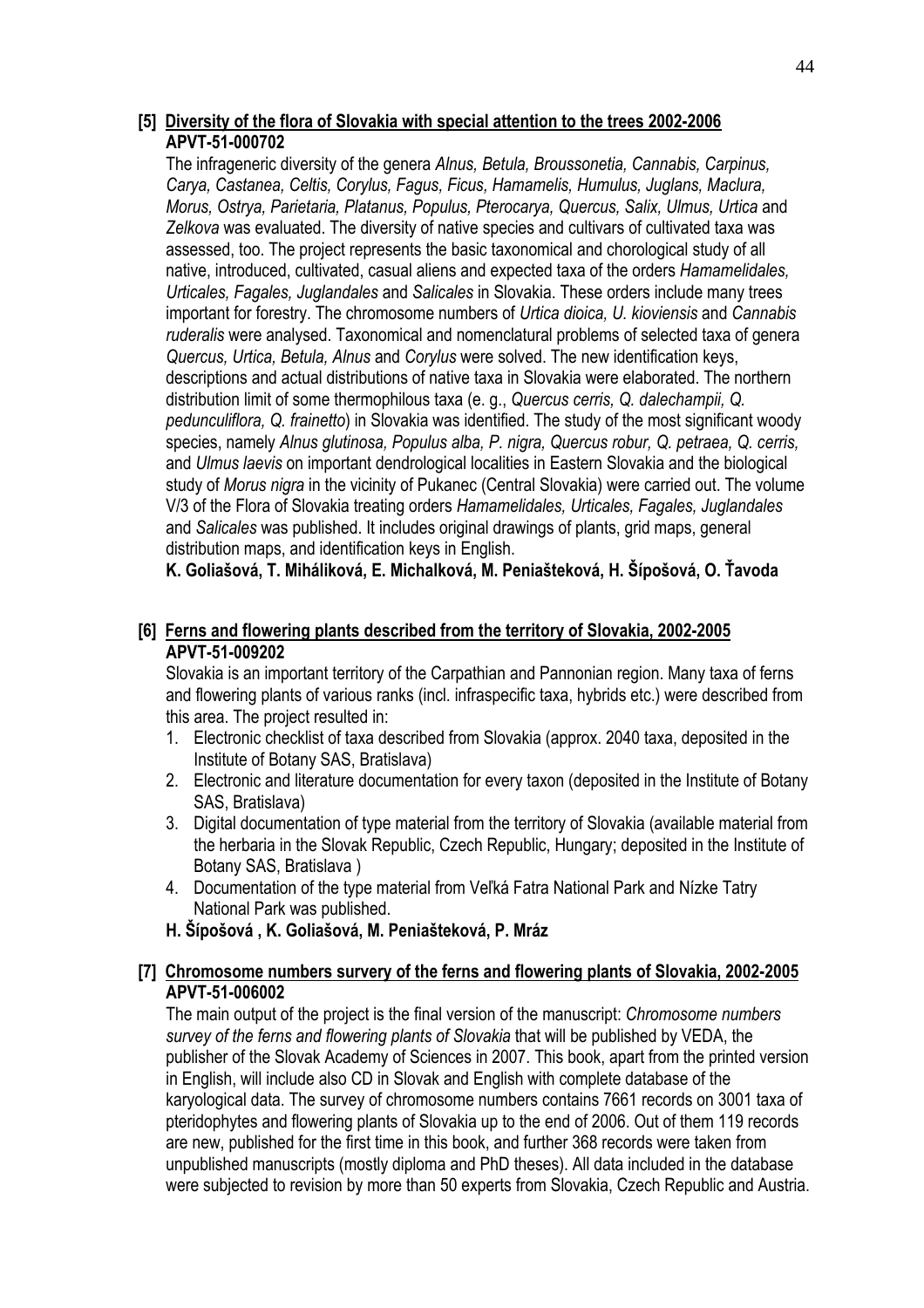The content of the book and the included CD are available also on-line at http://147.213.100.144/webapp/. In addition, we studied in detail several groups of plants and acquired a lot of new valuable data. They were published either in separate papers or included in the above-mentioned book, CD and database.

**K. Marhold, P. Mereďa, P. Mráz, I. Hodálová, M. Kolník, J. Kučera, J. Lihová, M. Perný, I. Valko** 

#### **[8] Identification key of ferns and flowering plants of Slovakia and solving the problems of critical species groups in a Central European area, 2005-2007 APVT-51-026404**

Manuscript on about 950 genera has been completed for the Identification key of ferns and flowering plants of Slovakia, and will be prepared for publication by the end of 2007. The identification key will represent the first publication of this kind for the territory of Slovakia and will serve as an important manual for all those who deal with plants in the field, namely for taxonomists, ecologists, foresters, and for the purposes of plant conservation. The revision of existing lists of diagnostic taxa of higher syntaxa of plant communities of Slovakia using a representative set of phytosociological data and standard statistical approach is in a good progress. Identification of diagnostic species will result in a separate publication. This information, however, will also be incorporated into the identification key, bearing in mind that the information on coenological affinity is often helpful as additional information for identification of plants. Several species groups of the genera *Viola*, *Onosma*, *Hieracium*, *Pilosella* and *Cardamine* are studied in detail using combination of morphometric and genetic methods. For this purpose laboratory of molecular systematics was established in 2005 where DNA sequences, AFLP, and PCR-RFLP analyses are carried out.

**K. Marhold, I. Hodálová, J. Lihová, P. Mereďa, V. Feráková, M. Perný, M. Kolník, J. Kučera, M. Slovák, I. Jarolímek, M. Valachovič, K. Hegedüšová, I. Škodová, B. Šingliarová, R. Letz** 

## **[9] Time course and localisation of stress proteins induced by abiotic stresses in plants, 2002-2005**

## **APVT 51-001002**

Rapid response of plant cells to stress induced by toxic concentrations of metals (Al, Cd, Co, Cu), drought, and salinity. As soon as during germiantion, the individual stress factors induced changes in the activity of several antioxidant as well as hydrolytic enzymes, in the composition of extra- and intracellular proteins. Stress-induced enhanced production of reactive oxygen species has revealed to be substantially responsible for dieback of root epidermal cells, and the damaging formation of lesions on the root surface.

**I. Mistrík, L. Tamás, M. Ollé, B. Bočová, J. Huttová** 

## **[10] Formalized classification system for identification of grassland vegetation, 2005-2007 APVT 51-015804**

The Slovak phytosociological database of grassland vegetation was extended by all individual unpublished relevés from insufficiently known regions (1500), unpublished relevés gained from external sources (2000), and recently compiled published relevés (2500). In addition, the geographical position of 3000 relevés was included. Recently, the database contains 11 121 relevés of grassland vegetation. The header data of relevés were inspected and the nomenclature of taxa was unified. The subxerophilous grassland vegetation dominated by *Brachypodium pinnatum* and *Bromus erectus* was analyzed in the Central European region. A new method of cross-validation was proposed aimed at testing of clusters validity in classification results. Four studies of local grassland vegetation were prepared.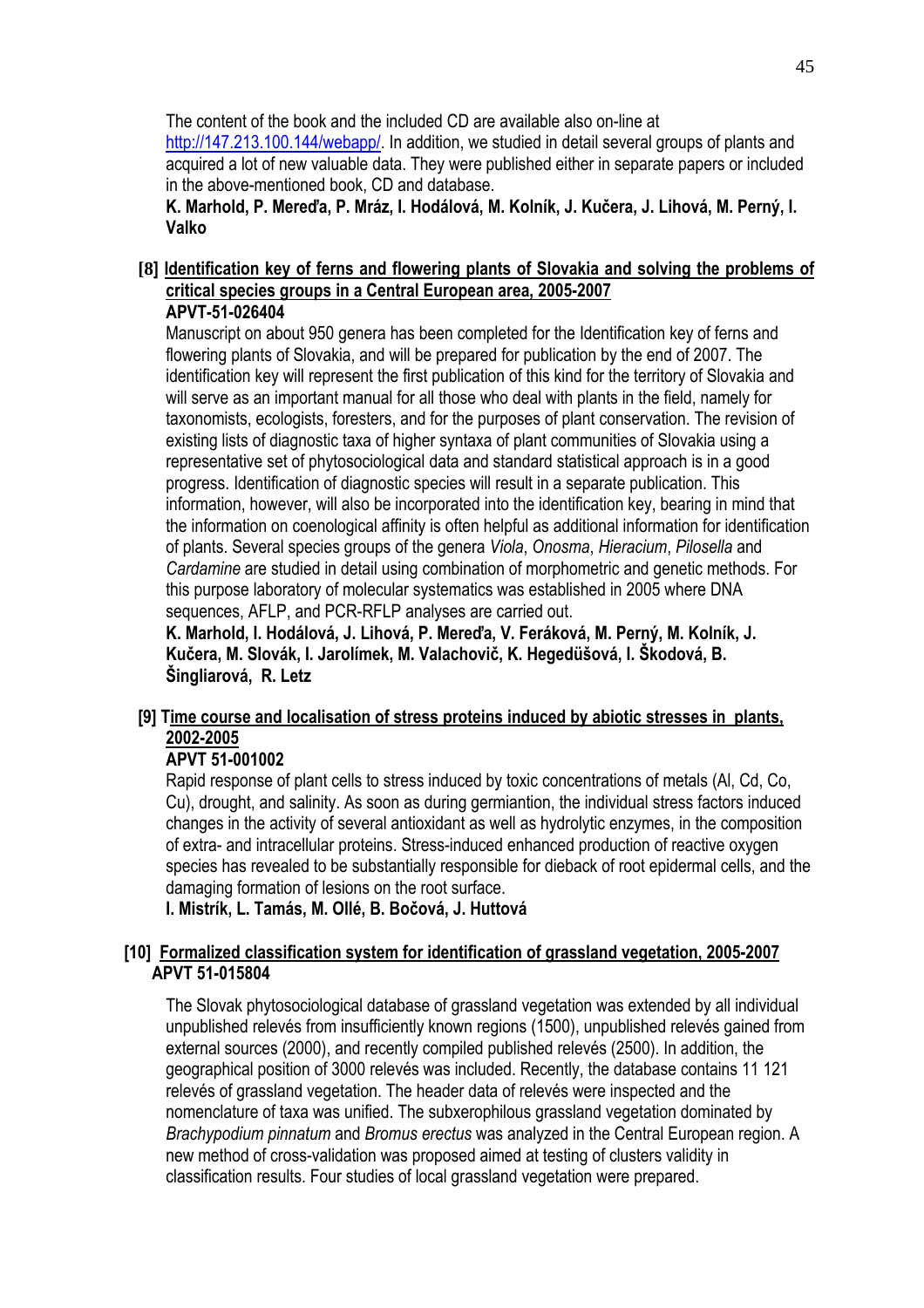## **M. Janišová, I. Škodová, K. Hegedüšová, L.**

## **Scientific Grant Agency of the Slovak Academy of Sciences and the Ministry of Education (VEGA)**

## **[1] Flora of cyanobacteria and algae of thermal springs in Slovakia, 2004-2006 VEGA 2/4033/24**

During our studies of thermophilic phototrophic microorganisms in thermal waters of Slovakia, 21 genera with 20 infrageneric taxa of Cyanobacteria and 43 genera with 217 species and varieties were determined in Piešťany and 28 genera with 30 species of Cyanobacteria and 19 genera with 83 species and infraspecific taxa of diatoms (Bacillariophyceae) in Sklené Teplice. From Piešťany 7 taxa of diatoms are new for the algal flora of Slovakia, i.e. *Gomphonema grovei* var. *lingulatum*, *G. insigne*, *Navicula sublucidula*, *Nitzschia amphibia* var. *frauenfeldii*, *N. desertorum, N. vitrea* var. *salinarum* and *Surirella terricola* (Hindák & Hindáková; 2006)*.* From Sklené Teplice 8 species of Cyanobacteria are new records to the algological flora of Slovakia, i.e. *Cyanobium parvum*, *Gloeothece palea*, *Geitlerinema thermale*, *Leptolyngbya ferruginea*, *Leibleinia epiphytica*, *Lyngbya thermalis*, *Microcoleus steenstrupii*, *Scytonema stuposum*. The life cycle of a rare nostocalean species *Chlorogloeopsis fritschii* was studied in cultures isolated from fields in India (type locality), thermal springs in Slovakia and a saline lake in Tunisia. Similarly as in the genera *Nostoc, Trichormus* or *Nodularia*, in *C. fritschii* all vegetative cells were able to transform into akinetes. The akinetes divided asymmetrically into a smaller part to be transformed into a heterocyte, and a bigger one, which divided again into two equal parts as vegetative cells, what is unique in this group of cyanobacteria.

## **F. Hindák, A. Hindáková**

#### **[2] Diversity of phytopathogenic micromycetes and their host plants in biospheric reserve Tatra National Park, 2004-2006 VEGA 2/4032/24**

Complex study of diversity, taxonomy, chorology and ecology of phytopathogenic fungi and their host plants was carried out in the International Biosphere Reserve Tatra National Park. Historical knowledge and new information on distribution of 310 taxa and 21 infraspecific taxa of phytopathogenic fungi Peronosporales (Oomycota), Protomycetales, Taphrinales, Erysiphales, Sphaeriales (Ascomycota), Uredinales, Ustilaginales (Basidiomycota) and Mitosporic fungi were collected, deposited in the mycological herbarium (SAV) and recorded in an electronic database. The list of fungi, their hosts, and an actual state of diversity of was prepared. In the natural ecosystems of plant communities 25 new species for Biospheric Reserve Tatra National Park (e.g. *Plasmopara praetermissa, Spermosporina gymnadeniae, Microbotryum pinquiculae, Protomycopsis arnoldii, Protomyces crepidis-paludosae),* 19 species of the genus *Ramularia* were found. The taxon *Pseudocercosporella tatrensis* sp. nov. Mulenko & Bacigálová, was described as new for science. The first list of species and bibliography of Taphrinomycetes and their host plants referring to International Biospheric Reserve area (Polish and Slovakian) was published. New information for the European mycoflora is the first finds of invasive phytopathogenic species in the Carpathian and Slovak territories (e.g. *Melampsoridium hiratsukanum, Erysiphe azalea, Phyllactinia corni*), and taxonomical knowledge on rare species of fungi and their hosts in European area (e.g. *Vankya vaillantii, Protomyces cirsii oleracei*, *Erysiphe azalea, Septoria mori*) was extended.

## **K. Bacigálová, E. Záletová**

#### **[3] Mycological research of non-forest habitats in Slovakia, 2004-2006**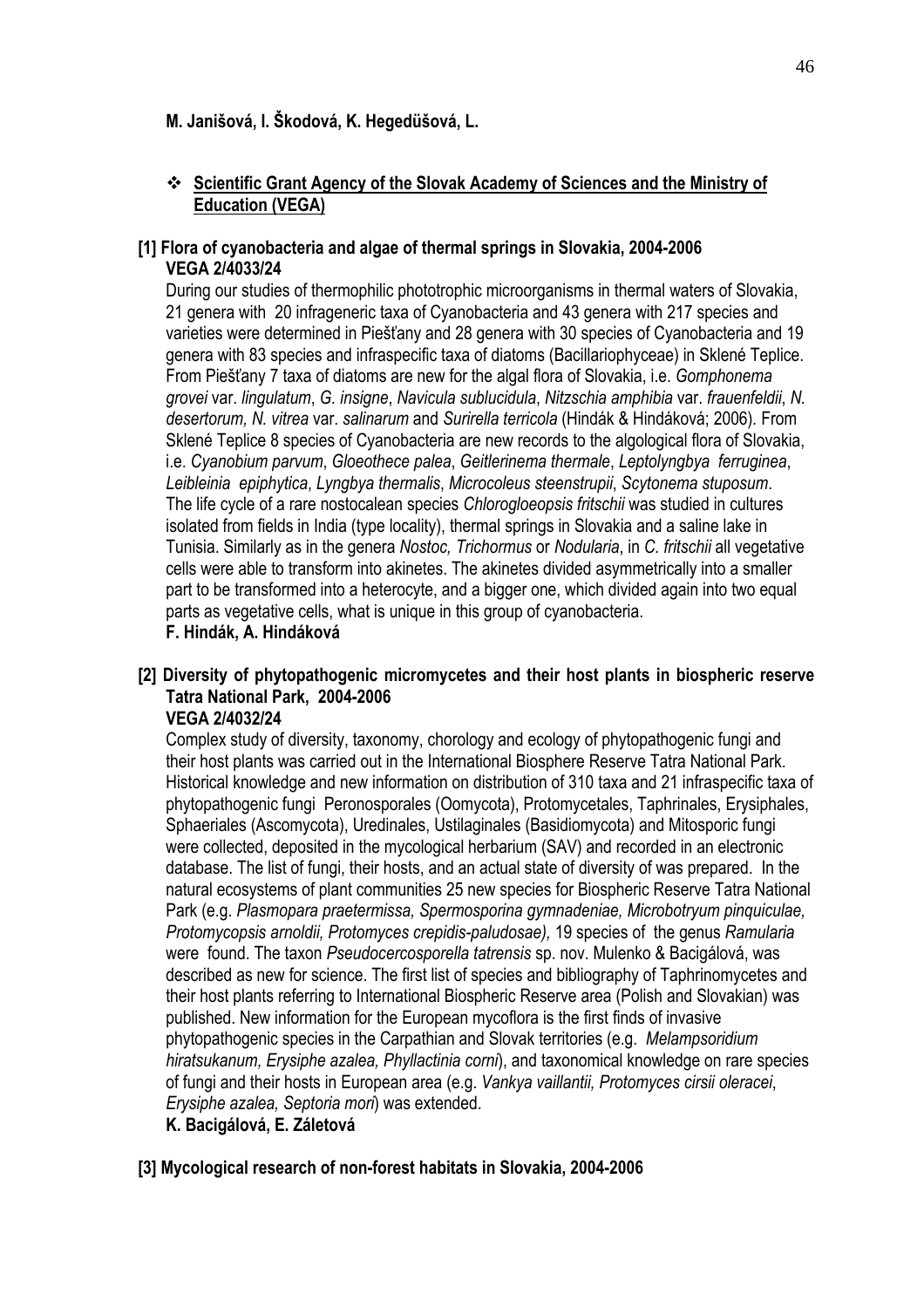#### **VEGA No 2/4031/24**

The genera *Entoloma*, *Clavaria*, *Ramariopsis*, *Hygrocybe*, *Pseudobaeospora*, *Trichoglossum* a *Camarophyllopsis,* which contain species important as indicators of natural value of non-forest habitats were studied. *Pseudobaeospora celluloderma* was reported from area of Slovakia for the first time. The knowledge of variability and distribution of the related species *P. mutabilis* and *P. basii* was extended and determination key of the species of this group was prepared. Endangered species *Gymnopilus fulgens* and *Bovista paludosa* were reported on new sites in the Laborecká vrchovina Mts. The herbarium material collected in Cerová vrchovina Mts., Laborecká vrchovina Mts., Spišská kotlina basin, Slovenské rudohorie Mts. and Biele Karpaty Mts. was classified and identified. Indicator species of natural value of grasslands were selected and first evaluations of the studied biotops were prepared based on the occurrence of the fungi. **S. Adamčík, P. Lizoň, V. Kučera** 

### **[4] Characterization of lichen-diversity within selected biocenters in Slovakia, 2004-2006 VEGA 2/4035/24**

The project was aimed to comprehend the original scientific knowledge on character of epiphytic lichen diversity of oak forests in the selected biocentres and adjacent bioareas within the eight orographical units in Slovakia. The relevés of frequences of epiphytic lichens were sampled allowing for identification of components of epiphytic lichen diverstity. Based on the relevés the values of Lichen Diversity Value indices were calculated for the particular study areas. An interpretation scale for the indices was elaborated, for the first time in Slovakia, to classify the studied oak forests. The scale enables to identify the level of deviation of lichen diversity from the natural status within the area. The results show that the boundary values of the scale are comparable with the scales established for industrial or urban areas of the countries of Western and Southern Europe, where the method is being actively used. the Following classes of environmental alteration were attributed to the studied areas: very high, high, moderate, low, negligible. Based on the acquired data, the studied sites are assigned as natural, semi-natural, semi-altered and altered in the Malé Karpaty Mts., natural, semi-natural and semi-altered in the Strážovské vrchy Mts. In the Považský Inovec Mts. the studied sites fall within the categories of natural and semi-natural environment, in the Muránska planina Mts. within semi-natural and semi-altered environment.

**A. Guttová, A. Lackovičová, E. Lisická** 

#### **[5] Bryophytes (Hepatophyta, Anthocerotophyta, Bryophyta) and their coenoses in bryologically important habitats in Slovakia, 2004-2006 VEGA 2/4034/24**

Investigations in inland salt meadow communities of bryophytes and the communities in Pannonic inland dunes of the Podunajská nížina lowland and Hronská pahorkatina hills showed that the bryophyte diversity is richer in salt meadows than on inland dunes. The localities Bokrošské slanisko, Búčske slanisko and the salt meadow Derhídja with a steppe character, are significant for rare, halophytic bryophyte species e.g. *Enthosodon hungaricus*. The output of the research in glacial relic species in Slovakia is a summary of all the available data on *Helodium blandowii* and characterization of physico-chemical properties of ground- and daywater in its stands. Bryoflora of National Nature Reserve Dobročský prales was evaluated, comprising 61 taxa of bryophytes (15 liverworts and 46 mosses). The most valuable records are *Buxbaumia viridis* and *Neckera pennata,*which are redlisted in Slovakia. Research in agrocoenoses of the Protected Landscape Area Strážovské vrchy provided new knowledge in chorology of rare and protected species of bryophytes, eg. *Moerckia hibernica, Bryum turbinatum, Plagiomnium ellipticum*.

**A. Kubinská, K. Kresáňová**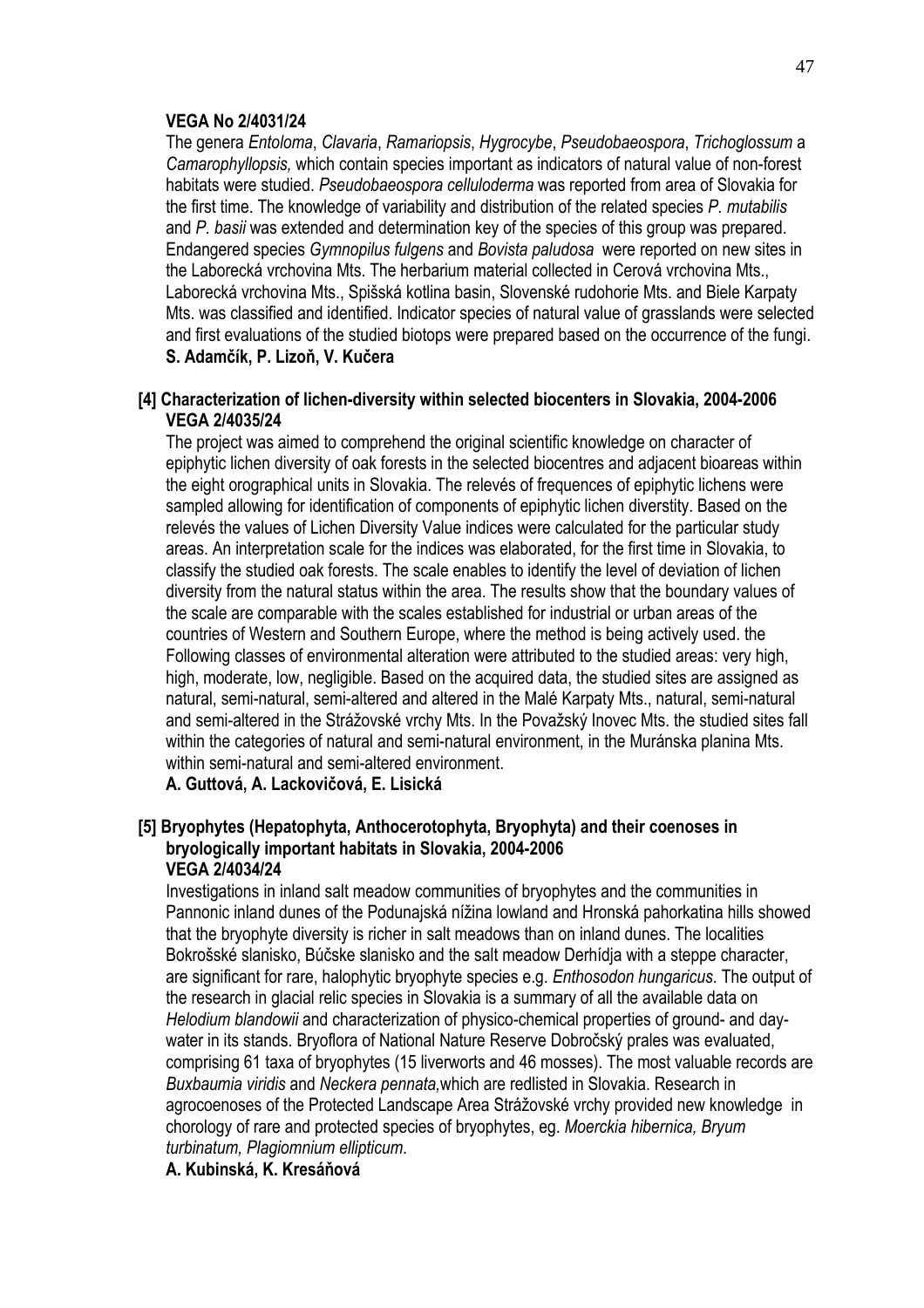#### **[6] Taxonomic revision of the genus** *Cardamine* **s.l., 2003-2005 VEGA 2/3042**

During the three-year-work on this project, our knowledge on the genus *Cardamine* was significantly extended. Several taxonomic problems have been elucidated, and understanding of evolutionary relationships within the genus has been largely improved. *Cardamine* can be considered as a model genus that enables studies on various aspects of polyploid evolution. Analyses of several taxa using combination of karyological, morphological and molecular methods revealed considerable amount of variation in the genus both at the diploid and polyploid levels. The extent of differentiation among the diploid taxa *C. impatiens* – *C. pectinata*, *C. maritima* – *C. rupestris* – *C. serbica* – *C. fialae* indicates preglacial origin of this variation. On the other hand, infraspecific variation in *C. acris* is undoubtedly of younger origin. Similarly, the origin or the distribution range of many taxa of the polyploid complexes *C. amara*, *C. raphanifolia* and *C. pratensis* can be dated to the time of Pleistocene migrations connected with the impact of glacial events on the European continent. Comparative studies on European, East Asian and North American populations of several species showed that many previous taxonomic conclusions were incorrect, apparently caused by the absence of comparative plant material from other parts of the distribution range. Different evolutionary history and hence the taxonomical identity of the European and East Asian populations originally classified as *C. flexuosa* enabled to explain their contrasting ecological affinities.

**K. Marhold, J. Lihová, J. Kučera, M. Perný** 

## **[7] Diversity of herbaceous vegetation in synanthropic habitats of the Borská nížina lowland, 2001-2004**

#### **VEGA 2/2030/24**

The first complete survey of non-forest plant communities of synanthropic habitats in the Borská nížina lowland based on a large set of both published and unpublished phytocoenological data was prepared. In total, 143 communities were found, 32 of them were newly recorded in the Borská nížina lowland, one of them, *Euphorbio cyparissiae-Callunetum* was described for the first time in Slovakia. Most of the newly recorded syntaxa belong to the segetal vegetation of the subclass *Violenea*. On the other hand, most of the nitrophilous ruderal communities of the alliance *Malvion neglectae* were not confirmed on this territory. Large areas are covered by nitrophilous tall-herb communities of the alliances *Galio-Alliarion* and *Senecionion fluviatilis* mainly on alluviums of the rivers Morava and Myjava, in the abandoned fields and clearings in pine forests. High occurrence of invasive neophytes is typical for these communities. The presence of rare and threatened species in all communities was also carefully studied. Most of these species occurred within the man-influenced wet meadow communities, and within the segetal communities. Distribution maps of threatened segetal species from the past (1950) and recent time were compared. Analyses of vegetation in the alluvium of the Morava river showed close relations among the ecotone vegetation, steepness of ecological gradients, and anthropogenic impact.

**M. Zaliberová, V. Banásová, K. Hegedüšová, I. Jarolímek, H. Oťaheľová, I. Škodová, M. Valachovič**

### **[8] Classification and ecological differentiation of the mesophilous and xerophilous grassland communities in the Slovak part of Western Carpathians 2005-2007 VEGA 2/5084/25**

The field phytosociological survey focused on selected regions of Slovakia and a substantial set of relevés was collected: Starohorské vrchy Mts. (320 relevés), Biele Karpaty Mts. (320 relevés), Poľana Mts. (670 relevés) and Javorie Mts. (70 relevés). The Slovak Central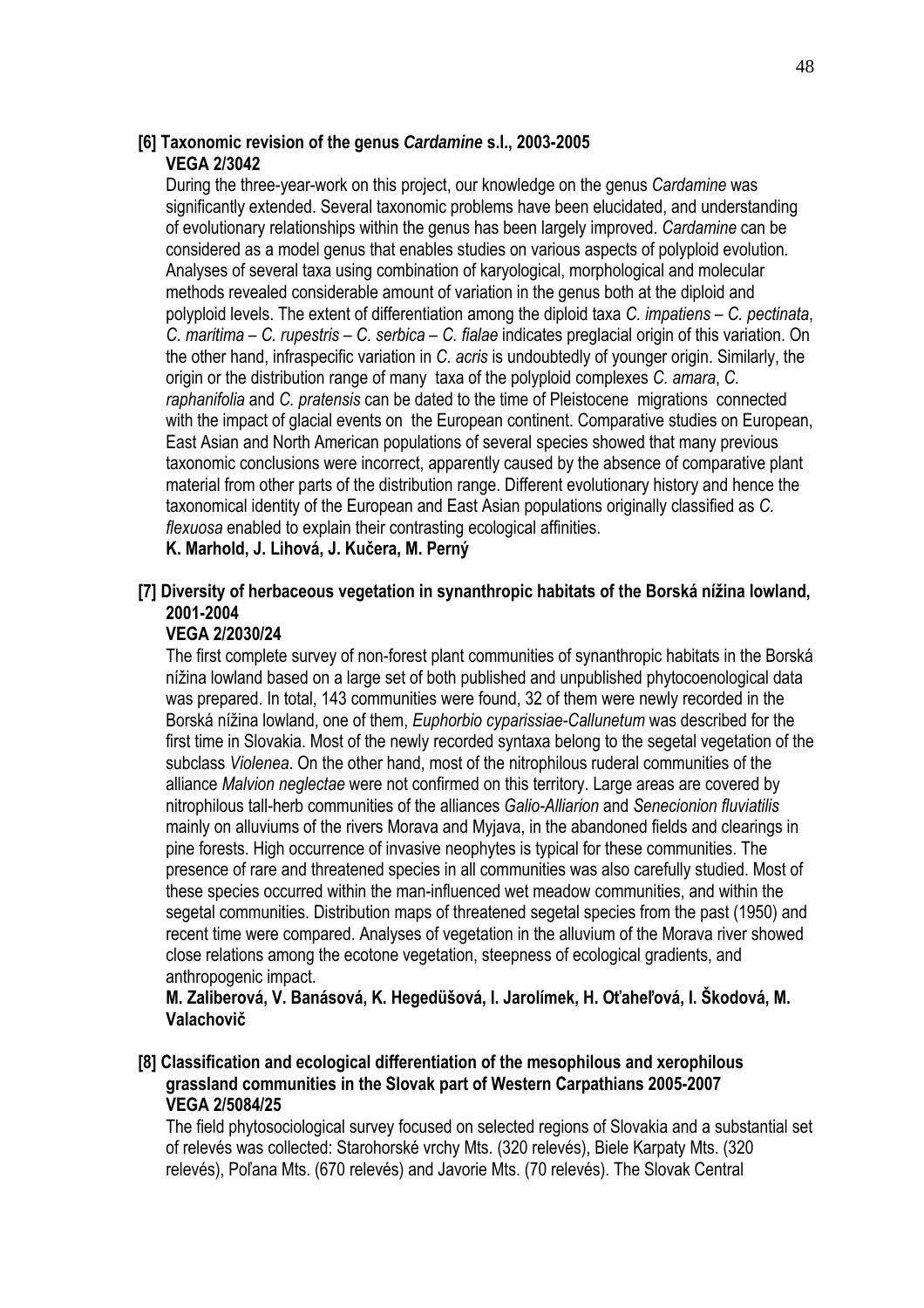Phytosociological Database was extended with both individual unpublished and accessible published relevés and recently it contains 7748 physociological relevés of mesophilous and xerophilous grassland vegetation. The numerical classification of relevés belonging to the class *Festuco-Brometea* was performed. It identified six main clusters at the alliance level. Vegetation-environment relationships were studied on a transect in the Považský Inovec Mts. and the effect of grassland management on species diversity was studied in the Poľana Mts. **M. Janišová, I. Škodová, K. Hegedüšová, M. Zaliberová, D. Michálková, J. Májeková** 

## **[9] Demecological, synecological and genetic aspects of the colonization of pastures by forest tree species, 2003-2005**.

## **VEGA 2/0126/23**

The effects of spruce colonization upon the understorey vegetation were studied along a transect in the locality Príslopy (Poľana Mts.). The mesotrophic and oligotrophic variants were distinguished within the identical spruce-beech succession series, which differed in both initial phase and course, but led to the same outcome phase. The detailed measurements of climatic, biological, pedological and soil-microbiological factors were performed along the transect. The variability of understorey vegetation was affected mainly by percentage cover of needles and plant litter along with the light availability. Relations between spruce fertility, seed rain, seedlings establishment and environmental variables were confirmed.

**R. Hrivnák, M. Janišová** 

#### **[10] Shrub and thicket formations, 2004-2006 VEGA 2/4041/24**

The processes of succession and spontaneous invasion of shrubs and trees were studied on several transects and permanent plots. The first data were obtained and results were published from a locality in an inland sand dune pine forest near Malacky (Borská nížina lowland) and in co-operation (project VEGA No 0126) on transect Príslopy (Poľana Mts.). The spatial and temporal pattern relations between overstorey trees and understorey vegetation were studied as related to microhabitat data e.g. soil moisture, soil temperature, snow cover, distribution of lichens, dendrochronological data, and using air-photos, digital terrain model and GIS techniques.

Large amount of data (relevés) was added into the database and analysed using numerical classification. The mountain vegetation with dwarf pine (the class *Roso pendulinae-Pinetea mugo*) subalpine communities of deciduous shrubs (the class *Betulo carpaticae-Alnetea viridis*), and alpine heaths (the class *Loiseleurio-Vaccinietea*) was completely revised in the Western Carpathians. A conceptual scheme has been prepared for shrubs and thickets (the classes *Rhamno-Prunetea*, and *Franguletea*).

**M. Valachovič, I. Jarolímek, R. Hrivnák, K. Hegedüšová, I. Škodová, and PhD students, J. Šibík, J. Sadloňová, M. Sádovský, B. Mikuška, A. Košuthová-Dingová** 

# **[11] The non-forest vegetation of the mountain and subalpine belts of the Krivánska Malá Fatra Mts, 2006-2008**

#### **VEGA 2/6057/26**

Acidophilous communities of dwarf-shrub heats dominated by ericaceous species (*Empetraceae*, *Ericaceae*, *Vacciniaceae*) of the Malá Fatra Mts was analysed and compared with similar vegetation within the Western Carpathiansand published. Next volume of the edition Vegetation of Slovakia (4-th) dealing with high mountain vegetation was finished with support of this project. Relations between vegetation, relief, elevation and exposition were analysed on transect from montane to subalpine belt (700-1700 m n. m.). Digital model of the studied area is under preparation. One diploma and one PhD thesis were finished within the project. **I. Jarolímek, J. Šibík, I. Šibíková, M. Valachovič**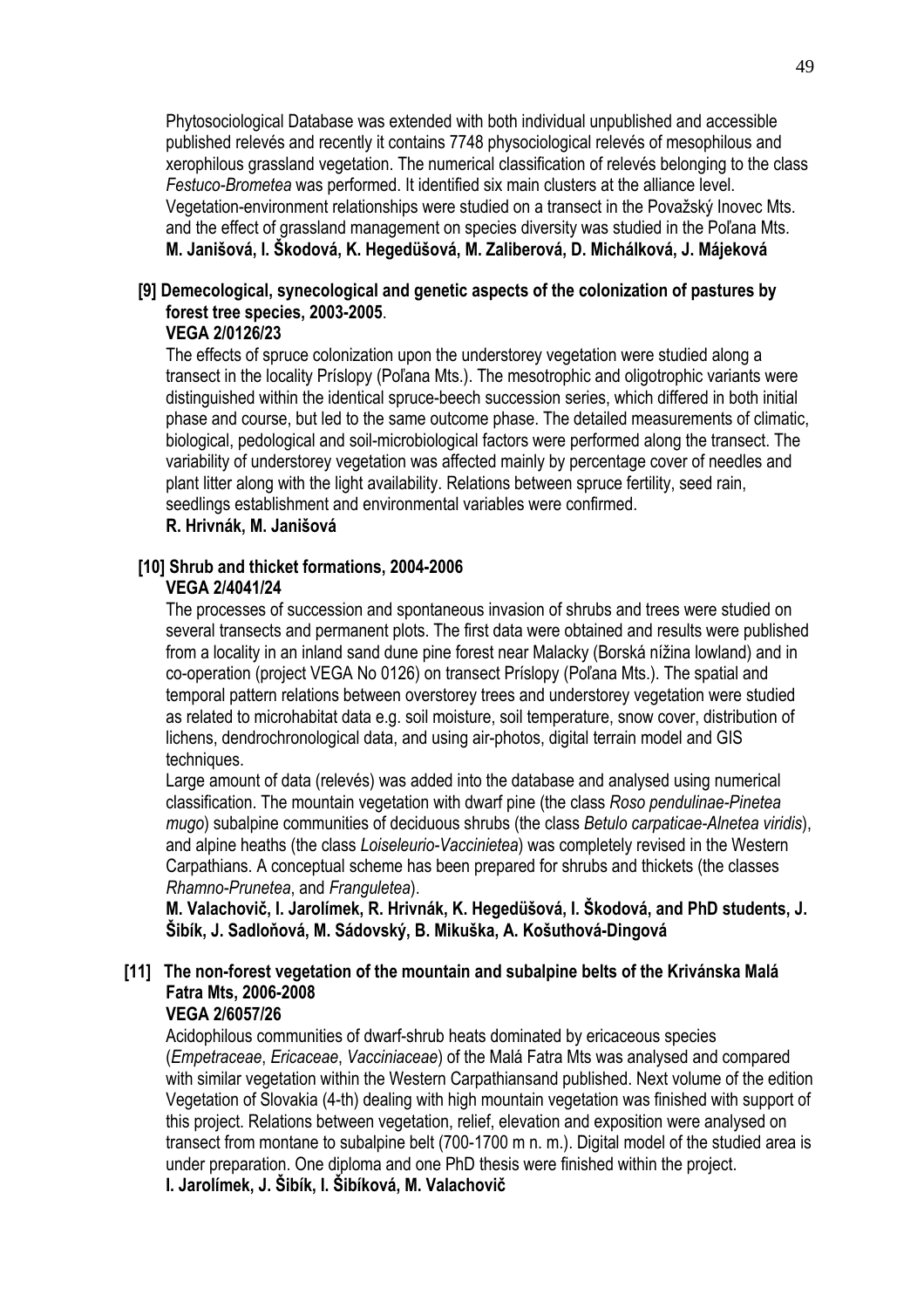## **[12] Plant communities of the Muránska Planina National Park. 1. Non-forest vegetation, 2003- 2005**

## **VEGA 1/0045/03**

Plant communities with dominant species *Calamagrostis arundinacea*, *C. varia*, *Carex firma*, *C. humilis*, *Festuca pallens* and *F. tatrae* from the Muránska planina Mts and similar ones from Slovak (resp. Polish) part of the Western Carpathians within the large syntaxonomical revisions were compared. The association *Geranio robertiani-Delphinietum elati* Kliment et al. 2004, subassociations *Pulsatillo slavicae-Caricetum humilis campanuletosum xylocarpae* Uhlířová et Bernátová 2004 and *Minuartio langii-Festucetum pallentis campanuletosum xylocarpae* Kliment et al. 2005 based on relevés from the Muránska planina Mts were newly described. Riparian communities of the alliance *Petasition officinalis* were completely evaluated and classified.

Detailed characteristics of 30 macrophyte and wetland communities (*Lemnetea*: 2; *Potametea*: 8; *Phragmito-Magnocaricetea*: 20), found in course of the project, were published. The lists of plant communities, vascular plants, mosses and partially lichens were completed. The most interesting findings of the vascular plants and mosses and their coenological characteristics were also published. High floristic and vegetation (biotope) diversity was confirmed. Warning message on spreading of several invasive species (*Bunias orientalis, Juncus tenuis*) was highlighted.

**A. Guttová, I. Jarolímek, M. Zaliberová, R. Hrivnák, M. Valachovič**

## **[13] Metabolic and anatomical responses of the plants to water deficit, 2004-2006 VEGA 2/4036/26**

Water deficit induced osmotically by a sorbitol solution (-1.4 MPa) reduced growth of two maize cultivars differing in water stress tolerance. The stress conditions induced lipid peroxidation, electrolyte leakage, decrease in respiration rate, accumulation of soluble saccharides. The responses depended on the tolerance of the cultivars.

**M. Luxová, O. Gašparíková, P. Valentovič, L. Kolarovič** 

## **[14] Structural and functional effects of cadmium on plants, 2004-2006 VEGA 2/4040/26**

Cadmium inhibited growth of barley roots, cell elongation, cell viability and activity of some hydrolytic enzymes. The responses at cellular level corresponded with  $H_2O_2$  content and activity of oxalate oxidase in the root tissues. Cd induced activation of one anionic and two cationic peroxidases associated with microsomal fraction of the cells. In this fraction also an increased activity of NADH-oxidase and  $H_2O_2$  production.

**L.Tamás, J. Huttová, J. Dudíková, I. Mistrík, K. Ďurčeková, P. Paľove-Balang** 

#### **[15] Plants from heavy metal polluted habitats: their communities, structural and physiological adaptations, 2005-2007 VEGA 2/5086/25**

The project combines diverse approaches to the study of heavy metal tolerance in wild plants growing in their natural habitats with contaminated soil. The floristic composition and structure of plant communities with "normal" or toxic concentrations of heavy metals (Zn, Pb, Cu, Cd) were compared in three former mining regions in Slovakia. They differed in number and composition of plant species, in the protion of lichens (some of them being rare and threatened), and mosses, in dependence of the occurrence and amount of the metals. *Thlaspi caerulescens* from these localities was confirmed as Zn and Cd hyperaccumulator. Using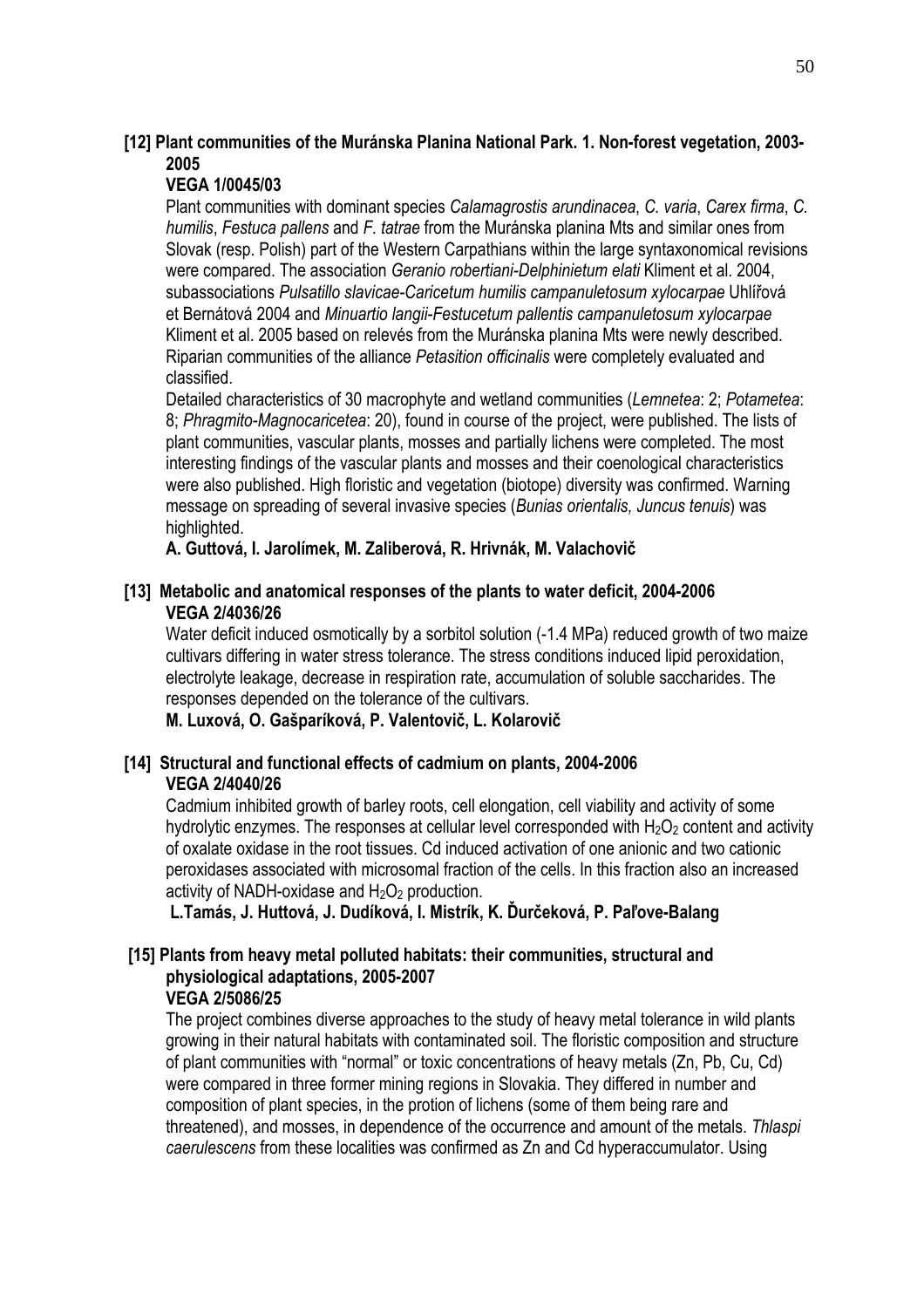specific fluorescent staining, the accumulation of Zn was detected in the vacuoles of live cells in *T. caerulescens*, and *Arabidopsis halleri* leaves.

## **ii. List of national scientific conferences (co)-organised by the Organisation**

- [1] Hydrobiologický kurz [Course on Hydrobiology], Modra-Harmónia, 26.-28.5.2003
- [2] Hydrobiologický kurz [Course on Hydrobiology], Bratislava 25. 26. 5. 2004
- [3] Hydrobiologický kurz [Course on Hydrobiology], Bratislava, 3.-7.10.2005
- [4] Hydrobiologický kurz [Course on Hydrobiology], Bratislava, 15. 18. 5. 2006
- [5] Konferencia o službe sprístupňujúcej slovenské biologické zbierky pre Európu [BioCASE Slovak National Meeting], Bratislava ,10.-11. 11. 2004
- [6] 8. Zjazd Slovenskej botanickej spoločnosti pri SAV [8th Congress of the Slovak Botanical Society SAS], 1.– 4. 6. 2004, Moravský Svätý Ján.

# **List of national scientific seminars and field work courses organised by the**

## **Organisation**

- [1] Otvorenie lichenologického roka, Bratislava, Dubová, 10.-11. 4. 2003
- [2] Lichenologické vinobranie, Bratislava, Častá, 29.-30. 10. 2003, počet účastníkov: 11
- [3] Biodiverzita húb Slovenska 3, [Biodiversity of Fungi in Slovakia 3], Bratislava, 9. 12. 2003
- [4] Biodiverzita húb Slovenska 4 [Biodiversity of Fungi in Slovakia 4], Bratislava, 7. 12. 2004
- [5] Biodiverzita húb Slovenska 5 [Biodiversity of Fungi in Slovakia 5], Bratislava, 6. 12 2005
- [6] Biodiverzita húb Slovenska 6 [Biodiversity of Fungi in Slovakia 6], Bratislava, 5. 12. 2006
- [7] Kolokvium o flóre Slovenska [Colloquium on the Flora of Slovakia] Bratislava 30.11.2005
- [8] Seminár Spomienkové popoludnie venované významným výročiam botanikov a botanického života na Slovensku [Seminar devoted to anniversaries of outstanding Slovak botanists], Bratislava, 13. 12. 2006

# **iii. List of national journals published by the Organisation**

- [1] Bulletin Slovenskej Botanickej Spoločnosti
- [2] Catathelasma, Slovenská mykologická spoločnosť, Bratislava

# **iv. List of edited proceedings of national scientific conferences/events**

[1] none

• **International/European position of the individual researchers** 

# **i. List of invited/keynote presentations at international conferences, documented by an invitation letter or programme**

- [1] Hindák, F., 2004: Taxonomy and ecology of cyanobacteria. 3rd Summer Algological School, EAWAG ETH, Dübendorf, Switzerland, 27.9.-2.10. 2004.
- [2] Hindák, F., 2005: Observations on four coccoid soil or aerophitic rhodophytes. In: Kostikov, I., Algae in terrestrial ecosystems, Kaniv, Sept. 27-30, 2005.
- [3] Hindáková, A., Houk, V., 2006: Introduction to the freshwater diatoms. I. Centric diatoms. Int. workshop: Phytoplankton analyses in stagnant surface waters. 30.7.-6.8.2006, Bled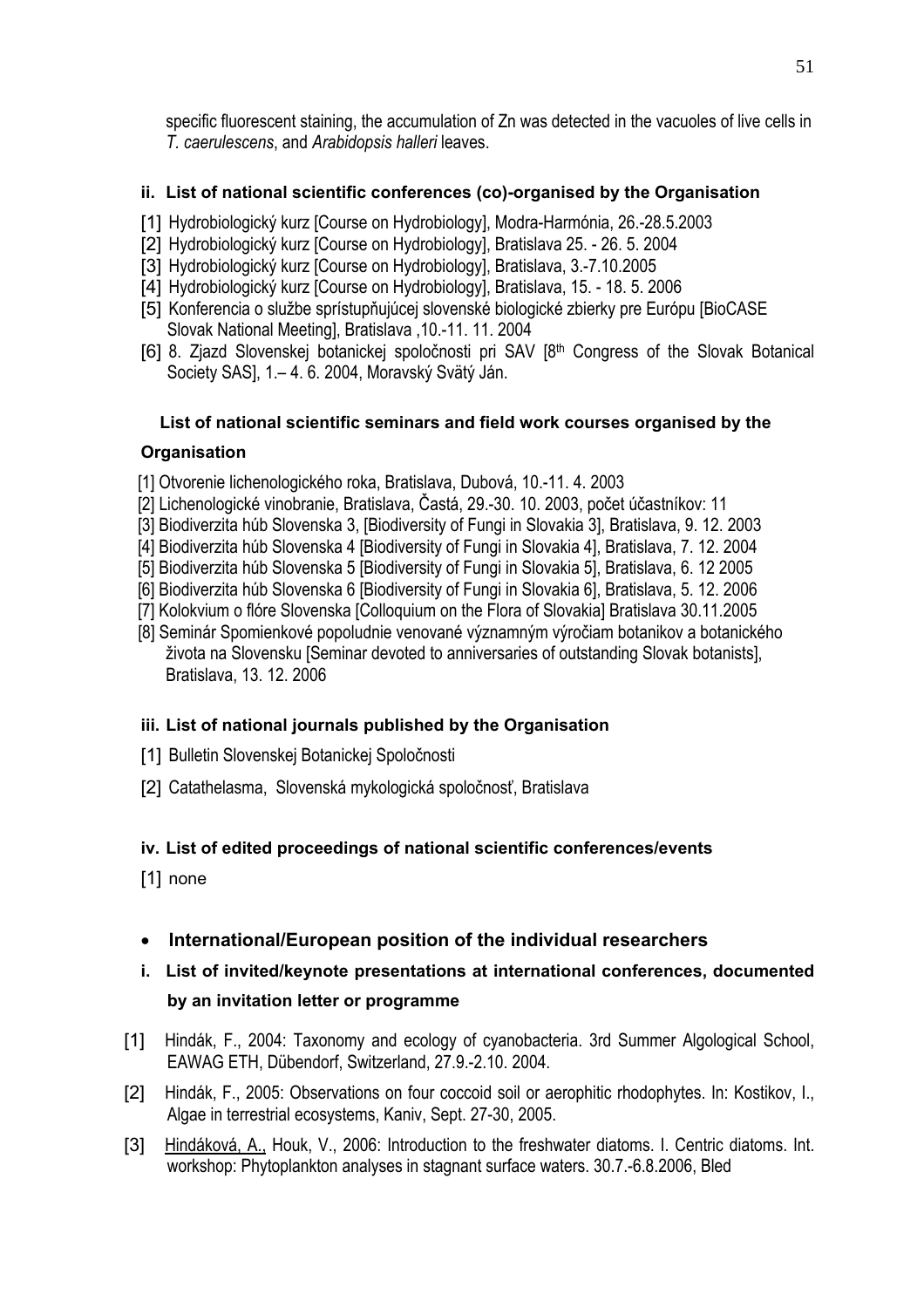- [4] Hindák, F., Hindáková, A., 2006: Some examples of invasive/ expansive species of cyanobacteria and algae in Europe. Int. workshop: Phytoplankton analyses in stagnant surface waters. 30.7.-6.8.2006, Bled.
- [5] Hindák, F., Hindáková, A., 2006: Some examples for invasive behavior of cyanobacteria and algae from Slovakia. -25<sup>th</sup> Int. Phycol. Conf., Poznań, 16.-20. 5. 2006
- [6] Hindák, F., 2005: Conjugatophyceae. 15. Int. Summer Ecological School. Zaklad Hydrobiologii, Instytut Biologii Sródowiska, Uniwersytet im. Adama Mickiewicza, Poznań, 23.-30.6.200
- [7] Perný, M. Hodálová, I. Lihová, J. Kolník ,J . Kučera, J. Marhold, K. Mártonfi, P. Mereďa, P. - Mráz, P. Database of chromosome counts of Pteridophytes and flowering plants of the Slovak republic. XI Optima Meeting, Beograd, 5-11. IX.2004
- [8] Lihová, Judita Marhold, Karol:*Cardamine pratensis* group in the Iberian and Apennine Peninsulas – taxonomic and evolutionary inferences. IXth IOPB Meeting, Valencia, 16- 19.5.2004
- [9] Marhold, K., Lihová, J., 2005: Hybridization, reticulation and polyploidy in *Cardamine* and other *Brassicaceae* genera. In: Anonymous, ed., XVII International Botanical Congress, Vienna, Austria, 17.-23. June 2005
- [10] Mráz, P., Taberlet, P., Gielly, L.., Chrtek, J.: Molecular phylogeography of the arctic-alpine species *Hieracium alpinum*. 9th International Hieracium WorkshopLjubljana, Slovenia 2006
- [11] Chrtek, J., Mráz, P.: *Hieracium* s.str. in the Western Carpathians. 9th International Hieracium Workshop, Ljubljana, Slovenia, 2006.
- [12] Šingliarová, B., Mráz, P., Chrtek, J. jun., Plačková, I.: *Pilosella alpicola* subsp. *ullepitschii*, a diploid endemic taxon of the Carpathians: notes on taxonomy, chorology and ploidy level. 9th International Hieracium Workshop, Ljubljana, Slovenia, 2006.
- [13] Urfus, T., Šingliarová, B., Mráz, P., Krahulec, F.: *Pilosella officinarum*: longitudinal differences in ploidy level distribution in the Czech Republic and Slovakia.  $9<sup>th</sup>$  International Hieracium Workshop, Ljubljana, Slovenia, 2006.
- [14] Baluška, F.: Actin cytoskeleton in plants: from cell polarity towards cell-to-cell communication. Meeting of the Czech's Cytoskeletal Club, Vranovska Ves, Czech Republic (April 2003)
- [15] Baluška, F.: The root transition zone: postmitotic cells between meristem and elongation, SEB Meeting 2004, Edinburgh, UK (March/April 2004)
- [16] Baluška, F.: Cytoskeleton, myosin VIII and root cell polarity, University of Heidelberg, Heidelberg, Germany (March 2005)
- [17] Baluška, F.: Plant polarity: focus on vesicle recycling, plant synapses, and root apices, University of Tübingen, Tübingen, Germany (May 2006)
- [18] Baluška, F.: Signalling via endocytosis: from the cell wall up to the nucleus, University of Granada, Granada, Spain (April 2006)
- [19] Baluška, F.: From endocytic vesicle recycling to plant synapses, The 8th Assembly of Plant Molecular Biologists, Pamplona, Spain (June 2006)
- [20] Baluška, F.: Plant neurobiology: neurobiological view of plants, University of Osnabrück, 3. Westerberger Herbsttagung, Osnabrück (September 2006)
- [21] Ovečka M: Neinvázna mikroskopia dynamických procesov v rastlinnej bunke. [Non-invasive microscopy of the dynamic processes in plant cells]. Seminár Československej Mikroskopickej Spoločnosti (CSMS), Bratislava, 25.11. 2005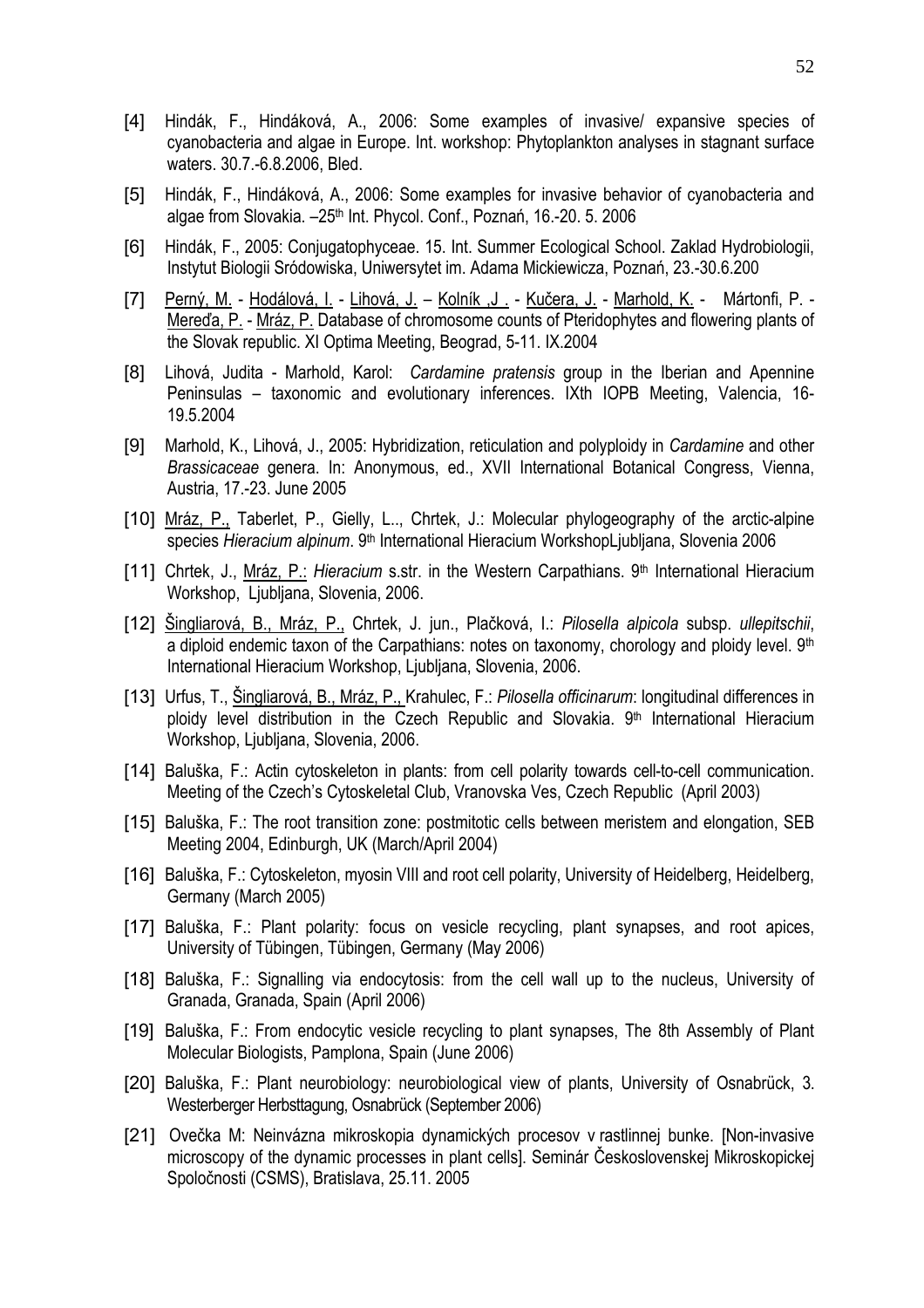- [22] Ovečka M, Lichtscheidl IK, Baluška F: Jednoduchá mikroskopická analýza niektorých dynamických procesov v rastlinných bunkách. [Simple microscopic analysis of some dynamic processes in plant cells]. Výročná konferencia CSMS Mikroskopie 2006, Nové Město na Moravě, 16-17.2.2006.
- [23] Ovečka M, Baluška F, Lichtscheidl IK: Non-invasive microscopy of tip growing root hairs as a tool for study of dynamic, cytoskeleton-based processes. Book of abstracts, The Plant Cytoskeleton: Genomic and Bioinformatic Tools for Biotechnology and Agriculture, Yalta, September 19-23, 2006, p. 74-76
- [24] Ovečka M: Mikroskopický pohľad do vnútra rastlinnej bunky [M<icroscopic insight into the plant cell]. Slovenská botanická spoločnosť, Bratislava, 7.12.2005
- [25] Čiamporová M.: Stress effects on plant cell ultrastructure. Interdisziplinäres Seminar WS 2006/07, Neues aus Licht- und Elektronen-mikroskopie, Universität Wien, 20. 11. 2006

# **ii. List of employees who served as members of the organising and/or programme committees for international conferences**

- [1] 2003 (12): I. Mistrík, M. Čiamporová, M. Luxová, O. Gašparíková, K. Dekánková, S. Budíková, V. Banásová, P. Lizoň, E. Michalková, I. Hodálová, V. Feráková, K. Marhold,
- [2] 2004 (10): I. Mistrík, M. Čiamporová, M. Luxová, O. Gašparíková, K. Marhold, M. Zaliberová, I. Jarolímek, H. Oťaheľová, M. Valachovič, R. Hrivnák
- [3] 2005: (5): F. Hindák, A. Lackovičová , A. Guttová, E. Lisická, P. Lizoň
- [4] 2006 (8): F. Hindák, A. P. Lizoň, S. Adamčík, V. Kučera P. Mereďa, V. Banásová, M. Ndubinská, M. Čiamporová
- **iii. List of employees who served as members of important international scientific bodies (e.g. boards, committees, editorial boards of scientific journals)** 
	- [1] **Algological Studies**, Germany **F. Hindák**
	- [2] **Algologia**, Ukraine **F. Hindák**
	- [3] **Annales de Limnology**, France **F. Hindák**
	- [4] **Biologia Plantarum,** Czech Republic **O. Gašparíková**
	- [5] **Czech Mycology,** Czech Republic **P. Lizoň**
	- [6] **Folia Geobotanica,** Czech Republic **K. Marhold, J. Lihová**
	- [7] **Monographie Botanicae,** Poľsko **M. Zaliberová**
	- [8] **Mycotaxon,** USA **P. Lizoň**
	- [9] **Phytocoenologia,** Germany - **M. Valachovič**
	- [10] **Polish Journal of Botany**, Poland **P. Lizoň**, **K. Marhold**
	- [11] **Plant and Soil,** Holandsko **F. Baluška**
	- [12] **Taxon,** Wien, Rakúsko **K. Marhold**
	- [13] **Ukrainian Phytosociological Collection,** Ukrajina **I. Jarolímek**
- [14] **Plant Signaling and Behavior,** USA - **F. Baluška**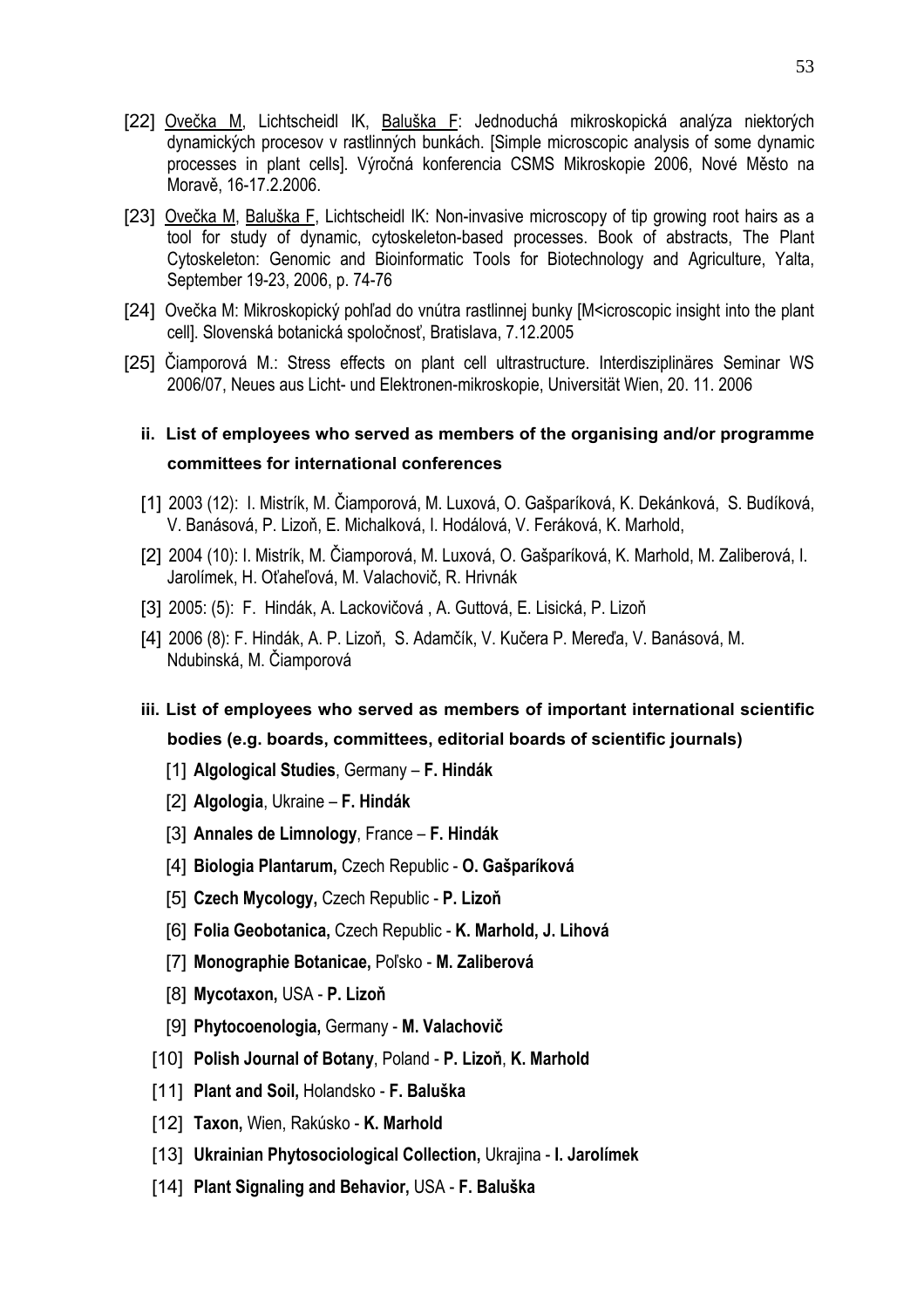#### **iv. List of international scientific awards and distinctions**

- [1] **Miroslava Luxová,** The JSRR Award from the Japanese Society for Root Research, for excellent achievement in root research (2004)
- [2] **František Hindák,** Honorary membership, The Polish Botanical Society

#### • **National position of the individual researchers**

# **i. List of invited/keynote presentations at national conferences documented by an invitation letter or programme**

- [1] Hindák, F., 2003: Prehľad našich červených rias (Rhodophyta). Hydrobiologický kurz, Modra-Harmónia, 26.-30. 5. 2003
- [2] Hindáková, A., 2003: K problematike určovania rozsievok usporiadaných do kolónií. Hydrobiologický kurz, Modra-Harmónia, 26.-30. 5. 2003
- [3] Oťahelová, H., Valachovič, M., Tóthová, L., 2003: Metodika a praktické skúsenosti stanovenia vodných makrofytov v tokoch. Hydrobiologický kurz, Modra-Harmónia, 26.-30. 5. 2003
- [4] Hindák, F., 2003: Fenotypová a ekologická charakteristika potenciálne toxických planktónových siníc na Slovensku. Inauguračná prednáška na Fakulte ekológie a environmetalistiky Zvolenskej university, Banská Štiavnica, 27. 11. 2003.
- [5] Hindák, F., 2004: Planktónové chlorokokálne a ulotrichálne riasy rieky Dunaja a Moravy v Bratislave. Hydrobiologický kurz, Bratislava, 24.-30. 5. 2004.
- [6] Hindáková, A., 2004: Porovnanie fytoplanktónových rozsievok rieky Moravy a Dunaja v Bratislave. Hydrobiologický kurz, Bratislava, 24.-30. 5. 2004.
- [7] Hindák, F., 2005: Zelené kokálne riasy (Chlorococcales, Chlorophyceae). Hydrobiologický kurz, Bratislava, 26.-30. mája 2003. (vyžiadaná prednáška)
- [8] Hindáková A., 2005: K výskytu nárastových rozsievok vo fytoplanktóne. Hydrobiologický kurz, Bratislava, 26.-30. 5. 2003.
- [9] Hindák, F., 2005: Podiel RNDr. Ladislava Hanušku, CSc. na rozvoji slovenskej a európskej algológie a hydrobiológie. Seminár Jesenný algologický seminár 2005, Bratislava, 8. 12. 2005.
- [10] Lackovičová, A. Viazaný a neviazaný život lišajníkov: ekologické nároky. Strom života, odborný seminár "Environmentálna výchova v lese", Oravská Lesná, 29. 9.- 1. 10. 2006.
- [11] Lackovičová, A. K najnovším lichenoindikačným výskumom na Slovensku. Strom života, odborný seminár "Environmentálna výchova v lese", Oravská Lesná, 29. 9.- 1. 10. 2006.
- [12] Makovinská, J., Hindák, F., 2006: Zelené bičíkaté riasy (Phytomonadina). Hydrobiologický kurz, Bratislava, 15.-18. 5. 2006

## **ii. List of employees who served as members of organising and programme committees of national conferences**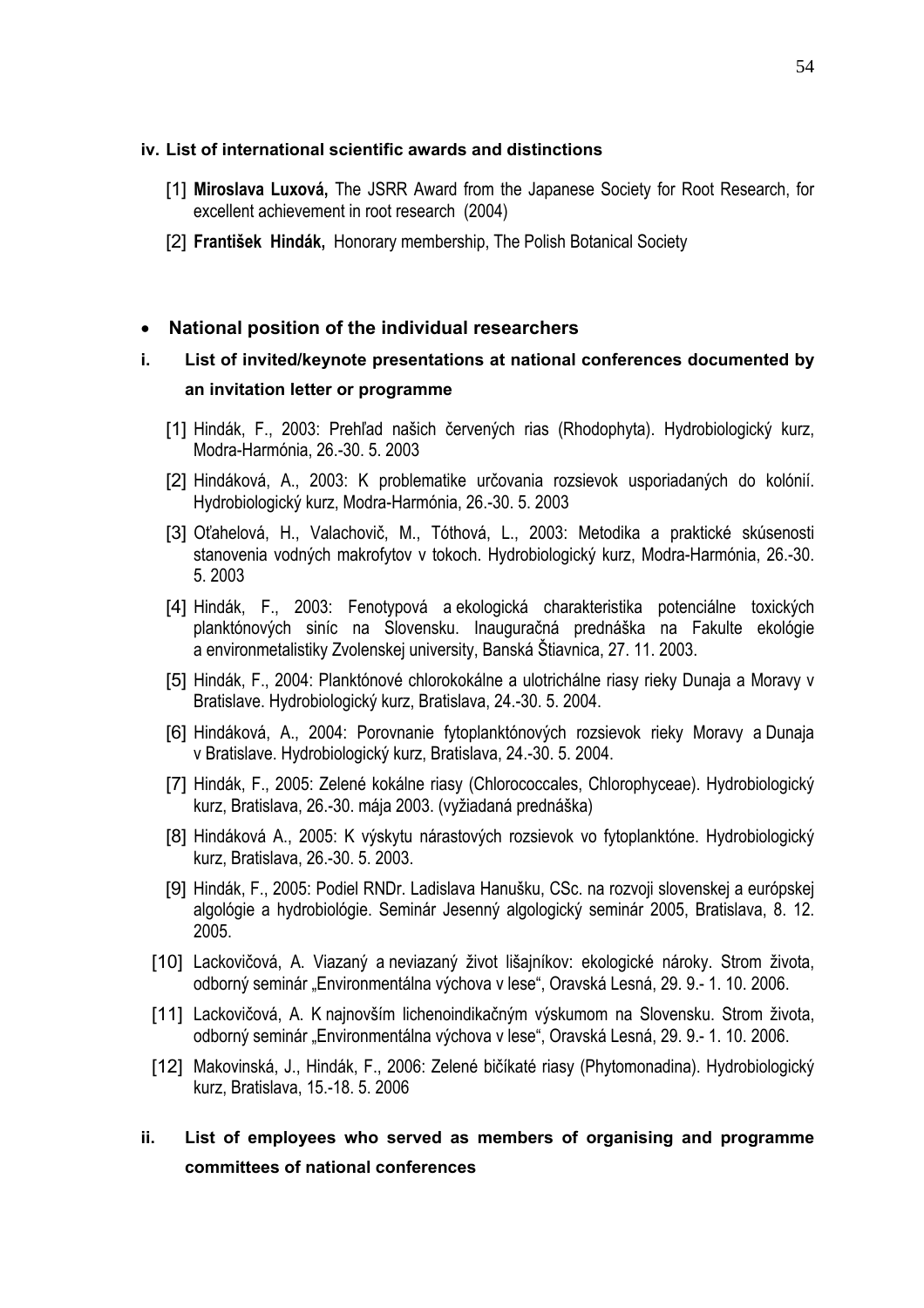- [1] P. Lizoň, Biodiverzita húb Slovenska [Biodiversity of the Fungi in Slovakia]. 3, 4, 5, 6. Bratislava 2003 – 2006.
- [2] M. Valachovič, A. Kubinská, F. Hindák, K. Hegedüšová, R. Hrivnák 8. zjazd Slovenskej botanickej spoločnosti pri SAV, Moravský Svätý Ján, 1.-4. 6.2004
- [3] P. Mereďa Floristický kurz Pruské a jeho okolie
- [4] K. Marhold, T. Miháliková Konferencia o službe sprístupňujúcej slovenské biologické zbierky pre Európu (BioCASE Slovak National Meeting)
- [5] F. Hindák Hydrobiologický kurz 20093, 2004, 2005, 2006
- [6] E. Michalková Kolokvium o flóre Slovenska
- [7] A. Šrobárová Projekt SIMOCA, Meetings in each selected case-study area
- **iii. List of employees serving in important national scientific bodies (e.g. boards, committees, editorial boards of scientific journals)**
- **editorial boards of scientific journals**
	- [1] **Acta Facultatis Rerum Naturalium Universitatis Comenianae, Botanica**: V. Feráková member, 2004
	- [2] **Acta fytotechnica et zootechnica** A. Šrobárová member
	- [3] **Annotationes Zoologicae et Botanicae**: E. Lisická member
	- [4] **Biologia** Bratislava F. Hindák, Editor in Chief, I. Mistrík Executive Editor, M. Čiamporová, O. Gašparíková, I. Hodálová, M. Valachovič, P. Mráz, M. Perný – members
	- [5] **Biosozológia**: A. Kubinská, *I. Jarolímek,*  members
	- [6] **Bulletin Slovenskej botanickej spoločnosti pri SAV**, Bratislava: F. Hindák (2003-2005), I. Mistrík - Editor in Chief , A. Guttová (2003-2005), L. Franková - Executive Editor, K. Goliašová, I. Jarolímek F. Hindák, A. Guttová – members

#### **iv. List of national awards and distinctions**

- [1] F. Hindák Slovak Academy of Sciences Award for popularisation (2004)
- [2] F. Hindák Award by Slovak Literature Fund for publication of a book (2004)
- [3] F. Hindák Honorary membership of the Slovak Limnological Society SAS (2004)
- [4] F. Hindák Member of the Learnt Society of the Slovak Academy of Sciences (2004)
- [5] I. Jarolímek Slovak Academy of Sciences Honorary Medal for Activity in Biological Sciences (2004)
- [6] M. Zaliberová, V. Banásová, H. Oťaheľová Honorary memberships of the Slovak Botanical Society (2005)
- [7] A. Lackovičová (2005) E. Lisická (2006) Holuby Memorial Medal of the Slovak Botanical **Society**
- [8] J. Šibík (PhD student) Pavol Sillinger Slovak Botanical Society award for young scientists (2005)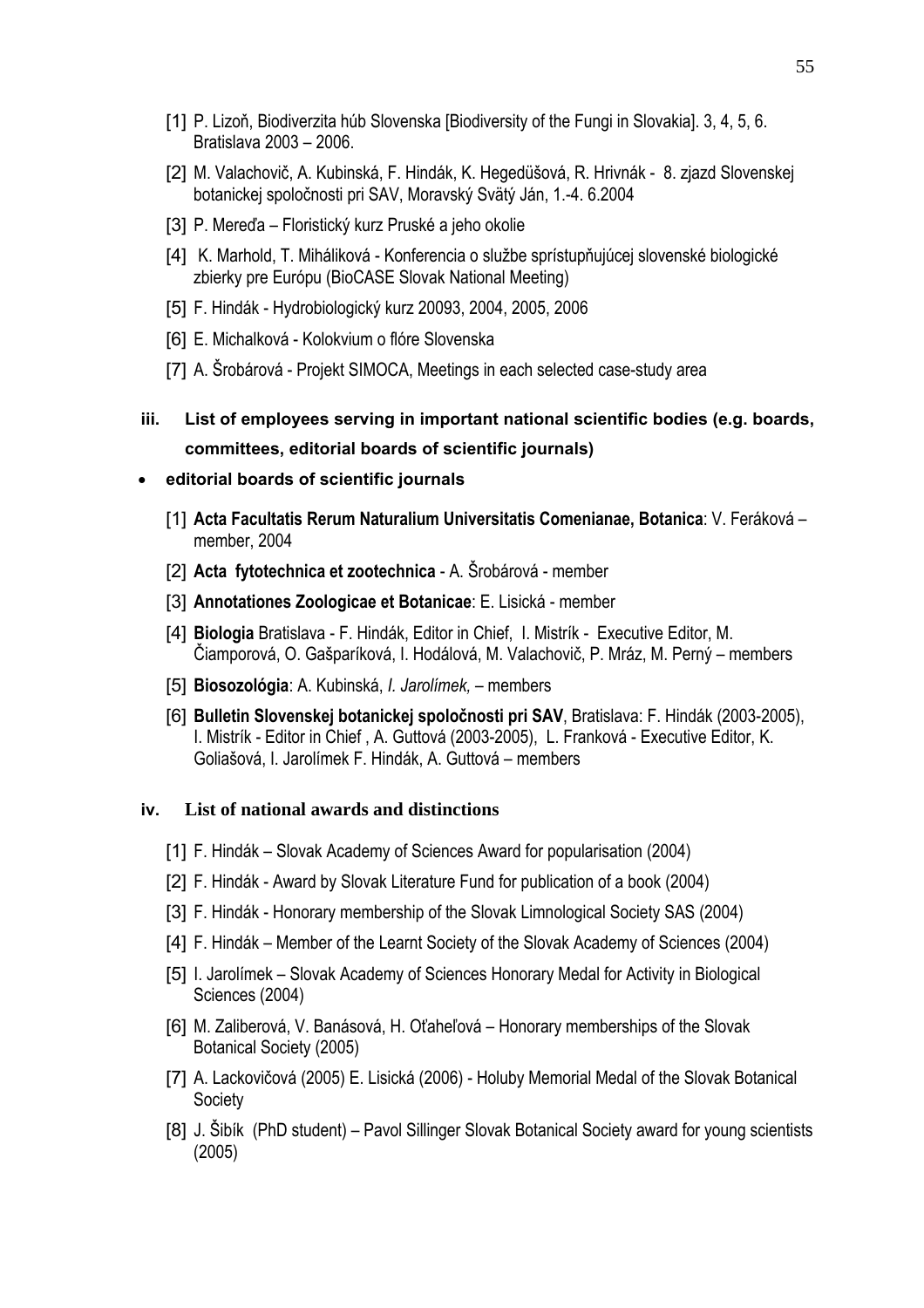# **Supplementary information and/or comments documenting international and**

## **national status of the Organisation**

The Institute builds up, maintains, and manages herbarium with the international acronym "SAV", registered in the Index Herbariorum (world index and database of herbarium collections), and collections of microorganisms (cyanobacteria, algae, and microfungi).The herbarium and microorganism collections are of great scientific, cultural-historical, and financial value. They serve to all botanists from both Slovakia and abroad as an evidence of the plant diversity of the country in the past as well as for their comparative taxonomic studies. The herbarium contains also considerable amount of specimens from abroad. The most important of them, is the collection is that of František Nábělek, collected in the Near East in 1909-1910. This herbarium collection is of an outstanding historical and scientific value with numerous type specimens documenting the biodiversity of the area of Turkey, Israel, Iran and Iraq, which has not been sufficiently known until these days. In 2006 the herbarium SAV was enriched with new acquisition of the herbarium specimens originally deposited in the Arboretum Mlyňany (22.500 specimens). This new collection contains mainly herbarium specimens of trees from both natural localities and culture. The Institute builds up, fills up and manages several important databases: Database of chromosome numbers of the ferns and flowering plants of Slovakia (available on-line), Checklist of non-vascular and vascular plants of Slovakia (available on-line, new edition under preparation), the Database of data on the distribution of the ferns and flowering plants of Slovakia, which includes also data on herbarium specimens, and CDF (Central database of phytocoenological relevés in TURBOWIN).

# **4. Project structure, research grants and other funding resources**

- **International projects and funding**
- **i. List of major projects within the European Research Area 5th and 6th Framework Programme of the EU, European Science Foundation, NATO, COST, INTAS, CERN, etc. (here and in items below please specify: type of project, title, grant number, duration, funding, responsible person in the Organisation and his/her status in the project, e.g. coordinator, principal investigator, investigator)**
- [1] **5th Framework Programme of the EU European Initiative for the Euro+Med PlantBase** grant number: **EVR1-CT-2000-40004**  duration: **09/2000-08/2003** funding (Sk): **238 400** (2003) responsible person: **Assoc. Prof.. RNDr. Karol Marhold, CSc. -** principal investigator
- [2] **5th Framework Programme of the EU BioCASE – A Biodiversity Collection Access Service for Europe**  grant number: **EVR1-CT-2000-40017** duration:**11/2001 – 10/2004** funding (Sk): **43 900** (2003) **134 000** (2004), **66 239** (2005) responsible person: **assoc. Prof.. RNDr. Karol Marhold, CSc.,** principal investigator
- **[3] 5th Framework Programme of the EU**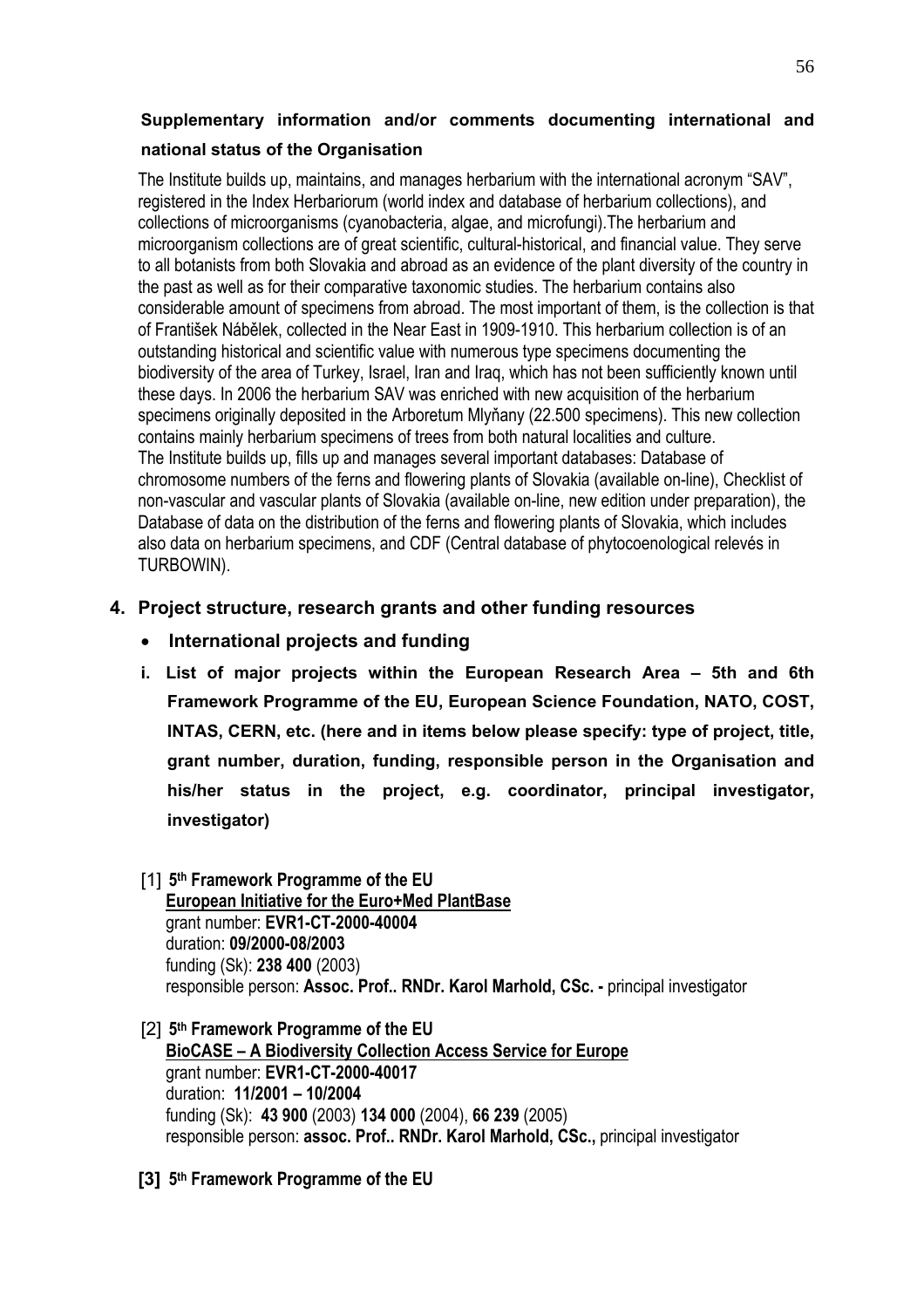**European Network for Biodiversity Information (ENBI)** grant number:**EVK2-CT-2002-20020**  duration: **01/2003 – 12/2005** funding: **mobility** (2003, 2004, 2005) responsible person: **Assoc. Prof. RNDr. Karol Marhold, CSc.,** principal investigator

**[4] 6th Framework Programme of the EU** 

**INTRABIODIV – Tracking surrogates for infraspecific biodiversity: towards efficient selection strategies for the conservation of natural genetic resources using comparative mapping and modeling approaches** grant number:**GOCE-CT-2004-505376** duration: **01/2004 – 12/2006** funding (Sk): **886 000** (2004) **429 206** (2005), **340 235** (2006) responsible person: **Assoc. Prof. RNDr. Karol Marhold, CSc**.**,** principal investigator

**[5] 6th Framework Programme of the EU** 

**European Native Seed Conservation Network (ENSCONET)**  grant number:**RICA-CT-2004-506109**  duration: **11/2004 – 10/2009** funding (Sk): **none** (2004), **177 136** (2005), **319 065** (2006) responsible person: **Assoc. Prof. RNDr. Karol Marhold, CSc.,** principal investigator

**[6] 6th Framework Programme of the EU Towards the European Distributed Institute of Taxonomy (EDIT NoE)**  grant number:**GOCE-CT-2006-018340** duration: **03/2006 – 02/2011** funding (Sk): **491 214** (2006) responsible person: **Assoc. Prof. RNDr. Karol Marhold, CSc.,** principal investigator

**[7] 6th Framework Programme of the EU** 

Bridging genomics and agrosystem management "Resource for adaptation and **sustainable production of** *Lotus* **spp. in environmentally constrained South American soils**  grant number *:* **FP6-517617** duration: **12/2005-11/2008**  funding: **23 640 EUR** (2006) responsible person: **Assoc. Prof. RNDr. Igor Mistrík, CSc.,** principal investigator **- principal investigator** 

**[8] 6th Framework Programme of the EU** 

**Participation of endomembranes and components of the cell wall in the maintenance of plant cell polarity** grant number:**MERG-CT-2005-031168**  duration: **03/2006–02/2007** funding: **40 000** EUR (2006) responsible person: **Mgr. Miroslav Ovečka, PhD. ,** principal investigator

#### **[9] CASDES INTERREG III B**

**Production in organic farming** Setting up and implementation of sustainable and multifunctional rural development model based on organic and competitive agriculture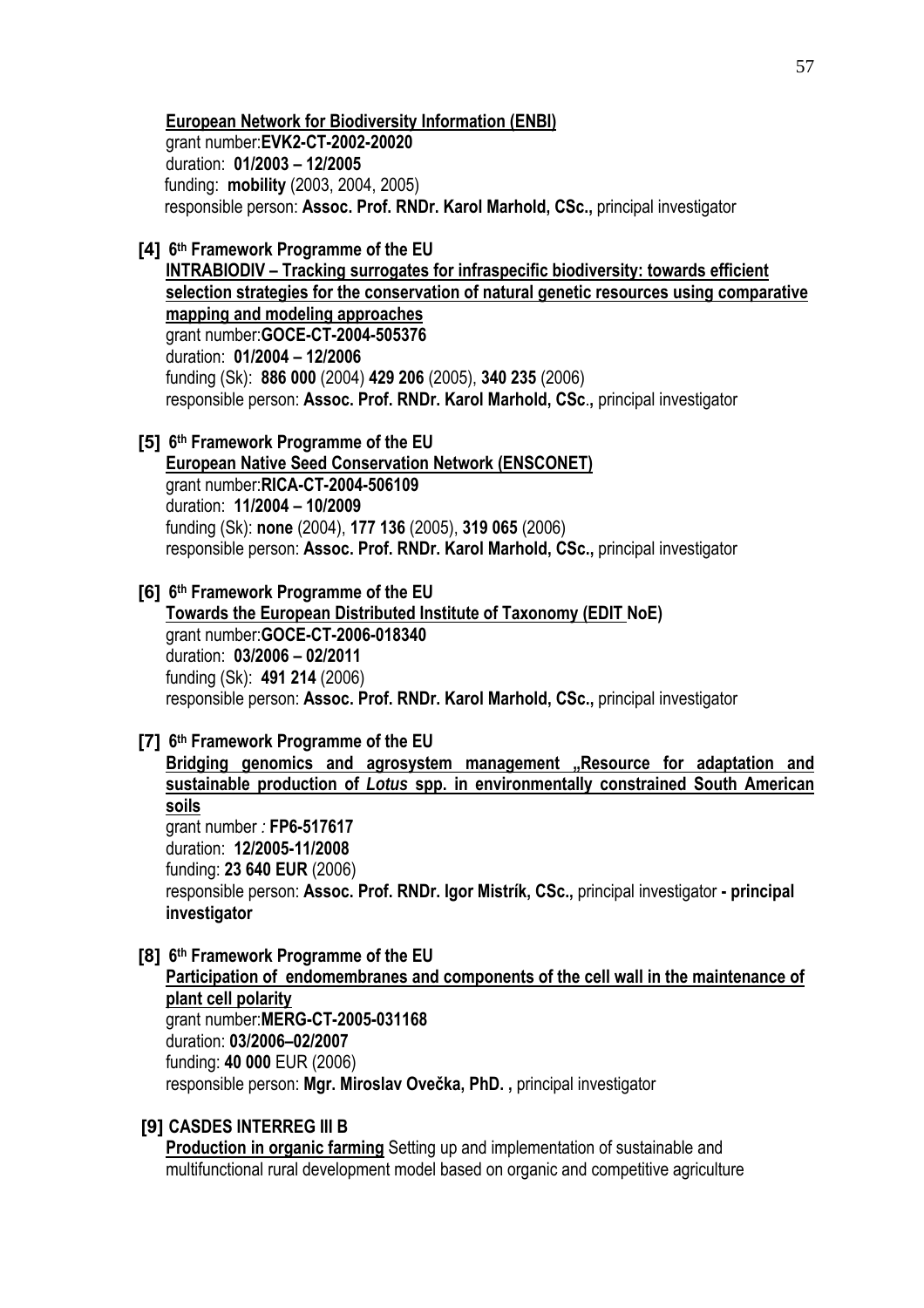grant number: **2AO18 SIMOCA**  duration: **01/2003-12/2005**  funding (Sk): **150 000** (2003), **150 000** (2004), **none** (2005) responsible person: **RNDr. Antónia Šrobárová, DrSc.,** principal investigator

## **[10] COST**

**Agriculturally important toxigenic fungi** grant number: **COST 835 – 51-98-9710-00 /1997**  duration: **01/1998-12/2003**  funding (Sk): **50 000** (2003) responsible person: **RNDr. Antónia Šrobárová, DrSc.,** principal investigator

#### **[11] Natura 2000**

**NATURA 2000 in Slovakia – bridging the implementation process** grant number: **128/037-0022**  duration: **09/2003-12/2004**  funding (Sk): **246 000** (2003), **260 000** (2004) responsible person: **RNDr. Ivan Jarolímek, CSc.,** principal investigator

#### **[12] National Taxonomic Centre**

Principal investigator: Faculty of Sciences, Comenius University, Bratislava duration:: **09/2006-10/2008** Responsible investigator in the Institute of Botany: **Assoc. Prof. RNDr. Karol Marhold, CSc.**

#### **ii. List of other international projects incl. funding**

## **[1] Macrophyte Inventory Danube/Corridor and Catchment (MIDCC) (Macrophytes, River Corridor, Land Use, Habitats: A multifuncional study in the Danube catchment based on GIS)**

Institute of Ecology and Conservation Biology University of Vienna grant number: **bm:bwk GZ 45.512/1-VI/B/7a(VIII/B/8a)/2001** duration: **05/2002–05/2006**  funding: **1000** EUR (2003), EUR **501** (2004), **400** EUR (2005) responsible person: **RNDr. Helena Oťaheľová, CSc**., national coordinator

[2] Project of the European Union

**Molecular and cellular mechanisms of tip growth in plant cells**  University of Vienna, Cell Imaging and Ultrastructural Research Unit, Division of Cell Physiology and Scientific Film, Vienna, Austria grant number: **TIPNET HPRN-CT-2002-00265**  duration: **2004 –2005**  funding**: fellowship for 1 postdoc**  responsible person: **Mgr. Miroslav Ovečka, PhD.** 

#### [3] Aktion Östrerreich-Slowakei

**Plants from heavy metal-polluted habitats: specific plant communities and their structural and physiological University of Vienna, Cell Imaging and Ultrastructural Research Unit, Division of Cell Physiology and Scientific Film, Viena, Austria**  grant number: **46s5**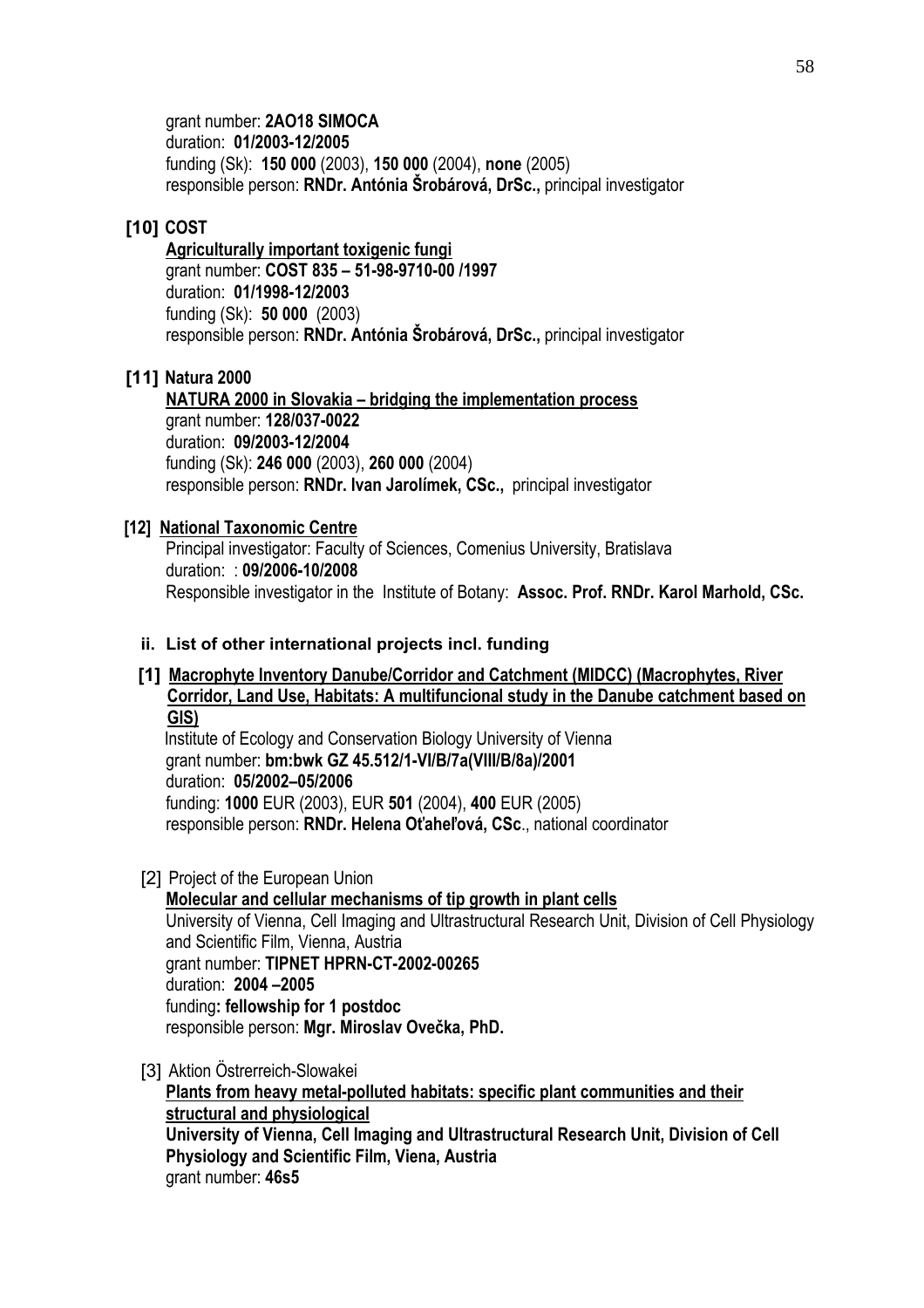duration: **05/2004-12/2005**  funding: **2473** EUR (2004), **195 000** (Sk) - **mobility** (2005) responsible person: **Mgr. Miriam Nadubinská, PhD.,** investigator

[4] Interacademic agreement

**Plants of Slovak and Czech Republic** Institute of Botany Academy of Sciences of the Czech Republic grant number: 141 duration: **2004-2005** funding (Sk)**: 29 000 - mobility**  responsible person **RNDr. Kornélia Goliašová, CSc.,** responsible investigator

[5] Interacademic agreement

**Vegetation diversity along a continentally gradient in southern Siberia: a key to understanding Early Postglacial history of Central Europe** Masaryk University, Brno, Czech Republic grant number: – duration: **2003-2007** funding: **5000 Czk + mobility** responsible person **RNDr. Milan Valachovič, CSc.**, investigator

[6] DAAD/SAV agreement

**Population differentiation and phylogeographic distribution patterns of two selected polymorphic species groups:** *Cardamine flexuosa/C. hirsuta* **and** *Cardaminopsis arenosa* **agg. (***Brassicaceae*) Heidelberg Institute of Plant Science, Heidelberg University, Germany grant number: – duration: **01/2004-12/2005** funding: **mobility** responsible person **Assoc. Prof. RNDr. Karol Marhold, CSc.**, investigator

[7] Interacademic agreement

**Evolutionary phylogenetics and ecological genetics of selected pan-Eurasian**  *Brassicaceae, Arabidopsis* **and** *Cardamine***)**  Department of Biology, Faculty of Science, Kobe-University, Japan grant number: – duration: **04/2004-03/2006**  funding: **mobility** responsible person: **Assoc. Prof. RNDr. Karol Marhold, CSc.**, investigator

[8] Interacademic agreement

**Diversity of flora of Slovak Republic and Czech Republik II – vascular and non vascular plants** Institute of Botany Academy of Sciences of the Czech Republic grant number: **SK-CZ-01806** duration: **01/ 2006 –12/ 2007** funding (Sk)**: 35 000** (2006) responsible person: **RNDr. Anna Lackovičová, CSc.**, investigator

[9] Interacademic agreement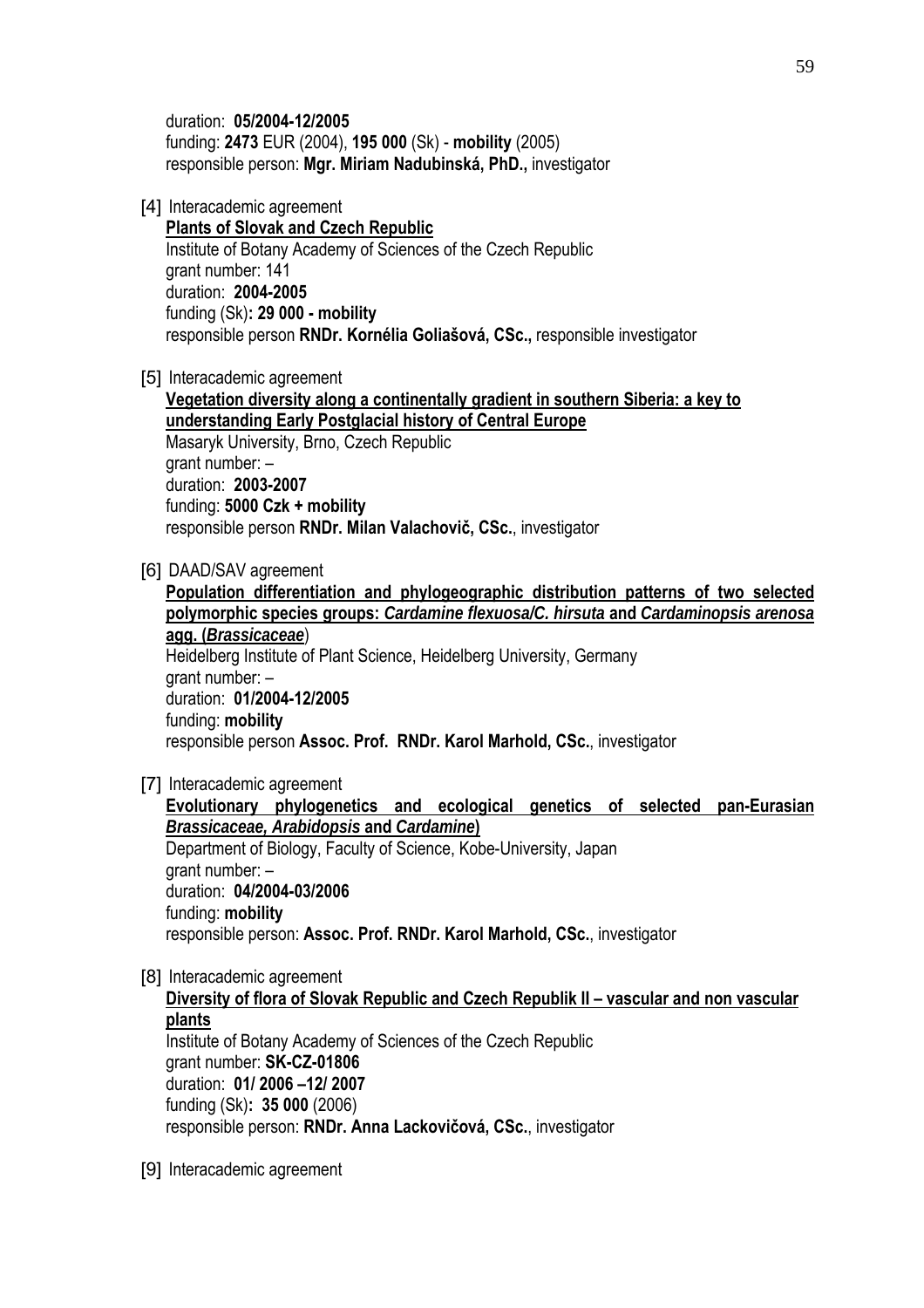**Euglenophyceae of Slovakia and Poland with special regard to boundary regions**  W. Szafer Institute of Botany, Polish Academy of Science, Krakow, Poand

grant number: - duration: **01/2006 – 12/2008**  funding: **mobility** responsible person: **Prof. RNDr. František Hindák, DrSc.,** investigator

[10] Interacademic agreement

**Diversity of phytopathogenic fungi and its host plants in the Tatry Nationals Parks)** W. Szafer Institute of Botany, Polish Academy of Science, Krakow, Poand grant number: - duration: **01/2004-12/2006**  funding: **mobility** responsible person: **RNDr**. **Kamila Bacigálová, CSc.,** investigator

[11] Interacademic agreement

**Lichens of the Carpathians: summarizing data on biodiversity** W. Szafer Institute of Botany, Polish Academy of Science, Krakow, Poand grant number: - duration: **01**/**2004-12/2006**  funding: **mobility** responsible person: **RNDr**. **Anna Lackovičová, CSc.** investigator

[12] Interacademic agreement

**Effects of heavy metal stress on cell architecture of tip-growing plant cells: Intracellular localization of metal ions** Consejo Superior de Investigaciones Cientificas, Centro de Investigaciones Biológicas, Laboratory of Plant Development and Nuclear Organization, Madris, Spain grant number: - duration: **01/2006-12/2007** funding: **mobility** responsible person: **RNDr**. **Milada Čiamporová, CSc.** investigator

[13] Interacademic agreement

**Phytoplankton of the Morava River** Institute of Botany, Třeboň, Academy of Sciences of the Czech Republic grant number: --**2** duration: **01/2006-12/2008** funding: **mobility** responsible person: **RNDr. Alica Hindáková , PhD.,** investigator

## **iii. List of other important projects and collaborations without direct funding**

**[1] Toxigenic fungi and their biocontrol**  Instituto Tossine e Micotossine da parassiti Vegetali CNR, BARI, Italy grant number: **7/06/ Bt /00** duration: **1/2001- 12/2003** responsible person: **RNDr. Antónia Šrobárová, DrSc.** 

[2] **Taxonomic study on the taxa of** *Russula* **sect.** *Xerampelinae* **from Siberia and Greenland** (Transnational access to collections and other resources at Copenhagen Biosystematics Centre)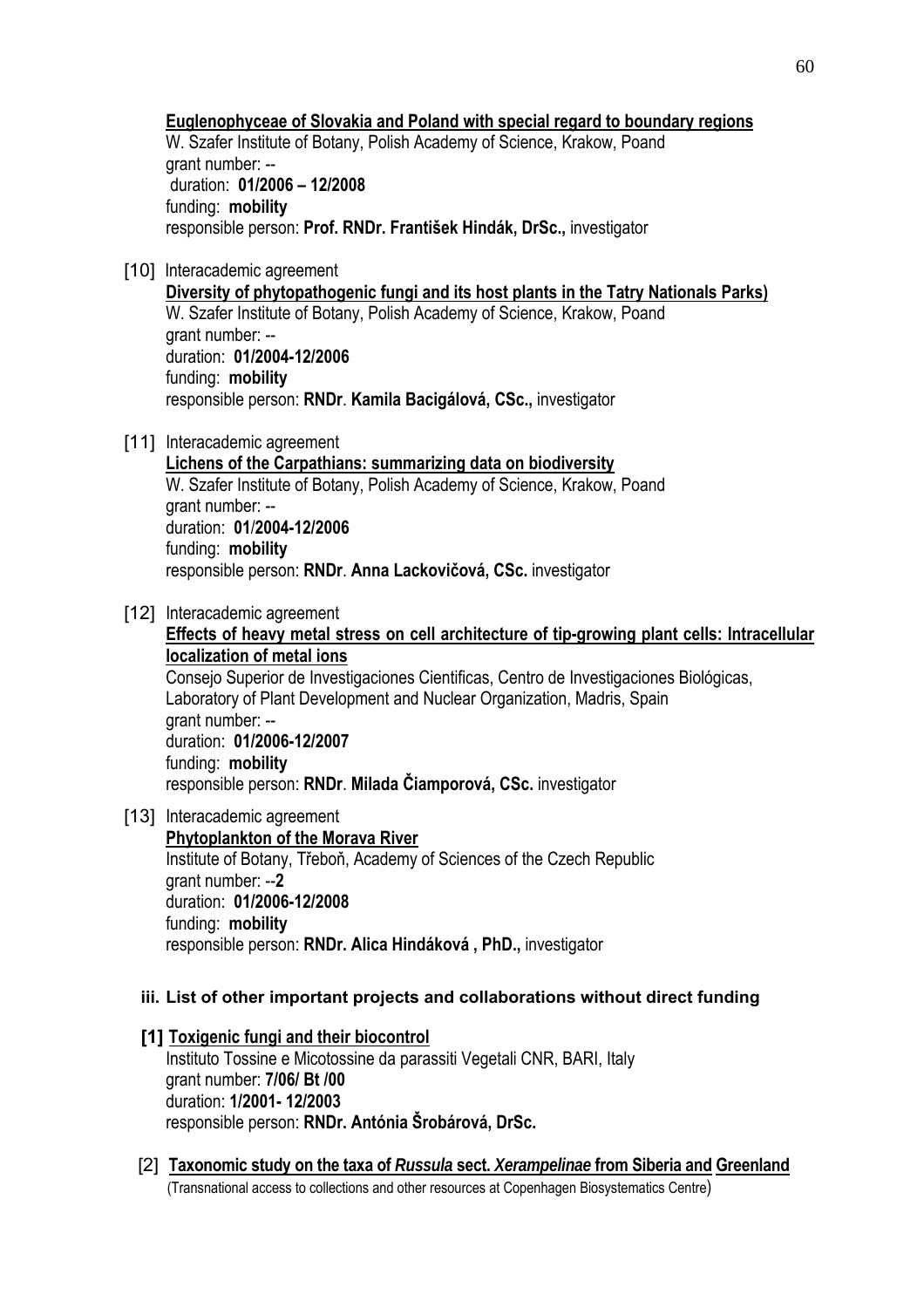grant number: **HPRI-CT-2001-00129** duration: **1/2003 – 2/2004** responsible person: **Mgr. Slavomír Adamčík, PhD** 

**[3] Vegetation variability on landscape and geographical scale: gradient analysis, classification, interpretations** 

Masaryk Univerzity of Brno (Department of Botany, BioGIS Laboratory), Institute of Ecology and Botany, Vácrátót, Hungary Federal Office and Research Centre for Forests, Vienna, Austria grant number: **B601630504**  duration: **2005-2007** responsible person: **Mgr. Jana Sadloňová** 

#### **[4] Contribution to the life strategy of species** *Colchicum autumnale L.*

Eőtvős Lorand University, Faculty of Natural Sciences Budapest, Hungary Federal Office and Research Centre for Forests, Vienna, Austria grant number: **-**  duration: **2005-2006** responsible person: **RNDr. Otília Gašparíková, CSc.** 

#### **[5] Plant communities of Korean Peninsula: first vegetation synthesis of poorly known territory**

Institute of Botany, Průhonice, Academy of Sciences of the Czech Republic grant number: **206/05/0119** duration: **2005-2007** responsible person: **RNDr. Ivan Jarolímek, CSc.** 

- **National projects and funding**
- **i. List of projects supported by the Agency for the Promotion of Research and Development (APVV/APVT), National Research Programmes, and their funding**
- **[1] Biodiversity of the phytoplankton of the Danube river and its main tributaries in Slovakia**  grant number: **APVT-51-009102** duration: **09/2002-08/2005** funding (Sk): **212 000** (2003), **234 000** (2004), **163 000** (2005) responsible person: **Prof. RNDr. František Hindák, DrSc.**
- **[2] Biosystematics of fungi described from Slovakia**  grant number: **APVT- 51-023902** duration: **08/2002-12/2004** funding (Sk) : **141 000** (2003), **235 000** (2004) responsible person: **RNDr. Pavel Lizoň, CSc.**
- **[3] Change dynamics in lichen diversity of Slovakia**  grant number: **APVT-51-005102**  duration: *:* **09/2002-08/2005**  funding (Sk) : **360 000** (2003), **499 000** (2004)**, 334 000** (2005) responsible person: **RNDr. Anna Lackovičová, CSc.**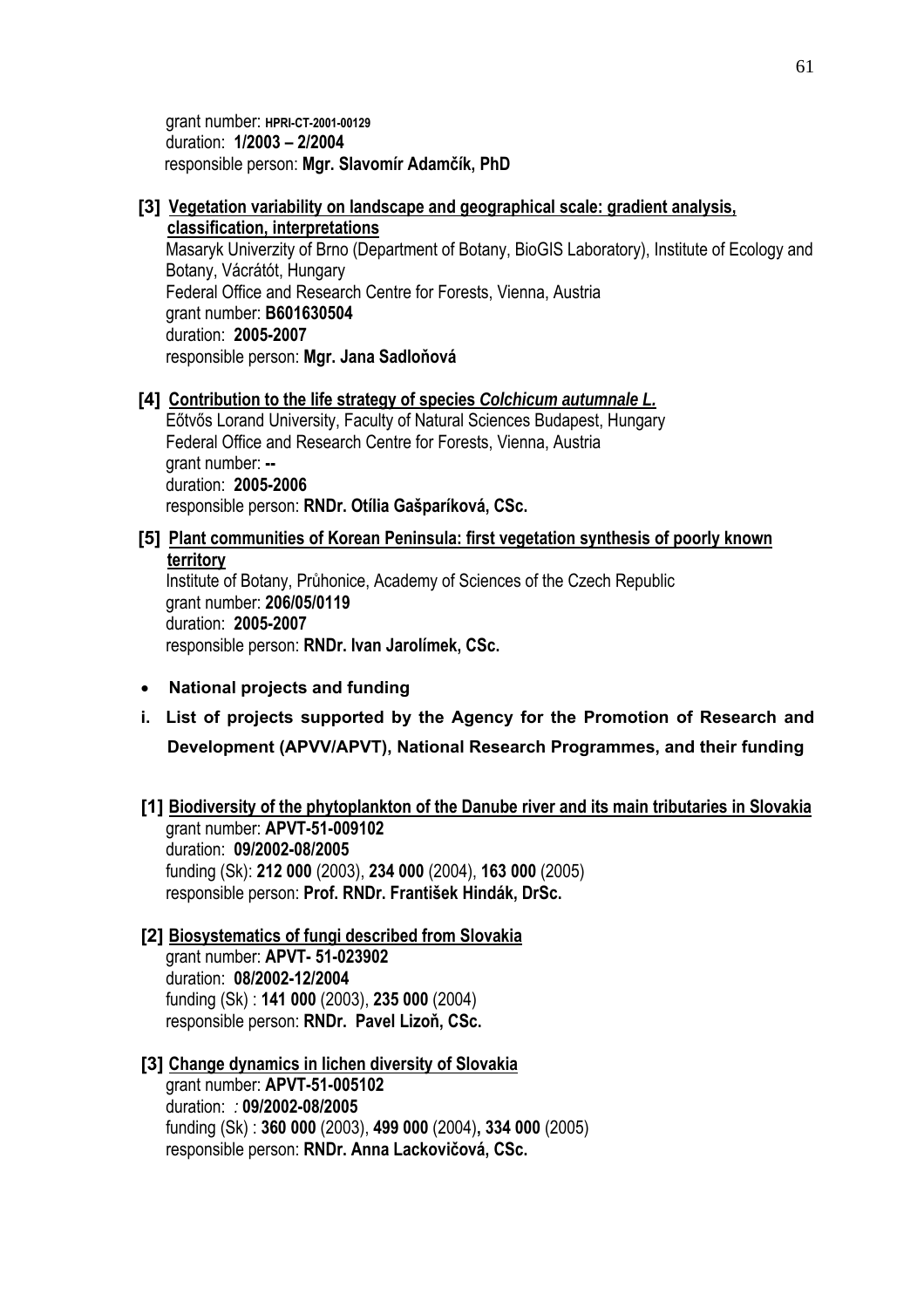#### **[4] Diversity of the flora of Slovakia with special attention to the trees**

grant number: **APVT-51-00702** duration: *: :* **9/2002-8/2005** funding (Sk) : **315 000** (2003), **135 000** (prevod z r. 2004) + **486 000** (2004)**, 363 000** (2005) responsible person: **RNDr. Kornélia Goliašová, CSc.** 

## **[5] Ferns and flowering plants described from the territory of Slovakia**

grant number: **APVT-51-09202** duration: *: :* **9/2002-8/2005** funding (Sk): **142 000** (2003), **60 000** (prevod do r. 2004) + **217 000** (2004)**, 103 000** (2005) responsible person: **RNDr. Helena Šípošová, CSc.**

**[6] Chromosome numbers survery of the ferns and flowering plants of** 

grant number: **APVT-51-006002** duration: **9/2002-8/2005** funding (Sk): **216 000** (2003), **100 000** (prevod z r. 2003) + **370 000** (2004)**, 424 000** (2005) responsible person: **Assoc. Prof. RNDr. Karol Marhold, CSc.** 

# **[7] Time course and localisation of stress proteins induced by abiotic stresses in plants**

grant number: **APVT-51-001002** duration: *:* **8/2002-8/2005**  funding (Sk): **330 000** (2003), **350 000** (2004), **230 000** (2005) responsible person: **Assoc***.* **Prof**. **RNDr. Igor Mistrík, CSc.** 

**[8] Identification key of ferns and flowering plants of Slovakia and solving the problems of critical species groups in a Central European area** grant number: **APVT-51-026404** duration: **01/2005-12/2007**  funding (Sk): **2 296 000** (2005), **2 012 000** (2006) responsible person: **Assoc. Prof. RNDr. Karol Marhold, CSc.** 

#### **[9] Formalized classification system for identification of grassland vegetation**  grant number: **51-015804**  duration: **01/2005-12/2007**  funding (Sk): **607 000** (2005), **518 000** (2006)

responsible person: **Mgr. Monika Janišová, PhD.** 

**[10] Impact of changes in air quality of urban agglomeration Bratislava on lichens**  grant number: **APVT-51-040805** duration: **01/2005-12/2007**  funding (Sk) : **1 107 000** (2006) responsible person: **RNDr. Anna Lackovičová, CSc.** 

# **[11] Phylogenetic relationships of the Alyssum montanum – A. repens complex (Brassicaceae)**

grant number: **LPP-0085-06** duration: **11/2006-11/2010**  funding (Sk): **103 000** (2006) responsible person: **Assoc. Prof. RNDr. Karol Marhold, CSc.**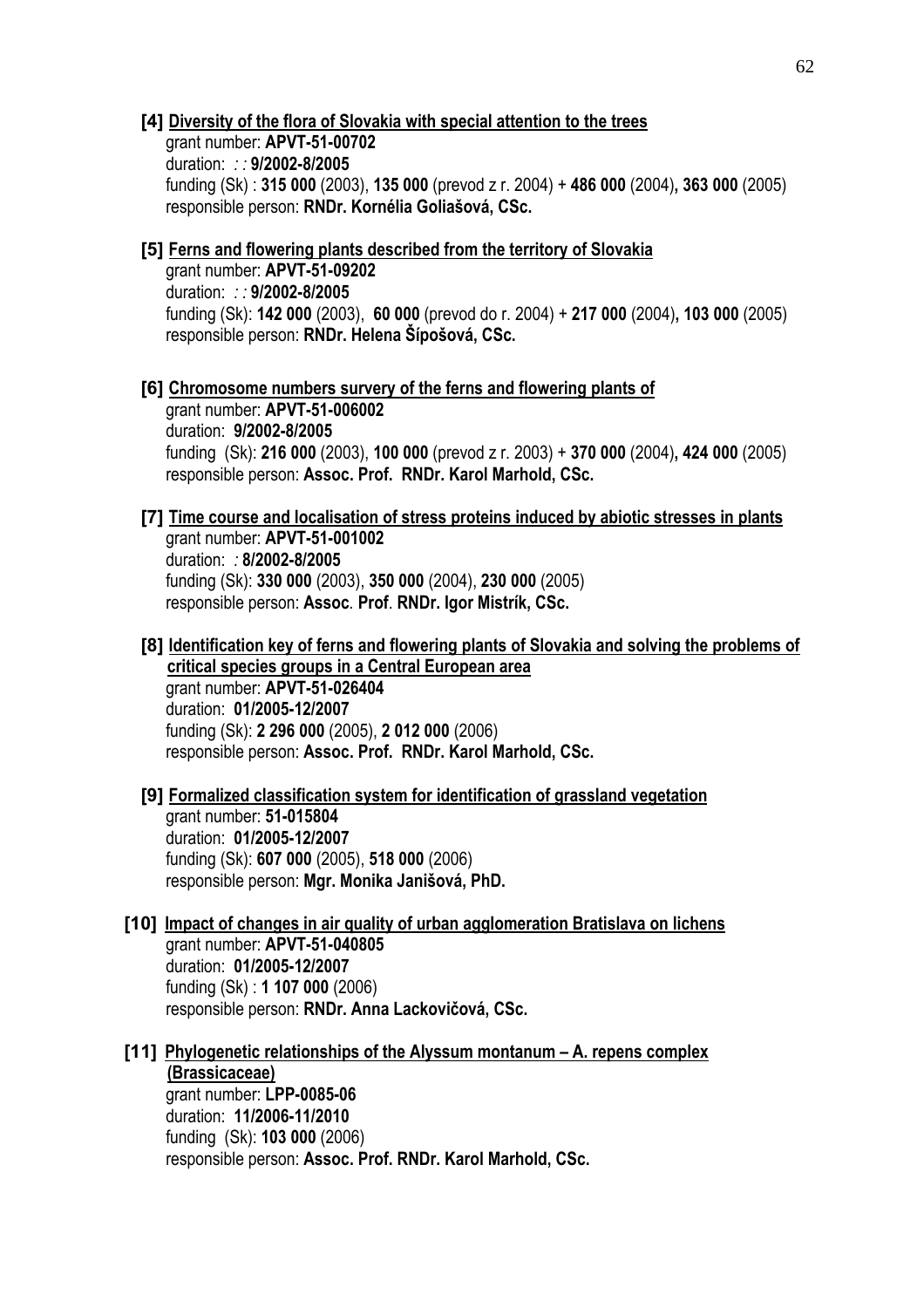**ii. Number of projects supported by the Scientific Grant Agency of the Slovak Academy of Sciences and the Ministry of Education (VEGA) for each year, and their funding** 

| <b>VEGA</b>               | 2003  | 2004 | 2005  | 2006  |
|---------------------------|-------|------|-------|-------|
| <b>Inumber</b>            | 16    | 17   | 22    | 19    |
| funding (millions of SKK) | 1,453 | ,566 | 1,816 | 1,988 |

#### • **Summary of funding from external resources**

| <b>External resources</b>                                                                    | 2003   | 2004   | 2005   | 2006   | total   | average |
|----------------------------------------------------------------------------------------------|--------|--------|--------|--------|---------|---------|
| external resources (millions of SKK)                                                         | 4,833  | 6,220  | 7,681  | 14,357 | 33,091  | 8,273   |
| external resources transfered to<br>coooperating research organisations<br>(millions of SKK) | 0,050  | 0,060  | 0,370  | 0,262  | 0,742   | 0,186   |
| ratio between external resources and total<br>salary budget                                  | 0,306  | 0,384  | 0,457  | 0,810  | 1,956   | 0,489   |
| overall expenditures from external as well<br>as institutional resources(millions of SKK)    | 31,617 | 33,937 | 38,279 | 42,867 | 146,700 | 36,675  |

## **Supplementary information and/or comments on research projects and funding resources**

Financial resources for the frontier research in all branches of the research on biodiversity have permanently been too poor since long time. Our knowledge of life variability and heterogeneity, fundamental processes in organisms and ecosystems, processes of biodiversity decline at both global and national level is underestimated. Numerous memoranda, declarations, conventions and also agreements remain on a sheath of paper only. There are no (or minimum) special funds for their realisation at Slovak national level: Grant agencies VEGA, APVV or Ministry of Environment SR have had no public calls for solution of biodiversity tasks.

A slightly better situation exists at European level. However, successful researchers, who obtain a grant from the EU have to cope with discrepancy between the Slovak and European financial rules. Many months shift and delay of money delivery from the EU force the researchers (and their state institutions especially) to balance on the edge of the laws of the Slovak Republic.

## **5. Organisation of PhD studies, other pedagogical activities**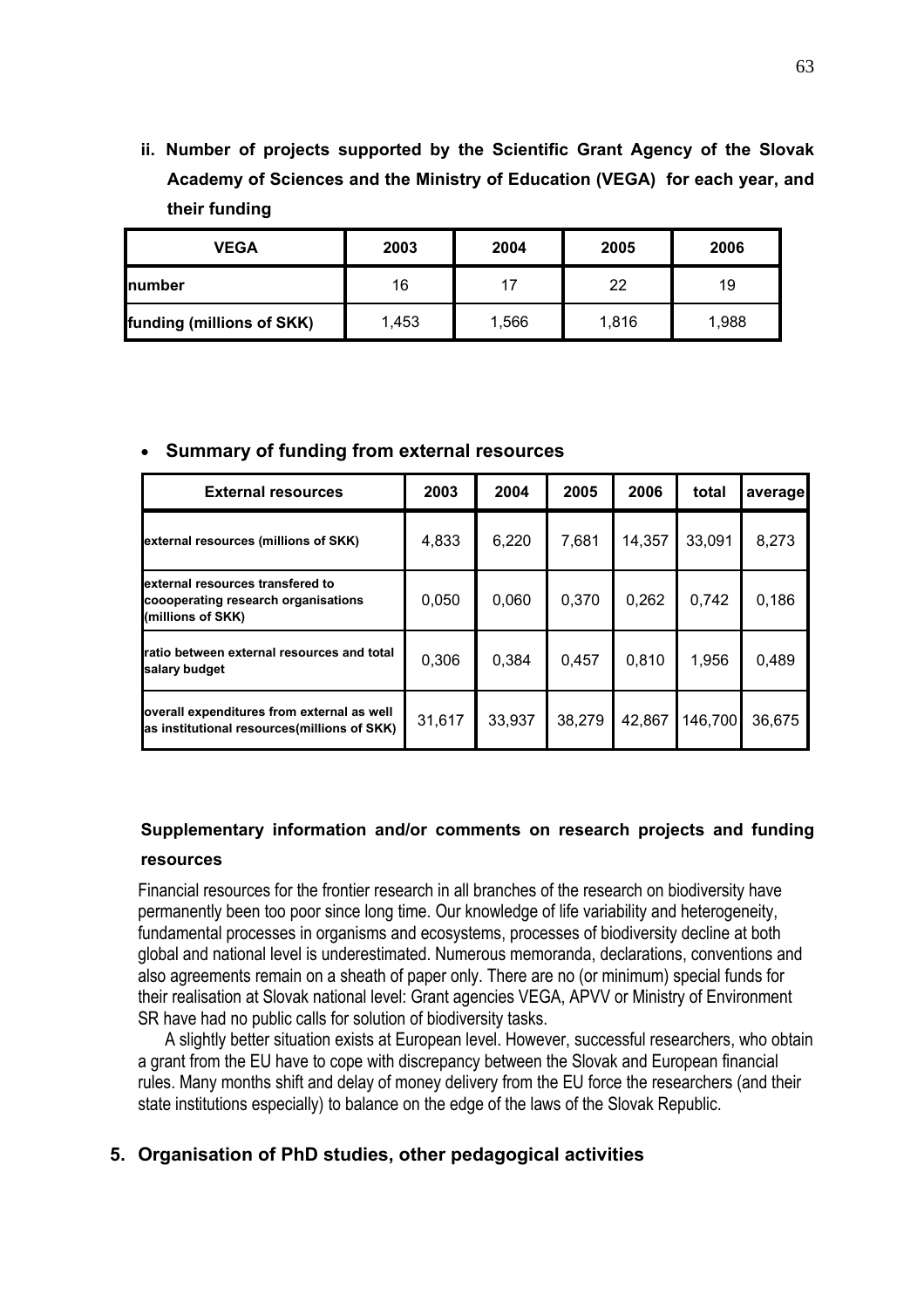**i. List of accredited programmes of doctoral studies (as stipulated in the previously effective legislation as well as in the recently amended Act on the Universities)**

**15-07-9 botanika [botany] 15-05-9 fyziológia rastlín [plant physiology] 15-13-9 mykológia [mycology]** 

**ii. Summary table on doctoral studies (number of internal/external PhD students; number of students who completed their study by a successful thesis defence; number of PhD students who quitted the programme)**

| <b>PhD study</b>                                                                                   |                                  | 31.12.2003         | 31.12.2004          |        | 31.12.2005      |                  | 31.12.2006 |                 |                     |        |                 |                     |
|----------------------------------------------------------------------------------------------------|----------------------------------|--------------------|---------------------|--------|-----------------|------------------|------------|-----------------|---------------------|--------|-----------------|---------------------|
| number of potential PhD<br>supervisors                                                             | 27 supervisors<br>27 supervisors |                    | 28supervisors       |        |                 | 29 supervisors   |            |                 |                     |        |                 |                     |
| <b>PhD students</b>                                                                                | number                           | thesis<br>defended | quitted<br>students | number | defended thesis | students quitted | number     | defended thesis | quitted<br>students | number | defended thesis | quitted<br>students |
| internal                                                                                           | 11                               | 3                  | $\Omega$            | 13     | $\overline{2}$  | $\Omega$         | 10         | 4               | 5                   | 10     | $\overline{0}$  | $\overline{2}$      |
| lexternal                                                                                          | 10                               | $\overline{2}$     | 1                   | 11     | 1               | $\mathbf 0$      | 11         | $\Omega$        | 1                   | 9      | 0               | 1                   |
| supervised at external<br>institution by the research<br>employees of the assessed<br>organisation | 8                                | $\overline{2}$     | 1                   | 6      | 1               | $\mathbf 0$      | 4          | $\Omega$        | $\mathbf 0$         | 5      | 0               | $\mathbf{0}$        |

#### **iii. Postdoctoral positions supported by**

- *a) external funding (specify the source)*  **RNDr. Judita Lihová, PhD.** – Alexander von Humboldt Fellowship (2004-2005) **Mgr. Miroslav Ovečka, PhD.** – postdoc 2004-2005
- *b) internal funding the Slovak Academy of Sciences Supporting Fund of Stefan Schwarz*

**RNDr. Judita Lihová, PhD.** 

**RNDr. Marta Ollé–Šimonovičová, PhD.**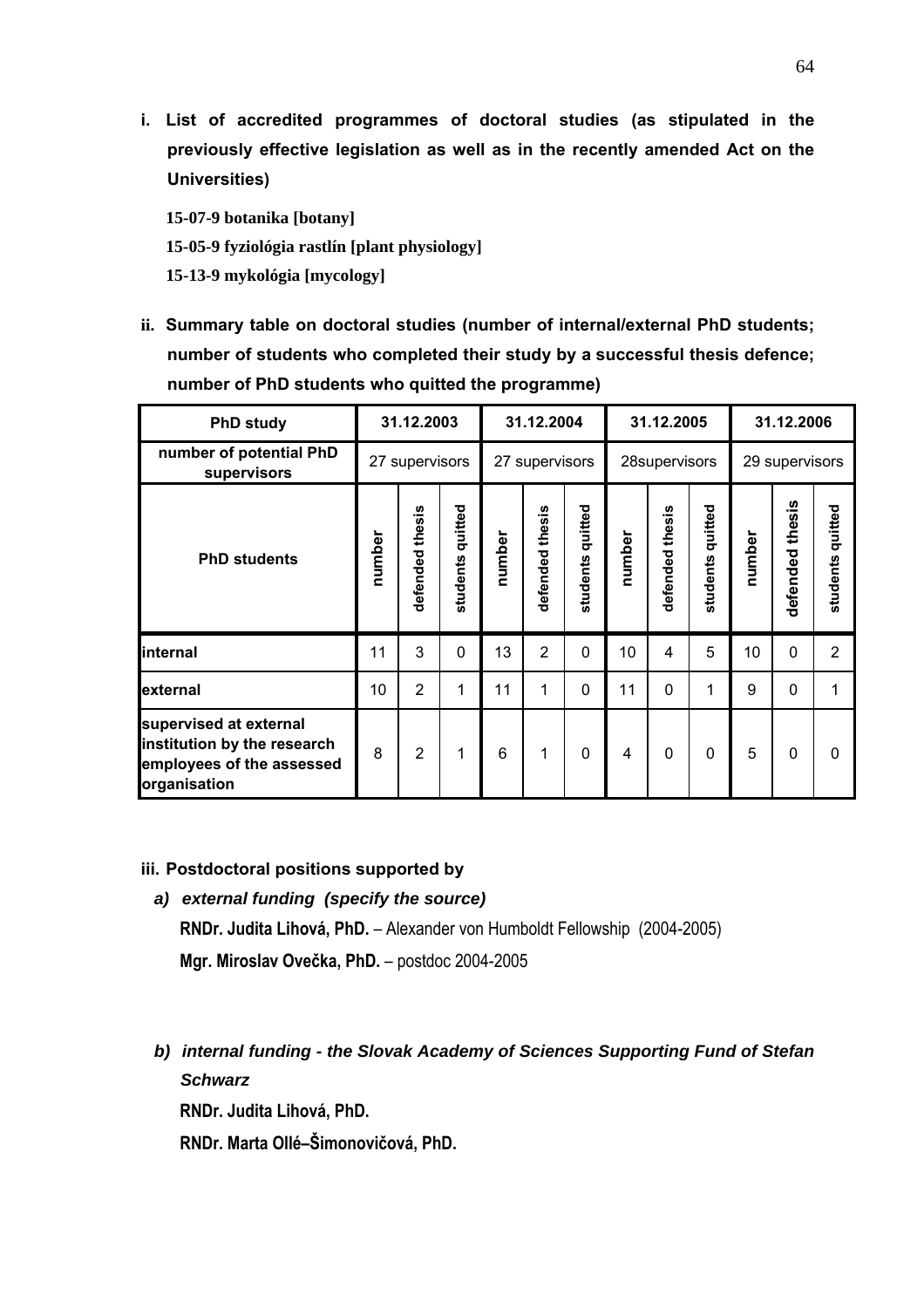# **iv. Summary table on pedagogical activities in undergraduate programmes for each year**

| Teaching                                                      | 2003         | 2004         | 2005         | 2006         |
|---------------------------------------------------------------|--------------|--------------|--------------|--------------|
| lectures (hours/year)                                         | 245          | 249          | 242          | 256          |
| practicum courses (hours/year)                                | 182          | 124          | 184          | 118          |
| supervised diploma works (in total)                           | 24           | 16           | 17           | 14           |
| members in PhD committees (in total)                          | 13           | 13           | 12           | 12           |
| members in DrSc. committees (in total)                        | $\mathbf{2}$ | $\mathbf{2}$ | 1            | 1            |
| members in university/faculty councils (in total)             | 1            | $\mathbf{2}$ | $\mathbf{2}$ |              |
| members in habilitation/inauguration<br>committees (in total) | $\mathbf{2}$ | $\mathbf{2}$ | 3            | $\mathbf{2}$ |

## **v. List of published university textbooks**

[1] GÁPER, J., **PIŠÚT, I.**: Mykológia. Systém, vývoj a ekológia húb. [Mycology. System, development, and ecology of fungi] Banská Bystrica: Univerzita Mateja Bela, 2003, 212 s. ISBN 80-8055-863-9

#### **vi. Number of published academic course books**

none

## **vii. List of joint research laboratories/facilities with the universities**

- [1] Departments of Plant Physiology in both Institute of Botany, and Faculty of Natural Sciences, Comenius University Bratislava
- [2] National Taxonomy Facility (NaTaF) research taxonomy facility supporting research and education in taxonomy and systematics of living organisms, joining departments of zoology, botany of the Faculty of Sciences, Comenius University Bratislava, Departments of nonvascular and vascular plants of the Institute of Botany SAS, Department of entomology of the Institute of Zoology SAS, Departments of zoology and botany of the Slovak National Museum, and Institute of Biological and Ecological Sciences, Faculty of Sciences, P.J.Šafárik University Košice.

# **viii. Supplementary information and/or comments on doctoral studies and pedagogical activities**

1. The actual status of the process of PhD dissertation defence can be considered as a step back. In contrast to the previous rules, every faculty has the right to create its own commission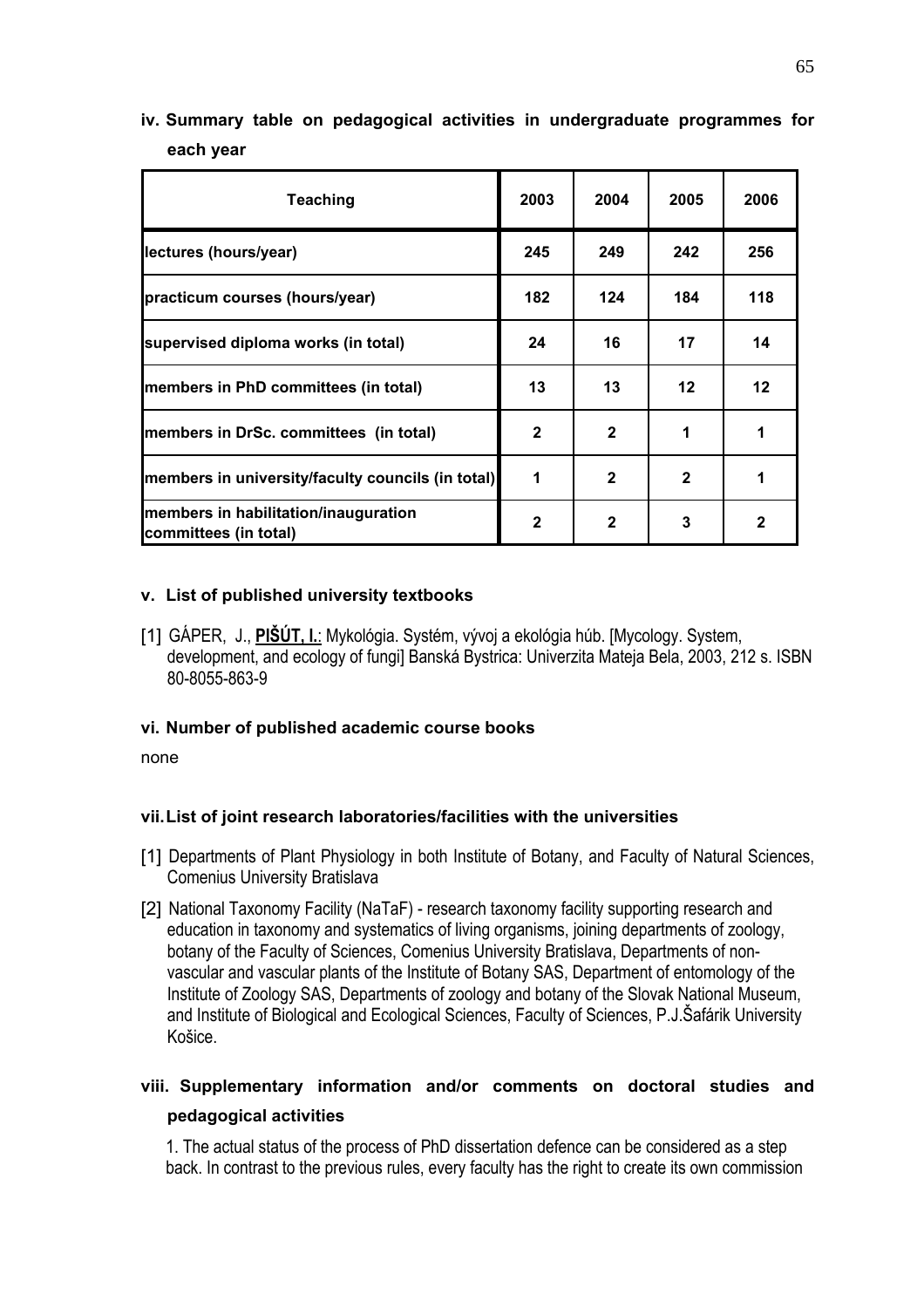and, consequently the criteria and the standard of the defending process may vary substantially and thus it may be incomparable.

2. The Institute of Botany organizes 1-day-seminar of PhD students of the Institute regularly, every year. It is a duty for each student, both internal and external to present his/her results obtained during the passed year. An internal committee evaluates their presentations and three best of them are awarded a special price.

## **6. Direct output to the society**

## **(applications of results, popularisation and outreach activities)**

#### **i. List of the most important results of applied research projects**

## [1] Application of the research results in actualizing the Decree of the Ministry of the Environment of the Slovak Republic (2006)

Commissioned by the Ministry of the Environment of the Slovak Republic

Critical revision of the selection of lichens (20 taxa), fungi (70 taxa), bryophytes (14 taxa) and vascular plants (51 taxa) listed in the decree No. 24/2003 Z.z., for executing the law No. 543/2002 Z.z on the nature and landscape protection, exerted by the decree No. 492/2006 Z.z.

 The social value of the protected plants, animals, biotopes of European as well as national importance is expressed by the means of their biological, ecological, and cultural value. In each taxon, several criteria were taken into account: number of localities in which a particular taxon occurs, number and stability of these localities, reasons of threat of a taxon, importance of a taxon from scientific point of whew, compactness of the area, vitality of the taxon populations, ability of its propagation, endurance (persistence)and habitus of a taxon, utilization of a taxon (or its organs) by man, relationship to criminal-law responsibility, etc.

#### [2] Evaluation of environmental quality of selected areas

The results of investigations on diversity and distribution of non-vascular plants were used in an assessment of the environmental conditions of several areas such as nature reserves, non-forest ecosystems, and rivers in Slovakia.

 The study of cyanophytes and algae in Danube River showed a generally good, mesotrophic water quality within the German-Austrian-Slovak parts of the river, whereas the Hungarian part is eutrophic. The investigations of the Morava River since the late 1950s show that water quality has been improved, nevertheless the river has still an eutrophic status. Mycological research of nonforest habitats in Slovakia allowed to select the indicator species of the natural value of grasslands. Based on occurrence of the fungi the first evaluations of some biotopes were prepared.

 The results of our study of model taxa of lichens (the families *Collemataceae*, *Gyalectaceae* and *Umbilicariaceae*) contributed to clarification of the process of changing the lichen diversity in Slovakia. To evaluate current environmental conditions of several areas an Index of Ecological Continuity (IEC) was calculated based on the occurrence of the species of the reference list of indicatory species. High environmental quality (IEC > 25) was confirmed in Tatry National Park, NP Poloniny and in the Biosphere Reserve Poľana.

 The changes signaling initial regeneration of biotopes on permanent plots in the vicinity of smelters in Krompachy were identified as a result of the decrease of immission burden in this area. The signals are represented by primary occurrence of terrestrial lichens (*Cladonia rei*, *Diploschistes muscorum*) and the moss (*Ceratodon purpureus*) on the plots. On spoil heaps near Smolník (Slovenské Rudohorie Mts.) the lichen species such as *Cladonia carneola*, *Lecanora*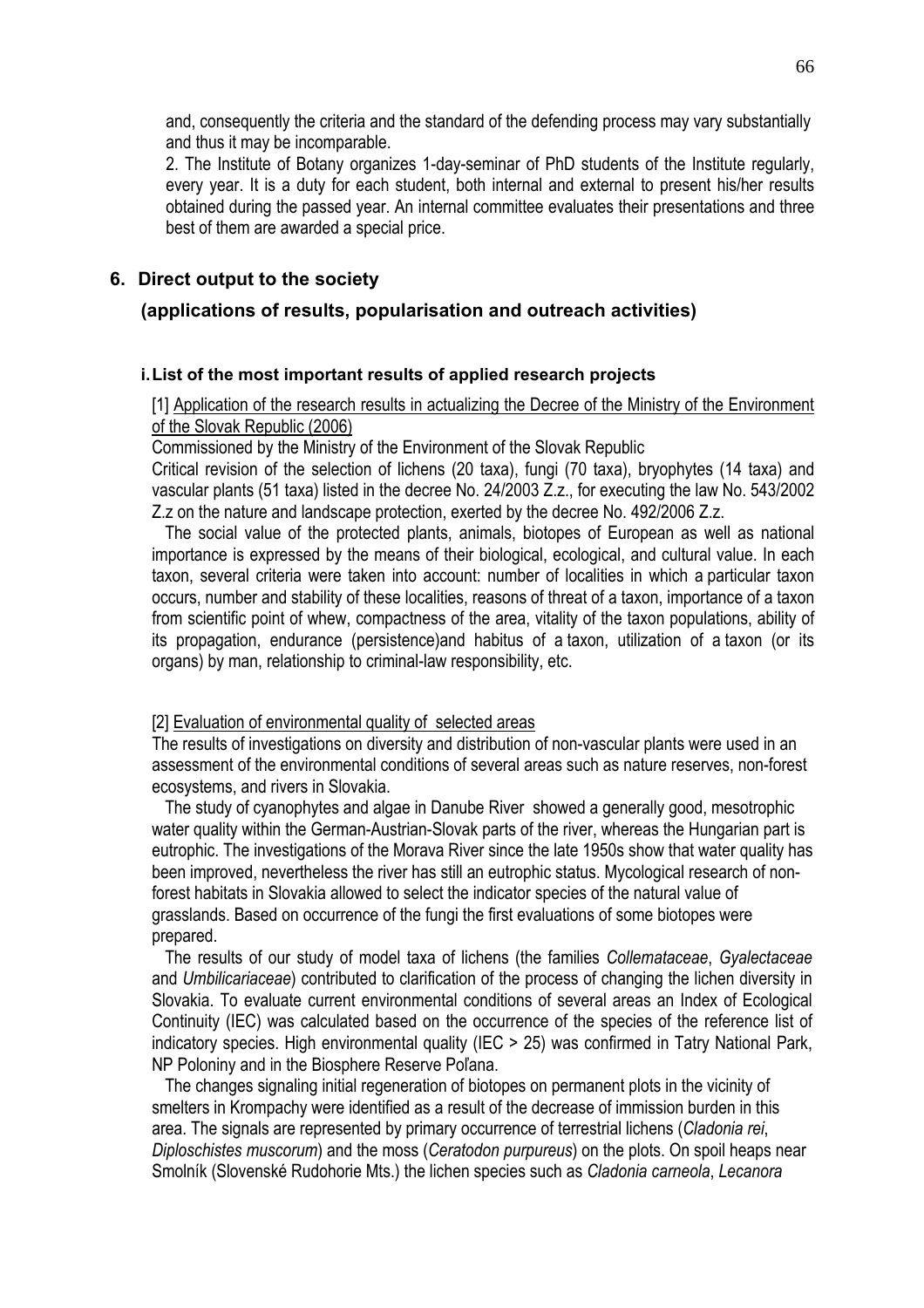*handelii*, *L. subaurea*, *Stereocaulon nanodes*, capable to tolerate long-term increased amounts of metals (mostly Cu, As, Fe) in substrate were recorded.

 Our results of the research on diversity of cryptogams in the protected areas in Slovakia were forwarded to the State Nature Conservancy bodies and relevant Administrations of protected areas as the grounds for extending the knowledge on total biodiversity and for following up the future potential changes (e.g. after the calamity in Tatry Mts. in December 2004). Scientific information on the occurrence of lichens and bryophytes were applied to select Important Plant Areas in Slovakia in 2004 under the PlantLife project (total area of the IPAs comprises 13% of the area of the country, ca 6449 km2).

# **ii. List of the most important studies commissioned for the decision-making authorities, the government and NGOs, international and foreign organisations**

#### **Commissioned by the Government**

- 1. Expertise for the plenipotentiary of the Slovak Republic for construction and operation of the Gabčíkovo - Nagymaros Hydropower Scheme: In: Lisický M.J., Mucha I. (eds.): Optimization of water regime of the branch system in the Danube river part Dobrohošť – Sap from the environmental aspect. H. Oťaheľová
- 2. Accreditation Committee Research in Life Sciences O. Gašparíková member

## **The Ministry of the Environment**

## 9 **Membership in committees and advisory groups:**

- 1. Coordinator Group on invasion species H. Šípošová, M. Zaliberová members
- 2. Coordinator Group on research and protection of bryophytes and lichens by the State Nature Protection of the SR, Banská Bystrica - A. Guttová, A. Lackovičová, E. Lisická, A. Kubinská - members
- 3. Advisory committee of the Minister of the Environment M. Valachovič, H. Oťaheľová members
- 4. Slovak Committee of the Ramsar Convention on Wetlands, the advisory committee of the Minister of the Environment – H. Oťaheľová – member
- 5. Consulting committee of the State Nature Protection of the SR V. Feráková member
- 6. Small projects competition committee– P. Mereďa member
- 7. Biodiversity protection Committee K. Marhold member
- 9 **Reports and expertises commissioned by the State Nature Protection (Štátna ochrana prírody SR):**
- 1. Actual State of the research, working and exploiting the collections of particularly protected as well as non-protected vascular plants, K. Goliašová
- 2. Protected Landscape Region Poľana inventory research on lichens and bryophytes in the National Natural Reserve Dobroč primary forest (Volovské vrchy Mts.): Species occurrence, proposal of preservation measures, evaluation of the region from the point of view of its preservation level and threat due to negative factors, for the management purposes, A. Lackovičová, A. Kubinská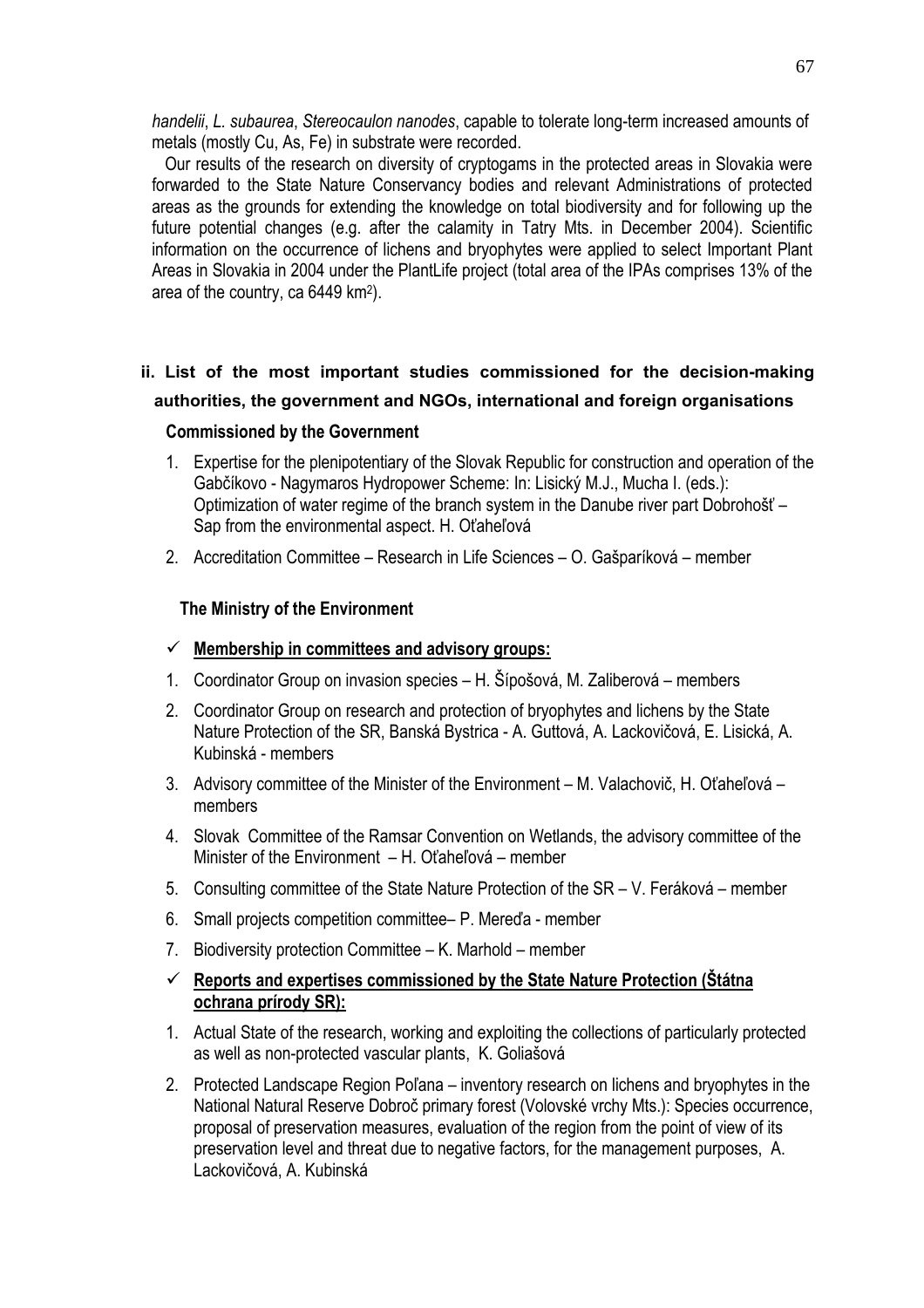- 3. Preliminary list of invasion non-vascular plants, listing the invasively spreading alochtonous and autochonous species of cyanobacteria, algae, micro- , and macro-scopic, and lichenized fungi in the territory of Slovakia, F. Hindák, A. Hindáková, K. Bacigálová, P. Lizoň, A. Lackovičová.
- 4. The Protected Landscape Region Strážovské vrchy Mts: inventory research on lichens and bryophyta of the National Nature Reserve Podskalský Roháč and the proposed reserve Podhradská lesostep, A. Guttová, K. Kresáňová
- 5. Management of the National Nature Reserve Vihorlat mycofloristic research resulted in identification of 445 taxa of the fungi Ascomycetes and Basidiomycetes, S. Adamčík, V. Kučera
- 6. Expertise on the water vegetation of the Klátovské rameno branch and Listové jazero lake for the Nature Protection Region Dunajské luhy, H. Oťaheľová, R. Hrivnák, M. Valachovič
- 7. Expertise on vegetation of water reservoirs, for the National Park Slovenský raj. H. Oťaheľová, R. Hrivnák, M. Valachovič
- 8. Review on the proposal for extending the National Reserve primary forest Kyjovský prales in the Vihorlat Mts., for the Protected Landscape Region Východné Karpaty (East Carpathians). A. Lackovičová
- 9. Inventory research of lichens and bryophytes in Záhorie lowland, the selected areas of European interest – for the Protected Landscape Region Záhorie. A. Guttová, A. Kubinská
- 10. Inventory research of lichens and bryophytes in the Natural Reserves Rokoš and adjacent regions of the southern part of the Strážovské vrchy Mts – for the Protected Landscape Region Ponitrie. A. Guttová, A. Kubinská, A. Lackovičová
- 11. For the Nature Landscape Region Záhorie: Expertise review on the locality Devínske jazero lake and Stupavský potok stream – phytocoenological evaluation and importance of the localities with respect to Natura 2000, K. Hegedüšová
- 12. Continuous services in determination of plant material provided to the institutions of the State Nature Protection

## **Other institutions, NGOs**

- 1. National Bank of Slovakia Committee for selection of subjects for the Slovak notes, coins, and co-memorable coins – I. Jarolímek, member
- 2. Participation in revitalisation, and a sustained monitoring of the cyanobacteria, algae, and macrophytes in the Štrkovecké jazero lake in the district of the City of Bratislava, Commissioned by the Municipal Department , F. Hindák, A. Hindáková, H. Oťaheľová
- 3. Expertise on the water vegetation of a gravel lake in Adamov, commissioned by Municipal Department in the city of Gbely, H. Oťaheľová
- 4. Expert service providing cultures of cyanobacteria and algae for biological tests in SR, F. Hindák.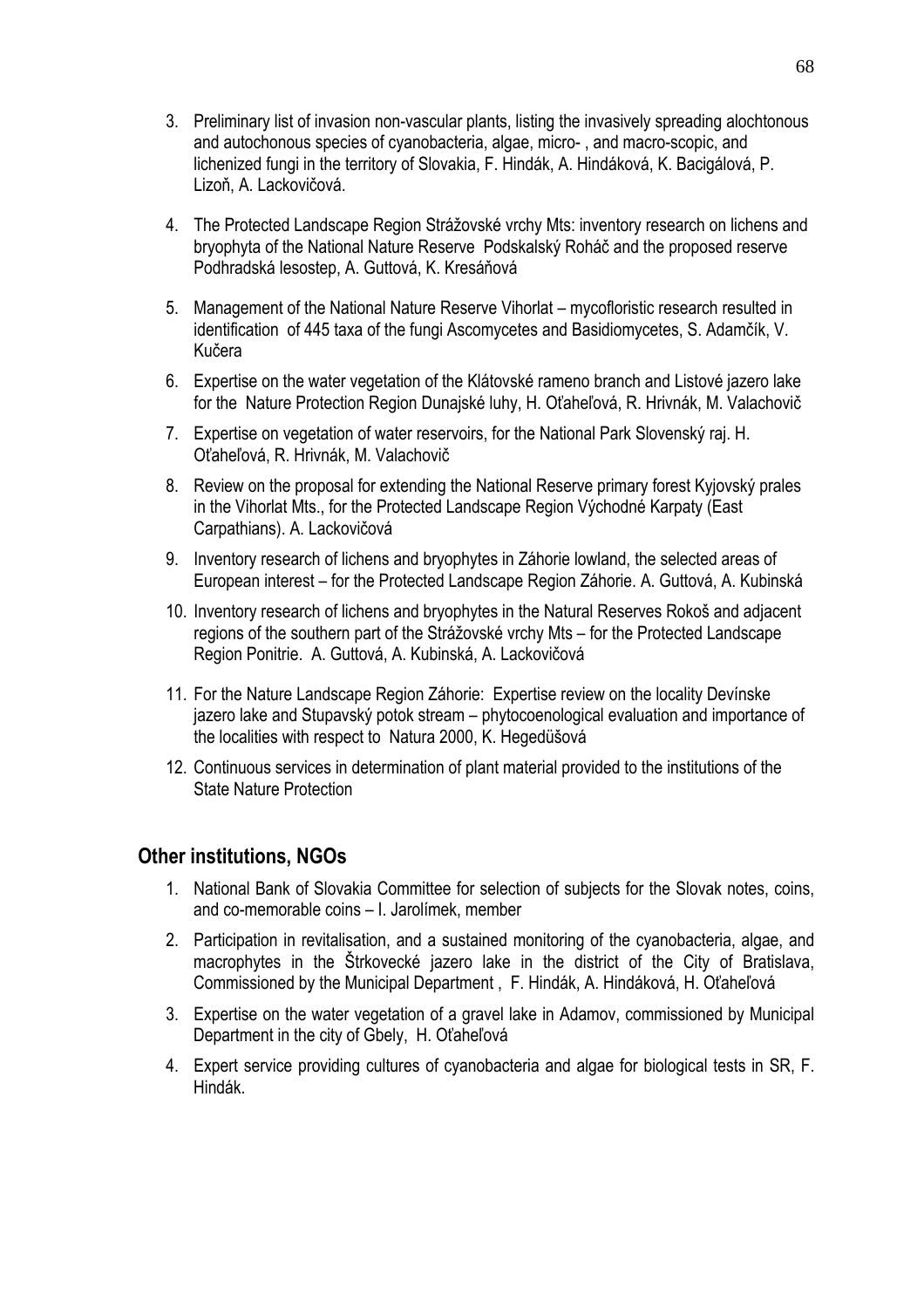#### **International institutions**

 $\checkmark$  Participation in the project ...Important Botanical Teritories" within the Program Planta Europa, organised by the British organisation PlantLife International: protected and endemic taxa of lichens (29), bryophytes (34) and vascular plants (23) were selected. Data on their recent occurrence were elaborated as a contribution to distinguishing and characterisation of a network of 157 most valuable areas of Slovakia with respect to plant occurrence, representing 13% of the total territory of Slovakia i.e. 6 449 km2. ,**I. Hodálová, V. Feráková**, **A. Guttová, A. Lackovičová, A. Kubinská**

#### **iii. List of the most important popularisation activities**

- [1] Number of articles popularising research activities and results of the Institute:
	- Other popularising articles: **LISICKÁ, E., LACKOVIČOVÁ, A**.: Kalamita v Tatrách verzus lišajníky. Správy SAV 2005, 10: 12. **LIHOVÁ J.** Aj rastliny majú svoje príbehy. In Quark 2006, Roč. 12 (1), s. 18-19. **FERÁKOVÁ V.** Príroda Devína. Už znova rozkvitol klinček...Devínčan 4/6, (2006), s. 5 **FERÁKOVÁ V.** Invázne rastliny. Aktuálny problém aj v Devíne. Devínčan 4/8, (2006), s. 5 **ŠKODOVÁ I**. 2006: Prechádzka po Stupavskom parku. "Stupava - história, pamiatky, osobnosti, príroda", ročník II., číslo 2: 42 – 47. • Advices for gardeners and farmers on breeding and protection of crop plants:
	- 2003 **138**, 2004 **190**, 2005 **106**, 2006 **156**
	- [2] Contributions published by broadcast and TV 2003 – **2**, 2004 – **8**, 2005 – **3**, 2006 – **1**
	- [3] Popularising lectures 2004 – **2**, 2005 – **2**, 2006 – **6**
	- [4] Within the European Week of Science:

2004 – Open-door Day with lectures and botanical guiding in the garden area of the Institute

2005 and 2006 – lectures for the students of the Gymnasium Pankuchova Bratislava on botanical research and impact of the results on the environment (three lectures each year)

#### **iv. List of patents issued abroad, incl. revenues**

none

#### **v. List of the patents issued in Slovakia, incl. revenues**

none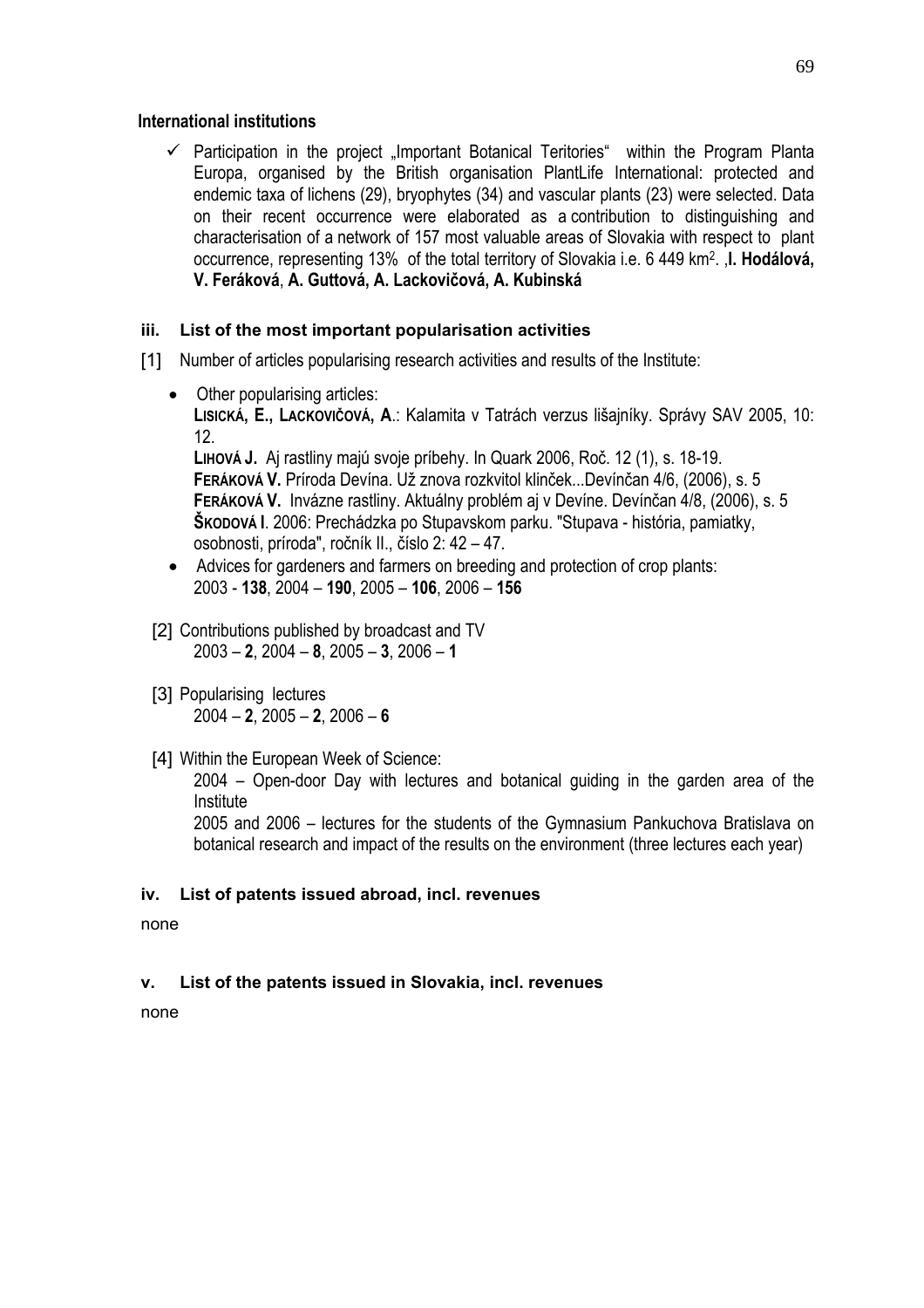#### **vi. List of licences sold abroad, incl. revenues**

none

# **vii. List of licences sold in Slovakia, incl. revenues**  none

**viii. List of contracts with industrial partners, incl. revenues** none

**ix. List of research projects with industrial partners, incl. revenues** none

| <b>Outreach activities</b>                                                                                                     | 2003           | 2004 | 2005 | 2006           | total |
|--------------------------------------------------------------------------------------------------------------------------------|----------------|------|------|----------------|-------|
| studies for the decision sphere, government and NGOs,<br>international and foreign organisations                               | 5              | 10   | 6    | $\overline{7}$ | 28    |
| articles in press media/internet popularising results of<br>science, in particular those achieved by the Organization          | 138            | 190  | 107  | 162            | 597   |
| appearances in telecommunication media popularising<br>results of science, in particular those achieved by the<br>Organization | $\overline{2}$ | 8    | 3    | $\overline{2}$ | 15    |
| public popularisation lectures                                                                                                 | 10             | 5    | 5    | 6              | 26    |

### **x. Summary of outreach activities**

**xi. Supplementary information and/or comments on applications and popularisation activities** 

none

**7. Background and management. Staffing policy and implementation of findings from previous assessments**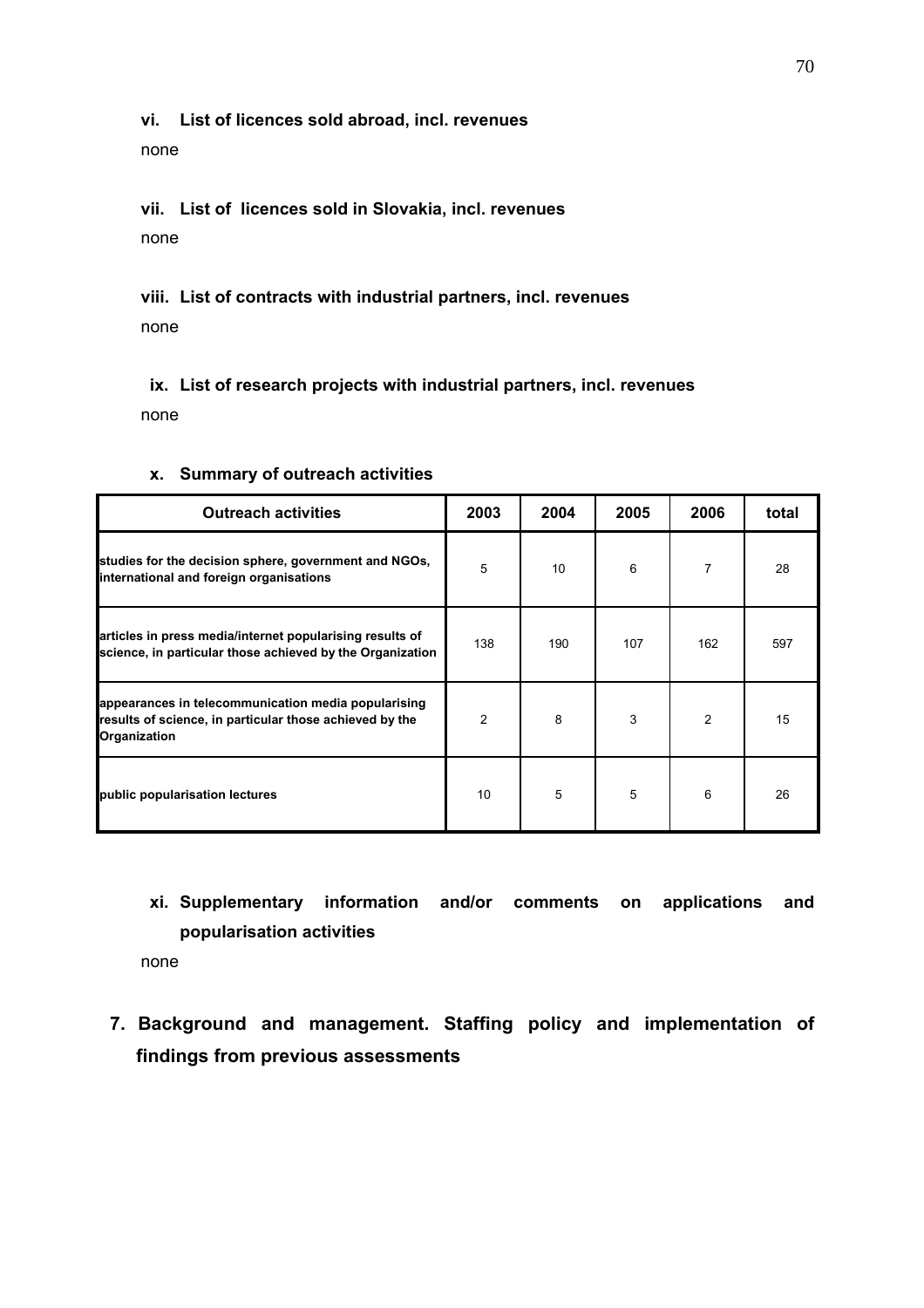#### **i. Summary table of personnel**

| Personnel                                                    | 2003 | 2004 | 2005  | 2006 |
|--------------------------------------------------------------|------|------|-------|------|
| all personel                                                 | 83   | 99   | 98    | 90   |
| research employees from Tab. Research<br>staff               | 48   | 54   | 53    | 59   |
| FTE from Tab. Research staff                                 | 45   | 48   | 47,25 | 51,1 |
| averaged age of research employees with<br>university degree | 43   | 42   | 41    | 42   |

#### **ii. Professional qualification structure**

| Number of         | 2003         | 2004         | 2005 | 2006 |
|-------------------|--------------|--------------|------|------|
| DrSc.             | $\mathbf{2}$ | $\mathbf{2}$ | 3    | 3    |
| PhD / CSc.        | 37           | 37           | 43   | 46   |
| Prof.             | 0            |              |      |      |
| Doc./Assoc. Prof. | 4            | 3            | 3    | 3    |

**iii. Status and development of research infrastructure incl. experimental, computing and technical base (description of the present infrastructure, premises, and material and technical resources. Infrastructure, instrumentation and major technical equipment necessary for the achievement of the objectives specified in the research Concept)** 

The Department of Plant Physiology is grouped of experts in plant physiology, molecular biology, biochemistry, and microscopy. All of them have a long-term experience in the studies of stress physiology and morphogenesis of root cells. This experience in the field of stress physiology and functional anatomy along with good and modern technical equipments make possible to realize the ongoing research at high professional level. The laboratory of stress physiology is equipped with modern instruments for separation and analysis of proteins (Beckman U-8 ultracentrifuge, FPLC, gel slab electrophoresis, UV-VIS spectrometer, fluorescence reader, etc.) and nucleic acids analysis (PCR). The laboratory of functional anatomy is equipped with various types of microscopes (light, fluorescence, electron, confocal, image analysers). An integrated approach in this field is based on application of modern methods of confocal microscopy, videomicroscopy, evanescent wave microscopy and immunofluorescence and immuno-electron localization techniques. Great experience and modern technical equipments are the main reason that both groups are leading teams in this field in Slovakia and collaborate with many institutions in Europe (Vienna, Bonn, Darmstadt, Madrid, Sevilla, and Bristol).

The laboratory of molecular systematics at the Institute of Botany was established in 2005, and officially launched in December 2005.

The laboratory equipped facilitates running standard molecular systematic techniques, including plant DNA extraction, PCR, PCR-RFLP, post-PCR purification, and AFLP analyses. DNA